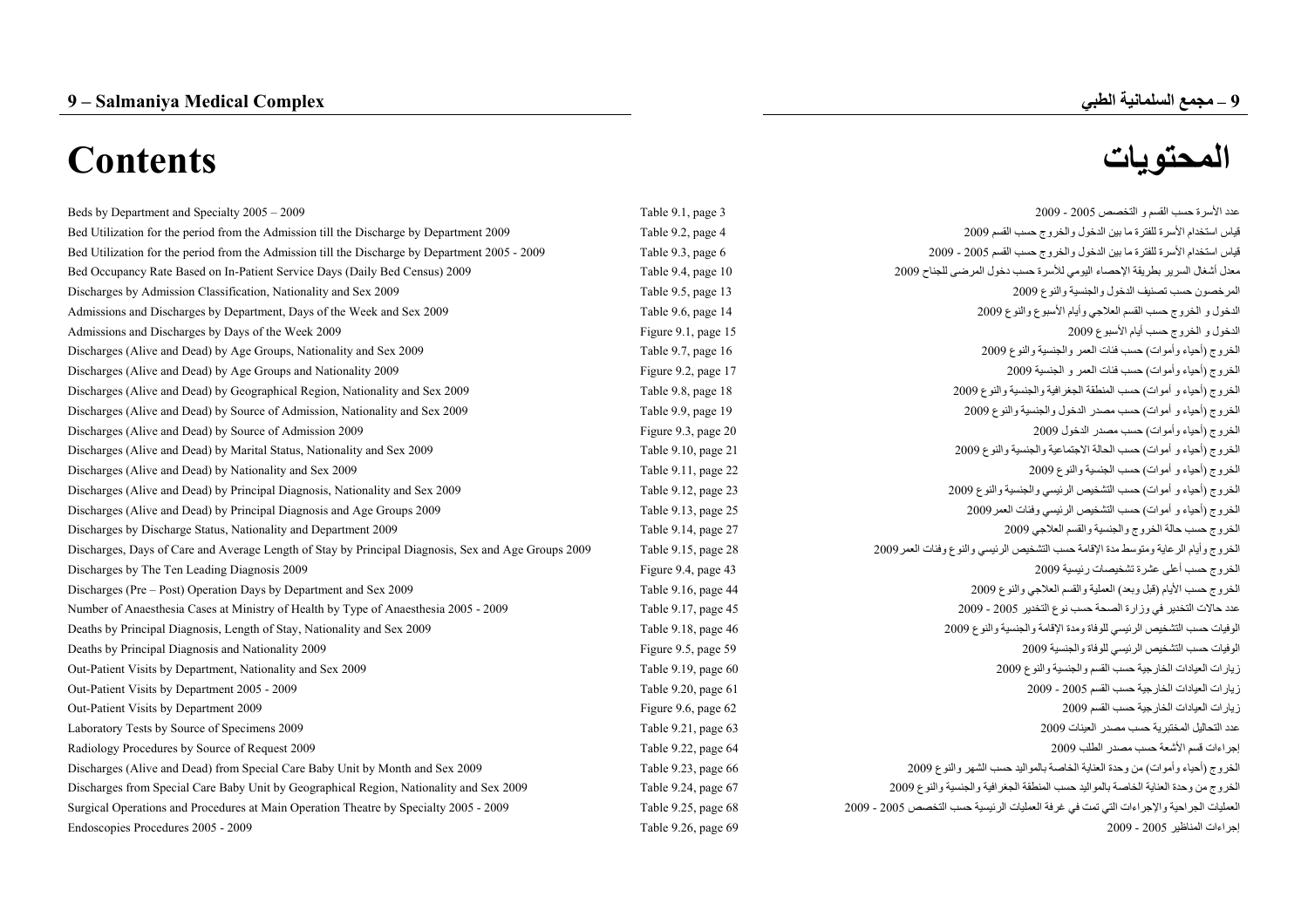<span id="page-1-0"></span>

| <b>Department</b>                        | 2009      | 2008           | 2007           | 2006                    | 2005                | القسم                                          |
|------------------------------------------|-----------|----------------|----------------|-------------------------|---------------------|------------------------------------------------|
| <b>Medical</b>                           | 235       | 218            | 220            | 216                     | 202                 | الناطنية                                       |
| <b>Internal Medicine</b>                 | 182       | 165            | 139            | 135                     |                     | الأمراض الباطنية 121                           |
| Chest/Respiratory                        | 17        | 17             | 17             | 17                      |                     | الأمراض الصدرية 17                             |
| Cardiology                               | 20        | 20             | 48             | 48                      | 48                  | القلب                                          |
| Cardiac Care Unit (CCU)                  | 16        | 16             | 16             | 16                      | 16                  | وحدة العناية بالقلب                            |
| <b>Neurosciences</b>                     | 44        | 44             | 44             | 44                      | 44                  | العلوم العصبية                                 |
| <b>Nephrology</b>                        | 19        | 19             | 19             | 19                      | 19                  | أمراض الكلى                                    |
| Oncology *                               | 49        | 49             | 49             | 49                      | 38                  | الأورام *                                      |
| Adult                                    | 38        | 38             | 49             | 49                      | 38                  | البالغين                                       |
| Paediatrics                              | 11        | 11             | <b>NA</b>      | <b>NA</b>               | <b>NA</b>           | الأطفال                                        |
| <b>Surgical</b>                          | 133       | 155            | 136            | 136                     | 126                 | الجراحة                                        |
| <b>General Surgery</b>                   | 117       | 139            | 120            | 120                     |                     | جراحة عامة 110                                 |
| Paediatrics Surgery                      | 16        | 16             | 16             | 16                      | 16                  | جر احة الأطفال                                 |
| <b>Orthopedic Surgery &amp; Fracture</b> | 62        | 62             | 62             | 62                      | 62                  | جراحة العظام والكسور                           |
| <b>Plastic Surgery &amp; Burns</b>       | 17        | 17             | 17             | 17                      | 22                  | جراحة التجميل والحروق                          |
| <b>Plastic Surgery</b>                   | <b>NA</b> | <b>NA</b>      | <b>NA</b>      | <b>NA</b>               |                     | جراحة التجميل 5                                |
| <b>Burns</b>                             | 17        | 17             | 17             | 17                      |                     | الحروق 17                                      |
| <b>Paediatrics</b>                       | 74        | 104            | 90             | 90                      | 92                  | أمراض الأطفال                                  |
| <b>General Paediatrics</b>               | 51        | 81             | 67             | 67                      |                     | أمراض الأطفال 69                               |
| <b>Infectious Diseases</b>               | 23        | 23             | 23             | 23                      |                     | الأمراض المعدية 23                             |
| <b>Obstetrics &amp; Gynecology</b>       | 122       | 142            | 146            | 146                     | 146                 | أمر اض النساع و الو لادة                       |
| Obstetrics                               | 56        | 76             | 80             | 80                      |                     | الولادة 80                                     |
| Gynecology                               | 56        | 56             | 56             | 56                      |                     | أمراض النساء 56                                |
| Gyn & Obs Private Ward                   | 10        | 10             | 10             | 10                      |                     | الجناح الخاص لأمراض النساء والولادة 10         |
| Ear, Nose and Throat                     | 36        | 36             | 36             | 36                      | 36                  | الأنف والأذن والحنجرة                          |
| Ophthalmology                            | 20        | 20             | 22             | 26                      | 27                  | العيون                                         |
| <b>Dental</b>                            | $\bf{2}$  | $\overline{2}$ | $\overline{2}$ | $\overline{\mathbf{2}}$ | 4                   | الأسنان                                        |
| Intensive Care Unit (ICU)                | 23        | 23             | 19             | 19                      | 19                  | وحدة العنابة المركز ة                          |
| Adult                                    | 15        | 15             | 11             | 11                      |                     | البالغين 11                                    |
| Paediatrics                              | 8         | 8              | 8              | 8                       | 8                   | الأطفال                                        |
| Other                                    | 34        | 12             | 12             | 12                      | 28                  | أخرى                                           |
| Private Ward                             | 12        | 12             | 12             | 12                      |                     | الجناح الخاص 28                                |
| General Ward                             | 22        | <b>NA</b>      | <b>NA</b>      | <b>NA</b>               |                     | AA مناح عام                                    |
| <b>Total</b>                             | 870       | 903            | 874            | 874                     | 865                 | الحملة                                         |
| <b>Other Beds</b>                        |           |                |                |                         |                     | أسرة أخرى                                      |
| Day Case Unit                            | 26        | 21             | 21             | 17                      | 17                  | وحدة الأقامة القصبر ة                          |
| <b>Accident &amp; Emergency</b>          | 84        | 84             | 84             |                         |                     | الحوادث والطوارئ                               |
| Neonatal / Special Care Baby Unit        | 42        | 25             | 25             | $\cdots$<br>25          | $\sim$ $\sim$<br>45 | الأجنة المبكرة / وحدة العناية الخاصة بالمواليد |
|                                          |           |                |                |                         |                     |                                                |

#### **جدول 9.1 Table عدد الأسرة حسب القسم <sup>و</sup> التخصص 2005 - 2009 Beds by Department and Specialty 2005 - 2009**

ملاحظة: تم توزيع الأسرة حسب حاجة كل قسم . .<br>. قسم المحمد المسروة توسم الأسرة توزيع الأسرة توسب المسلم المسلم المسلم المسلم المسلم المسلم المسلم المسلم الم

 $*$  Oncology: Paediatrics Oncology beds were separated from Oncology beds in 2008.

\* الأورام : ۖ تم فصل أسرة أورام الأطفال عن أسرة الأورام في عام 2008 .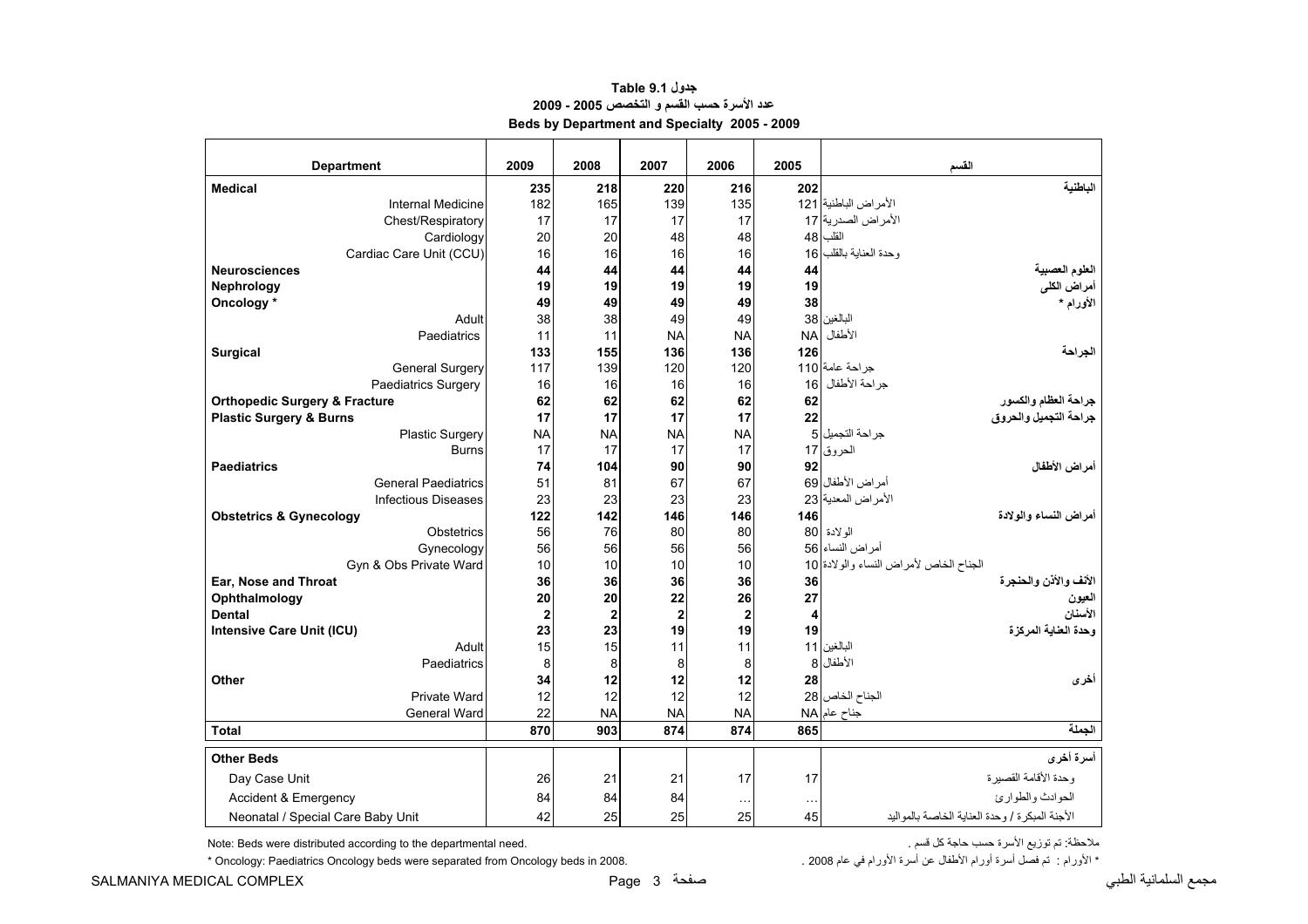<span id="page-2-0"></span>

| وحدة<br>العناية<br>الخاصة<br>بالمواليد<br><b>SCBU</b> | الجملة<br><b>Total</b> | وحدة<br>العناية<br>المركزة<br>Intensive<br>Care<br>Unit | أمراض<br>الكلى<br>Nephro-<br>logy | المطوم<br>العصبية<br>Neuro-<br><b>Sciences</b> | الأورام<br>Oncology | الأسنان<br>Dental | العيون<br>Ophthal-<br>mology | أنف<br>وأذن<br>وحنجرة<br>Ear,<br>Nose &<br><b>Throat</b> | أمراض<br>الأطفال<br>Paed-<br>iatrics | أمراض<br>نساء<br>وولادة<br>Obs. &<br>Gyne. | جراحة<br>التجميل<br>والحروق<br><b>Plastic</b><br>Surg. &<br><b>Burn</b> | جراحة<br>العظام<br>والكسور<br>Orthop<br>Surg. &<br>Fracture | الجراحة<br><b>Surgery</b> | الباطنية<br><b>Medical</b> | البيان<br><b>Description</b>                                     |
|-------------------------------------------------------|------------------------|---------------------------------------------------------|-----------------------------------|------------------------------------------------|---------------------|-------------------|------------------------------|----------------------------------------------------------|--------------------------------------|--------------------------------------------|-------------------------------------------------------------------------|-------------------------------------------------------------|---------------------------|----------------------------|------------------------------------------------------------------|
| 996                                                   | 43,839                 | 245                                                     | 1,208                             | 1,661                                          | 3,363               | 347               | 1,220                        | 2,340                                                    | 4,582                                | 11,264                                     | 555                                                                     | 2,711                                                       | 6,405                     | 7,938                      | اجمالي الدخول<br>Total admissions                                |
| 939                                                   | 43,874                 | 121                                                     | 1,220                             | 1,704                                          | 3,430               | 347               | 1,220                        | 2,320                                                    | 4,633                                | 11,253                                     | 575                                                                     | 2,734                                                       | 6,440                     | 7.877                      | اجمالي الخروج<br>Total discharges                                |
| 42                                                    | 870                    | 23                                                      | 19                                | 44                                             | 49                  | $\overline{2}$    | 20                           | 36                                                       | 74                                   | 122                                        | 17                                                                      | 62                                                          | 133                       | 235                        | عدد الأسر ة <sup>1</sup><br>No. of beds $1$                      |
| 15,330                                                | 317,550                | 8,395                                                   | 6,935                             | 16,060                                         | 17,885              | 730               | 7,300                        | 13,140                                                   | 27,010                               | 44,530                                     | 6,205                                                                   | 22,630                                                      | 48,545                    | 85,775                     | أيام الأسرة<br>Bed days available                                |
| 13,274                                                | 241,648                | 2,038                                                   | 10,135                            | 16,462                                         | 29,330              | 1,585             | 4,627                        | 6,372                                                    | 20,960                               | 35,985                                     | 4,689                                                                   | 21,126                                                      | 38,289                    | 50,050                     | أيام المرضى <sup>2</sup><br>Patient-days overnight <sup>2</sup>  |
| 26                                                    | 925                    | 6                                                       | $\overline{7}$                    | 76                                             | 37                  | $\overline{2}$    | 14                           | 63                                                       | 143                                  | 216                                        | 19                                                                      | 25                                                          | 166                       | 151                        | ايام المرضى < يوم <sup>2</sup><br>Patient days < 1 day $^2$      |
| 13,300                                                | 242,573                | 2,044                                                   | 10,142                            | 16,538                                         | 29,367              | 1,587             | 4,641                        | 6,435                                                    | 21,103                               | 36,201                                     | 4,708                                                                   | 21,151                                                      | 38,455                    | 50,201                     | جملة أيام المرضى <sup>2</sup><br>Total Patient days <sup>2</sup> |

**جدول 9.2 Table قياس استخدام األسرة للفترة ما بين الدخول والخروج حسب القسم <sup>2009</sup> Bed Utilization for the period from the Admission till the Discharge by Department 2009**

ملاحظة: جملة الخروج تختلف في الجداول الأخرى التي تعتمد على التشخيص الرئيسي للمرض . . . . Note: Discharges by department could be different from other tables that based on the principal diagnosis of disease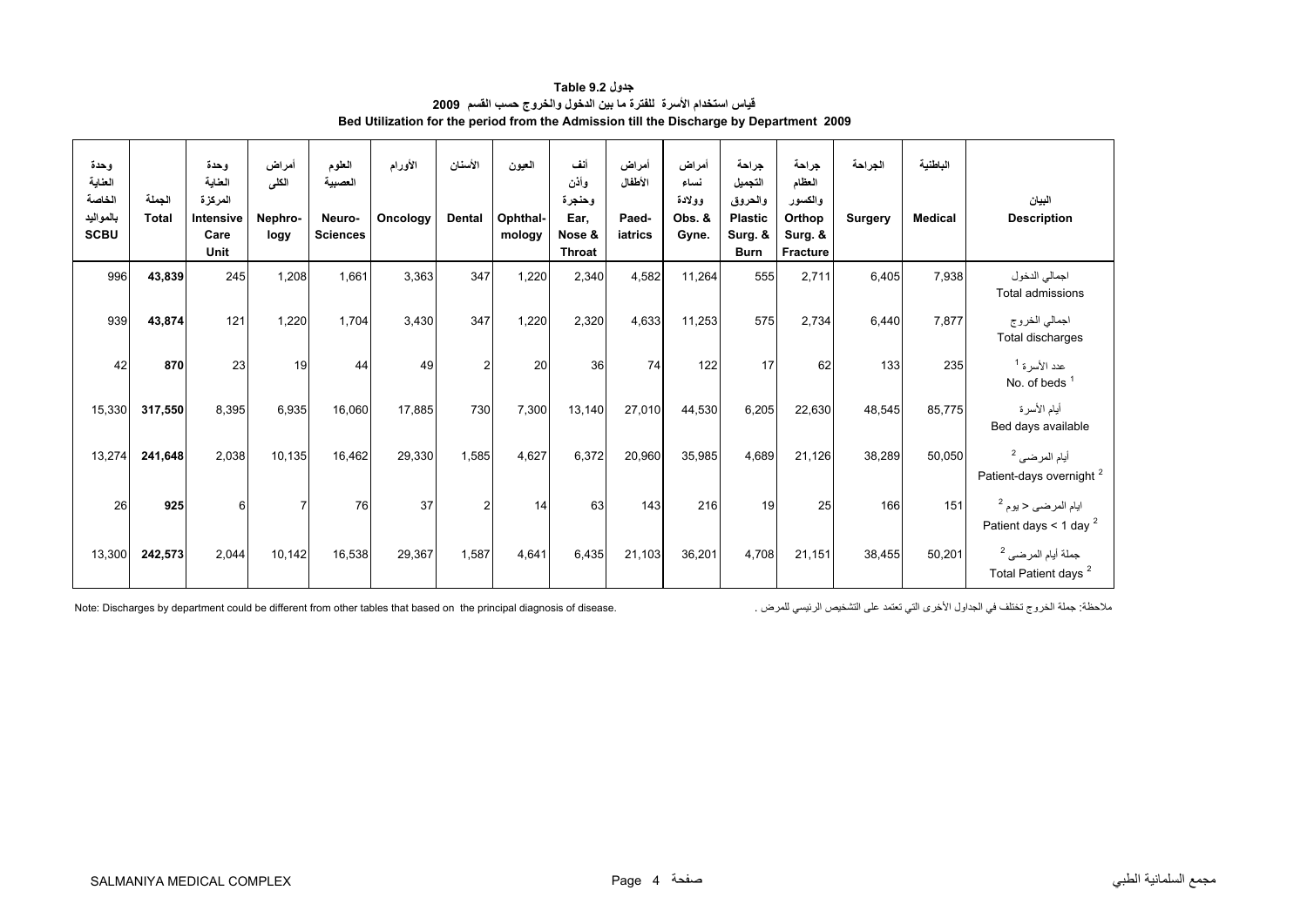| وحدة<br>العناية<br>الخاصة<br>بالمواليد<br><b>SCBU</b> | الجملة<br><b>Total</b> | وحدة<br>العناية<br>المركزة<br>Intensive<br>Care<br>Unit | أمراض<br>الكلى<br>Nephro-<br>logy | الطوم<br>العصبية<br>Neuro-<br><b>Sciences</b> | الأورام<br>Oncology | الأسنان<br>Dental | العيون<br>Ophthal-<br>mology | أنف<br>وأذن<br>وحنجرة<br><b>E.N.T.</b> | أمراض<br>الأطفال<br>Paed-<br>iatrics | أمراض<br>نساء<br>وولادة<br>Obs. &<br>Gyne. | جراحة<br>التجميل<br>والحروق<br><b>Plastic</b><br>Surg. &<br><b>Burn</b> | جراحة<br>العظام<br>والكسور<br>Orthop<br>Surg. &<br>Fracture | الجراحة<br><b>Surgery</b> | الباطنية<br><b>Medical</b> | البيان<br><b>Description</b>                         |
|-------------------------------------------------------|------------------------|---------------------------------------------------------|-----------------------------------|-----------------------------------------------|---------------------|-------------------|------------------------------|----------------------------------------|--------------------------------------|--------------------------------------------|-------------------------------------------------------------------------|-------------------------------------------------------------|---------------------------|----------------------------|------------------------------------------------------|
|                                                       |                        |                                                         |                                   |                                               |                     |                   |                              |                                        |                                      |                                            |                                                                         |                                                             |                           |                            |                                                      |
| 22.4                                                  | 50.4                   | 5.3                                                     | 64.2                              | 38.7                                          | 70.0                | 173.5             | 61.0                         | 64.4                                   | 62.6                                 | 92.2                                       | 33.8                                                                    | 44.1                                                        | 48.4                      | 33.5                       | معدل دوران السرير<br>Turnover rate                   |
| 2.2                                                   | 1.7                    | 52.5                                                    | $-2.6$                            | $-0.3$                                        | $-3.3$              | $-2.5$            | 2.2                          | 2.9                                    | 1.3                                  | 0.7                                        | 2.6                                                                     | 0.5                                                         | 1.6                       | 4.5                        | فترة فراغ السرير <sup>3</sup><br>Turnover interval 3 |
| 2.7                                                   | 120.1                  | 0.7                                                     | 3.3                               | 4.6                                           | 9.2                 | 1.0               | 3.3                          | 6.4                                    | 12.6                                 | 30.9                                       | 1.5                                                                     | 7.4                                                         | 17.5                      | 21.7                       | متوسط الدخول اليومي<br>Average daily admission       |
| 2.6                                                   | 120.2                  | 0.3                                                     | 3.3                               | 4.7                                           | 9.4                 | 1.0               | 3.3                          | 6.4                                    | 12.7                                 | 30.8                                       | 1.6                                                                     | 7.5                                                         | 17.6                      | 21.6                       | متوسط الخروج اليومي<br>Average daily discharge       |
| 14.2                                                  | 5.5                    | 16.9                                                    | 8.3                               | 9.7                                           | 8.6                 | 4.6               | 3.8                          | 2.8                                    | 4.6                                  | 3.2                                        | 8.2                                                                     | 7.7                                                         | 6.0                       | 6.4                        | متوسط مدة الأقامة<br>Average length of stay          |

#### **Bed Utilization for the period from the Admission till the Discharge by Department 2009 (Cont'd) Table 9.2 جدول ) تابع( قياس استخدام الأسرة للفترة ما بين الدخول والخروج حسب القسم <sup>2009</sup>**

1 جملة الأسرة تشمل الجناح الخاص والجناح الحام<br>2 إيم المرضي : تم احتمالت جملة أيام المرضي للفترة ما بين النحول والخروج Patient Days counted for the period from the admission till the 2 أيام المرضى : تم احتساب جملة أيام المرضى للفترة ما بين الدخول والخروج the till admission the from period the for counted Days Patient 2

utilising more beds than allocated . . لديه المتوفرة الأسرة

للمريض من المستشفى وليس بطريقة الإحصاء اليومي .<br><sup>3</sup> قرة قراغ السرير : الأعداد السالبة تشير الى أن القسم يستخدم أسرة أقسام أخرى بسبب انشغال مستخدم أسرة أقسام أخرى بسبب انشغال مستخدم أسرة أقسام أخرى بسبب انشغال مستخدم أسر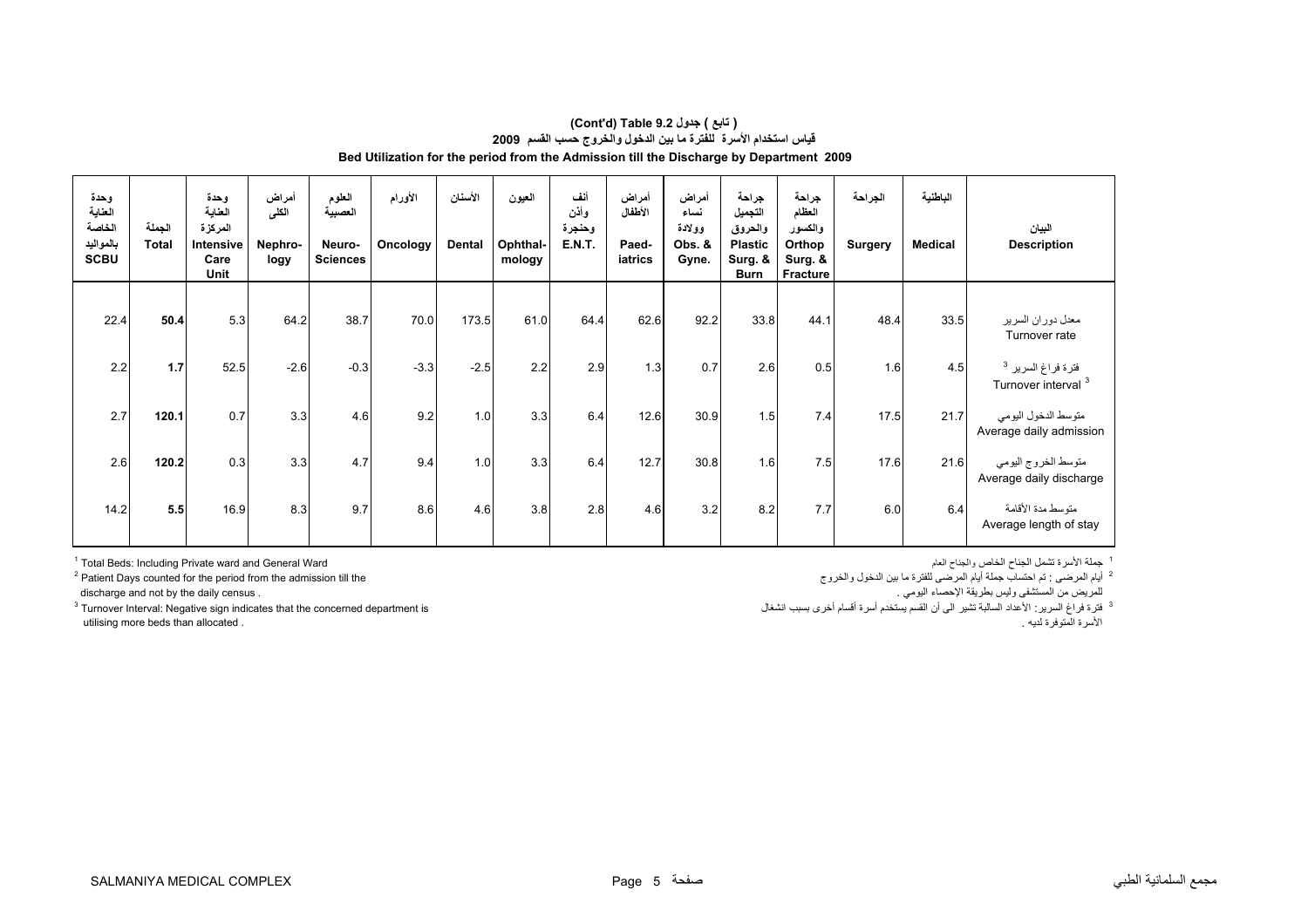| <b>Department / Unit</b>                 | 2009   | 2008   | 2007   | 2006   | 2005   | القسم/الوحدة         |
|------------------------------------------|--------|--------|--------|--------|--------|----------------------|
| <b>Medical</b>                           |        |        |        |        |        | الباطنية             |
| <b>Total Admissions</b>                  | 7,938  | 8,293  | 8,286  | 9,326  | 9,886  | اجمالي الدخول        |
| <b>Total Discharges</b>                  | 7,877  | 8,251  | 8,270  | 9,317  | 9,826  | اجمالي الخروج        |
| No.of beds                               | 235    | 218    | 220    | 216    | 221    | عدد الأسرة           |
| <b>Total Patient days</b>                | 50,201 | 57,852 | 51,641 | 53,787 | 61,235 | جملة أيام المرضى     |
| Average length of stay                   | 6.4    | 7.0    | 6.2    | 5.8    | 6.2    | منّوسط مدة الأقامة   |
| <b>Surgical</b>                          |        |        |        |        |        | الجراحة              |
| <b>Total Admissions</b>                  | 6,405  | 6,462  | 5,968  | 5,990  | 5,967  | اجمالي الدخول        |
| <b>Total Discharges</b>                  | 6,440  | 6,497  | 5,968  | 6,027  | 5,987  | اجمالي الخروج        |
| No.of beds                               | 133    | 155    | 136    | 136    | 126    | عدد الأسرة           |
| <b>Total Patient days</b>                | 38,455 | 42,334 | 37,720 | 40,546 | 41,396 | جملة أيام المرضي     |
| Average length of stay                   | 6.0    | 6.5    | 6.3    | 6.7    | 6.9    | متوسط مدة الأقامة    |
| <b>Orthopedic Surgery &amp; Fracture</b> |        |        |        |        |        | جراحة العظام والكسور |
| <b>Total Admissions</b>                  | 2,711  | 2,727  | 2,455  | 2,525  | 2,538  | اجمالي الدخول        |
| <b>Total Discharges</b>                  | 2,734  | 2,706  | 2,464  | 2,542  | 2,544  | اجمالي الخروج        |
| No.of beds                               | 62     | 62     | 62     | 62     | 62     | عدد الأسرة           |
| <b>Total Patient days</b>                | 21,151 | 21,620 | 19,743 | 19,713 | 19,718 | جملة أيام المرضي     |
| Average length of stay                   | 7.7    | 8.0    | 8.0    | 7.8    | 7.8    | متوسط مدة الأقامة    |

#### **جدول 9.3 Table قياس استخدام الأسرة للفترة ما بين الدخول والخروج حسب القسم 2005 - 2009 Bed Utilization for the period from the Admission till the Discharge by Department 2005 - 2009**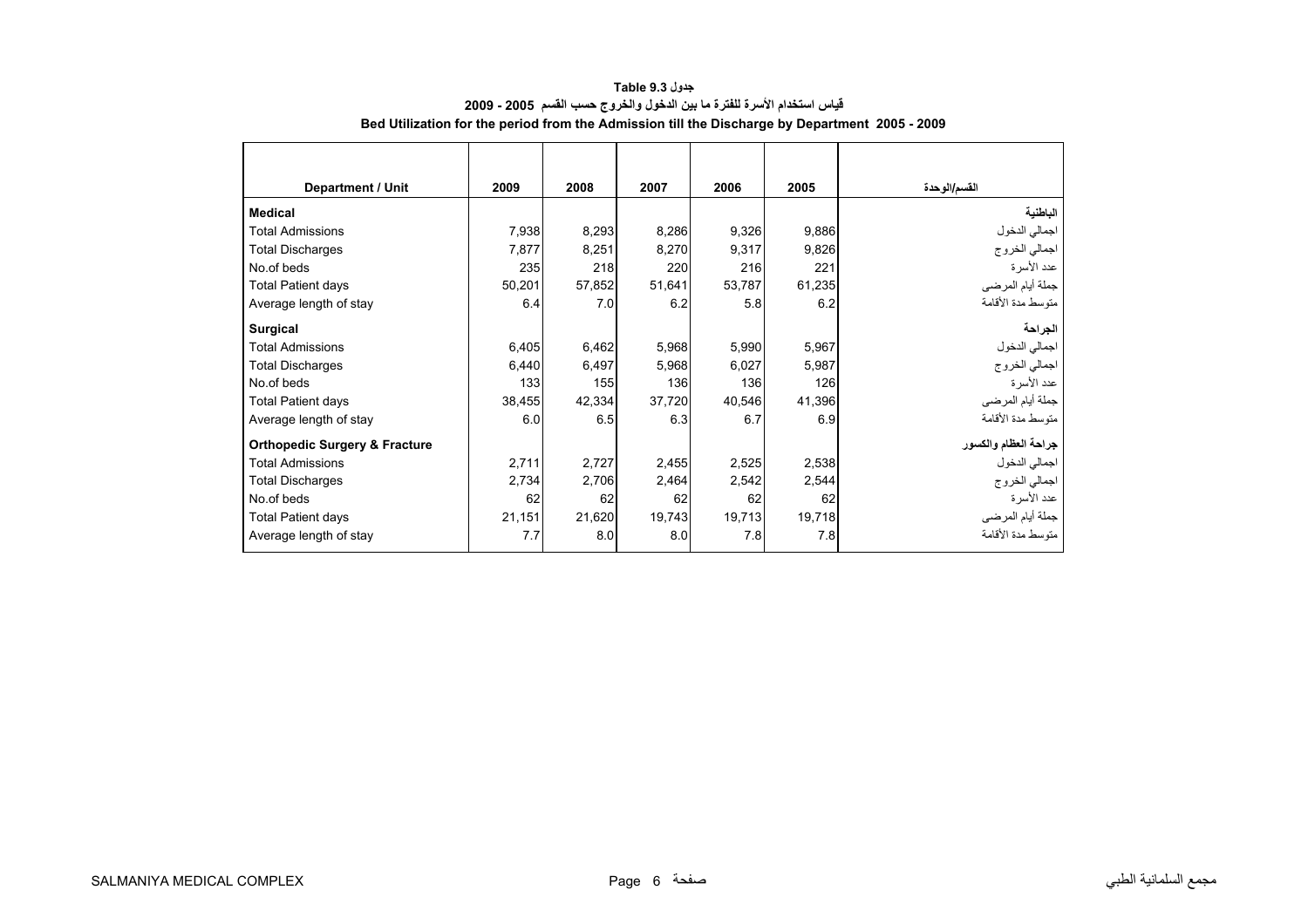#### **قياس استخدام الأسرة للفترة ما بين الدخول والخروج حسب القسم 2005 - 2009 Bed Utilization for the period from the Admission till the Discharge by Department 2005 - 2009 (Cont'd) Table 9.3 جدول ) تابع(**

<span id="page-5-0"></span>

| <b>Department / Unit</b>           | 2009   | 2008   | 2007   | 2006   | 2005   | القسم/الوحدة          |
|------------------------------------|--------|--------|--------|--------|--------|-----------------------|
| <b>Plastic Surgery &amp; Burns</b> |        |        |        |        |        | جراحة التجميل والحروق |
| <b>Total Admissions</b>            | 555    | 547    | 543    | 571    | 584    | اجمالي الدخول         |
| <b>Total Discharges</b>            | 575    | 566    | 557    | 589    | 593    | اجمالي الخروج         |
| No.of beds                         | 17     | 17     | 17     | 17     | 22     | عدد الأسر ة           |
| <b>Total Patient days</b>          | 4,708  | 4.659  | 4,443  | 4,719  | 5,477  | جملة أيام المرضي      |
| Average length of stay             | 8.2    | 8.2    | 8.0    | 8.0    | 9.2    | متوسط مدة الأقامة     |
| <b>Obstetrics/Gynecology</b>       |        |        |        |        |        | أمراض النساء والولادة |
| <b>Total Admissions</b>            | 11,264 | 11,989 | 12,077 | 12,131 | 12,358 | اجمالي الدخول         |
| <b>Total Discharges</b>            | 11.253 | 11.934 | 12.045 | 12.160 | 12.350 | اجمالي الخروج         |
| No.of beds                         | 122    | 142    | 146    | 146    | 146    | عدد الأسرة            |
| <b>Total Patient days</b>          | 36,201 | 41,461 | 39,660 | 40,684 | 44,404 | جملة أيام المرضى      |
| Average length of stay             | 3.2    | 3.5    | 3.3    | 3.3    | 3.6    | متوسط مدة الأقامة     |
| <b>Paediatrics</b>                 |        |        |        |        |        | أمراض الأطفال         |
| <b>Total Admissions</b>            | 4.582  | 4.687  | 5,416  | 5.867  | 4.580  | اجمالي الدخول         |
| <b>Total Discharges</b>            | 4,633  | 4,715  | 5,446  | 5.886  | 4.601  | اجمالي الخروج         |
| No.of beds                         | 74     | 104    | 90     | 90     | 92     | عدد الأسرة            |
| <b>Total Patient days</b>          | 21.103 | 21.839 | 22.685 | 26.129 | 20.910 | جملة أيام المرضي      |
| Average length of stay             | 4.6    | 4.6    | 4.2    | 4.4    | 4.5    | متوسط مدة الأقامة     |
| Ear, Nose and Throat               |        |        |        |        |        | أنف وأذن وحنجرة       |
| <b>Total Admissions</b>            | 2,340  | 2,781  | 3,120  | 3,195  | 3,299  | اجمالي الدخول         |
| <b>Total Discharges</b>            | 2,320  | 2.774  | 3,106  | 3.191  | 3,294  | اجمالي الخروج         |
| No.of beds                         | 36     | 36     | 36     | 36     | 36     | عدد الأسرة            |
| <b>Total Patient days</b>          | 6,435  | 8,118  | 9,268  | 10,010 | 10,334 | جملة أيام المرضي      |
| Average length of stay             | 2.8    | 2.9    | 3.0    | 3.1    | 3.1    | منّوسط مدة الأقامة    |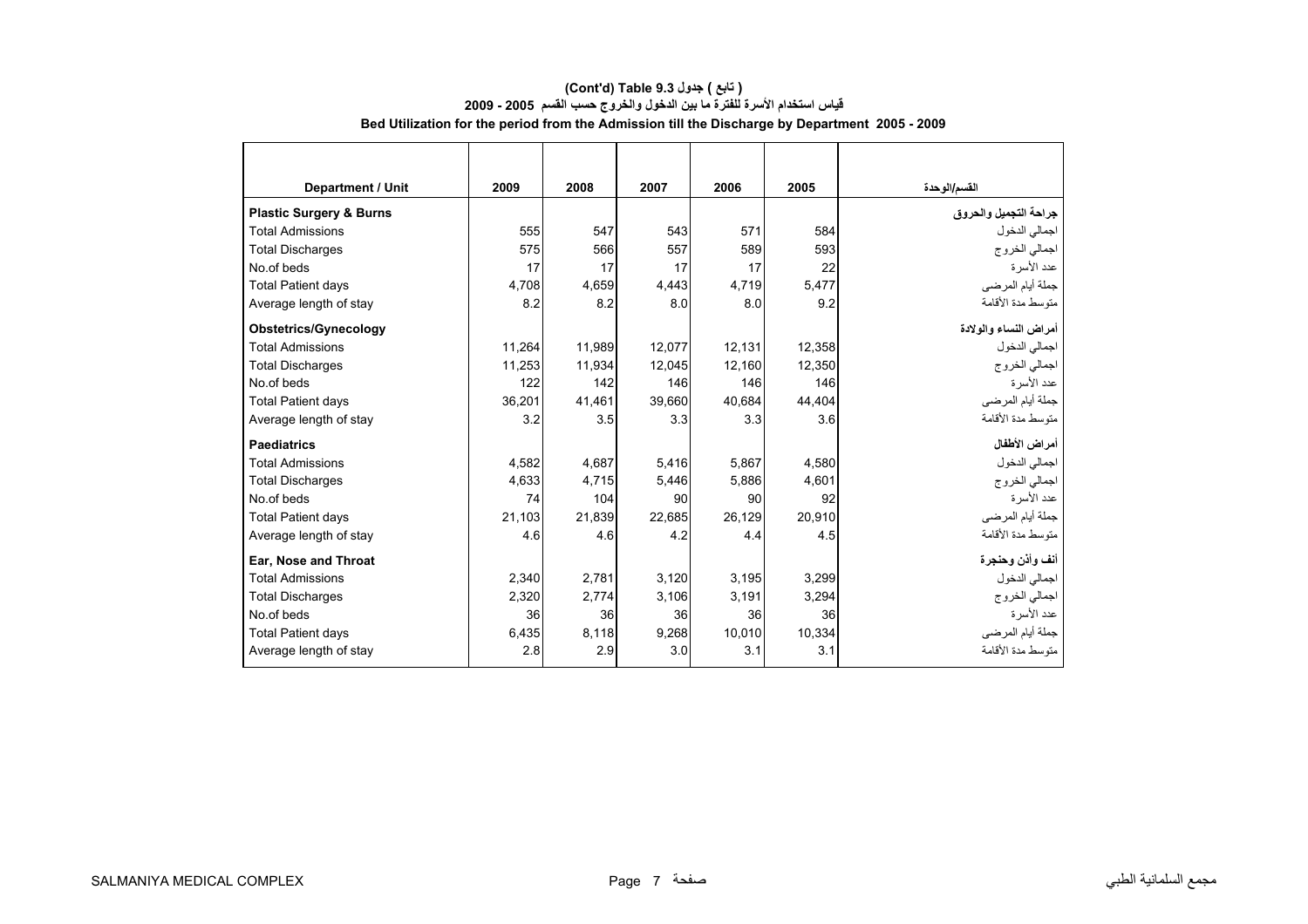| <b>Department / Unit</b>  | 2009           | 2008   | 2007           | 2006   | 2005   | القسم/الوحدة      |
|---------------------------|----------------|--------|----------------|--------|--------|-------------------|
| Ophthalmology             |                |        |                |        |        | العيون            |
| <b>Total Admissions</b>   | 1,220          | 1,343  | 1,320          | 1,183  | 1,074  | اجمالي الدخول     |
| <b>Total Discharges</b>   | 1.220          | 1,346  | 1,310          | 1,185  | 1,073  | اجمالي الخروج     |
| No.of beds                | 20             | 20     | 22             | 26     | 27     | عدد الأسرة        |
| <b>Total Patient days</b> | 4,641          | 5,409  | 6,172          | 5,499  | 5,888  | جملة أيام المرضي  |
| Average length of stay    | 3.8            | 4.0    | 4.7            | 4.6    | 5.5    | متوسط مدة الأقامة |
| <b>Dental</b>             |                |        |                |        |        | الأسنان           |
| <b>Total Admissions</b>   | 347            | 388    | 325            | 384    | 342    | اجمالي الدخول     |
| <b>Total Discharges</b>   | 347            | 397    | 323            | 404    | 350    | اجمالي الخروج     |
| No.of beds                | $\overline{2}$ | 2      | $\overline{2}$ | 2      | 4      | عدد الأسرة        |
| <b>Total Patient days</b> | 1,587          | 1,934  | 1,688          | 2,198  | 1,866  | جملة أيام المرضي  |
| Average length of stay    | 4.6            | 4.9    | 5.2            | 5.4    | 5.3    | متوسط مدة الأقامة |
| Oncology                  |                |        |                |        |        | الأورام           |
| <b>Total Admissions</b>   | 3,363          | 3,209  | 3,004          | 2,788  | 2,471  | اجمالي الدخول     |
| <b>Total Discharges</b>   | 3,430          | 3,270  | 3,014          | 2,830  | 2,539  | اجمالي الخروج     |
| No.of beds                | 49             | 49     | 49             | 49     | 38     | عدد الأسرة        |
| <b>Total Patient days</b> | 29,367         | 25,576 | 22,042         | 18,844 | 18,139 | جملة أيام المرضي  |
| Average length of stay    | 8.6            | 7.8    | 7.3            | 6.7    | 7.1    | متوسط مدة الأقامة |
| <b>Neuro Sciences</b>     |                |        |                |        |        | العلوم العصبية    |
| <b>Total Admissions</b>   | 1,661          | 1,871  | 2,127          | 2,243  | 2,604  | اجمالي الدخول     |
| <b>Total Discharges</b>   | 1,704          | 1,937  | 2,171          | 2,261  | 2,688  | اجمالي الخروج     |
| No.of beds                | 44             | 44     | 44             | 44     | 44     | عدد الأسرة        |
| <b>Total Patient days</b> | 16,538         | 17,807 | 16,997         | 14,993 | 18,434 | جملة أيام المرضي  |
| Average length of stay    | 9.7            | 9.2    | 7.8            | 6.6    | 6.9    | متوسط مدة الأقامة |

#### **Bed Utilization for the period from the Admission till the Discharge by Department 2005 - 2009 (Cont'd) Table 9.3 جدول ) تابع( قياس استخدام الأسرة للفترة ما بين الدخول والخروج حسب القسم 2005 - 2009**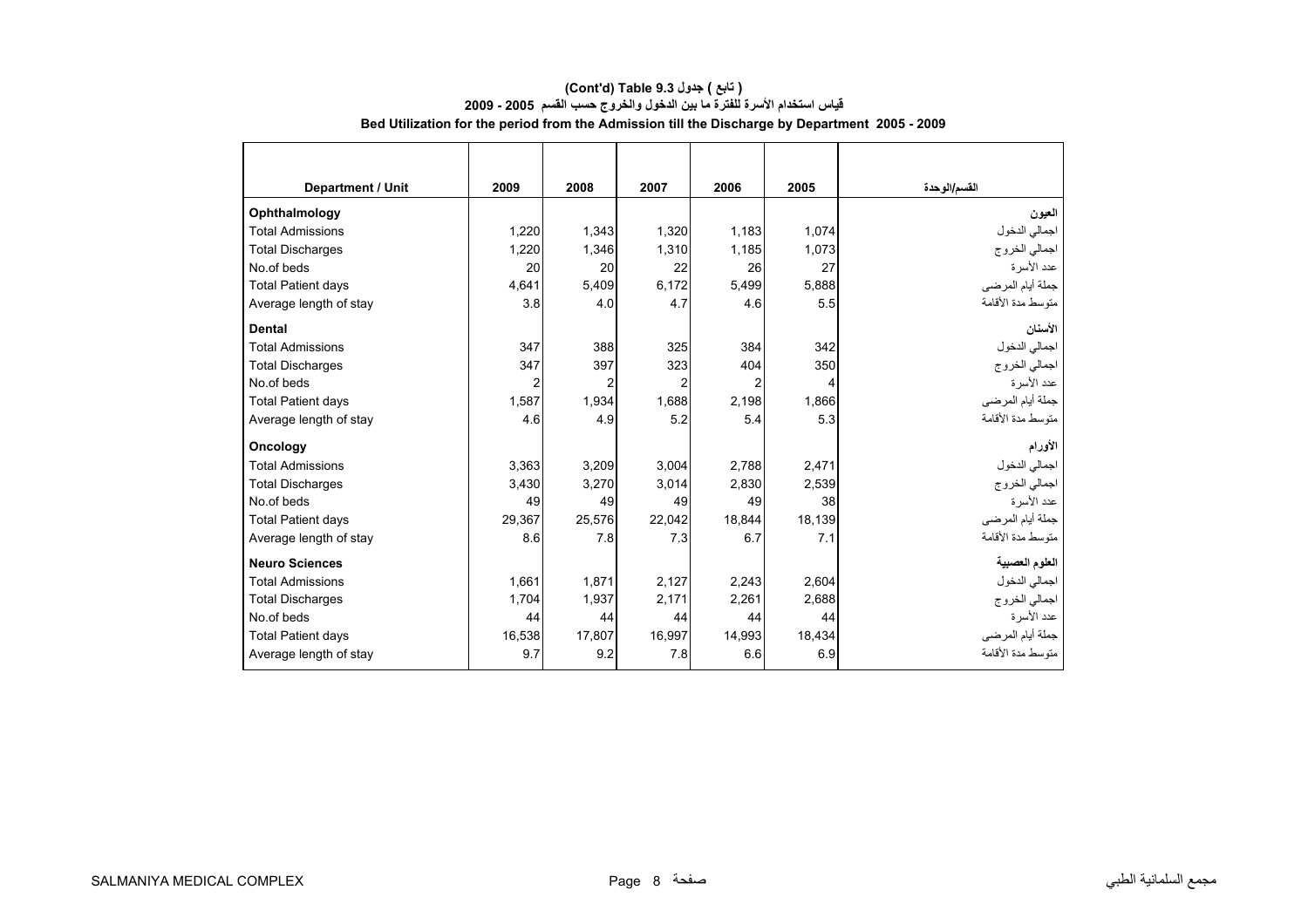| <b>Department / Unit</b>      | 2009    | 2008    | 2007    | 2006    | 2005      | القسم / الوحدة                |
|-------------------------------|---------|---------|---------|---------|-----------|-------------------------------|
| Nephrology                    |         |         |         |         |           | أمراض الكلى                   |
| <b>Total Admissions</b>       | 1,208   | 1,144   | 1,032   | 1,102   | <b>NA</b> | اجمالي الدخول                 |
| <b>Total Discharges</b>       | 1.220   | 1.143   | 1.056   | 1.101   | <b>NA</b> | اجمالي الخروج                 |
| No of beds                    | 19      | 19      | 19      | 19      | <b>NA</b> | عدد الأسر ة                   |
| <b>Total Patient days</b>     | 10,142  | 9,532   | 8,916   | 8,539   | <b>NA</b> | جملة أيام المرضى              |
| Average length of stay        | 8.3     | 8.3     | 8.4     | 7.8     | <b>NA</b> | متوسط مدة الأقامة             |
| <b>Intensive Care Unit</b>    |         |         |         |         |           | وحدة العناية المركزة          |
| <b>Total Admissions</b>       | 245     | 240     | 222     | 224     | 202       | اجمالي الدخول                 |
| <b>Total Discharges</b>       | 121     | 117     | 94      | 99      | 118       | اجمالي الخروج                 |
| No.of beds                    | 23      | 23      | 19      | 19      | 19        | عدد الأسر ة                   |
| <b>Total Patient days</b>     | 2,044   | 1,821   | 1,286   | 1,336   | 1,992     | جملة أيام المرضى              |
| Average length of stay        | 16.9    | 15.6    | 13.7    | 13.5    | 16.9      | متوسط مدة الأقامة             |
| <b>Total Admissions</b>       | 43,839  | 45,590  | 45,895  | 47.529  | 45.885    | اجمالي الدخول                 |
| <b>Total Discharges</b>       | 43,874  | 45,653  | 45,824  | 47,592  | 45,963    | اجمالي الخروج                 |
| No.of beds                    | 870     | 903     | 874     | 874     | 865       | عدد الأسرة                    |
| <b>Total Patient days</b>     | 242,573 | 259,962 | 242,261 | 246,997 | 249,793   | جملة أيام المرضى              |
| Average length of stay        | 5.5     | 5.7     | 5.3     | 5.2     | 5.4       | متوسط مدة الأقامة             |
| <b>Special Care Baby Unit</b> |         |         |         |         |           | وحدة العناية الخاصة بالمواليد |
| <b>Total Admissions</b>       | 996     | 933     | 843     | 848     | 948       | اجمالي الدخول                 |
| <b>Total Discharges</b>       | 939     | 895     | 797     | 835     | 937       | اجمالي الخروج                 |
| No.of beds                    | 42      | 25      | 25      | 25      | 45        | عدد الأسر ة                   |
| <b>Total Patient days</b>     | 13.300  | 13.111  | 8,255   | 9,856   | 10.527    | جملة أيام المرضى              |
| Average length of stay        | 14.2    | 14.6    | 10.4    | 11.8    | 11.2      | متوسط مدة الأقامة             |

#### **(Cont'd) Table 9.3 جدول ) تابع( قياس استخدام الأسرة للفترة ما بين الدخول والخروج حسب القسم 2005 - 2009 Bed Utilization for the period from the Admission till the Discharge by Department 2005 - 2009**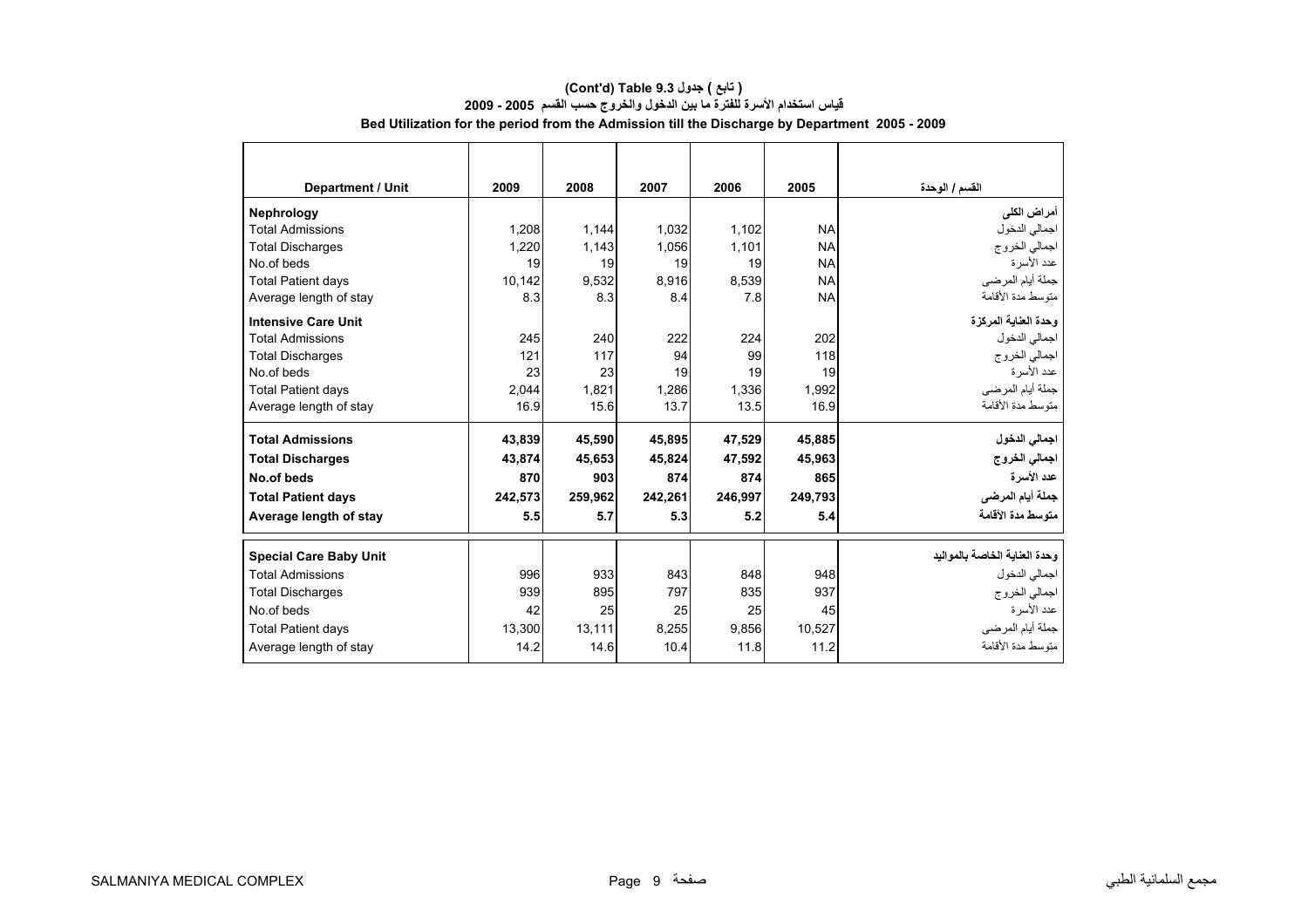<span id="page-8-0"></span>

| معدل أشغال السرير<br><b>Bed occupancy</b><br>rate | اجمالى<br>أيام المرضى<br><b>Total</b><br>In-patient<br>service days | اجمالي<br>أيام الأسرة<br><b>Total bed</b><br>count days | أيام الأسرة<br><b>Bed days</b><br>available | عدد الأسرة<br>No. of beds |                | القسم المخصص<br><b>Allocated Department</b> | رقم الجناح<br>Ward<br><b>Number</b> |
|---------------------------------------------------|---------------------------------------------------------------------|---------------------------------------------------------|---------------------------------------------|---------------------------|----------------|---------------------------------------------|-------------------------------------|
| 73%                                               | 4.540                                                               | 6,205                                                   | 365                                         | 17                        | Medical        | الباطنية                                    | 4                                   |
| 63%                                               | 4,350                                                               | 6,935                                                   | 365                                         |                           | 19 Vascular    | الأو عية الدموية                            | 11                                  |
| 95%                                               | 6,249                                                               | 6,570                                                   | 365                                         |                           | 18 Medical     | الباطنية                                    | 12                                  |
| 22%                                               | 93                                                                  | 425                                                     | 25                                          |                           | 17 Medical     | الباطنية                                    | 13                                  |
| 88%                                               | 6,398                                                               | 7,300                                                   | 365                                         | 20                        | Orthopedics    | العظام                                      | 21                                  |
| 96%                                               | 5,603                                                               | 5,840                                                   | 365                                         | 16                        | Orthopedics    | العظام                                      | 22                                  |
| 96%                                               | 7,002                                                               | 7,300                                                   | 365                                         | 20                        | Orthopedics    | العظام                                      | 23                                  |
| 53%                                               | 1,549                                                               | 2,920                                                   | 365                                         | 8                         | Pediatrics ICU | وحدة العنابة المركز ة للأطفال               | 24                                  |
| 81%                                               | 6,174                                                               | 7,665                                                   | 365                                         | 21                        | Pediatrics     | الأطفال                                     | 31                                  |
| 80%                                               | 4.651                                                               | 5,840                                                   | 365                                         | 16                        | Pediatrics     | الأطفال                                     | 32                                  |
| 79%                                               | 6,317                                                               | 8,030                                                   | 365                                         | 22                        | Ped Surgery    | جراحة الأطفال                               | 33                                  |
| 83%                                               | 4,236                                                               | 5,110                                                   | 365                                         |                           | 14 Pediatrics  | الأطفال                                     | 35                                  |
| 60%                                               | 5,025                                                               | 8,395                                                   | 365                                         | 23                        | Pediatrics     | الأطفال                                     | 36                                  |
| 95%                                               | 7,605                                                               | 8,030                                                   | 365                                         | 22                        | Surgery        | الجر احة                                    | 41                                  |
| 95%                                               | 5,537                                                               | 5,840                                                   | 365                                         |                           | 16 Surgery     | الجراحة                                     | 42                                  |
| 92%                                               | 7,235                                                               | 7,832                                                   | 356                                         | 22                        | Surgery        | الجراحة                                     | 43                                  |
| 85%                                               | 4,265                                                               | 5,038                                                   | 229                                         |                           | 22 Short Stay  | الإقامة القصبر ة                            | 44                                  |
| 94%                                               | 5,498                                                               | 5,840                                                   | 365                                         |                           | 16 Surgery     | الجر احة                                    | 45                                  |

**جدول 9.4 Table معدل أشغال السرير بطريقة الإحصاء اليومي للأسرة حسب دخول المرضى للجناح <sup>2009</sup> Bed Occupancy Rate Based on In-Patient Service Days (Daily Bed Census) 2009**

ملاحظة: تم احتساب معدل إشغال الأسرة اعتماداً على الإحصاء اليومي daily the on based calculated was rate occupancy Bed :Note

bed census on ward not departmental level. . القسم وليس الجناح حسب الأسرة لإشغال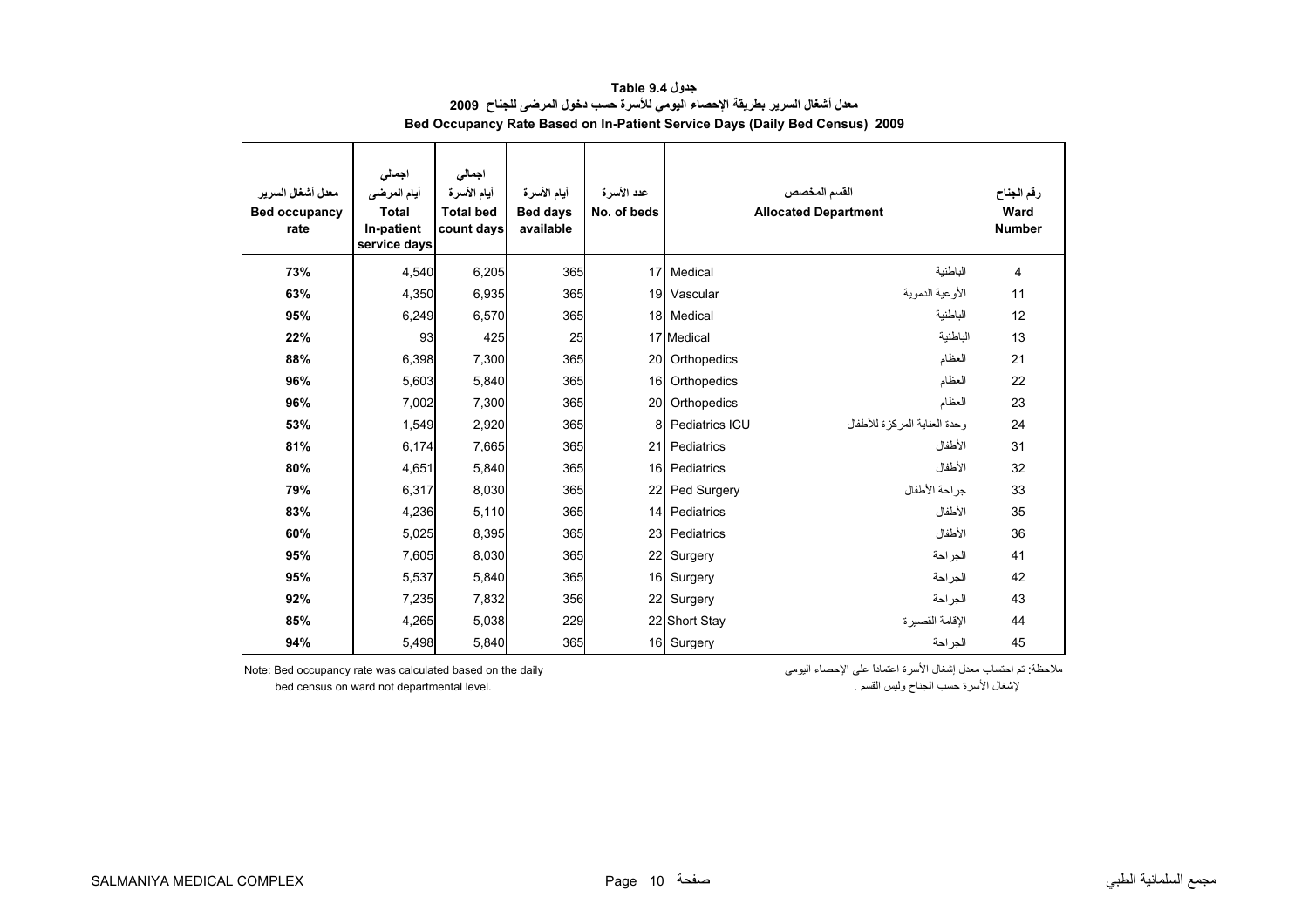| معدل أشغال السرير<br><b>Bed occupancy</b><br>rate | اجمالى<br>أيام المرضى<br><b>Total</b><br>In-patient<br>service days | اجمالى<br>أيام الأسرة<br><b>Total bed</b><br>count days | أيام الأسرة<br><b>Bed days</b><br>available | عدد الأسرة<br>No. of beds | القسم المخصص<br><b>Allocated Department</b> |                             | رقم الجناح<br>Ward<br><b>Number</b> |
|---------------------------------------------------|---------------------------------------------------------------------|---------------------------------------------------------|---------------------------------------------|---------------------------|---------------------------------------------|-----------------------------|-------------------------------------|
| 92%                                               | 7.366                                                               | 8,030                                                   | 365                                         |                           | 22 Surgery                                  | الجر احة                    | 46                                  |
| 98%                                               | 7,835                                                               | 8,030                                                   | 365                                         |                           | 22 Medical                                  | الباطنية                    | 51                                  |
| 98%                                               | 3,928                                                               | 4,015                                                   | 365                                         |                           | 11 Medical                                  | الباطنية                    | 52                                  |
| 94%                                               | 1,373                                                               | 1,460                                                   | 365                                         |                           | 4 Medical                                   | الباطنية                    | <b>52 ICU</b>                       |
| 97%                                               | 4,949                                                               | 5,110                                                   | 365                                         |                           | 14 Medical                                  | الباطنية                    | 53                                  |
| 97%                                               | 7,792                                                               | 8,030                                                   | 365                                         |                           | 22 Neuro-Sciences                           | العلوم العصبية              | 54                                  |
| 99%                                               | 6.472                                                               | 6,570                                                   | 365                                         |                           | 18 Medical                                  | الباطنية                    | 55                                  |
| 97%                                               | 7.800                                                               | 8,030                                                   | 365                                         |                           | 22 Medical                                  | الباطنية                    | 56                                  |
| 98%                                               | 7,803                                                               | 7,942                                                   | 361                                         |                           | 22 Medical                                  | الباطنية                    | 61                                  |
| 74%                                               | 4,323                                                               | 5,840                                                   | 365                                         |                           | 16 Ophthalmology                            | العيون                      | 62                                  |
| 91%                                               | 7,308                                                               | 8,030                                                   | 365                                         | 22                        | Medical                                     | الباطنية                    | 63                                  |
| 71%                                               | 5,596                                                               | 7,920                                                   | 360                                         | 22                        | Ear, Nose and Throat                        | أنف وأذن وحنجرة             | 64                                  |
| 87%                                               | 5,056                                                               | 5,840                                                   | 365                                         | 16 <sup>1</sup>           | Ear, Nose and Throat                        | أنف وأذن وحنجرة             | 65                                  |
| 92%                                               | 7,410                                                               | 8,030                                                   | 365                                         |                           | 22 Neuro-Sciences                           | العلوم العصبية              | 66                                  |
| 36%                                               | 1,454                                                               | 4,004                                                   | 364                                         | 11                        | Pediatric Oncology                          | أورام الأطفال               | 202                                 |
| 91%                                               | 6,342                                                               | 6,935                                                   | 365                                         |                           | 19 Nephrology & Transplant                  | أمراض الكلبي والزراعة       | 204                                 |
| 97%                                               | 3.877                                                               | 4,015                                                   | 365                                         | 11                        | Intensive Care Unit                         | وحدة العناية المركز ة       | 205                                 |
| 46%                                               | 2,827                                                               | 6,205                                                   | 365                                         | 17 <sup>1</sup>           | <b>Burns</b>                                | الحروق                      | 206                                 |
| 80%                                               | 2,338                                                               | 2,912                                                   | 364                                         | 8                         | Coronary Care Unit                          | وحدة العنابة بالقلب المركزة | 207CC                               |

#### **(Cont'd) Table 9.4 جدول ) تابع( معدل أشغال السرير بطريقة الإحصاء اليومي للأسرة حسب دخول المرضى للجناح <sup>2009</sup> Bed Occupancy Rate Based on In-Patient Service Days (Daily Bed Census) 2009**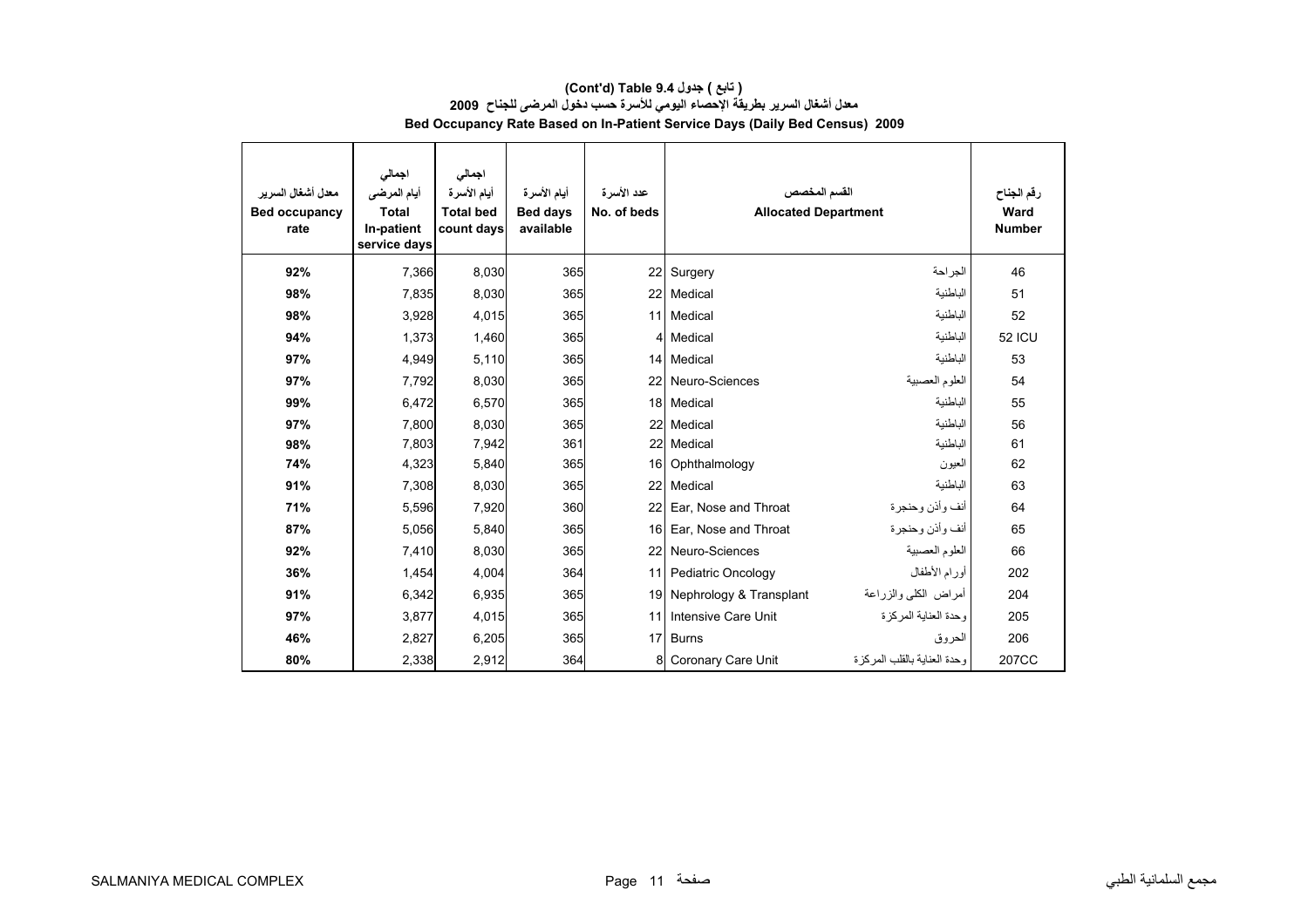| ( تابع ) جدول Table 9.4 (Cont'd)                                                   |  |
|------------------------------------------------------------------------------------|--|
| معدل أشغال السرير بطريقة الإحصاء اليومي للأسرة حسب دخول المرضى للجناح  2009        |  |
| <b>Bed Occupancy Rate Based on In-Patient Service Days (Daily Bed Census) 2009</b> |  |

| معدل أشغال السر ير<br><b>Bed occupancy</b><br>rate | اجمالى<br>أيام المرضى<br><b>Total</b><br>In-patient<br>service days | اجمالى<br>أيام الأسرة<br><b>Total bed</b><br>count days | أيام الأسرة<br><b>Bed days</b><br>available | عدد الأسرة<br>No. of beds |                      | القسم المخصص<br><b>Allocated Department</b> | رقم الجناح<br>Ward<br><b>Number</b> |
|----------------------------------------------------|---------------------------------------------------------------------|---------------------------------------------------------|---------------------------------------------|---------------------------|----------------------|---------------------------------------------|-------------------------------------|
| 72%                                                | 2,541                                                               | 3.510                                                   | 351                                         |                           | 10 Cardiology        | وحدة العناية بالقلب                         | 207SD                               |
| 85%                                                | 2,486                                                               | 2,920                                                   | 365                                         | 8                         | Coronary Care Unit   | وحدة العناية بالقلب المركز ة                | 208CC                               |
| 86%                                                | 3,147                                                               | 3,650                                                   | 365                                         |                           | 10 Cardiology        | وحدة العنابة بالقلب                         | 208SD                               |
| 87%                                                | 6,368                                                               | 7,300                                                   | 365                                         |                           | 20 Medical           | الباطنية                                    | 312                                 |
| 82%                                                | 5,980                                                               | 7,300                                                   | 365                                         | 20                        | Oncology             | الأورام                                     | 411                                 |
| 93%                                                | 6,125                                                               | 6,570                                                   | 365                                         |                           | 18 Oncology          | الأورام                                     | 412                                 |
| 88%                                                | 3,846                                                               | 4,380                                                   | 365                                         |                           | 12 Private           | الخاص                                       | 413                                 |
| 82%                                                | 224,669                                                             | 273,020                                                 | 365                                         |                           | 748 Total            | الحملة                                      |                                     |
| 130%                                               | 11,428                                                              | 8,800                                                   | 352                                         |                           | 25 S.C.B.U           | وحدة العنابة الخاصة بالأطفال                | 307                                 |
| 63%                                                | 3,667                                                               | 5,840                                                   | 365                                         |                           | 16 Labor & Delivery  | جناح الولادة                                | 308                                 |
| 88%                                                | 4,122                                                               | 4,709                                                   | 277                                         |                           | 17 S.C.B.U           | وحدة العناية الخاصة بالأطفال                | 309                                 |
| 84%                                                | 6,168                                                               | 7,300                                                   | 365                                         | 20                        | Obstetrics           | الو لادة                                    | 310                                 |
| 88%                                                | 6,452                                                               | 7,300                                                   | 365                                         | 20                        | Obstetrics           | الو لادة                                    | 311                                 |
| 85%                                                | 4,973                                                               | 5,840                                                   | 365                                         | 16                        | Obs & Gyn. Private   | امراض النساء والولادة الخاص                 | 407                                 |
| 87%                                                | 6,325                                                               | 7,300                                                   | 365                                         | 20                        | Gynecology           | امر اض النساء                               | 408                                 |
| 79%                                                | 5,739                                                               | 7,240                                                   | 362                                         | 20                        | Gynecology           | امر اض النساء                               | 409                                 |
| 83%                                                | 3,013                                                               | 3,650                                                   | 365                                         | 10 <sup>1</sup>           | Obs.& Gyn. (Private) | امراض النساء والولادة (الخاص)               | 410                                 |
| 87%                                                | 51,887                                                              | 59,860                                                  | 365                                         |                           | 164 Total            | الجملة                                      |                                     |
| 83%                                                | 276,556                                                             | 332,880                                                 | 365                                         |                           | 912 Grand Total      | الحملة الكلبة                               |                                     |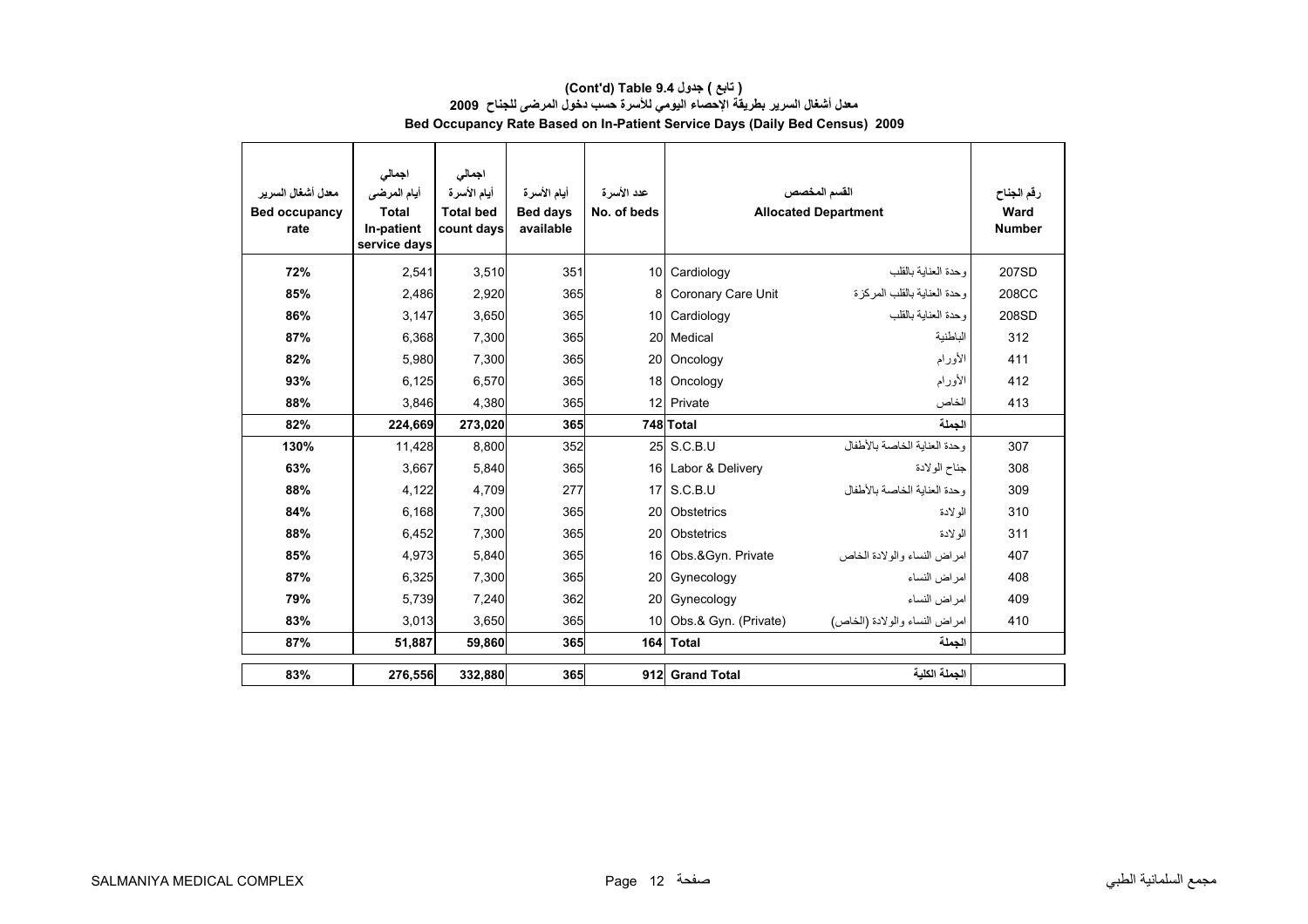<span id="page-11-0"></span>

|                                           | <b>Total</b> |        | الحملة | Non-Bahraini |        | غیر بحرینی | <b>Bahraini</b> |        | بحريني      |                                   |
|-------------------------------------------|--------------|--------|--------|--------------|--------|------------|-----------------|--------|-------------|-----------------------------------|
|                                           |              |        |        |              |        |            |                 |        |             |                                   |
|                                           | الحملة       | أنشى   | ذكر    | الحملة       | أنشى   | ذكر        | الحملة          | أنشى   | نکر         |                                   |
| <b>Admission Classification</b>           | Total        | Female | Male   | Total        | Female | Male       | Total           | Female | <b>Male</b> | تصنيف الدخول                      |
| No previous admission                     | 33,058       | 18,371 | 14,687 | 8,159        | 3,577  | 4,582      | 24.899          | 14.794 | 10.105      | لم يدخل سابقا                     |
| Same condition less or equal to 3 months  | 4,628        | 1,915  | 2.713  | 228          | 100    | 128        | 4,400           | 1,815  | 2,585       | نفس الحالة المرضية 3 شهور أو أقل  |
| Same condition more than 3 months         | 978          | 471    | 507    | 56           | 32     | 24         | 922             | 439    | 483         | نفس الحالة المرضية أكثر من 3 شهور |
| Other condition less or equal to 3 months | 4,641        | 2,858  | 1.783  | 532          | 329    | 203        | 4.109           | 2.529  | 1.580       | حالة مرضية اخرى 3 شهور أو أقل     |
| Other condition more than 3 months        | 1.505        | 908    | 597    | 153          | 90     | 63         | 1.352           | 818    | 534         | حالة مرضية أخرى أكثر من 3 شهور    |
|                                           |              |        |        |              |        |            |                 |        |             |                                   |

#### **جدول 9.5 Table المرخصون حسب تصنيف الدخول والجنسية والنوع <sup>2009</sup> Discharges by Admission Classification, Nationality and Sex 2009**

Total: excluding three undetermined sex died after birth.

الجملة : العدد لا يشمل ثلاثة مواليد غير معروفي الجنس توفوا بعد الولادة .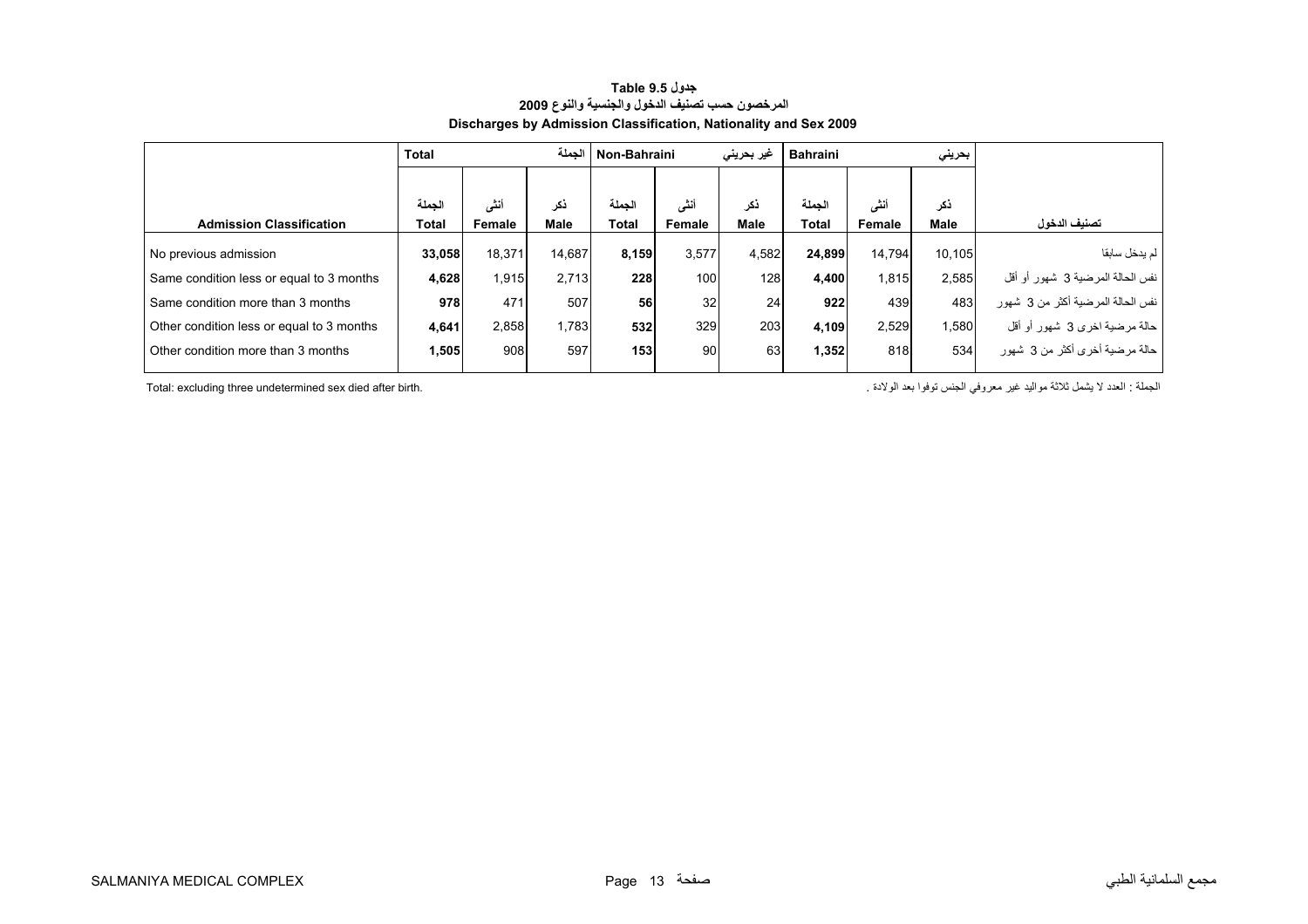<span id="page-12-0"></span>

| <b>Total</b> | Fri الجملة |                | الجمعة    | <b>Thurs</b> | الخميس    | Wed       | Tues الأربعاء |                | Mon الثلاثاء   |           | Sun الأثنين |           |           | الأحد <sup>ا</sup> | لسبت        |              |       |                                     |
|--------------|------------|----------------|-----------|--------------|-----------|-----------|---------------|----------------|----------------|-----------|-------------|-----------|-----------|--------------------|-------------|--------------|-------|-------------------------------------|
|              |            |                |           |              |           |           |               |                |                |           |             |           |           |                    |             |              |       |                                     |
| خروج         | دخول       | خروج           | دخول      | خروج         | دخول      | خروج      | دخول          | خروج           | دخول           | خروج      | دخول        | خروج      | دخول      | خروج               | دخول        | النوع        |       | القسم                               |
| Disch.       | Adm.       | Disch.         | Adm.      | Disch.       | Adm.      | Disch.    | Adm.          | Disch.         | Adm.           | Disch.    | Adm.        | Disch.    | Adm.      | Disch.             | Adm.        | <b>Sex</b>   |       | <b>Department</b>                   |
| 4,858        | 4,905      | 493            | 606       | 818          | 764       | 786       | 737           | 758            | 764            | 695       | 741         | 883       | 773       | 425                |             | 520 Male     | نكر   | الباطنية                            |
| 3,019        | 3,033      | 287            | 382       | 536          | 482       | 479       | 435           | 501            | 480            | 440       | 449         | 504       | 453       | 272                | 352         | Female       | أنثى  | Medical                             |
| 4,198        | 4,173      | 389            | 309       | 620          | 533       | 794       | 696           | 616            | 687            | 684       | 666         | 706       | 715       | 389                | 567         | Male         | نكر   | الجراحة                             |
| 2,242        | 2,232      | 212            | 126       | 372          | 286       | 325       | 341           | 335            | 398            | 363       | 389         | 392       | 421       | 243                | 271         | Female       | أنثى  | Surgical                            |
| 1,757        | 1.746      | 101            | 145       | 244          | 167       | 253       | 234           | 414            | 379            | 212       | 277         | 282       | 231       | 251                |             | 313 Male     | ذكر   | جراحة العظام والكسور                |
| 977          | 965        | 71             | 89        | 162          | 112       | 149       | 127           | 176            | 144            | 125       | 151         | 195       | 178       | 99                 | 164         | Female       | أنثى  | Orthopedic Surgery & Fracture       |
| 348          | 331        | 35             | 33        | 47           | 40        | 50        | 72            | 38             | 42             | 79        | 49          | 64        | 40        | 35                 |             | 55 Male      | نكر   | جراحة التجميل والحروق               |
| 227          | 224        | 25             | 18        | 35           | 26        | 36        | 54            | 28             | 20             | 38        | 42          | 38        | 20        | 27                 |             | 44 Female    | أنثى  | Plastic Surgery & Burns             |
| <b>NA</b>    | <b>NA</b>  | <b>NA</b>      | <b>NA</b> | <b>NA</b>    | <b>NA</b> | <b>NA</b> | <b>NA</b>     | <b>NA</b>      | <b>NA</b>      | <b>NA</b> | <b>NA</b>   | <b>NA</b> | <b>NA</b> | <b>NA</b>          | <b>NA</b>   | Male         | نكر   | أمراض النساء والولادة               |
| 11,253       | 11,264     | 1,298          | 1,248     | 2,050        | 1,536     | 1,622     | 1,600         | 1,683          | 1,764          | 1,568     | 1,712       | 1,877     | 1,851     | 1,155              |             | 1,553 Female | أنثى  | Obstetrics & Gynecology             |
| 2,630        | 2.610      | 275            | 306       | 497          | 370       | 361       | 375           | 455            | 382            | 371       | 437         | 395       | 397       | 276                | 343         | Male         | نكر   | أمراض الأطفال                       |
| 2,003        | 1,972      | 213            | 244       | 344          | 256       | 323       | 272           | 321            | 298            | 265       | 341         | 342       | 318       | 195                |             | 243 Female   | أنشى  | Pediatrics                          |
| 1,348        | 1,355      | 153            | 51        | 223          | 197       | 292       | 248           | 219            | 201            | 148       | 276         | 150       | 300       | 163                |             | 82 Male      | ذكر   | أنف وأذن وحنجرة                     |
| 972          | 985        | 102            | 30        | 153          | 140       | 195       | 172           | 189            | 165            | 113       | 172         | 118       | 251       | 102                |             | 55 Female    | أنثى  | Ear, Nose and Throat                |
| 719          | 721        | 58             | 52        | 162          | 80        | 125       | 87            | 132            | 123            | 107       | 133         | 84        | 129       | 51                 |             | 117 Male     | ذكر   | العيون                              |
| 501          | 499        | 58             | 50        | 103          | 42        | 68        | 62            | 90             | 90             | 94        | 86          | 51        | 77        | 37                 |             | 92 Female    | أنثى  | Ophthalmology                       |
| 188          | 187        | 16             | 23        | 25           | 25        | 31        | 27            | 31             | 24             | 34        | 20          | 34        | 37        | 17                 |             | 31 Male      | نكر   | الأسنان                             |
| 159          | 160        | 13             | 5         | 23           | 16        | 22        | 19            | 27             | 19             | 34        | 34          | 28        | 46        | 12                 |             | 21 Female    | أنثى  | Dental                              |
| 1,980        | 1,937      | 173            | 259       | 343          | 304       | 314       | 299           | 333            | 306            | 309       | 265         | 353       | 306       | 155                | 198         | Male         | نكر   | الأورام                             |
| 1,450        | 1,426      | 93             | 178       | 313          | 220       | 249       | 220           | 234            | 214            | 230       | 221         | 254       | 216       | 77                 | 157         | Female       | أنثى  | Oncology                            |
| 1,111        | 1,079      | 85             | 141       | 199          | 150       | 182       | 167           | 174            | 151            | 197       | 149         | 171       | 206       | 103                |             | 115 Male     | نكر   | العلوم العصبية                      |
| 593          | 582        | 58             | 64        | 100          | 97        | 88        | 80            | 94             | 87             | 105       | 88          | 91        | 94        | 57                 |             | 72 Female    | أنثى  | Neurosciences                       |
| 611          | 604        | 58             | 78        | 120          | 89        | 98        | 90            | 115            | 106            | 101       | 91          | 88        | 101       | 31                 |             | 49 Male      | نكر   | أمراض الكلي                         |
| 609          | 604        | 36             | 65        | 107          | 102       | 107       | 101           | 115            | 106            | 99        | 91          | 94        | 85        | 51                 | 54          | Female       | أنثى  | Nephrology                          |
| 65           | 164        | 8              | 32        | 10           | 18        | 10        | 22            | 11             | 16             | 5         | 32          | 10        | 17        | 11                 | 27          | Male         | نكر   | وحدة العناية المركزة                |
| 56           | 81         | $\overline{7}$ | 8         | 8            | 17        | 10        | 15            | $\overline{7}$ | $\overline{7}$ | 8         | 10          | 8         | 14        | 8                  |             | 10 Female    | أنثى  | Intensive Care Unit (ICU)           |
| 19,813       | 19,812     | 1,844          | 2,035     | 3,308        | 2,737     | 3,296     | 3,054         | 3,296          | 3,181          | 2,942     | 3,136       | 3,220     | 3,252     | 1,907              | 2.417 Male  |              | ذكر   |                                     |
| 24,061       | 24,027     | 2,473          | 2,507     | 4,306        | 3,332     | 3.673     | 3,498         | 3,800          | 3,792          | 3,482     | 3,786       | 3,992     | 4.024     | 2,335              |             | 3.088 Female | أنشى  | الجملة<br><b>Total</b>              |
| 43,874       | 43,839     | 4,317          | 4,542     | 7,614        | 6,069     | 6,969     | 6,552         | 7,096          | 6,973          | 6,424     | 6,922       | 7,212     | 7,276     | 4,242              | 5,505 Total |              | لجملة |                                     |
| 474          | 506        | 46             | 63        | 84           | 81        | 85        | 77            | 66             | 72             | 75        | 72          | 71        | 83        | 47                 |             | 58 Male      | نكر   | وحدة العناية الخاصة بالمواليد *     |
| 462          | 487        | 48             | 60        | 94           | 76        | 67        | 83            | 84             | 82             | 57        | 78          | 64        | 59        | 48                 |             | 49 Female    | أنثى  | Special Care Baby Unit (SCBU) *     |
|              |            |                |           |              | 2,818     | 3.381     | 3,131         | 3,362          |                |           |             | 3,291     |           |                    | 2,475 Male  |              | ذكر   |                                     |
| 20,287       | 20,318     | 1,890          | 2,098     | 3,392        |           |           |               |                | 3,253          | 3,017     | 3,208       |           | 3,335     | 1,954              |             |              |       |                                     |
| 24,523       | 24,514     | 2,521          | 2,567     | 4,400        | 3,408     | 3.740     | 3,581         | 3,884          | 3,874          | 3,539     | 3,864       | 4,056     | 4.083     | 2,383              |             | 3.137 Female | أنشى  | الجملة الكلية<br><b>Grand Total</b> |
| 44,810       | 44,832     | 4,411          | 4,665     | 7,792        | 6,226     | 7,121     | 6,712         | 7,246          | 7,127          | 6,556     | 7,072       | 7,347     | 7,418     | 4,337              | 5,612 Total |              | لجملة |                                     |

| جدول Table 9.6                                                         |
|------------------------------------------------------------------------|
| الدخول و الخروج حسب القسم العلاجي وأيام الأسبوع والنوع 2009            |
| Admissions and Discharges by Department, Days of the Week and Sex 2009 |

\* وحدة العناية الخاصة بالعواليد : العدد لا يشمل ثلاثة مواليد غير معروفي الجنس توفوا بعد الولادة . . . . " SCBU : total excluding three undetermined sex died after birth وحدة العناية الخاصة بالعواليد : العدد لا يشمل ثلاثة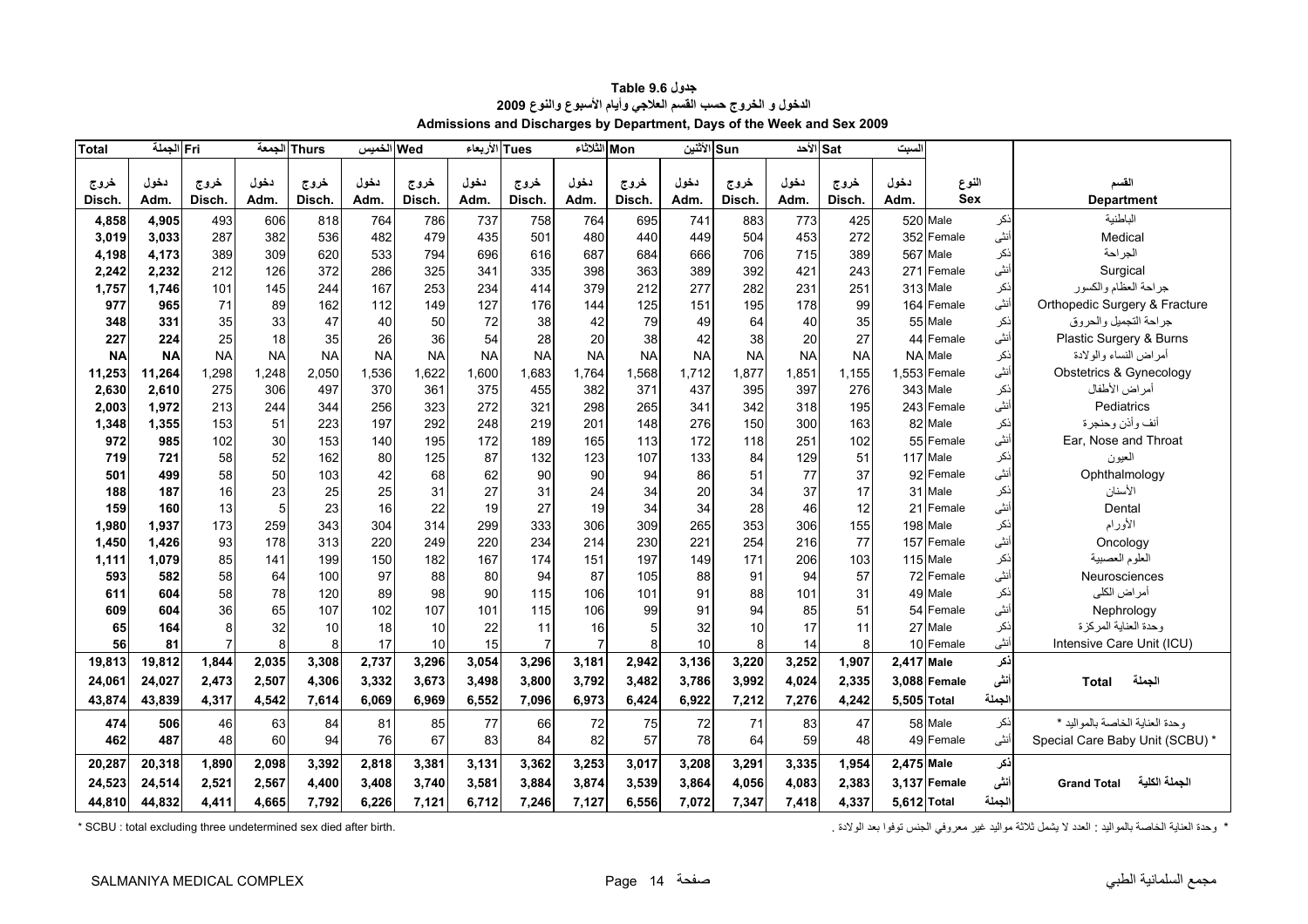**رسم بياني 9.1 Figure الدخول والخروج حسب أيام االسبوع <sup>2009</sup> Admissions and Discharges By Days of the Week 2009**

<span id="page-13-0"></span>

Reference: Table 9.6

مرجع: جدول 9.6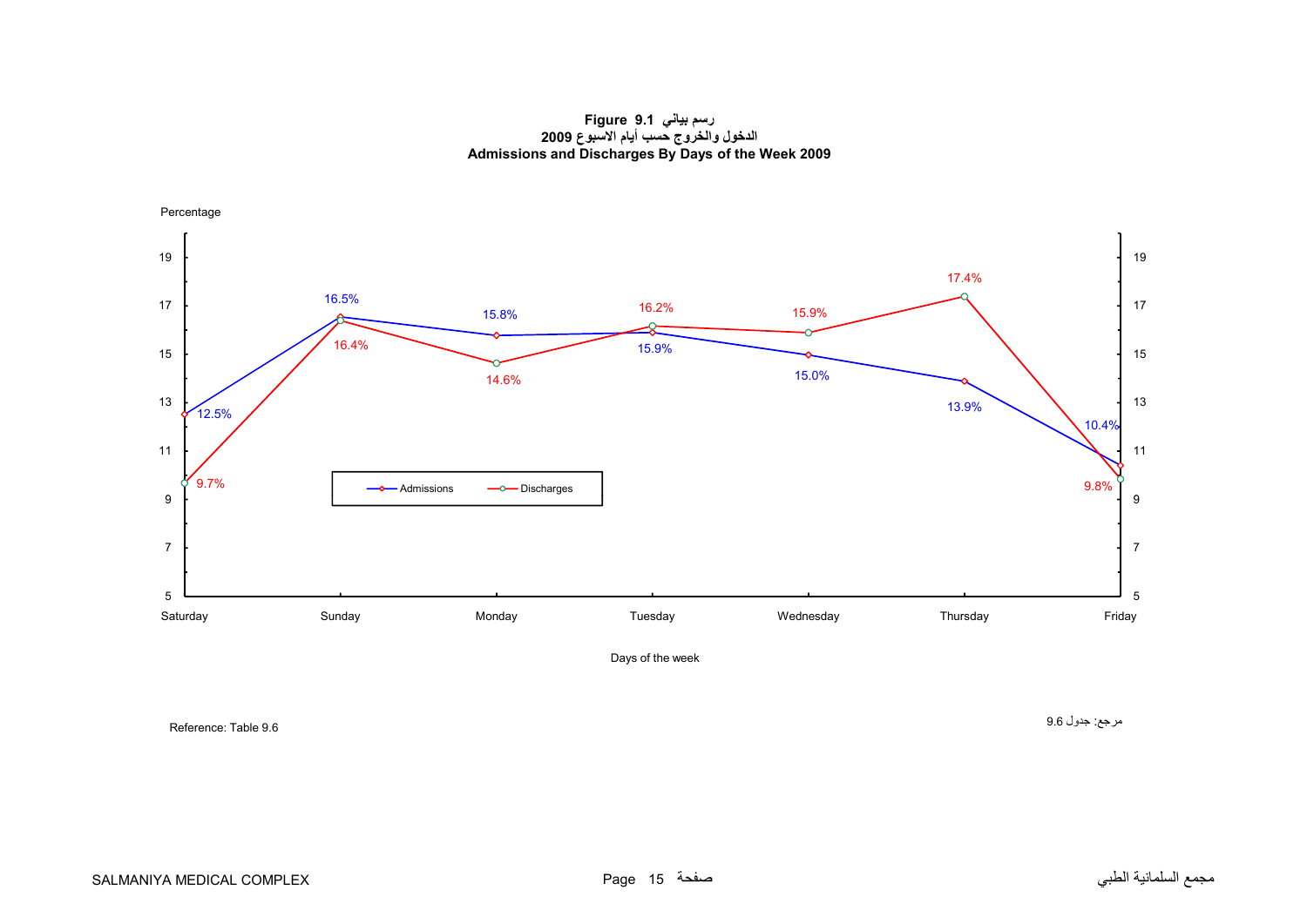<span id="page-14-0"></span>

| <b>Total</b> |             | الجملة      | Non-Bahraini |          | غير بحريني | <b>Bahraini</b> |             | بحريني        |          |               |                        |
|--------------|-------------|-------------|--------------|----------|------------|-----------------|-------------|---------------|----------|---------------|------------------------|
| الجملة       | أنشى        | ذكر         | الجملة       | أننى     | ذكر        | الجملة          | أنشى        | ذكر           |          |               | فنات العمر (بالسنوات)  |
| <b>Total</b> | Female      | Male        | <b>Total</b> | Female   | Male       | <b>Total</b>    | Female      | Male          |          |               | Age Group (Years)      |
| 2,740        | 1,107       | 1,633       | 484          | 194      | 290        | 2,256           | 913         | 1,343 Alive   |          | حي            |                        |
| 129          | 67          | 62          | ${\bf 20}$   | 10       | 10         | 109             | 57          |               | 52 Dead  | ميت           | $*$ <1 year            |
| 2,869        | 1,174       | 1,695       | 504          | 204      | 300        | 2,365           | 970         | 1,395 Total   |          | الجملة        |                        |
| 4,634        | 1,868       | 2,766       | 605          | 196      | 409        | 4,029           | 1,672       | $2,357$ Alive |          | حي            |                        |
| 9            | 3           | 6           | $\mathbf{2}$ |          | 2          | 7               | 3           |               | 4 Dead   | میت           | $1 - 9$                |
| 4,643        | 1,871       | 2,772       | 607          | 196      | 411        | 4,036           | 1,675       | 2,361 Total   |          | الجملة        |                        |
| 3,614        | 1,701       | 1,913       | 311          | 177      | 134        | 3,303           | 1,524       | 1,779 Alive   |          | حي            |                        |
| 14           | 6           | 8           | 0            |          |            | 14              | 6           |               | 8 Dead   | ميت           | $10 - 19$              |
| 3,628        | 1,707       | 1,921       | 311          | 177      | 134        | 3,317           | 1,530       | 1,787 Total   |          | الجملة        |                        |
| 10,570       | 7,012       | 3,558       | 2,470        | 1,462    | 1,008      | 8,100           | 5,550       | 2,550 Alive   |          | حي            |                        |
| 32           | 13          | 19          | 10           |          | 8          | 22              | 11          |               | 11 Dead  | ميت           | $20 - 29$              |
| 10,602       | 7,025       | 3,577       | 2,480        | 1,464    | 1,016      | 8,122           | 5,561       | $2,561$ Total |          | الجملة        |                        |
| 8,665        | 5,653       | 3,012       | 2,550        | 1,298    | 1,252      | 6,115           | 4,355       | 1,760 Alive   |          | حي            |                        |
| 42           | 19          | 23          | 24           | 8        | 16         | 18              | 11          |               | 7 Dead   | ميت           | $30 - 39$              |
| 8,707        | 5,672       | 3,035       | 2,574        | 1,306    | 1,268      | 6,133           | 4,366       | 1,767 Total   |          | الجملة        |                        |
| 4,711        | 2,485       | 2,226       | 1,451        | 456      | 995        | 3,260           | 2,029       | 1,231 Alive   |          | حي            |                        |
| 92           | 45          | 47<br>2,273 | 30           | 7<br>463 | 23         | 62              | 38          |               | 24 Dead  | ميت<br>الجملة | $40 - 49$              |
| 4,803        | 2,530       |             | 1,481        |          | 1,018      | 3,322           | 2,067       | 1,255 Total   |          |               |                        |
| 3,634<br>125 | 1,679<br>52 | 1,955<br>73 | 838<br>27    | 196      | 642<br>23  | 2,796<br>98     | 1,483<br>48 | 1,313 Alive   | 50 Dead  | حي            | $50 - 59$              |
| 3,759        | 1,731       | 2,028       | 865          | 4<br>200 | 665        | 2,894           | 1,531       | 1,363 Total   |          | ميت<br>الجملة |                        |
|              |             |             | 165          | 55       | 110        |                 |             | 1,095 Alive   |          |               |                        |
| 2,421<br>152 | 1,216<br>72 | 1,205<br>80 | 6            | 3        | 3          | 2,256<br>146    | 1,161<br>69 |               | 77 Dead  | حي<br>میت     | $60 - 69$              |
| 2,573        | 1,288       | 1,285       | 171          | 58       | 113        | 2,402           | 1,230       | 1,172 Total   |          | الجملة        |                        |
| 2,807        | 1,331       | 1,476       | 119          | 57       | 62         | 2,688           | 1,274       | 1,414 Alive   |          |               |                        |
| 419          | 194         | 225         | 16           | 3        | 13         | 403             | 191         |               | 212 Dead | حي<br>ميت     | $70 +$                 |
| 3,226        | 1,525       | 1,701       | 135          | 60       | 75         | 3,091           | 1,465       | 1,626 Total   |          | الجملة        |                        |
| 43,796       | 24,052      | 19,744      | 8,993        | 4,091    | 4,902      | 34,803          | 19,961      | 14,842 Alive  |          | حي            |                        |
| 1,014        | 471         | 543         | 135          | 37       | 98         | 879             | 434         |               | 445 Dead | ميت           | الجملة<br><b>Total</b> |
| 44,810       | 24,523      | 20,287      | 9,128        | 4,128    | 5,000      | 35,682          | 20,395      | 15,287 Total  |          | الجملة        |                        |

**جدول 9.7 Table الخروج (أحياء وأموات) حسب فئات العمر والجنسية والنوع <sup>2009</sup> Discharges (Alive and Dead) by Age Groups, Nationality and Sex 2009** 

\* الخروج أقل من سنة و الجملة : العدد لا يشمل ثلاثة مواليد غير معروفي الجنس توفوا بعد الولادة . . " Discharges <1 year and the total excluding three undetermined sex died after birth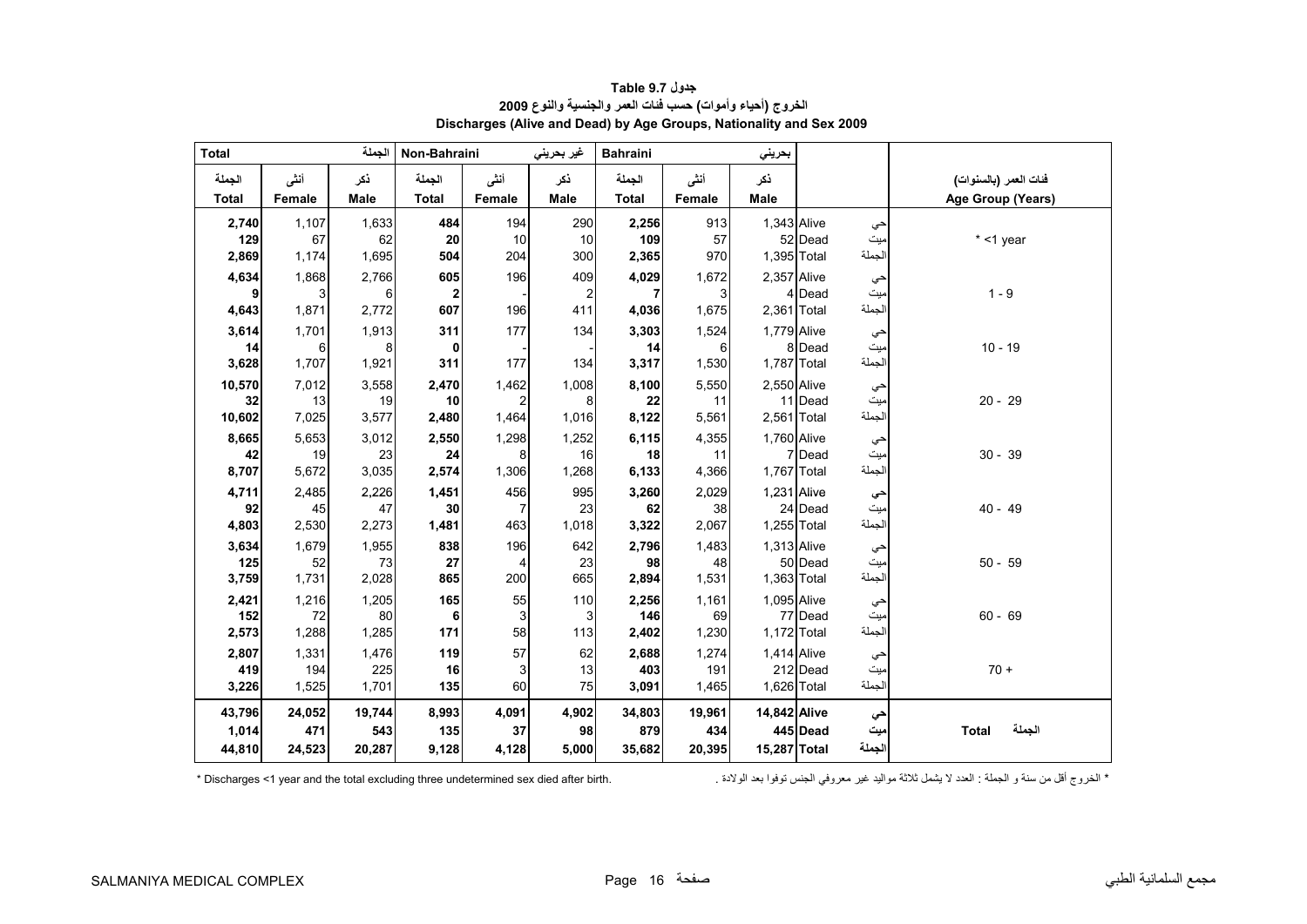#### **رسم بياني 9.2 Figure الخروج (أحياء وأموات) حسب فئات العمر والجنسية <sup>2009</sup> Discharges (Alive and Dead) By Age Groups and Nationality 2009**

Number of discharges

<span id="page-15-0"></span>

Age groups & Nationality

مرجع: جدول 9.7 9.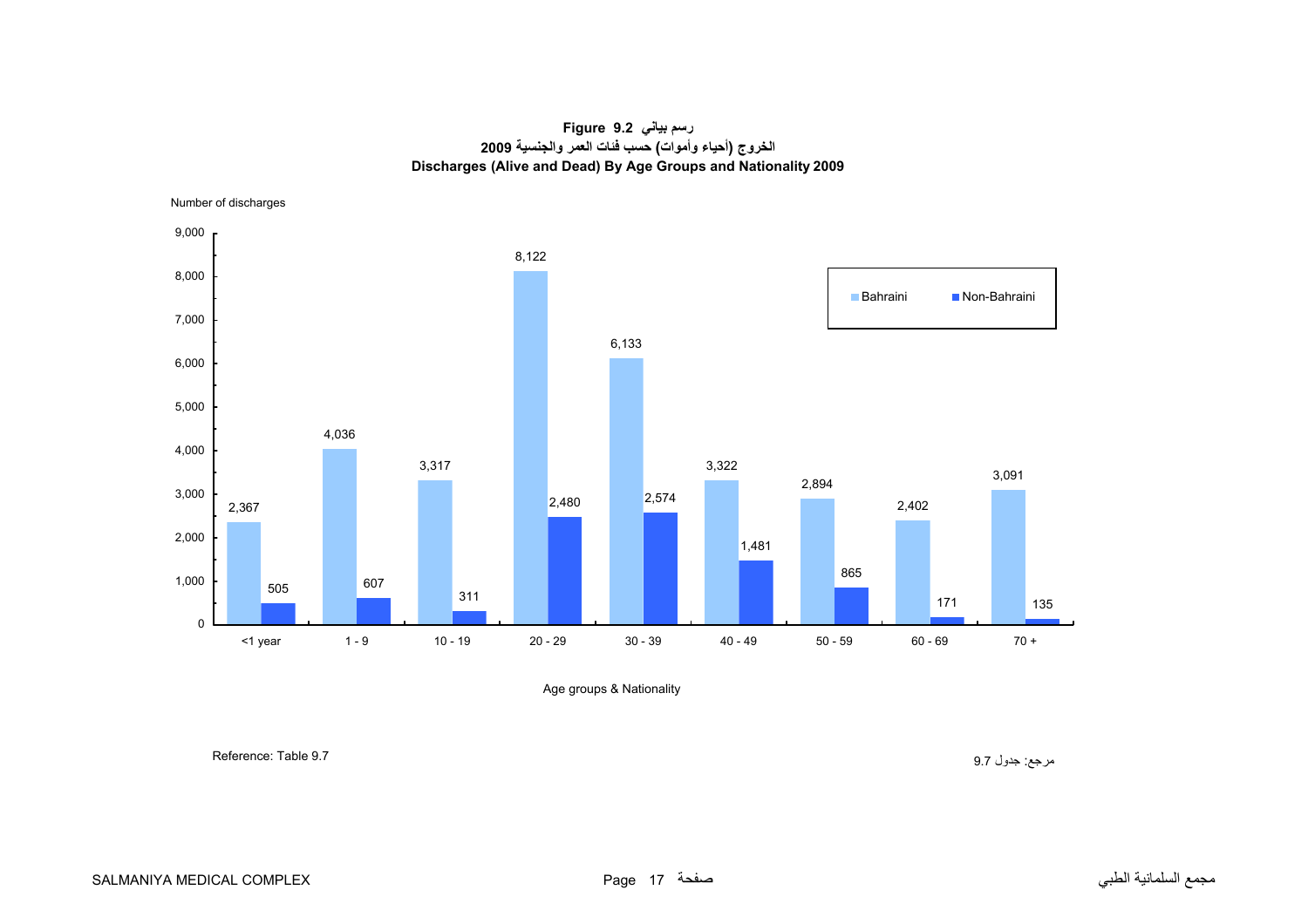<span id="page-16-0"></span>

| <b>Total</b>             |                       |                |                       |                | Dead المجموع |                      |                       |             |                       |                | Alive الأموات      |                       |                |                     |                       |                | الأحياء            |                   |                      |
|--------------------------|-----------------------|----------------|-----------------------|----------------|--------------|----------------------|-----------------------|-------------|-----------------------|----------------|--------------------|-----------------------|----------------|---------------------|-----------------------|----------------|--------------------|-------------------|----------------------|
| <b>Dead</b>              |                       | Alive الأموات  |                       |                |              | Non-Bahraini الأحياء |                       |             | Bahraini غير بحريني   |                |                    | Non-Bahraini بحرينى   |                | Bahraini غیر بحرینی |                       |                | بحريني             |                   |                      |
| مجموع<br>Total           | أننى<br><b>Female</b> | نكر<br>Male    | مجموع<br><b>Total</b> | أنشى<br>Female | ڏکر<br>Male  | مجموع<br>Total       | أنشى<br><b>Female</b> | نكر<br>Male | مجموع<br><b>Total</b> | أننس<br>Female | نكر<br><b>Male</b> | مجموع<br><b>Total</b> | أنشى<br>Female | ذكر<br>Male         | مجموع<br><b>Total</b> | أنشى<br>Female | نكر<br><b>Male</b> | Region            | لمنطقة               |
| 32                       | 14                    | 18             | 658                   | 355            | 303          | $\overline{4}$       |                       | 4           | 28                    | 14             | 14                 | 161                   | 60             | 101                 | 497                   | 295            |                    | 202 Hidd          | الحد                 |
| 179                      | 87                    | 92             | 5,808                 | 3,272          | 2,536        | 26                   | $\overline{7}$        | 19          | 153                   | 80             | 73                 | 1,247                 | 691            | 556                 | 4,561                 | 2,581          |                    | 1,980 Muharraq    | المحرق               |
| 224                      | 101                   | 123            | 8,338                 | 4,351          | 3,987        | 53                   | 15                    | 38          | 171                   | 86             | 85                 | 3.850                 | 1,792          | 2,058               | 4,488                 | 2.559          | 1,929              | Manama            | المنامة              |
| 148                      | 68                    | 80             | 4,890                 | 2,695          | 2,195        | 8                    | $\mathbf 1$           |             | 140                   | 67             | 73                 | 309                   | 135            | 174                 | 4,581                 | 2,560          | 2,021              | Jidhafs           | جدحفص                |
| 68                       | 30                    | 38             | 3,568                 | 1.904          | 1,664        | 4                    |                       |             | 64                    | 28             | 36                 | 362                   | 168            | 194                 | 3,206                 | 1.736          |                    | 1,470 Northern    | المنطقة الشمالية     |
| 67                       | 35                    | 32             | 4,399                 | 2,527          | 1,872        | 8                    |                       |             | 59                    | 35             | 24                 | 536                   | 102            | 434                 | 3,863                 | 2,425          | 1,438              | Sitra             | سترة                 |
| 63                       | 33                    | 30             | 4,555                 | 2,527          | 2,028        | $\overline{7}$       |                       |             | 56                    | 33             | 23                 | 664                   | 230            | 434                 | 3,891                 | 2297           | 1594               | Central           | المنطقة الوسطى       |
| 78                       | 36                    | 42             | 2,576                 | 1,508          | 1,068        | 6                    |                       |             | 72                    | 32             | 40                 | 270                   | 178            | 92                  | 2,306                 | 1330           | 976                | Isa Town          | مدينة عيسى           |
| 58                       | 22                    | 36             | 2,418                 | 1,319          | 1,099        | 13                   |                       |             | 45                    | 16             | 29                 | 1.000                 | 485            | 515                 | 1,418                 | 834            | 584                | Riffa             | الرفاع               |
| 33                       | 15                    | 18             | 2,593                 | 1,535          | 1,058        | $\mathbf{2}$         |                       |             | 31                    | 15             | 16                 | 150                   | 59             | 91                  | 2,443                 | 1476           |                    | 967 Western       | المنطقة الغربية      |
| 1                        |                       | $\overline{1}$ | 129                   | 20             | 109          |                      |                       |             |                       |                |                    | 115                   | 13             | 102                 | 14                    | $\overline{7}$ |                    | Southern          | المنطقة الجنوبية     |
| 60                       | 28                    | 32             | 3,733                 | 2,005          | 1,728        |                      |                       |             | 60                    | 28             | 32                 | 206                   | 149            | 57                  | 3,527                 | 1856           |                    | 1671 Hamad Town   | مدينة حمد            |
| 3                        | $\overline{2}$        | $\overline{1}$ | 131                   | 34             | 97           | 3                    | 2                     |             |                       |                |                    | 123                   | 29             | 94                  | 8                     | 5 <sup>1</sup> |                    | Undetermined      | غير مبين             |
| 1,014                    | 471                   | 543            | 43.796                | 24,052         | 19,744       | 135                  | 37                    | 98          | 879                   | 434            | 445                | 8.993                 | 4,091          | 4,902               | 34,803                | 19,961         | 14,842 Total       |                   | الجملة               |
| Percent Distribution (%) |                       |                |                       |                |              |                      |                       |             |                       |                |                    |                       |                |                     |                       |                |                    |                   | التوزيع النسبي ( % ) |
| 3.2                      | 3.0                   | 3.3            | $1.5$                 | 1.5            | 1.5          | 3.0                  |                       | 4.1         | 3.2                   | 3.2            | 3.1                | 1.8                   | 1.5            | 2.1                 | $1.4$                 | 1.5            |                    | $1.4$ Hidd        | الحد                 |
| 17.7                     | 18.5                  | 16.9           | 13.3                  | 13.6           | 12.8         | 19.3                 | 18.9                  | 19.4        | 17.4                  | 18.4           | 16.4               | 13.9                  | 16.9           | 11.3                | 13.1                  | 12.9           |                    | 13.3 Muharraq     | المحرق               |
| 22.1                     | 21.4                  | 22.7           | 19.0                  | 18.1           | 20.2         | 39.3                 | 40.5                  | 38.8        | 19.5                  | 19.8           | 19.1               | 42.8                  | 43.8           | 42.0                | 12.9                  | 12.8           |                    | 13.0 Manama       | المنامة              |
| 14.6                     | 14.4                  | 14.7           | 11.2                  | 11.2           | 11.1         | 5.9                  | 2.7                   | 7.1         | 15.9                  | 15.4           | 16.4               | 3.4                   | 3.3            | 3.5                 | 13.2                  | 12.8           | 13.6               | Jidhafs           | جدحفص                |
| 6.7                      | 6.4                   | 7.0            | 8.1                   | 7.9            | 8.4          | 3.0                  | 5.4                   | 2.0         | 7.3                   | 6.5            | 8.1                | 4.0                   | 4.1            | 4.0                 | 9.2                   | 8.7            | 9.9                | Northern          | المنطقة الشمالية     |
| 6.6                      | 7.4                   | 5.9            | 10.0                  | 10.5           | 9.5          | 5.9                  |                       | 8.2         | 6.7                   | 8.1            | 5.4                | 6.0                   | 2.5            | 8.9                 | 11.1                  | 12.1           | 9.7                | Sitra             | ستر ۃ                |
| 6.2                      | 7.0                   | 5.5            | 10.4                  | 10.5           | 10.3         | 5.2                  |                       | 7.1         | 6.4                   | 7.6            | 5.2                | 7.4                   | 5.6            | 8.9                 | 11.2                  | 11.5           | 10.7               | Central           | المنطقة الوسطى       |
| 7.7                      | 7.6                   | 7.7            | 5.9                   | 6.3            | 5.4          | 4.4                  | 10.8                  | 2.0         | 8.2                   | 7.4            | 9.0                | 3.0                   | 4.4            | 1.9                 | 6.6                   | 6.7            | 6.6                | Isa Town          | مدينة عيسى           |
| 5.7                      | 4.7                   | 6.6            | 5.5                   | 5.5            | 5.6          | 9.6                  | 16.2                  | 7.1         | 5.1                   | 3.7            | 6.5                | 11.1                  | 11.9           | 10.5                | 4.1                   | 4.2            |                    | 3.9 Riffa         | الرفاع               |
| 3.3                      | 3.2                   | 3.3            | 5.9                   | 6.4            | 5.4          | 1.5                  |                       | 2.0         | 3.5                   | 3.5            | 3.6                | 1.7                   | 1.4            | 1.9                 | 7.0                   | 7.4            |                    | 6.5 Western       | المنطقة الغربية      |
| 0.1                      |                       | 0.2            | 0.3                   | 0.1            | 0.6          | 0.7                  |                       | 1.0         |                       |                |                    | 1.3                   | 0.3            | 2.1                 | 0.04                  | 0.04           |                    | 0.05 Southern     | المنطقة الجنوبية     |
| 5.9                      | 5.9                   | 5.9            | 8.5                   | 8.3            | 8.8          |                      |                       |             | 6.8                   | 6.5            | 7.2                | 2.3                   | 3.6            | 1.2                 | 10.1                  | 9.3            |                    | 11.3 Hamad Town   | مدينة حمد            |
| 0.3                      | 0.4                   | 0.2            | 0.3                   | 0.1            | 0.5          | 2.2                  | 5.4                   | 1.0         |                       |                |                    | 1.4                   | 0.7            | 1.9                 | 0.02                  | 0.03           |                    | 0.02 Undetermined | غير مبين             |

**جدول 9.8 Table الخروج (أحياء <sup>و</sup> أموات) حسب المنطقة الجغرافية والجنسية والنوع <sup>2009</sup> Discharges (Alive and Dead) by Geographical Region, Nationality and Sex 2009** 

جملة الأموات : العدد لا يثمل ثلاثة مواليد غير معروفي الجنس توفوا بعد الولادة . . . . . . . . . . . . . . . . .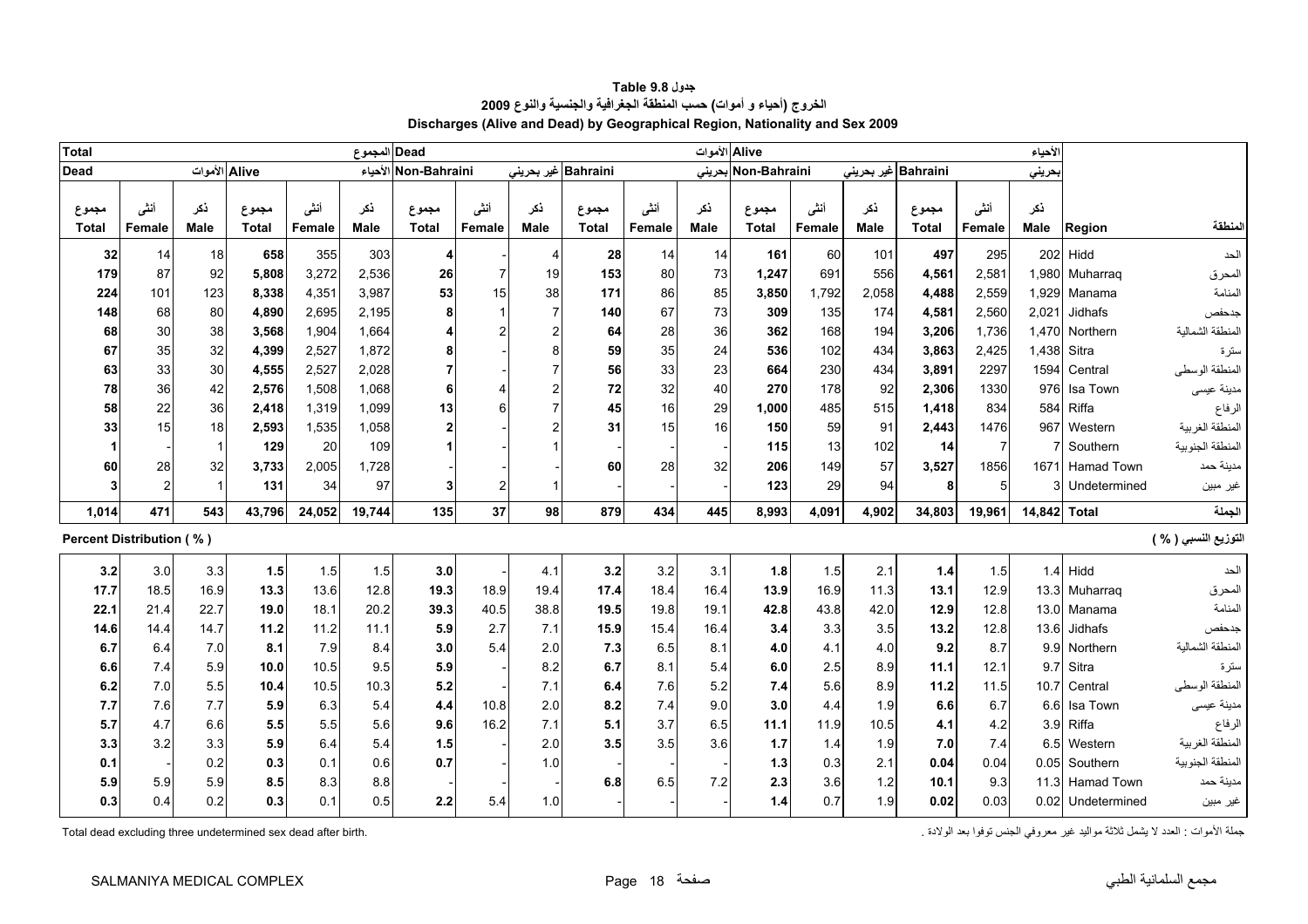| جدول Table 9.9                                                               |
|------------------------------------------------------------------------------|
| الخروج (أحياء و أموات) حسب مصدر الدخول والجنسية والنوع 2009                  |
| Discharges (Alive and Dead) by Source of Admission, Nationality and Sex 2009 |

<span id="page-17-0"></span>

| <b>Total</b>   |                          |               |                       |                | Dead  المجموع      |                      |                |             |                       |                |             | Alive الأموات         |                |                     |                       |                | الأحياء            |                                                                             |
|----------------|--------------------------|---------------|-----------------------|----------------|--------------------|----------------------|----------------|-------------|-----------------------|----------------|-------------|-----------------------|----------------|---------------------|-----------------------|----------------|--------------------|-----------------------------------------------------------------------------|
| <b>Dead</b>    |                          | Alive الأموات |                       |                |                    | الأحياء Non-Bahraini |                |             | Bahraini غیر بحرینی   |                |             | Non-Bahraini بحرينى   |                | Bahraini غير بحريني |                       |                | بحريني             |                                                                             |
| مجموع<br>Total | أننسى<br>Female          | ذكر<br>Male   | مجموع<br><b>Total</b> | أنشى<br>Female | ذكر<br><b>Male</b> | مجموع<br>Total       | أنثى<br>Female | نكر<br>Male | مجموع<br><b>Total</b> | أننى<br>Female | نكر<br>Male | مجموع<br><b>Total</b> | أننى<br>Female | نكر<br>Male         | مجموع<br><b>Total</b> | أنشى<br>Female | ذكر<br><b>Male</b> | مصدر الدخول<br><b>Source of Admission</b>                                   |
| 53             | 29                       | 24            | 9,120                 | 4,684          | 4,436              |                      |                |             | 52                    | 29             | 23          | 1,021                 | 511            | 510                 | 8,099                 | 4,173          | 3,926              | العيادات الخارجية (مجمع السلمانية الطبي)<br><b>Outpatient Clinics (SMC)</b> |
| 960            | 442                      | 518           | 34,311                | 19,152         | 15,159             | 134                  | 37             | 97          | 826                   | 405            | 421         | 7,932                 | 3,551          | 4,381               | 26,379                | 15,601         | 10,778             | الحوادث والطواريء<br>Accident & Emergency                                   |
|                |                          |               | 129                   | 86             | 43                 |                      |                |             |                       |                |             | 18                    | 13             |                     | 111                   | 73             | 38                 | الطب الخاص المحدود (العيادات المسائية)<br>Limited Private Practice (SMC)    |
|                |                          |               | 236                   | 130            | 106                |                      |                |             |                       |                |             | 22                    | 16             |                     | 214                   | 114            | 100                | العيادات الخاصة (الخارجية)<br><b>Other Private Clinics</b>                  |
| 1,014          | 471                      | 543           | 43,796                | 24,052         | 19,744             | 135                  | 37             | 98          | 879                   | 434            | 445         | 8,993                 | 4,091          | 4,902               | 34,803                | 19,961         | 14,842             | الجملة<br><b>Total</b>                                                      |
|                | Percent Distribution (%) |               |                       |                |                    |                      |                |             |                       |                |             |                       |                |                     |                       |                |                    | التوزيع النسبي ( % )                                                        |

| 5.2  | 6.2  | 4.4  | 20.8 | 19.5 | 22.5 | 0.7  |       | 1.01 | 5.9  | 6.7  | 5.2  | 11.4 | 12.5 | 10.4 | 23.3 | 20.9 | 26.5             | العيادات الخارجية (مجمع السلمانية الطبي)<br><b>Outpatient Clinics (SMC)</b> |
|------|------|------|------|------|------|------|-------|------|------|------|------|------|------|------|------|------|------------------|-----------------------------------------------------------------------------|
| 94.7 | 93.8 | 95.4 | 78.3 | 79.6 | 76.8 | 99.3 | 100.0 | 99.0 | 94.0 | 93.3 | 94.6 | 88.2 | 86.8 | 89.4 | 75.8 | 78.2 | 72.6             | الحوادث والطواريء<br>Accident & Emergency                                   |
|      |      |      | 0.3  | 0.4  | 0.2  |      |       |      |      |      |      | 0.2  | 0.3  | 0.1  | 0.3  | 0.4  | 0.3 <sub>1</sub> | الطب الخاص المحدود (العيادات المسائية)<br>Limited Private Practice (SMC)    |
| 0.1  |      | 0.2  | 0.5  | 0.5  | 0.5  |      |       |      | 0.1  |      | 0.2  | 0.2  | 0.4  | 0.1  | 0.6  | 0.6  | 0.7              | العيادات الخاصة (الخارجية)<br><b>Other Private Clinics</b>                  |

جملة الأموات : العدد لايشمل ثلاثة مواليد غير معروفي الجنس توفوا بعد الولادة . .birth after died sex undetermined three excluding dead Total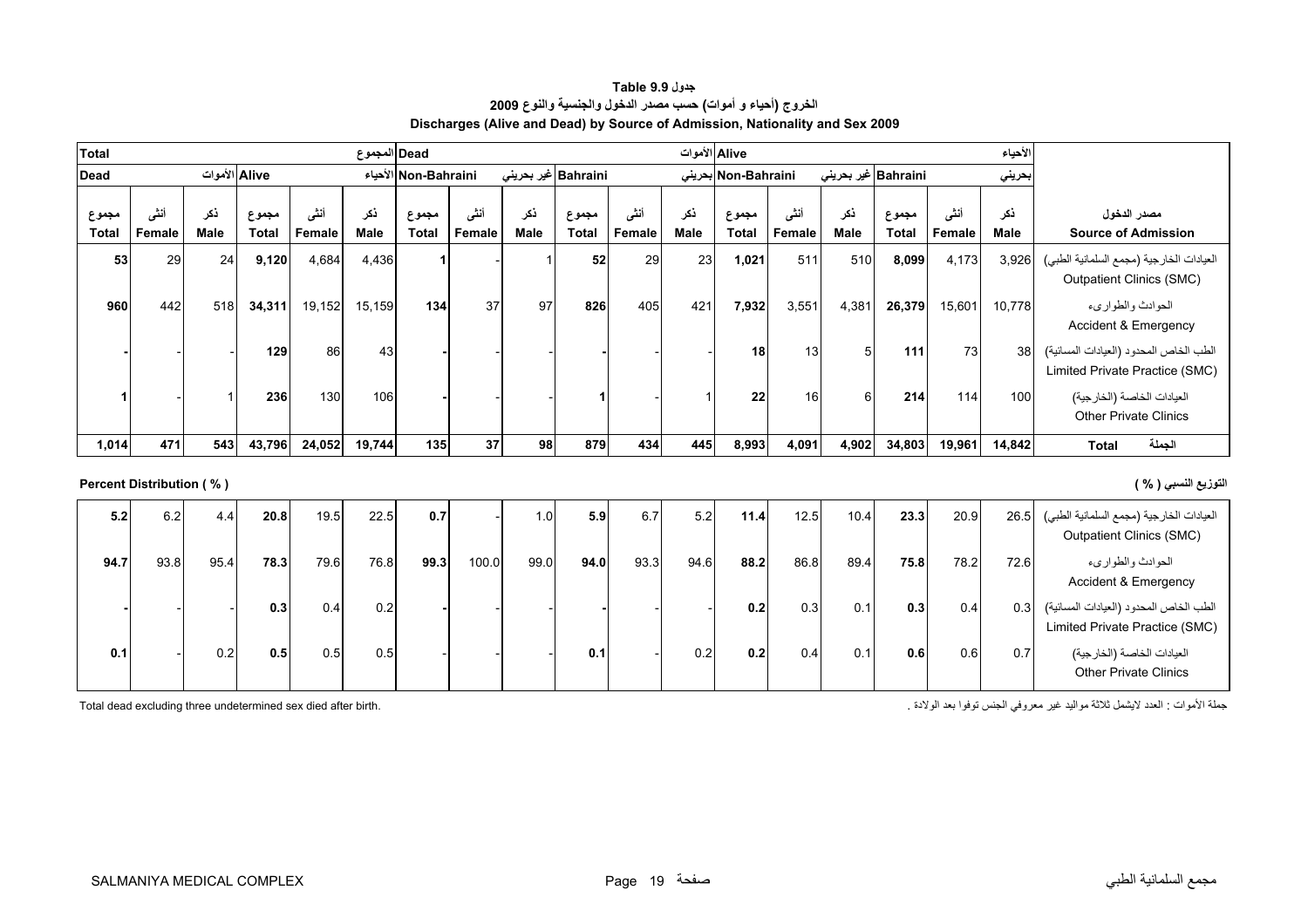<span id="page-18-0"></span>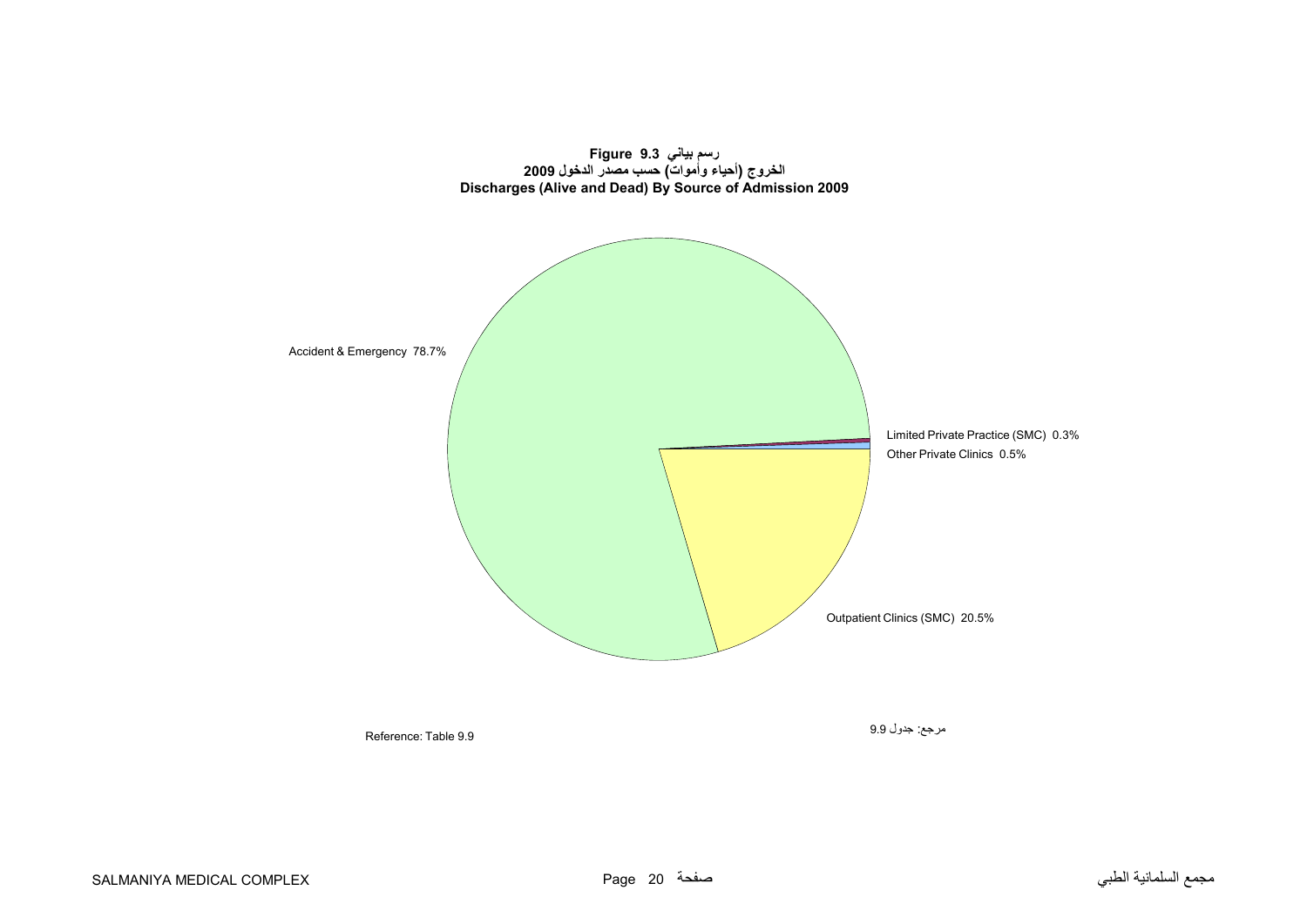<span id="page-19-0"></span>

|                                            | الأحياء            |                |                             |             |                | Alive الأموات         |             |                |                       |             |                |                       | Dead المجموع |                |                       |             |                          | <b>Total</b>          |
|--------------------------------------------|--------------------|----------------|-----------------------------|-------------|----------------|-----------------------|-------------|----------------|-----------------------|-------------|----------------|-----------------------|--------------|----------------|-----------------------|-------------|--------------------------|-----------------------|
|                                            | بحريني             |                | Bahraini غير بحرين <i>ي</i> |             |                | Non-Bahraini بحرينى   |             |                | Bahraini  غیر بحرینی  |             |                | الأحياء Non-Bahraini  |              |                | Alive الأموات         |             |                          | <b>Dead</b>           |
| الحالة الأجتماعية<br><b>Marital Status</b> | ذكر<br><b>Male</b> | أنشى<br>Female | مجموع<br>Total              | ذكر<br>Male | أننى<br>Female | مجموع<br><b>Total</b> | ذكر<br>Male | أنشى<br>Female | مجموع<br><b>Total</b> | نكر<br>Male | أننى<br>Female | مجموع<br><b>Total</b> | ذكر<br>Male  | أنثى<br>Female | مجموع<br><b>Total</b> | ذكر<br>Male | أنشى<br>Female           | مجموع<br><b>Total</b> |
| أعزب                                       | 8,997 Single       | 5,720          | 14,717                      | 4,165       | 1,405          | 5,570                 | 115         | 121            | 236                   | 72          | 23             | 95                    | 13,162       | 7,125          | 20,287                | 187         | 144                      | 331                   |
| متزوج<br>5,634 Married                     |                    | 13,006         | 18,640                      | 730         | 2,642          | 3,372                 | 299         | 179            | 478                   | 26          | 10             | 36                    | 6,364        | 15,648         | 22,012                | 325         | 189                      | 514                   |
| أرمل<br>109 Widowed                        |                    | 959            | 1,068                       | 6           | 32             | 38                    | 22          | 124            | 146                   |             | 3              | 3                     | 115          | 991            | 1,106                 | 22          | 127                      | 149                   |
| مطلق<br>101 Divorced                       |                    | 276            | 377                         |             | 12             | 13                    | 9           | 10             | 19                    |             |                |                       | 102          | 288            | 390                   | 9           | 11                       | 20                    |
| 1 Unknown<br>غير مبين                      |                    |                |                             |             |                |                       |             |                |                       |             |                |                       |              |                |                       |             |                          |                       |
| الجملة                                     | 14,842 Total       | 19,961         | 34,803                      | 4,902       | 4,091          | 8,993                 | 445         | 434            | 879                   | 98          | 37             | 135                   | 19,744       | 24,052         | 43,796                | 543         | 471                      | 1,014                 |
|                                            |                    |                |                             |             |                |                       |             |                |                       |             |                |                       |              |                |                       |             |                          |                       |
| التوزيع النسبي ( % )                       |                    |                |                             |             |                |                       |             |                |                       |             |                |                       |              |                |                       |             | Percent Distribution (%) |                       |
| أعزب<br>60.6 Single                        |                    | 28.7           | 42.3                        | 85.0        | 34.3           | 61.9                  | 25.8        | 27.9           | 26.8                  | 73.5        | 62.2           | 70.4                  | 66.7         | 29.6           | 46.3                  | 34.4        | 30.6                     | 32.6                  |
| 38.0 Married<br>متزوج                      |                    | 65.2           | 53.6                        | 14.9        | 64.6           | 37.5                  | 67.2        | 41.2           | 54.4                  | 26.5        | 27.0           | 26.7                  | 32.2         | 65.1           | 50.3                  | 59.9        | 40.1                     | 50.7                  |
| ارمل<br>0.7 Widowed                        |                    | 4.8            | 3.1                         | 0.1         | 0.8            | 0.4                   | 4.9         | 28.6           | 16.6                  |             | 8.1            | 2.2                   | 0.6          | 4.1            | 2.5                   | 4.1         | 27.0                     | 14.7                  |

مطلق Divorced 0.7 1.4 **1.1** 0.02 0.3 **0.1** 2.0 2.3 **2.2** - 2.7 **0.7** 0.5 1.2 **0.9** 1.7 2.3 **2.0** غير مبين Unknown 0.01 - **0.003** - - **-** - - **-** - - **-** - - **0.002** - - **-**

**جدول 9.10 Table الخروج (أحياء <sup>و</sup> أموات) حسب الحالة الاجتماعية والجنسية والنوع <sup>2009</sup> Discharges (Alive and Dead) by Marital Status, Nationality and Sex 2009**

جملة الأموات : العدد لا يشمل ثلاثة مواليد غير معروفي الجنس توفوا بعد الولادة . . . . . . . . . . . . . . . . .<br>Total dead excluding three undetermined sex died after birth.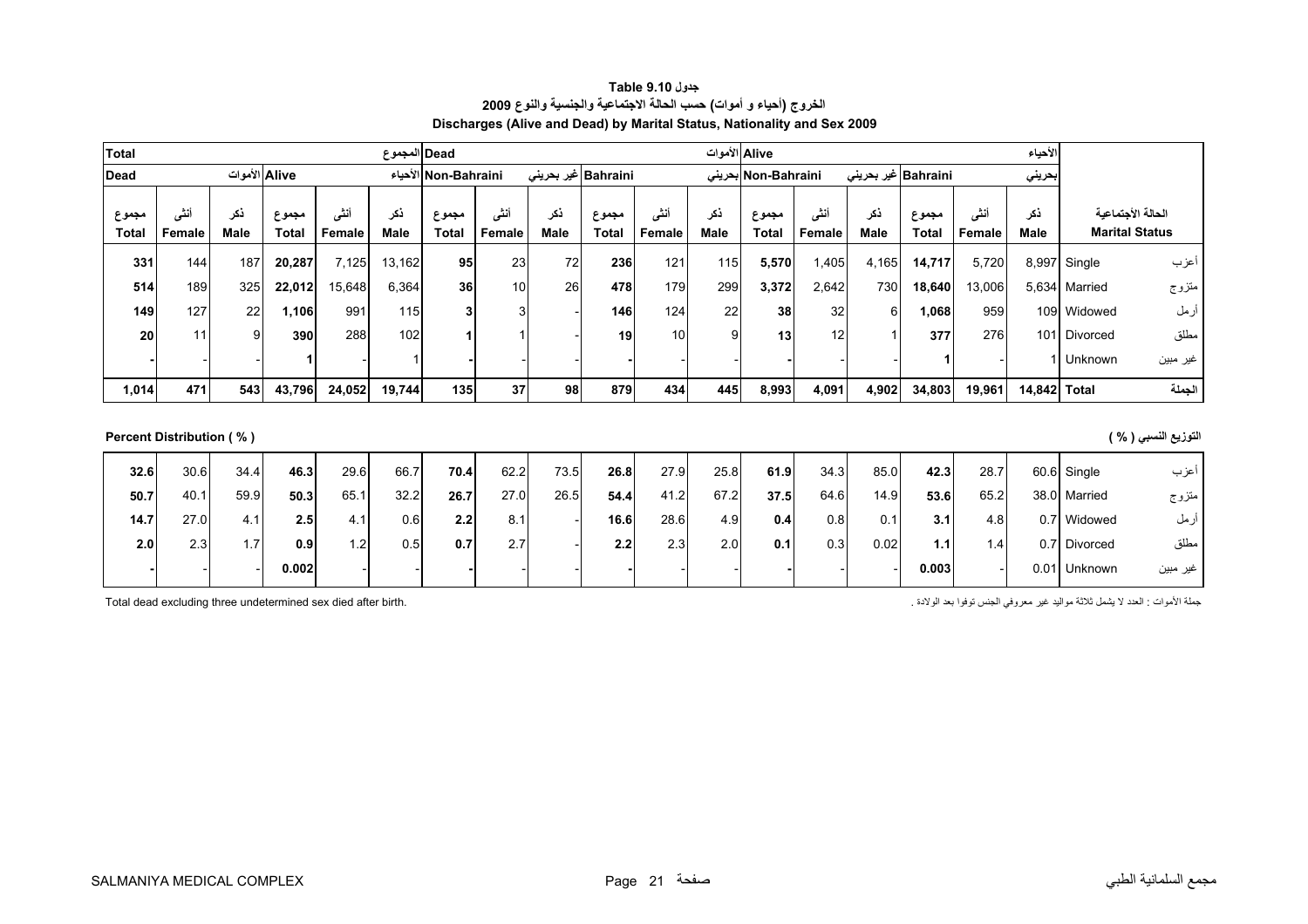<span id="page-20-0"></span>

|                                              | <b>Total</b> |             |             | Dead الجملة  |        | Alive الأموات  |              |             | الأحياء     |                                                |
|----------------------------------------------|--------------|-------------|-------------|--------------|--------|----------------|--------------|-------------|-------------|------------------------------------------------|
|                                              | مجموع        | أنشى        | ذكر         | مجموع        | أننى   | نكر            | مجموع        | أنشى        | نكر         |                                                |
| <b>Nationality</b>                           | <b>Total</b> | Female      | Male        | <b>Total</b> | Female | <b>Male</b>    | <b>Total</b> | Female      | <b>Male</b> | الجنسية                                        |
| Bahraini                                     | 35,682       | 20,395      | 15,287      | 879          | 434    | 445            | 34,803       | 19,961      | 14,842      | بحرينى                                         |
| Indian                                       | 3,362        | 1,144       | 2,218       | 51           | 9      | 42             | 3,311        | 1,135       | 2,176       | هندي                                           |
| Pakistani                                    | 1,163        | 536         | 627         | 17           | 6      | 11             | 1,146        | 530         | 616         | باكستانى                                       |
| Other Arab                                   | 1,506        | 985         | 521         | 15           |        | 10             | 1,491        | 980         | 511         | عرب أخرون                                      |
| Bangladeshi                                  | 1,003        | 131         | 872         | 15           |        | 15             | 988          | 131         | 857         | بنغالي                                         |
| Philipino                                    | 551          | 403         | 148         | 9            |        | $\overline{2}$ | 542          | 396         | 146         | فليبيني                                        |
| Saudi Arabian                                | 279          | 139         | 140         |              |        | 3              | 275          | 138         | 137         | سعودي                                          |
| Iranian                                      | 134          | 85          | 49          | 3            |        | 3              | 131          | 85          | 46          | إيراني                                         |
| Srilankan                                    | 205          | 146         | 59          | $\mathbf{2}$ |        |                | 203          | 145         | 58          | سيلانى                                         |
| Other Countries of Gulf Co-operation Council | 169          | 100         | 69          | 9            |        | 7              | 160          | 98          | 62          | الدول الأخرى لمجلس النعاون لدول الخليج العربية |
| European                                     | 97           | 36          | 61          |              |        | 2              | 95           | 36          | 59          | أوروبي                                         |
| <b>Other Asians</b>                          | 344          | 144         | 200         |              |        |                | 340          | 141         | 199         | أسيويون أخرون                                  |
| African (non Arab)                           | 247          | 233         | 14          |              |        |                | 246          | 232         | 14          | أفريقي (غير عربي)                              |
| American                                     | 24           | 11          | 13          |              |        |                | 23           | 11          | 12          | أمريكي                                         |
| <b>Other Nationalities</b>                   | 44           | 35          | 9           |              |        |                | 42           | 33          | 9           | جنسيات أخرى                                    |
|                                              |              |             |             |              |        |                |              |             |             |                                                |
| <b>Total</b>                                 | 44,810       | 24,523      | 20,287      | 1,014        | 471    | 543            | 43,796       | 24,052      | 19,744      | الجملة                                         |
| <b>Percent Distribution (%)</b>              |              |             |             |              |        |                |              |             |             | التوزيع النسبي ( % )                           |
| Bahraini                                     | 79.6         | 83.2        | 75.4        | 86.7         | 92.1   | 82.0           | 79.5         | 83.0        | 75.2        | بحريني                                         |
| Indian                                       | 7.5          | 4.7         | 10.9        | 5.0          | 1.9    | 7.7            | 7.6          | 4.7         | 11.0        | هندي                                           |
| Pakistani                                    | 2.6          | 2.2         | 3.1         | 1.7          | 1.3    | 2.0            | 2.6          | 2.2         | 3.1         | باكستاني                                       |
| <b>Other Arab</b>                            | 3.4          | 4.0         | 2.6         | 1.5          | 1.1    | 1.8            | 3.4          | 4.1         | 2.6         | عرب أخرون                                      |
| Bangladeshi                                  | 2.2          | 0.5         | 4.3         | 1.5          |        | 2.8            | 2.3          | 0.5         | 4.3         | بنغالى                                         |
| Philipino                                    | 1.2          | 1.6         | 0.7         | 0.9          | 1.5    | 0.4            | 1.2          | 1.6         | 0.7         | فليبيني                                        |
| Saudi Arabian                                | 0.6          | 0.6         | 0.7         | 0.4          | 0.2    | 0.6            | 0.6          | 0.6         | 0.7         | سعودي                                          |
| Iranian                                      | 0.3          | 0.3         | 0.2         | 0.3          |        | 0.6            | 0.3          | 0.4         | 0.2         | إير اني                                        |
| Srilankan                                    | 0.5          | 0.6         | 0.3         | 0.2          | 0.2    | 0.2            | 0.5          | 0.6         | 0.3         | سيلانى                                         |
| Other Countries of Gulf Co-operation Council | 0.4          | 0.4         | 0.3         | 0.9          | 0.4    | 1.3            | 0.4          | 0.4         | 0.3         | الدول الأخرى لمجلس النعاون لدول الخليج العربية |
| European                                     | 0.2          | 0.1         | 0.3         | 0.2          |        | 0.4            | 0.2          | 0.1         | 0.3         | أوروب <i>ي</i>                                 |
| <b>Other Asians</b>                          | 0.8          | 0.6         | 1.0         | 0.4          | 0.6    | 0.2            | 0.8          | 0.6         | 1.0         | أسيويون أخرون                                  |
| African (non Arab)                           | 0.6          | 1.0         | 0.1         | 0.1          | 0.2    |                | 0.6          | 1.0         | 0.1         | أفريقي (غير عربي)                              |
| American<br><b>Other Nationalities</b>       | 0.1          | 0.04<br>0.1 | 0.1<br>0.04 | 0.1<br>0.2   | 0.4    | 0.2            | 0.1          | 0.05<br>0.1 | 0.1<br>0.05 | أمريكي<br>جنسيات أخرى                          |

#### **جدول 9.11 Table الخروج (أحياء <sup>و</sup> أموات) حسب الجنسية والنوع <sup>2009</sup> Discharges (Alive and Dead) by Nationality and Sex 2009**

Total: excluding three undetermined sex died after birth.

الجملة : العدد لا يشمل ثلاثة مواليد غير معروفي الجنس توفوا بعد الولادة .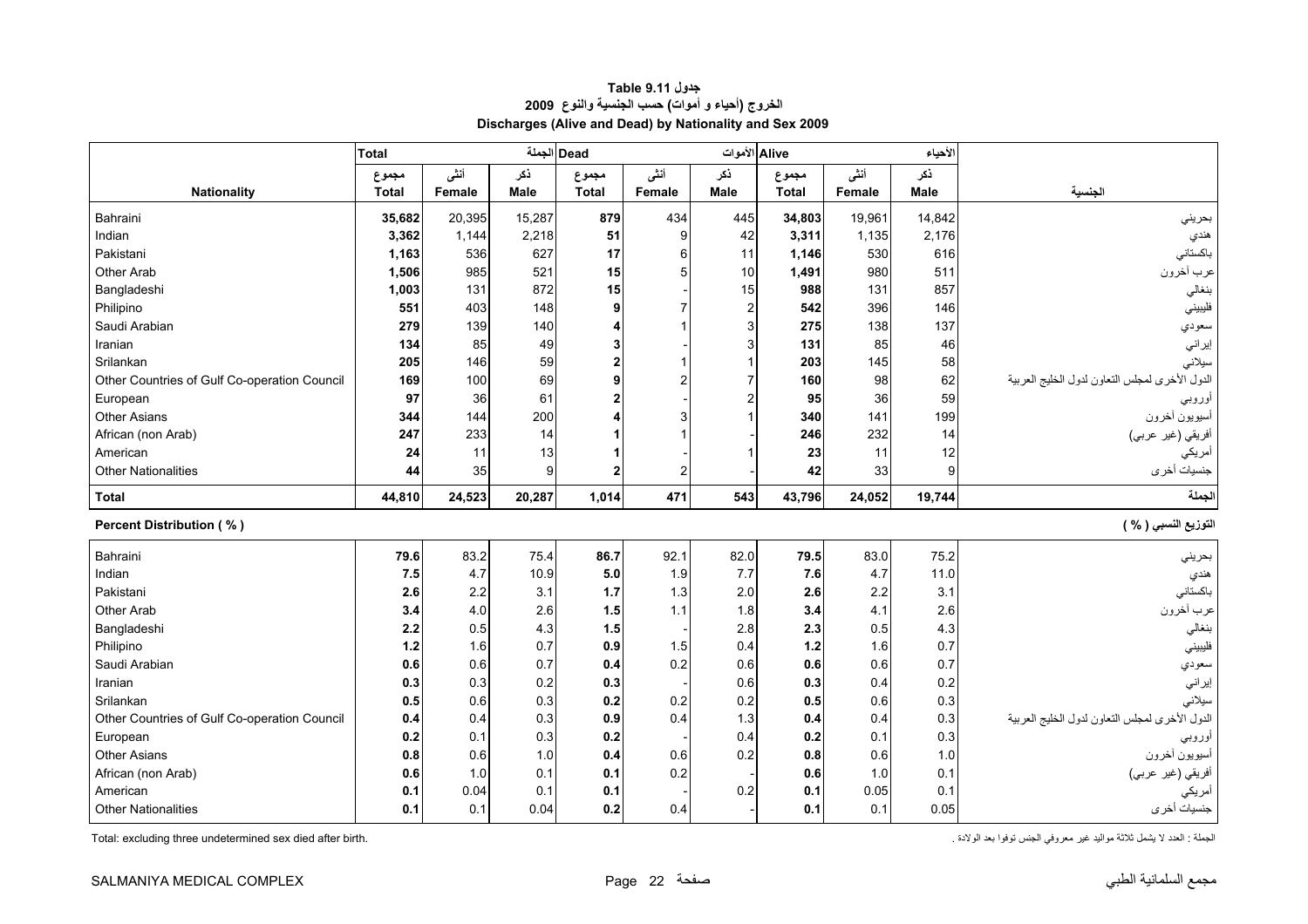<span id="page-21-0"></span>

|                                | <b>Total</b> |             |                    |             | Non-Bahraini الجملة |             |                       |             | Bahraini غیر بحرینی |             |             | بحريني      |                                                                                                                                                                            |                                  |
|--------------------------------|--------------|-------------|--------------------|-------------|---------------------|-------------|-----------------------|-------------|---------------------|-------------|-------------|-------------|----------------------------------------------------------------------------------------------------------------------------------------------------------------------------|----------------------------------|
| الأجمالي                       | Female       |             | Male أنشى          |             | Female أذكر         |             | Male أنشى             |             | Female أذكر         |             | Male أنشى   | نكر         |                                                                                                                                                                            | رمز                              |
| العام<br>Grand<br><b>Total</b> | میت<br>Dead  | حى<br>Alive | مىت<br><b>Dead</b> | حى<br>Alive | میت<br><b>Dead</b>  | حى<br>Alive | میت<br><b>Dead</b>    | حى<br>Alive | ميت<br>Dead         | حى<br>Alive | مىت<br>Dead | حى<br>Alive | التشخيص الرنيسى<br><b>Principal Diagnosis</b>                                                                                                                              | التصنيف<br><b>ICD-10</b><br>Code |
| 1,852                          | 178          | 622         | 181                | 871         | 9                   | 161         | 22                    | 358         | 169                 | 461         | 159         | 513         | أمراض معدية وطفيلية معينة<br>Certain infectious & parasitic diseases                                                                                                       | A00-B99                          |
| 1,630                          | 64           | 782         | 73                 | 711         | 4                   | 90          | 6                     | 124         | 60                  | 692         | 67          | 587         | الأورام<br>Neoplasms                                                                                                                                                       | C00-D49                          |
| 5,119                          | 3            | 1,916       | 8                  | 3,192       |                     | 45          | $\overline{2}$        | 61          | 3                   | 1,871       | 6           | 3.131       | أمراض الدم وأعضاء تكوين الدم واضطرابات معينة تكتنف أجهزة المناعة<br>Diseases of the blood and blood-forming organs and<br>certain disorders involving the immune mechanism | D50-D89                          |
| 1,312                          | 9            | 605         | 8                  | 690         |                     | 58          |                       | 145         | 9                   | 547         | 8           | 545         | أمراض الغدد الصماء و التغذية و الاستقلاب (التمثيل االغذائبي)<br>Endocrine, nutritional and metabolic diseases                                                              | E00-E90                          |
| 58                             |              | 17          |                    | 40          |                     | 5           |                       | 13          |                     | 12          |             | 27          | الأضطر ابات العقلية و السلوكية<br>Mental and behavioural disorders                                                                                                         | F00-F99                          |
| 487                            | 7            | 192         | 9                  | 279         |                     | 31          | $\boldsymbol{\Delta}$ | 61          | 6                   | 161         | 5           | 218         | أمر اض الجهاز العصبي<br>Diseases of the nervous system                                                                                                                     | G00-G99                          |
| 1,071                          |              | 494         |                    | 577         |                     | 31          |                       | 95          |                     | 463         |             | 482         | أمر اض العبن وملحقاتها<br>Diseases of the eye and adnexa                                                                                                                   | H00-H59                          |
| 275                            |              | 119         |                    | 156         |                     | 13          |                       | 25          |                     | 106         |             | 131         | الاضطرابات بالأنن والنتوء الخشائي<br>Diseases of the ear and mastoid process                                                                                               | H60-H95                          |
| 3,001                          | 81           | 1,019       | 112                | 1,789       | 6                   | 157         | 29                    | 749         | 75                  | 862         | 83          | 1,040       | أمراض الجهاز الدوري<br>Diseases of the circulatory system                                                                                                                  | 100-199                          |
| 3,450                          | 35           | 1.445       | 39                 | 1,931       | 5                   | 152         | 8                     | 380         | 30                  | 1.293       | 31          | 1,551       | أمر اض الجهاز التنفسي<br>Diseases of the respiratory system                                                                                                                | J00-J99                          |
| 3,581                          | 11           | 1,434       | 23                 | 2,113       | $\overline{a}$      | 244         | 5                     | 761         | 9                   | 1,190       | 18          | 1,352       | أمراض الجهاز الهضمى<br>Diseases of the digestive system                                                                                                                    | K00-K99                          |
| 725                            |              | 306         |                    | 418         |                     | 54          |                       | 139         |                     | 252         |             | 279         | أمراض الجلد والنسيج تحت الجلد<br>Diseases of the skin and subcutaneous tissue                                                                                              | L00-L99                          |

#### **جدول 9.12 Table الخروج (أحياء <sup>و</sup> أموات) حسب التشخيص الرئيسي <sup>و</sup> الجنسية <sup>و</sup> النوع <sup>2009</sup> Discharges (Alive and Dead) by Principal Diagnosis, Nationality and Sex 2009**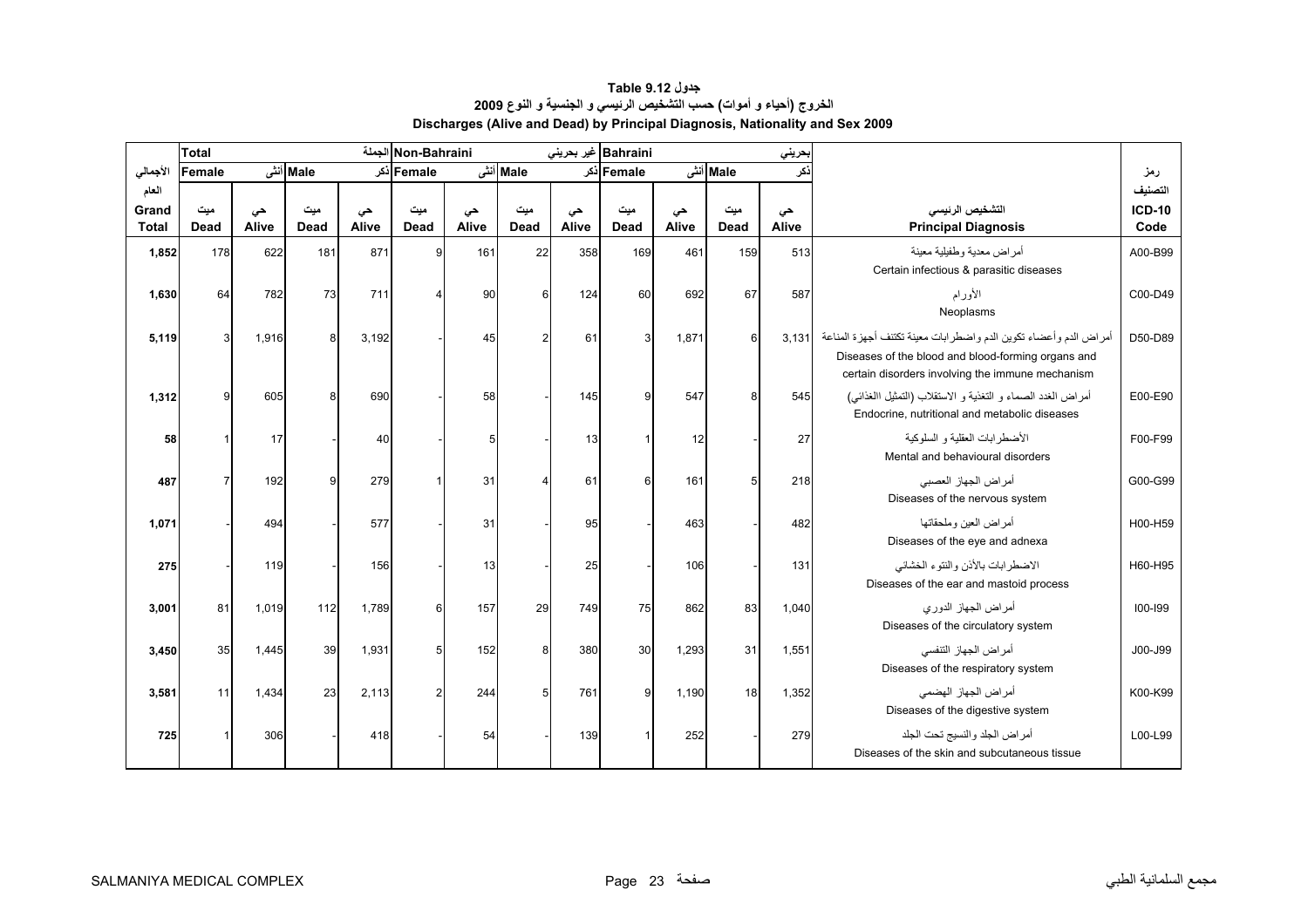#### **الخروج (أحياء <sup>و</sup> أموات) حسب التشخيص الرئيسي <sup>و</sup> الجنسية <sup>و</sup> النوع <sup>2009</sup> Discharges (Alive and Dead) by Principal Diagnosis, Nationality and Sex 2009 (Cont'd) Table 9.12 جدول ) تابع(**

|              | <b>Total</b> |        |                |        | Non-Bahraini الجملة |       |                |       | Bahraini غیر بحرینی |        |          | بحريني |                                                                                                                                                                                 |               |
|--------------|--------------|--------|----------------|--------|---------------------|-------|----------------|-------|---------------------|--------|----------|--------|---------------------------------------------------------------------------------------------------------------------------------------------------------------------------------|---------------|
| الأجمالي     | Female       |        | Male أنش       |        | Female اذکر         |       | Male أنش       |       | Female اذکر         |        | Male أنش | نكر    |                                                                                                                                                                                 | رمز           |
| العام        |              |        |                |        |                     |       |                |       |                     |        |          |        |                                                                                                                                                                                 | التصنيف       |
| Grand        | میت          | حى     | میت            | حى     | میت                 | حى    | میت            | حى    | ميت                 | حى     | ميت      | حى     | التشخيص الرئيسى                                                                                                                                                                 | <b>ICD-10</b> |
| <b>Total</b> | Dead         | Alive  | Dead           | Alive  | <b>Dead</b>         | Alive | <b>Dead</b>    | Alive | Dead                | Alive  | Dead     | Alive  | <b>Principal Diagnosis</b>                                                                                                                                                      | Code          |
| 1,390        | 3            | 663    |                | 723    |                     | 38    |                | 61    | 3                   | 625    |          | 662    | أمراض الجهاز الهيكلي العضلى والنسيج الضام<br>Diseases of the musculoskeletal system<br>and connective tissue                                                                    | M00-M99       |
| 2,512        | 9            | 1,463  | 6              | 1,034  |                     | 244   |                | 307   | 9                   | 1,219  | 6        | 727    | أمراض الجهاز التناسلي البولى<br>Diseases of the genitourinary system                                                                                                            | N00-N99       |
| 9,885        | 2            | 9,883  |                |        |                     | 2,209 |                |       | $\overline{2}$      | 7,674  |          |        | الحمل والو لادة والنفاس<br>Pregnancy, childbirth and the puerperium                                                                                                             | O00-O99       |
| 1,372        | 45           | 583    | 44             | 700    | 8                   | 105   | 8              | 132   | 37                  | 478    | 36       | 568    | حالات معينة تنشأ في فتر ة ما حول الو لادة<br>Certain conditions originating in the perinatal period                                                                             | P00-P99       |
| 535          | 11           | 163    | $\overline{7}$ | 354    |                     | 23    | $\overline{2}$ | 44    | 10                  | 140    | 5        | 310    | التشوهات والعاهات والشذوذات الصبغوية (شذوذات الكروموسومات) *<br>Congenital malformations, deformations and<br>chromosomal abnormalities *                                       | Q00-Q99       |
| 2,092        |              | 896    | 10             | 1,179  |                     | 148   |                | 361   | 6                   | 748    | $6 \,$   | 818    | الأعراض والعلامات والموجودات السريرية والمخبرية الشاذة التي<br>لم تصنف في مكان أخر<br>Symptoms, signs and abnormal clinical and laboratory<br>findings not elsewhere classified | R00-R99       |
| 3,431        |              | 1,028  | 22             | 2,377  |                     | 207   | 8              | 996   |                     | 821    | 14       | 1,381  | الإصبابات والتسممات وعواقب أخرى معبنة للأسباب الخارجية<br>Injury, poisoning and certain other consequences<br>of external causes                                                | S00-T98       |
|              |              | 3      |                | 6      |                     |       |                |       |                     | 3      |          | 5      | الأسباب الخار جبة للمر اضبة أو الاماتة<br>External causes of morbidity and mortality                                                                                            | V00-Y98       |
| 1,023        |              | 419    |                | 604    |                     | 76    |                | 89    |                     | 343    |          | 515    | العوامل التي تؤثر في الحالة الصحية وفي الاتصال بالخدمات الصحية<br>Factors influencing health status and contact<br>with health services                                         | Z00-Z99       |
| 44,810       | 471          | 24,052 | 543            | 19,744 | 37                  | 4,091 | 98             | 4,902 | 434                 | 19,961 | 445      | 14,842 | المجموع<br><b>Total</b>                                                                                                                                                         |               |

\* Congenital Malformations, Deformations and Chromosomal Abnormalities: tota excluding three undetermined sex died after birth. لا يشمل ثلاثة مواليد غير معروفي الجنس توفوا بعد الولادة . .birth after died sex undetermined three excluding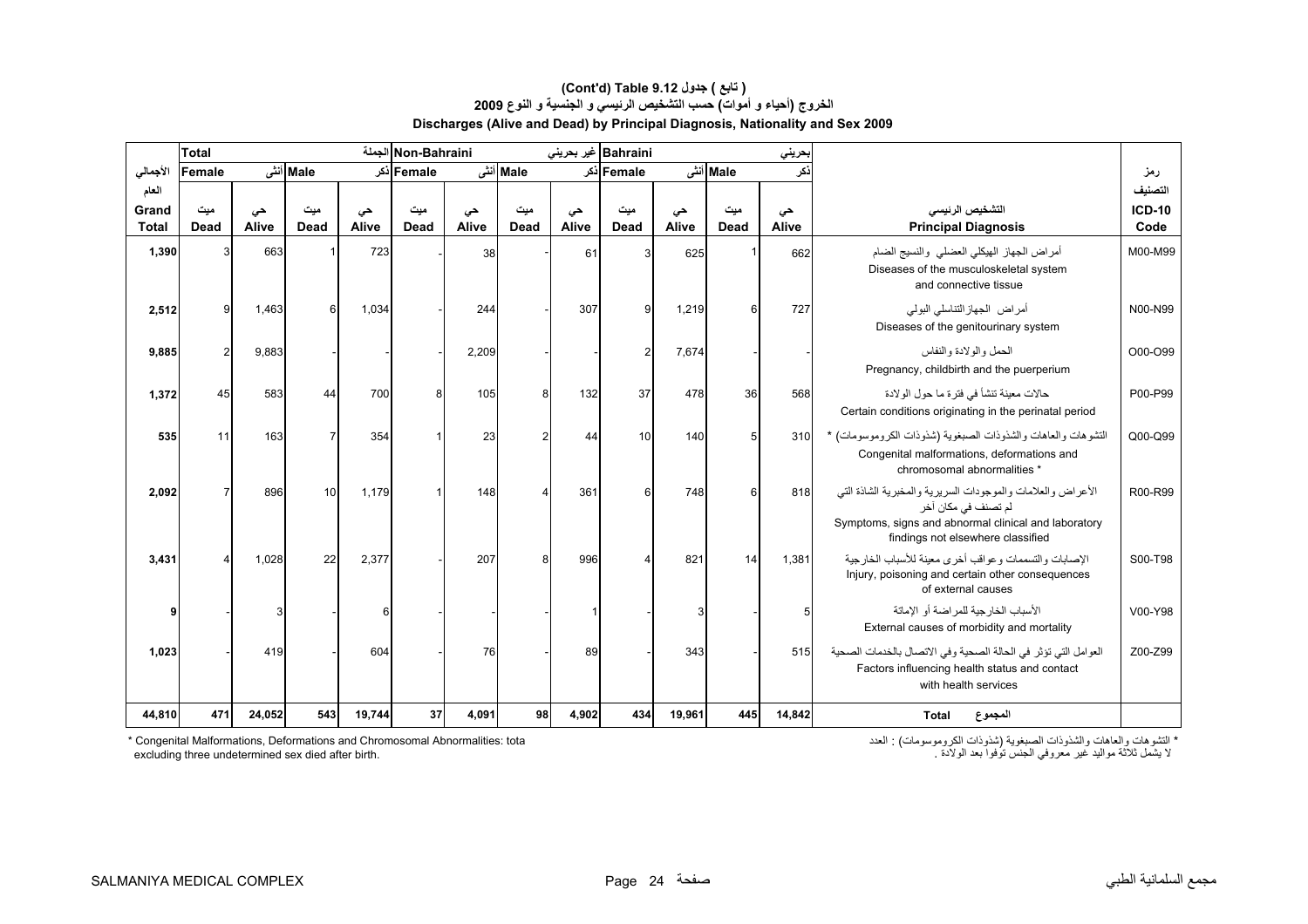#### **جدول 9.13 Table الخروج (أحياء <sup>و</sup> أموات) حسب التشخيص الرئيسي وفئات العمر <sup>2009</sup> Discharges (Alive and Dead) by Principal Diagnosis and Age Groups 2009**

<span id="page-23-0"></span>

|                        |            |                       |           |                       |                      |                       |          |                       |           |                     |           |                                                                                                                                                                            | رمز<br>التصنيف        |
|------------------------|------------|-----------------------|-----------|-----------------------|----------------------|-----------------------|----------|-----------------------|-----------|---------------------|-----------|----------------------------------------------------------------------------------------------------------------------------------------------------------------------------|-----------------------|
| الجملة<br><b>Total</b> | $70+$      | 60-69                 | 50-59     | 40-49                 | 30-39                | 20-29                 | 10-19    | $1-9$                 | $<$ 1 yrs |                     |           | التشخيص الرئيسى<br><b>Principal Diagnosis</b>                                                                                                                              | <b>ICD-12</b><br>Code |
| 1,493<br>359           | 101<br>208 | 45<br>52              | 68<br>35  | 99<br>26              | 156<br>16            | 239<br>11             | 97<br>2  | 490<br>$\overline{2}$ |           | 198 Alive<br>7 Dead | حي<br>میت | أمر اض معدية وطفيلية معينة<br>Certain infectious & parasitic diseases                                                                                                      | A00-B99               |
| 1,493<br>137           | 198<br>43  | 194<br>40             | 317<br>27 | 270<br>16             | 148<br>4             | 64<br>3               | 120<br>3 | 170                   |           | 12 Alive<br>Dead    | حي<br>ميت | الأورام<br>Neoplasms                                                                                                                                                       | C00-D49               |
| 5,108<br>11            | 24         | 31                    | 125       | 440<br>3              | 1,169                | 1.851                 | 962      | 459                   |           | 47 Alive<br>Dead    | حي<br>میت | أمراض الدم وأعضاء تكوين الدم واضطرابات معينة تكتنف أجهزة المناعة<br>Diseases of the blood and blood-forming organs and certain<br>disorders involving the immune mechanism | D50-D89               |
| 1,295<br>17            | 167        | 125<br>$\overline{2}$ | 248       | 174<br>$\overline{2}$ | 133                  | 149                   | 163      | 100                   |           | 36 Alive<br>3 Dead  | حي<br>میت | أمراض الغدد الصماء و التغذية و الاستقلاب (التمثيل االغذائبي)<br>Endocrine, nutritional and metabolic diseases                                                              | E00-E90               |
| 57                     |            |                       |           | 9                     | 11                   | 15                    | 6        |                       |           | - Alive<br>Dead     | حي<br>ميت | الأضطر ابات العقلبة و السلوكبة<br>Mental and behavioural disorders                                                                                                         | F00-F99               |
| 471<br>16              | 31         | 23                    | 58        | 65<br>3               | 51<br>$\overline{2}$ | 81                    | 56       | 79                    |           | 27 Alive<br>3 Dead  | حي<br>ميت | أمراض الجهاز العصبي<br>Diseases of the nervous system                                                                                                                      | G00-G99               |
| 1,071                  | 264        | 272                   | 211       | 104                   | 71                   | 46                    | 37       | 59                    |           | 7 Alive<br>Dead     | حي<br>میت | أمر اض العبن وملحقاتها<br>Diseases of the eye and adnexa                                                                                                                   | H00-H59               |
| 275                    |            | 10                    | 20        | 29                    | 23                   | 21                    | 30       | 118                   |           | 15 Alive<br>Dead    | حي<br>ميت | الاضطرابات بالأذن والنتوء الخشائي<br>Diseases of the ear and mastoid process                                                                                               | H60-H95               |
| 2,808<br>193           | 596<br>88  | 452<br>29             | 690<br>33 | 535<br>22             | 308<br>9             | 157<br>6              | 32       | 30                    |           | 8 Alive<br>5 Dead   | حي<br>ميت | أمر اض الجهاز الدور ي<br>Diseases of the circulatory system                                                                                                                | 100-199               |
| 3,376<br>74            | 317<br>32  | 183<br>11             | 228<br>9  | 230<br>8              | 318<br>3             | 400<br>$\overline{2}$ | 386<br>5 | 1,084<br>3            |           | 230 Alive<br>1 Dead | حي<br>میت | أمر اض الجهاز التنفسي<br>Diseases of the respiratory system                                                                                                                | J00-J99               |
| 3,547<br>34            | 238<br>10  | 225<br>$\overline{7}$ | 371<br>9  | 519<br>4              | 653                  | 676                   | 325      | 383                   |           | 157 Alive<br>1 Dead | حي<br>میت | أمراض الجهاز الهضمى<br>Diseases of the digestive system                                                                                                                    | K00-K99               |
| 724                    | 36         | 50                    | 85        | 105                   | 99                   | 129                   | 93       | 108                   |           | 19 Alive<br>Dead    | حي<br>میت | أمراض الجلد والنسيج تحت الجلد<br>Diseases of the skin and subcutaneous tissue                                                                                              | L00-L99               |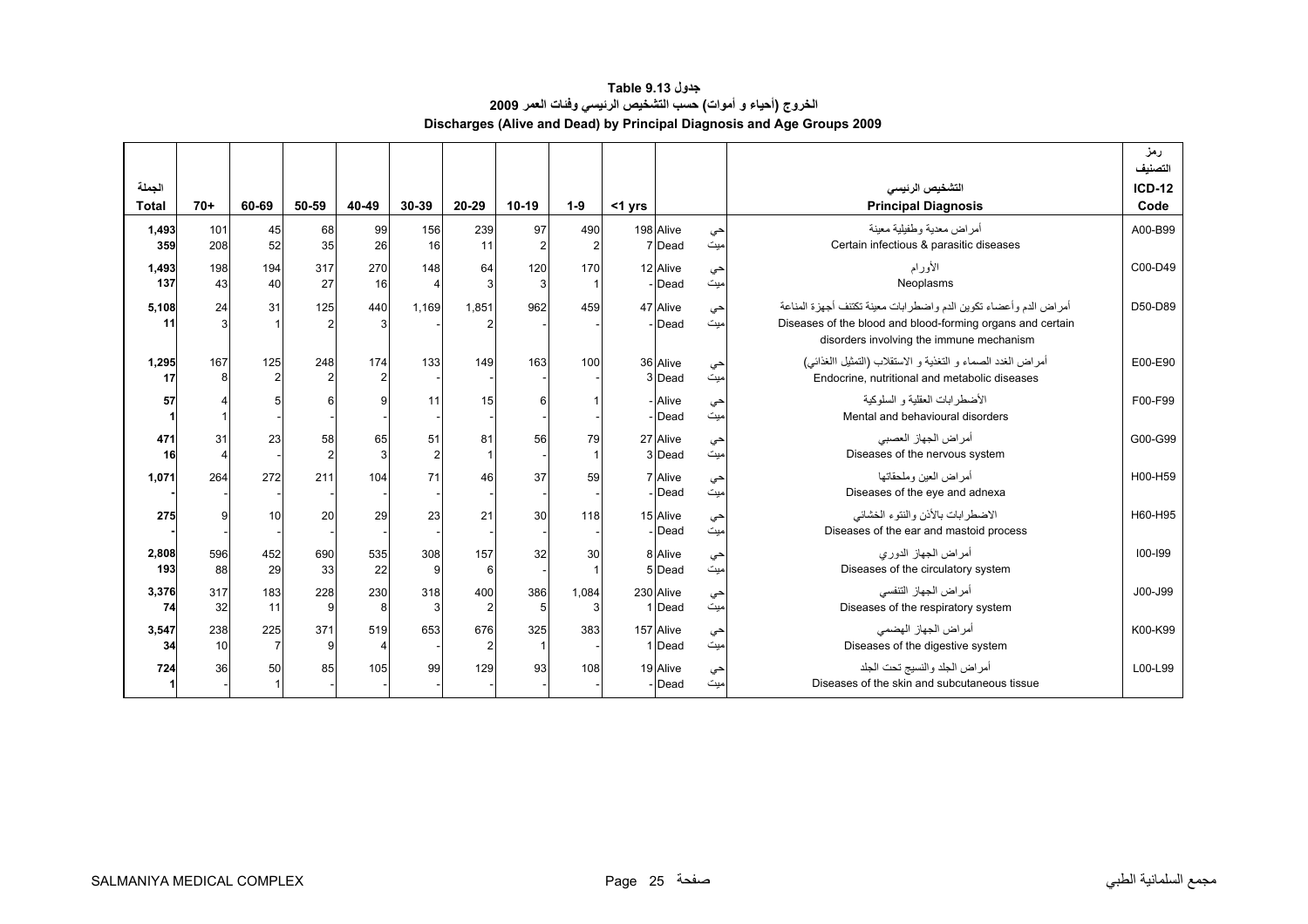#### **الخروج (أحياء <sup>و</sup> أموات) حسب التشخيص الرئيسي وفئات العمر <sup>2009</sup> Discharges (Alive and Dead) by Principal Diagnosis and Age Groups 2009 (Cont'd) Table 9.13 جدول ) تابع(**

| الجملة<br><b>Total</b> | $70+$        | 60-69        | 50-59        | 40-49       | 30-39       | 20-29        | $10-19$     | $1 - 9$    | $<$ 1 yrs   |                         |               | التشخيص الرنيسى<br><b>Principal Diagnosis</b>                                                                                                                                | رمز<br>التصنيف<br>$ICD-12$<br>Code |
|------------------------|--------------|--------------|--------------|-------------|-------------|--------------|-------------|------------|-------------|-------------------------|---------------|------------------------------------------------------------------------------------------------------------------------------------------------------------------------------|------------------------------------|
| 1,386                  | 119          | 198          | 244          | 186         | 202         | 229          | 103         | 91         |             | 14 Alive<br>- Dead      | حي<br>ميت     | أمراض الجهاز الهيكلي العضلى والنسيج الضام<br>Diseases of the musculoskeletal system and connective tissue                                                                    | M00-M99                            |
| 2,497<br>15            | 264          | 230          | 368          | 554         | 420         | 337          | 169         | 115        |             | 40 Alive<br>- Dead      | حي<br>اميت    | أمر اض الجهاز التناسلي البولي<br>Diseases of the genitourinary system                                                                                                        | N00-N99                            |
| 9,883                  |              |              | 26           | 654         | 3,943       | 5,006        | 253         |            |             | - Alive<br>- Dead       | حي<br>میت     | الحمل والولادة والنفاس<br>Pregnancy, childbirth and the puerperium                                                                                                           | O00-O99                            |
| 1,283<br>89            |              |              |              |             |             |              |             |            | 1,282 Alive | 89 Dead                 | حي<br>ميت     | حالات معينة تنشأ في فتر ة ما حول الو لادة<br>Certain conditions originating in the perinatal period                                                                          | P00-P99                            |
| 517<br>18              |              |              |              |             | 14          | 30           | 33          | 224        |             | 194 Alive<br>18 Dead    | حي<br>میت     | التشوهات والعاهات والشذوذات الصبغوية (شذوذات الكروموسومات) *<br>Congenital malformations, deformations and chromosomal<br>abnormalities *                                    | Q00-Q99                            |
| 2,075<br>17            | 209          | 157          | 261          | 242         | 225         | 265          | 240         | 325        |             | 151 Alive<br>2 Dead     | حي<br>میت     | الأعراض والعلامات والموجودات السريرية والمخبرية الشاذة التي لم تصنف في مكان أخر<br>Symptoms, signs and abnormal clinical and laboratory findings<br>not elsewhere classified | R00-R99                            |
| 3,405<br>26            | 196<br>11    | 156          | 216          | 369         | 594         | 730          | 451         | 603        |             | 90 Alive<br>- Dead      | حي<br>میت     | الإصبابات والتسممات وعواقب أخرى معبنة للأسباب الخارجية<br>Injury, poisoning and certain other consequences of external causes                                                | S00-T98                            |
|                        |              |              |              |             |             |              |             |            |             | - Alive<br>- Dead       | حي<br>اميت    | الأسباب الخار جبة للمر اضبة أو الإماتة<br>External causes of morbidity and mortality                                                                                         | V00-Y98                            |
| 1,023                  | 32           | 58           | 84           | 118         | 125         | 143          | 57          | 193        |             | 213 Alive<br>Dead       | حي<br>ميت     | العوامل التي تؤثر في الحالة الصحية وفي الاتصال بالخدمات الصحية<br>Factors influencing health status and contact with health services                                         | Z00-Z99                            |
| 43,796                 | 2.807        | 2.421        | 3.634        | 4.711       | 8.665       | 10,570       | 3.614       | 4.634      | 2.740 Alive |                         | حى            |                                                                                                                                                                              |                                    |
| 1,014<br>44,810        | 419<br>3,226 | 152<br>2,573 | 125<br>3,759 | 92<br>4,803 | 42<br>8,707 | 32<br>10,602 | 14<br>3,628 | 9<br>4,643 |             | 129 Dead<br>2,869 Total | میت<br>الجملة | الجملة<br>Total                                                                                                                                                              |                                    |

\* التشوهات والعاهات والشذوذات الصبغوية (شذوذات الكروموسومات) : العدد الكروموسومات) : التحدد الكروموسومات) \* Congenital Malformations, Deformations and Chromosomal Abnormalities: total excluding three undetermined sex died after birth.

لا يشمل ثلاثة مواليد غير معروفي الجنس توفوا بعد الولادة .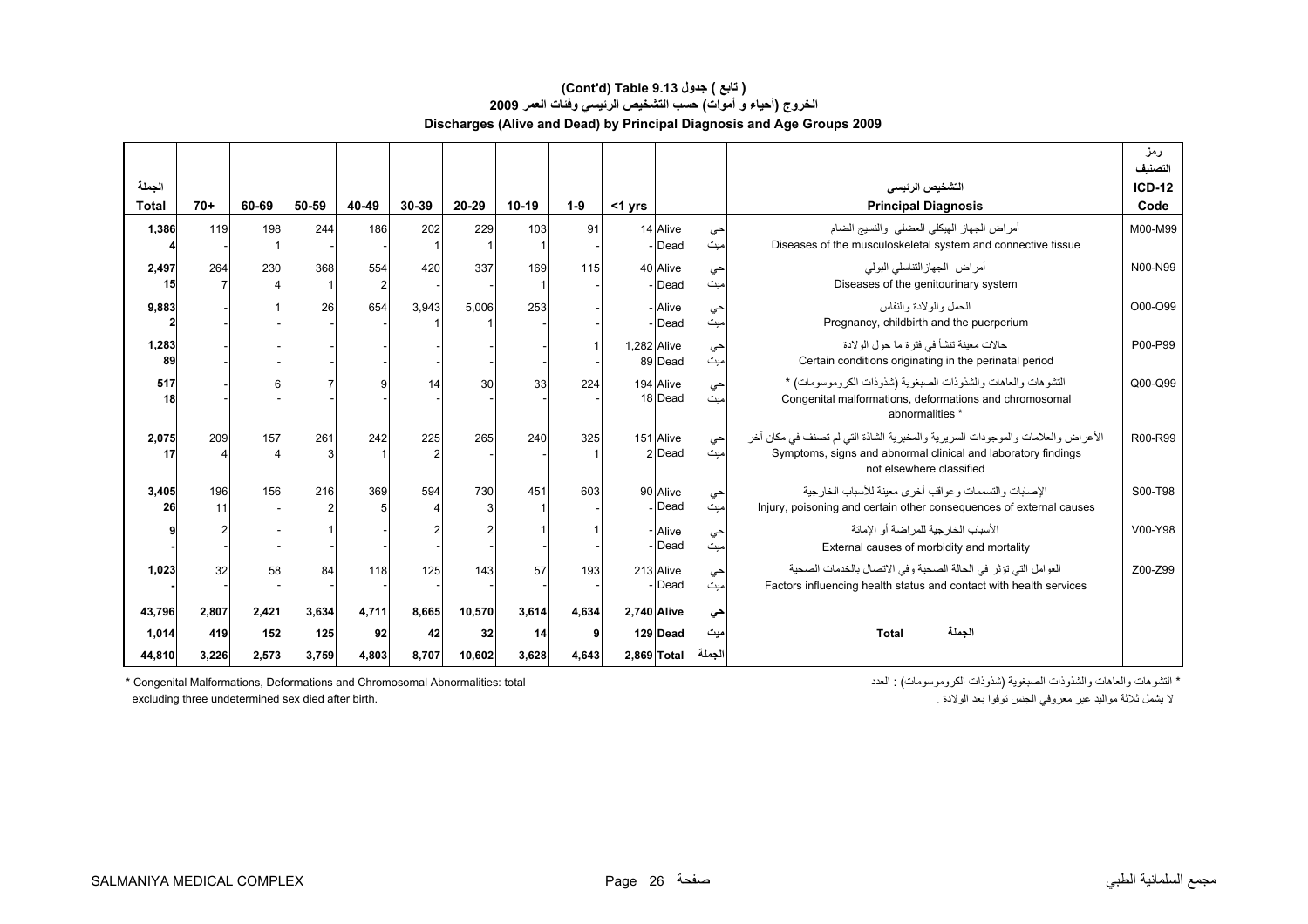<span id="page-25-0"></span>

| الجملة<br>الكلية<br>Grand<br><b>Total</b> | وحدة<br>العناية<br>الخاصة<br>بالمواليد<br><b>SCBU</b> | الجملة<br><b>Total</b> | وحدة<br>العناية<br>المركزة<br>Intensive<br>Care<br>Unit | أمراض<br>الكلى<br>Nephro-<br>logy | العلوم<br>العصبية<br>Neuro-<br><b>Sciences</b> | الأورام<br>Oncol-<br>ogy | الأسنان<br><b>Dental</b>         | العيون<br>Opthal-<br>mology | أنف وأذن<br>وحنجرة<br><b>E.N.T.</b> | أمراض<br>الأطفال<br>Paed-<br>iatrics | أمراض<br>نساء<br>وولادة<br>Obs.<br>&<br>Gyne. | جراحة<br>التجميل<br>والحروق<br><b>Plastic</b><br>Surg.<br><b>Burns</b> | جراحة<br>العظام<br>والكسور<br>Orthop<br>&<br><b>Fracture</b> | الجراحة<br>Surgical Medical | الباطنية    |               | الجنسية<br><b>Nationality</b> | حالة الخروج<br><b>Discharge Status</b> |
|-------------------------------------------|-------------------------------------------------------|------------------------|---------------------------------------------------------|-----------------------------------|------------------------------------------------|--------------------------|----------------------------------|-----------------------------|-------------------------------------|--------------------------------------|-----------------------------------------------|------------------------------------------------------------------------|--------------------------------------------------------------|-----------------------------|-------------|---------------|-------------------------------|----------------------------------------|
| 33,121                                    | 155                                                   | 32,966                 | 3                                                       | 977                               | 1,122                                          | 2,915                    | 273                              | 997                         | 2,053                               | 3,975                                | 8,381                                         | 387                                                                    | 2,056                                                        | 4,612                       | 5,215 Bah   |               | بحريني                        | خروج حي للمنزل                         |
| 8,616                                     | 40                                                    | 8,576                  | $\overline{1}$                                          | 151                               | 442                                            | 127                      | 71                               | 216                         | 239                                 | 680                                  | 2,418                                         | 165                                                                    | 632                                                          | 1,657                       |             | 1,777 Non-Bah | غير بحريني                    | Routine discharge                      |
| 41,737                                    | 195                                                   | 41,542                 |                                                         | 1,128                             | 1,564                                          | 3,042                    | 344                              | 1,213                       | 2,292                               | 4,655                                | 10,799                                        | 552                                                                    | 2,688                                                        | 6,269                       | 6,992 Total |               | لجملة                         | home                                   |
|                                           |                                                       |                        |                                                         |                                   |                                                |                          |                                  | $\overline{4}$              |                                     |                                      |                                               |                                                                        |                                                              | 90                          |             | 209 Bah       | بحرينى                        |                                        |
| 1,055                                     | $2 \,$                                                | 1,053<br>216           |                                                         | 15<br>$\overline{2}$              | 20                                             | 203                      | $\overline{2}$<br>$\overline{1}$ | $\overline{2}$              | 23<br>$\overline{2}$                | 103                                  | 352<br>76                                     | 12                                                                     | 20<br>$\overline{7}$                                         |                             |             | 46 Non-Bah    | غير بحريني                    | خروج ضد رغبة الطبيب                    |
| 216<br>1,271                              | $2 \,$                                                | 1,269                  |                                                         | 17                                | 11<br>31                                       | $\overline{2}$<br>205    | 3                                | 6                           | 25                                  | 22<br>125                            | 428                                           | 6<br>18                                                                | 27                                                           | 39<br>129                   |             | 255 Total     | لجملة                         | Left against<br>medical advise         |
|                                           |                                                       |                        |                                                         |                                   |                                                |                          |                                  |                             |                                     |                                      |                                               |                                                                        |                                                              |                             |             |               |                               |                                        |
| 114                                       | 22                                                    | 92                     | 8                                                       |                                   | 10                                             | 13                       |                                  |                             |                                     |                                      |                                               |                                                                        |                                                              |                             |             | 52 Bah        | بحريني                        | وفاة قبل 48 ساعة                       |
| 29                                        | $\overline{5}$                                        | 24                     |                                                         |                                   | 6                                              | $\vert$ 1                |                                  |                             |                                     |                                      |                                               |                                                                        |                                                              |                             |             | 12 Non-Bah    | غير بحريني                    | Died before                            |
| 143                                       | 27                                                    | 116                    | 12                                                      |                                   | 16                                             | 14                       |                                  |                             |                                     |                                      |                                               |                                                                        |                                                              |                             |             | 64 Total      | لجملة                         | 48 hours                               |
| 767                                       | 57                                                    | 710                    | 62                                                      | 64                                | 72                                             | 159                      |                                  |                             |                                     | 38                                   |                                               |                                                                        | 8                                                            | 34                          |             | 268 Bah       | بحريني                        | وفاة بعد 48 ساعة                       |
| 107                                       | 15                                                    | 92                     | 19                                                      | 3                                 | 21                                             | 9                        |                                  |                             |                                     | 3                                    |                                               |                                                                        |                                                              | $\overline{4}$              |             | 29 Non-Bah    | غير بحريني                    | Died after 48 hours                    |
| 874                                       | 72                                                    | 802                    | 81                                                      | 67                                | 93                                             | 168                      |                                  |                             |                                     | 41                                   |                                               |                                                                        | 10                                                           | 38                          |             | 297 Total     | لجملة                         |                                        |
| 623                                       | 167                                                   | 456                    |                                                         |                                   |                                                | 5 <sub>l</sub>           |                                  |                             |                                     | 180                                  | 16                                            |                                                                        |                                                              | $\overline{2}$              |             | 240 Bah       | بحريني                        | تحويل لمستشفيات أخرى                   |
| 159                                       | 53                                                    | 106                    |                                                         |                                   |                                                |                          |                                  |                             |                                     | 52                                   | 9                                             |                                                                        |                                                              |                             |             | 43 Non-Bah    | غير بحريني                    | Transferred to                         |
| 782                                       | 220                                                   | 562                    |                                                         |                                   |                                                | 5                        |                                  |                             |                                     | 232                                  | 25                                            |                                                                        |                                                              |                             |             | 283 Total     | لجملة                         | other hospitals                        |
|                                           |                                                       |                        |                                                         |                                   |                                                |                          |                                  |                             |                                     |                                      |                                               |                                                                        |                                                              |                             |             |               |                               |                                        |
| $\overline{2}$                            |                                                       |                        |                                                         |                                   |                                                |                          |                                  |                             |                                     |                                      |                                               |                                                                        |                                                              |                             |             | Bah           | بحرينى                        | تحويل لمستشفيات خارج البحرين           |
|                                           |                                                       |                        |                                                         |                                   |                                                |                          |                                  |                             |                                     |                                      |                                               |                                                                        |                                                              |                             |             | Non-Bah       | غير بحريني                    | Discharged to overseas                 |
|                                           |                                                       |                        |                                                         |                                   |                                                |                          |                                  |                             |                                     |                                      |                                               |                                                                        |                                                              |                             |             | Total         | لجملة                         | hospitals                              |
|                                           |                                                       |                        |                                                         |                                   |                                                |                          |                                  |                             |                                     |                                      |                                               |                                                                        |                                                              |                             |             | 1 Bah         | بحريني                        | غير مبين                               |
|                                           |                                                       |                        |                                                         |                                   |                                                |                          |                                  |                             |                                     |                                      |                                               |                                                                        |                                                              |                             |             | Non-Bah       | غير بحريني                    | Undetermined                           |
|                                           |                                                       |                        |                                                         |                                   |                                                |                          |                                  |                             |                                     |                                      |                                               |                                                                        | $\overline{2}$                                               |                             |             | 1 Total       | لجملة                         |                                        |
| 35,684                                    | 404                                                   | 35,280                 | 73                                                      | 1,065                             | 1,227                                          | 3,295                    | 275                              | 1,002                       | 2,079                               | 4,298                                | 8,749                                         | 402                                                                    | 2,091                                                        | 4,739                       | 5,985 Bah   |               | بحريني                        |                                        |
| 9,129                                     | 113                                                   | 9,016                  | 24                                                      | 156                               | 480                                            | 139                      | 72                               | 218                         | 241                                 | 757                                  | 2,504                                         | 173                                                                    | 643                                                          | 1,702                       |             | 1,907 Non-Bah | غير بحريني                    | الجملة الكلية<br><b>Grand Total</b>    |
|                                           |                                                       |                        |                                                         |                                   |                                                |                          |                                  |                             |                                     |                                      |                                               |                                                                        |                                                              |                             |             |               | لجملة                         |                                        |
| 44,813                                    | 517                                                   | 44,296                 | 97                                                      | 1,221                             | 1,707                                          | 3,434                    | 347                              | 1,220                       | 2,320                               | 5,055                                | 11,253                                        | 575                                                                    | 2,734                                                        | 6,441                       | 7,892 Total |               |                               |                                        |

**جدول 9.14 Table الخروج حسب حالة الخروج والجنسية والقسم العلاجي <sup>2009</sup> Discharges by Discharge Status, Nationality and Department 2009**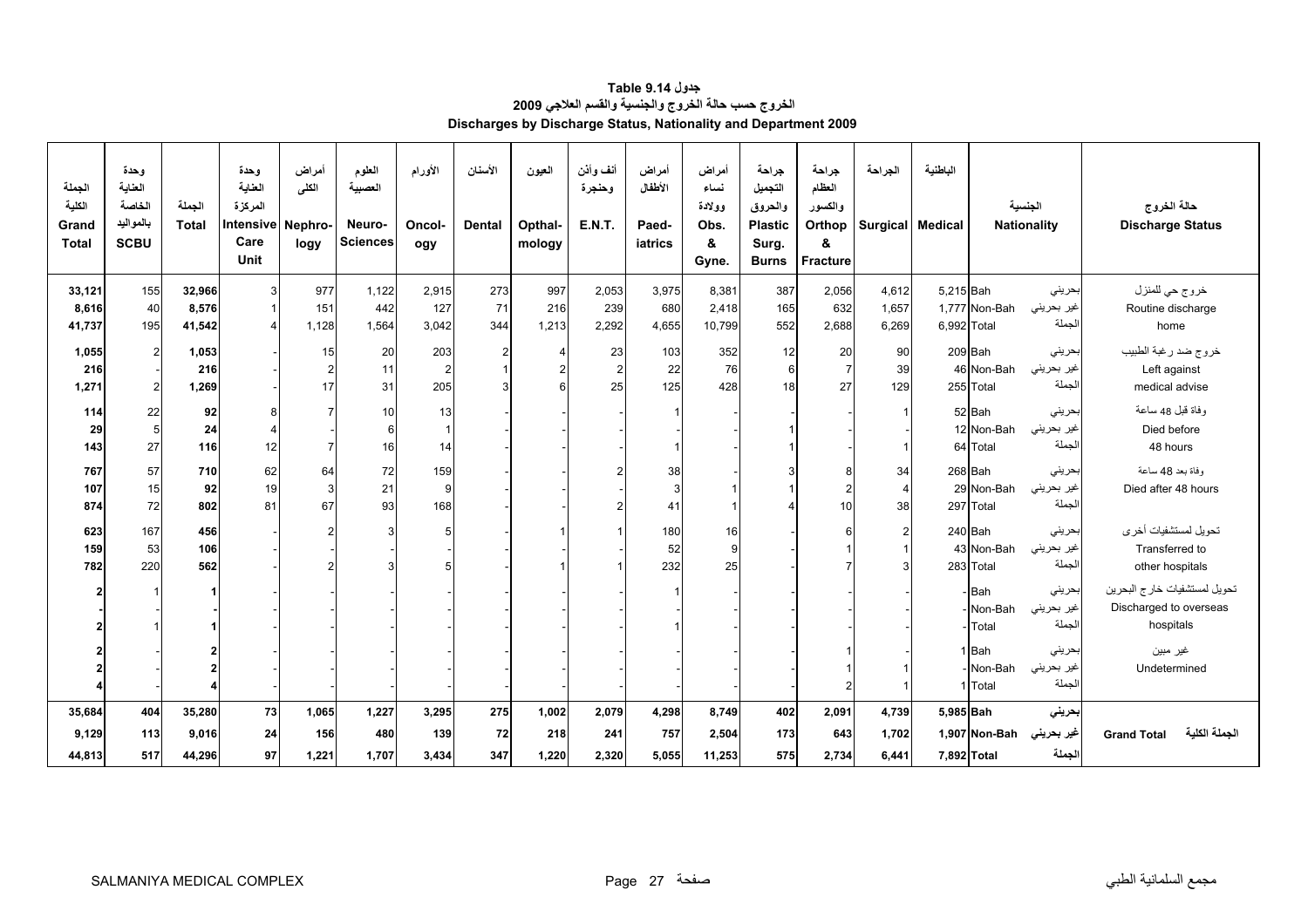<span id="page-26-0"></span>

| Male                   |           |                |           |           |                | Female أكور            |       |                |           |          | اثاث       |                                            | الخروج                                              |                                                 |                                        |
|------------------------|-----------|----------------|-----------|-----------|----------------|------------------------|-------|----------------|-----------|----------|------------|--------------------------------------------|-----------------------------------------------------|-------------------------------------------------|----------------------------------------|
| <b>Age Groups</b>      |           |                |           |           |                | Age Groups فنات العمر  |       |                |           |          | فنات العمر |                                            | الرعاية                                             |                                                 |                                        |
| الجملة<br><b>Total</b> | $65+$     | 45-64          | 15-44     | $1 - 14$  | $<$ 1 yrs      | الجملة<br><b>Total</b> | $65+$ | 45-64          | $15 - 44$ | $1 - 14$ | $<$ 1 yrs  | الأجمالي<br>العام<br>Grand<br><b>Total</b> | الأقامة<br><b>DISCH</b><br><b>DOC</b><br><b>ALS</b> | التشخيص الرنيسى<br><b>Principal Diagnosis</b>   | رمز<br>التصنيف<br><b>ICD10</b><br>Code |
|                        |           |                |           |           |                |                        |       |                |           |          |            |                                            |                                                     |                                                 |                                        |
| 3,005                  | 8         | 80             | 2,501     | 413       | 3 <sup>l</sup> | 1,742                  | 12    | 157            | 1,261     | 312      |            | 4,747                                      | <b>DISCH</b>                                        | فقر الدم المنجلي                                | D <sub>57</sub>                        |
| 15,431                 | 54        | 560            | 12,913    | 1,869     | 35             | 10,712                 | 63    | 1,401          | 7,804     | 1,444    |            | 26,143                                     | <b>DOC</b>                                          | Sickle-cell disorders                           |                                        |
| 5.1                    | 6.8       | 7.0            | 5.2       | 4.5       | 11.7           | 6.1                    | 5.3   | 8.9            | 6.2       | 4.6      |            | 5.5                                        | <b>ALS</b>                                          |                                                 |                                        |
|                        |           |                |           |           |                |                        |       |                |           |          |            |                                            |                                                     |                                                 |                                        |
| <b>NA</b>              | <b>NA</b> | <b>NA</b>      | <b>NA</b> | <b>NA</b> | <b>NA</b>      | 3,118                  |       | 12             | 3,105     |          |            | 3.118                                      | <b>DISCH</b>                                        | و لادة مفر دة تلقائية                           | O80                                    |
| <b>NA</b>              | <b>NA</b> | <b>NA</b>      | <b>NA</b> | <b>NA</b> | <b>NA</b>      | 7,588                  |       | 41             | 7,544     |          |            | 7,588                                      | <b>DOC</b>                                          | Single spontaneous delivery                     |                                        |
| <b>NA</b>              | <b>NA</b> | <b>NA</b>      | <b>NA</b> | <b>NA</b> | <b>NA</b>      | 2.4                    |       | 3.4            | 2.4       | 3.0      |            | 2.4                                        | <b>ALS</b>                                          |                                                 |                                        |
|                        |           |                |           |           |                |                        |       |                |           |          |            |                                            |                                                     |                                                 |                                        |
| <b>NA</b>              | <b>NA</b> | <b>NA</b>      | <b>NA</b> | <b>NA</b> | <b>NA</b>      | 1,126                  |       | 20             | 1,105     |          |            | 1,126                                      | <b>DISCH</b>                                        | اجهاض عفوي- تلقائبي                             | O03                                    |
| <b>NA</b>              | <b>NA</b> | <b>NA</b>      | <b>NA</b> | <b>NA</b> | <b>NA</b>      | 2,109                  |       | 37             | 2,068     |          |            | 2,109                                      | <b>DOC</b>                                          | Spontaneous abortion                            |                                        |
| <b>NA</b>              | <b>NA</b> | <b>NA</b>      | <b>NA</b> | <b>NA</b> | <b>NA</b>      | 1.9                    |       | 1.9            | 1.9       |          |            | 1.9                                        | <b>ALS</b>                                          |                                                 |                                        |
|                        |           |                |           |           |                |                        |       |                |           |          |            |                                            |                                                     |                                                 |                                        |
| <b>NA</b>              | <b>NA</b> | <b>NA</b>      | <b>NA</b> | <b>NA</b> | <b>NA</b>      | 926                    |       | 1              | 925       |          |            | 926                                        | <b>DISCH</b>                                        | تمز ق العجان أثناء الو لادة                     | O70                                    |
| <b>NA</b>              | <b>NA</b> | <b>NA</b>      | <b>NA</b> | <b>NA</b> | <b>NA</b>      | 2,022                  |       | $\overline{2}$ | 2,020     |          |            | 2,022                                      | <b>DOC</b>                                          | Perineal laceration during delivery             |                                        |
| <b>NA</b>              | <b>NA</b> | <b>NA</b>      | <b>NA</b> | <b>NA</b> | <b>NA</b>      | 2.2                    |       | 2.0            | 2.2       |          |            | 2.2                                        | <b>ALS</b>                                          |                                                 |                                        |
|                        |           |                |           |           |                |                        |       |                |           |          |            |                                            |                                                     |                                                 |                                        |
| 467                    |           | $\overline{2}$ | 54        | 408       | $\overline{2}$ | 385                    |       |                | 68        | 317      |            | 852                                        | <b>DISCH</b>                                        | التهاب مزمن باللوزنين أو الغدانيات              | J35                                    |
| 1,264                  |           | $6\phantom{1}$ | 190       | 1,059     | 5 <sup>1</sup> | 1,058                  |       |                | 228       | 830      |            | 2,322                                      | <b>DOC</b>                                          | Chronic diseases of tonsils and adenoids        |                                        |
| 2.7                    |           | 3.0            | 3.5       | 2.6       | 3              | 2.7                    |       |                | 3.4       | 2.6      |            | 2.7                                        | <b>ALS</b>                                          |                                                 |                                        |
|                        |           |                |           |           |                |                        |       |                |           |          |            |                                            |                                                     |                                                 |                                        |
| 464                    | 24        | 18             | 56        | 271       | 95             | 376                    | 37    | 23             | 43        | 208      | 65         | 840                                        | <b>DISCH</b>                                        | الإسهال والالتهابات المعدية المعوية منشأها عدوى | A09                                    |
| 1,516                  | 133       | 73             | 184       | 747       | 379            | 1,210                  | 148   | 118            | 134       | 572      | 238        | 2.726                                      | <b>DOC</b>                                          | Diarrhoea and gastroenteritis of                |                                        |
| 3.3                    | 5.5       | 4.1            | 3.3       | 2.8       | 4.0            | 3.2                    | 4.0   | 5.1            | 3.1       | 2.8      | 3.7        | 3.2                                        | <b>ALS</b>                                          | presumed infectious origin                      |                                        |
|                        |           |                |           |           |                |                        |       |                |           |          |            |                                            |                                                     |                                                 |                                        |

**جدول 9.15 Table الخروج وأيام الرعاية ومتوسط مدة الإقامة حسب التشخيص الرئيسي والنوع وفئات العمر <sup>2009</sup> Discharges, Days of Care and Average Length of Stay by Principal Diagnosis, Sex and Age Groups 2009**

discharges made up by the last entry in the table - "others". . بالتفصيل مذآورة الغير الأخرى التشخيصات مجموع ويشمل الجدول

DOC : Days of Care (by number of discharges)

يوضح الجدول أهم <sup>100</sup> تشخيص رئيسي فقط ، ولمعرفة إجمالي عدد المرضى فهو موضح في نهاية of number total the and listed are diagnosis 100 leading the :Diagnosis Principle

الخروج : المرضى المرخصين من المستشفى Discharges : DISCH ALS : Average Length of Stay الإقامة مدة متوسط : الإقامة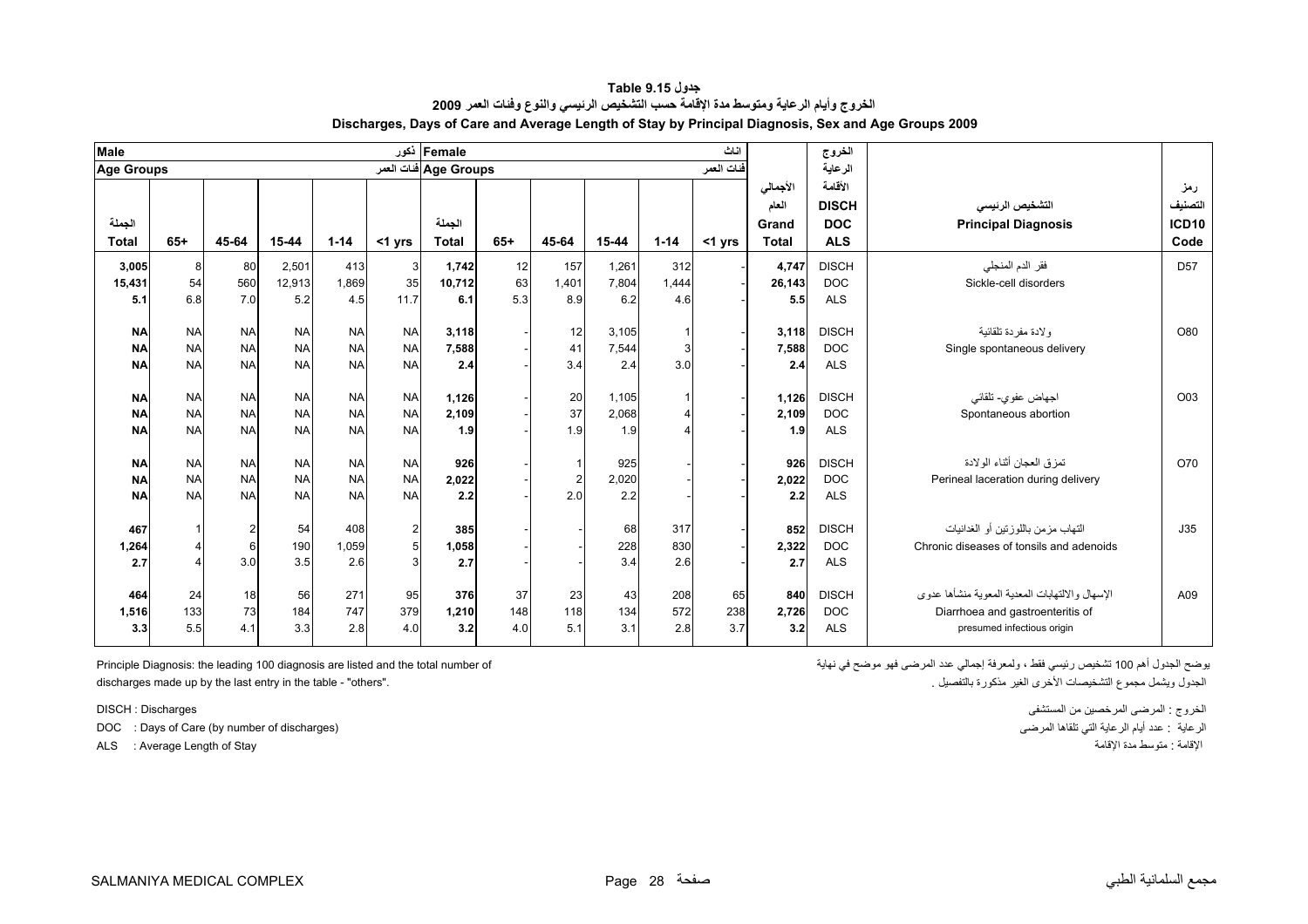| Male                                |                                     |                                     |                                     |                                         |                                     | Female أكور            |                     |                             |                     |                | اناث            |                                            | الخروج                                              |                                                                                                                                                                                                               |                                        |
|-------------------------------------|-------------------------------------|-------------------------------------|-------------------------------------|-----------------------------------------|-------------------------------------|------------------------|---------------------|-----------------------------|---------------------|----------------|-----------------|--------------------------------------------|-----------------------------------------------------|---------------------------------------------------------------------------------------------------------------------------------------------------------------------------------------------------------------|----------------------------------------|
| <b>Age Groups</b>                   |                                     |                                     |                                     |                                         |                                     | Age Groups ففات العمر  |                     |                             |                     |                | فنات العمر      |                                            | الرعاية                                             |                                                                                                                                                                                                               |                                        |
| الجملة<br><b>Total</b>              | $65+$                               | 45-64                               | 15-44                               | $1 - 14$                                | <1 yrs                              | الحملة<br><b>Total</b> | $65+$               | 45-64                       | 15-44               | $1 - 14$       | $<$ 1 yrs       | الأجمالي<br>العام<br>Grand<br><b>Total</b> | الأقامة<br><b>DISCH</b><br><b>DOC</b><br><b>ALS</b> | التشخيص الرئيسي<br><b>Principal Diagnosis</b>                                                                                                                                                                 | رمز<br>التصنيف<br><b>ICD10</b><br>Code |
| 567<br>2,075<br>3.7                 | $\overline{c}$<br>10<br>5.0         | 26<br>109<br>4.2                    | 466<br>1,629<br>3.5                 | 73<br>327<br>4.5                        |                                     | 182<br>761<br>4.2      | 2<br>$\overline{7}$ | 10<br>43<br>4.3             | 132<br>485<br>3.7   | 37<br>217<br>6 | $\mathbf{Q}$    | 749<br>2,836<br>3.8                        | <b>DISCH</b><br><b>DOC</b><br><b>ALS</b>            | التهاب الز ائدة الدو دبة الحاد<br>Acute appendicitis<br>abnormality of pelvic organs                                                                                                                          | K35                                    |
| 305<br>1,013<br>3.3                 | 219<br>730<br>3.3                   | 55<br>173<br>3.1                    | 22<br>77<br>3.5                     | 5<br>15<br>3.0                          | $\overline{4}$<br>18<br>4.5         | 280<br>980<br>3.5      | 182<br>657          | 85<br>279<br>3.3            | 10<br>36<br>3.6     | 3<br>8<br>2.7  |                 | 585<br>1,993<br>3.4                        | <b>DISCH</b><br><b>DOC</b><br><b>ALS</b>            | انواع أخرى من الكتراكتا<br>Other cataract                                                                                                                                                                     | H <sub>26</sub>                        |
| <b>NA</b><br><b>NA</b><br><b>NA</b> | <b>NA</b><br><b>NA</b><br><b>NA</b> | <b>NA</b><br><b>NA</b><br><b>NA</b> | <b>NA</b><br><b>NA</b><br><b>NA</b> | <b>NA</b><br><b>NA</b><br><b>NA</b>     | <b>NA</b><br><b>NA</b><br><b>NA</b> | 575<br>2,658<br>4.6    |                     | 6<br>38<br>6.3              | 569<br>2,620<br>4.6 |                |                 | 575<br>2,658<br>4.6                        | <b>DISCH</b><br><b>DOC</b><br><b>ALS</b>            | ر عاية الأمومة بسبب عيب معروف أو مشتبه لأعضاء الحوض<br>Maternal care for known or suspected<br>abnormality of pelvic organs                                                                                   | O34                                    |
| <b>NA</b><br><b>NA</b><br><b>NA</b> | <b>NA</b><br><b>NA</b><br><b>NA</b> | <b>NA</b><br><b>NA</b><br><b>NA</b> | <b>NA</b><br><b>NA</b><br><b>NA</b> | <b>NA</b><br><b>NA</b><br><b>NA</b>     | <b>NA</b><br><b>NA</b><br><b>NA</b> | 558<br>2,236<br>4.0    |                     | $\overline{4}$<br>12<br>3.0 | 554<br>2.224<br>4.0 |                |                 | 558<br>2.236<br>4.0                        | <b>DISCH</b><br><b>DOC</b><br><b>ALS</b>            | أمراض أخرى بالأم مصنفة في أماكن أخرى من التصنيف،<br>لكن كمضاعفات للحمل أو الولادة أو النفاس<br>Other maternal diseases classifiable<br>elsewhere but complicating pregnancy,<br>childbirth and the puerperium | <b>R07</b>                             |
| 302<br>1,282<br>4.2                 |                                     |                                     |                                     |                                         | 302<br>1.282<br>4.2                 | 249<br>950<br>3.8      |                     |                             |                     |                | 249<br>950<br>4 | 551<br>2.232<br>4.1                        | <b>DISCH</b><br><b>DOC</b><br><b>ALS</b>            | يرقان الوليد نتيجة أسباب أخرى أو غير محددة<br>Neonatal jaundice from other and<br>unspecified causes                                                                                                          | P <sub>59</sub>                        |
| 168<br>1,265<br>7.5                 | 83<br>592<br>7.1                    | 36<br>246<br>6.8                    | 21<br>212<br>10.1                   | 15<br>103<br>6.9                        | 13<br>112<br>8.6                    | 340<br>3,513<br>10.3   | 146<br>2,161<br>15  | 74<br>735<br>10             | 77<br>381<br>5      | 33<br>195<br>6 | 10<br>41        | 340<br>3,513<br>10.3                       | <b>DISCH</b><br><b>DOC</b><br><b>ALS</b>            | الاضطرابات الاخرى بالجهاز البولي<br>Other disorders of urinary system                                                                                                                                         | N39                                    |
| 320<br>3,449<br>10.8                | 104<br>1,286<br>12.4                | 148<br>1,569<br>10.6                | 66<br>587<br>8.9                    | $\overline{2}$<br>$\overline{7}$<br>3.5 |                                     | 184<br>1,615<br>8.8    | 66<br>679<br>10     | 80<br>620<br>8              | 37.0<br>312<br>8    | 1<br>4         |                 | 504<br>5,064<br>10.0                       | <b>DISCH</b><br><b>DOC</b><br><b>ALS</b>            | السكري غير المعتمد على الأنسولين<br>Non-insulin-dependent diabetes mellitus                                                                                                                                   | E11                                    |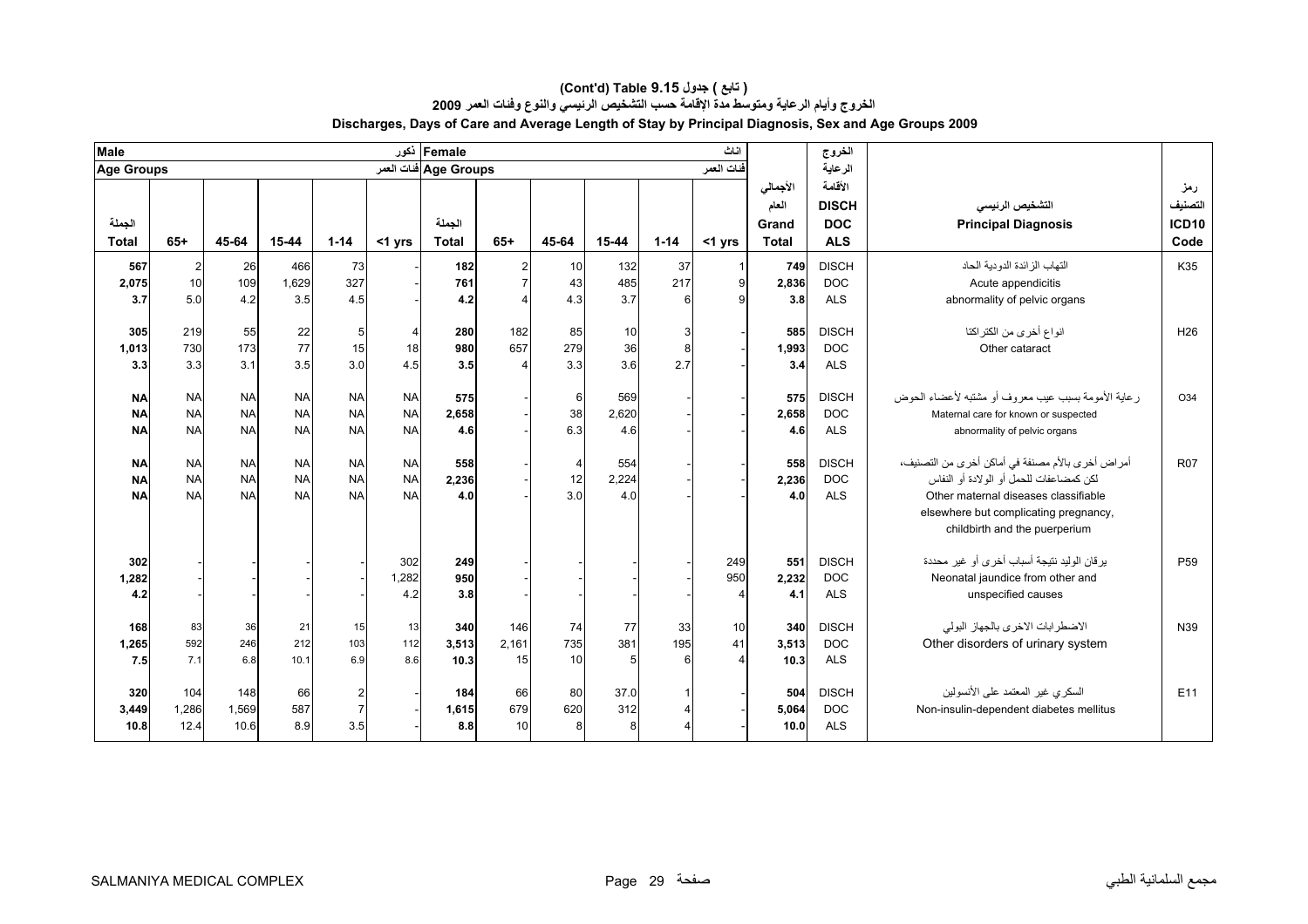| <b>Male</b>       |           |           |                |                |                | Female أكور           |                |            |                |              | اناث           |              | الخروج       |                                        |                 |
|-------------------|-----------|-----------|----------------|----------------|----------------|-----------------------|----------------|------------|----------------|--------------|----------------|--------------|--------------|----------------------------------------|-----------------|
| <b>Age Groups</b> |           |           |                |                |                | Age Groups فنات العمر |                |            |                |              | فنات العمر     |              | الرعاية      |                                        |                 |
|                   |           |           |                |                |                |                       |                |            |                |              |                | الأجمالي     | الأقامة      |                                        | رمز             |
|                   |           |           |                |                |                |                       |                |            |                |              |                | العام        | <b>DISCH</b> | التشخيص الرنيسي                        | التصنيف         |
| الجملة            |           |           |                |                |                | الجملة                |                |            |                |              |                | Grand        | <b>DOC</b>   | <b>Principal Diagnosis</b>             | <b>ICD10</b>    |
| <b>Total</b>      | $65+$     | 45-64     | 15-44          | $1 - 14$       | <1 yrs         | <b>Total</b>          | $65+$          | 45-64      | 15-44          | $1 - 14$     | $<$ 1 yrs      | <b>Total</b> | <b>ALS</b>   |                                        | Code            |
| 302               | 59        | 121       | 119            | $\overline{a}$ |                | 196                   | 72             | 90         | 32             | $\mathbf{2}$ |                | 498          | <b>DISCH</b> | ألم بالحلق أو الصدر                    | <b>R07</b>      |
| 740               | 181       | 302       | 253            | $\overline{a}$ | $\overline{2}$ | 570                   | 255            | 239        | 73             | 3            |                | 1,310        | <b>DOC</b>   | Pain in throat and chest               |                 |
| 2.5               | 3.1       | 2.5       | 2.1            | 1.0            | $\mathfrak{p}$ | 2.9                   | 3.5            | 2.7        | 2.3            | 1.5          |                | 2.6          | <b>ALS</b>   |                                        |                 |
| 240               | 161       | 41        | 19             | 3              | 16             | 228                   | 163            | 27         | 21             | 3            | 14             | 468          | <b>DISCH</b> | انواع أخرى من التسمم الدموي            | A41             |
| 11,291            | 5,224     | 1,067     | 379            | 3,810          | 811            | 6,253                 | 4,052          | 782        | 1.118          | 41           | 260            | 17,544       | <b>DOC</b>   | Other septicaemia                      |                 |
| 47.0              | 32.4      | 26.0      | 19.9           | 1,270.0        | 50.7           | 27.4                  | 24.9           | 29.0       | 53.2           | 13.7         | 18.6           | 37.5         | <b>ALS</b>   |                                        |                 |
|                   |           |           |                |                |                |                       |                |            |                |              |                |              |              |                                        |                 |
| 342               | 15        | 35        | 168            | 112            | 12             | 116                   | 11             | 11         | 40             | 43           | 11             | 458          | <b>DISCH</b> | اللاصابات الأخرى أو غير المحددة بالرأس | S <sub>09</sub> |
| 2,292             | 107       | 647       | 1,299          | 215            | 24             | 646                   | 59             | 26         | 469            | 70           | 22             | 2.938        | <b>DOC</b>   | Other and unspecified injuries of head |                 |
| 6.7               | 7.1       | 18.5      | 7.7            | 1.9            | $\overline{2}$ | 5.6                   | 5.4            | 2.4        | 11.7           | 1.6          | $\overline{2}$ | 6.4          | <b>ALS</b>   |                                        |                 |
| <b>NA</b>         | <b>NA</b> | <b>NA</b> | <b>NA</b>      | <b>NA</b>      | <b>NA</b>      | 446                   |                | $\sqrt{5}$ | 441            |              |                | 446          | <b>DISCH</b> | ولادة مفردة بالعملية القيصرية          | O82             |
| <b>NA</b>         | <b>NA</b> | <b>NA</b> | <b>NA</b>      | <b>NA</b>      | <b>NA</b>      | 2,536                 |                | 25         | 2,511          |              |                | 2,536        | <b>DOC</b>   | Single delivery by caesarean section   |                 |
| <b>NA</b>         | <b>NA</b> | <b>NA</b> | <b>NA</b>      | <b>NA</b>      | <b>NA</b>      | 5.7                   |                | 5.0        | 5.7            |              |                | 5.7          | <b>ALS</b>   |                                        |                 |
|                   |           |           |                |                |                |                       |                |            |                |              |                |              |              |                                        |                 |
| 377               | 60        | 204       | 113            |                |                | 55                    | 41             | 12         | 2              |              |                | 432          | <b>DISCH</b> | احتشاد حاد في عضلة القلب               | 121             |
| 1,737             | 331       | 907       | 499            |                |                | 275                   | 185            | 84         | $6\phantom{a}$ |              |                | 2,012        | <b>DOC</b>   | Acute myocardial infarction            |                 |
| 4.6               | 5.5       | 4.4       | 4.4            |                |                | 5.0                   | 4.5            | 7.0        | 3              |              |                | 4.7          | <b>ALS</b>   |                                        |                 |
| 105               | 6         | 30        | 59             | 10             |                | 323                   | 35             | 73         | 206            | 9            |                | 428          | <b>DISCH</b> | تحصبي صفراوي                           | K80             |
| 851               | 60        | 225       | 490            | 76             |                | 1,815                 | 251            | 453        | 1,072          | 39           |                | 2.666        | <b>DOC</b>   | Cholelithiasis                         |                 |
| 8.1               | 10        | 8         | 8              | 8              |                | 5.6                   | $\overline{7}$ | 6.2        | 5.2            |              |                | 6.2          | <b>ALS</b>   |                                        |                 |
|                   |           |           |                |                |                |                       |                |            |                |              |                |              |              |                                        |                 |
| 265               | 57        | 29        | 88             | 77             | 14             | 156                   | 37             | 20         | 34             | 54           | 11             | 421          | <b>DISCH</b> | ذات الرئة بسبب كائن حي غير محدد        | J18             |
| 1,832             | 439       | 245       | 596            | 440            | 112            | 1,097                 | 320            | 154        | 224            | 327          | 72             | 2,929        | <b>DOC</b>   | Pneumonia, organism unspecified        |                 |
| 6.9               | 8         | 8         | $\overline{7}$ | 6              | 8              | 7.0                   | 8.6            | 7.7        | 6.6            | 6.1          | 6.5            | 7.0          | <b>ALS</b>   |                                        |                 |

#### **Discharges, Days of Care and Average Length of Stay by Principal Diagnosis, Sex and Age Groups 2009 (Cont'd) Table 9.15 جدول ) تابع( الخروج وأيام الرعاية ومتوسط مدة الإقامة حسب التشخيص الرئيسي والنوع وفئات العمر <sup>2009</sup>**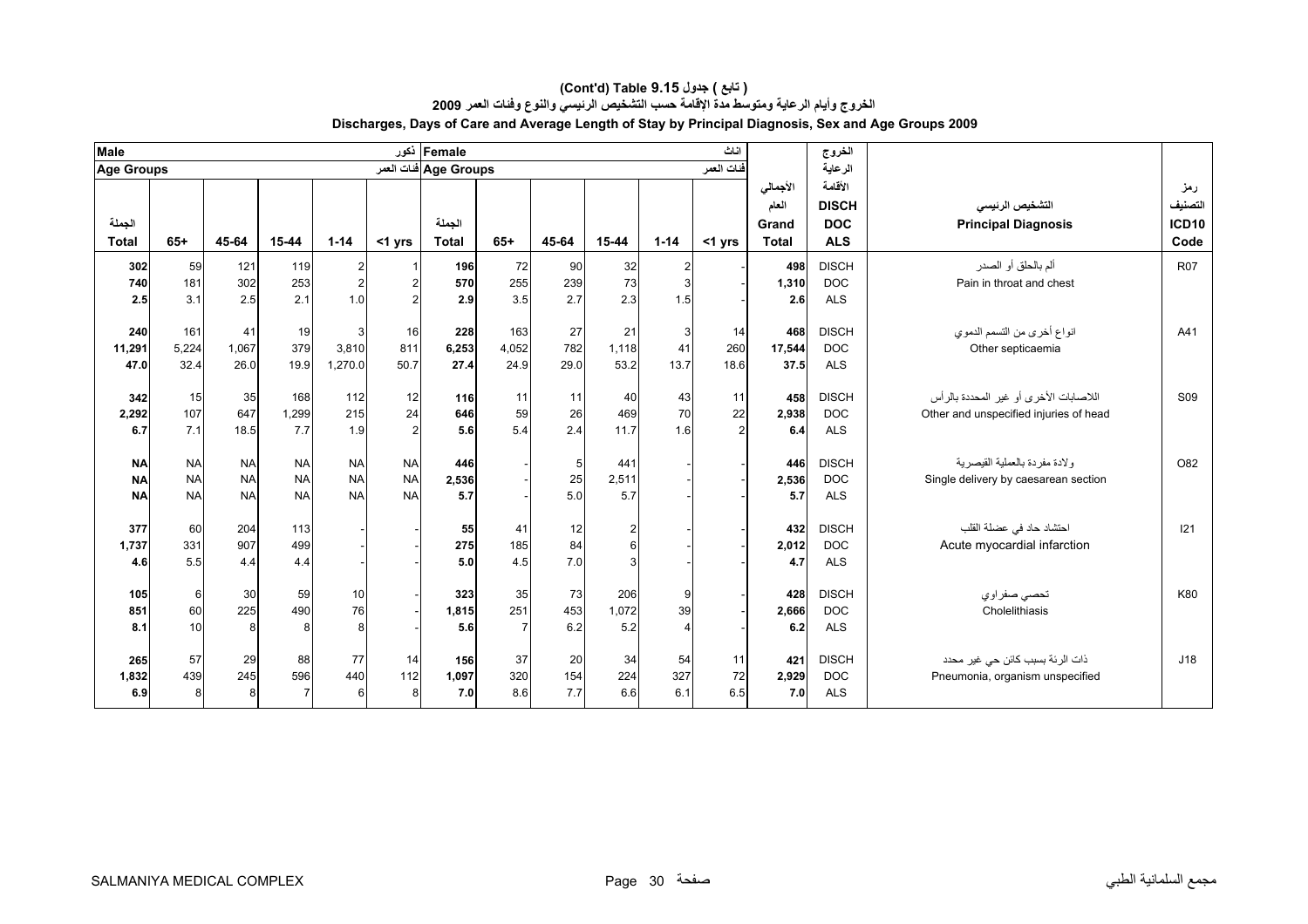| <b>Male</b>       |             |                |           |            |                | Female أكور            |                |                    |            |            | اناث           |              | الخروج                   |                                                          |                 |
|-------------------|-------------|----------------|-----------|------------|----------------|------------------------|----------------|--------------------|------------|------------|----------------|--------------|--------------------------|----------------------------------------------------------|-----------------|
| <b>Age Groups</b> |             |                |           |            |                | Age Groups فَنات العمر |                |                    |            |            | فنات العمر     |              | الرعاية                  |                                                          |                 |
|                   |             |                |           |            |                |                        |                |                    |            |            |                | الأجمالي     | الأقامة                  |                                                          | رمز             |
|                   |             |                |           |            |                |                        |                |                    |            |            |                | العام        | <b>DISCH</b>             | التشخيص الرنيسي                                          | التصنيف         |
| الجملة            |             |                |           |            |                | الجملة                 |                |                    |            |            |                | Grand        | <b>DOC</b>               | <b>Principal Diagnosis</b>                               | <b>ICD10</b>    |
| <b>Total</b>      | $65+$       | 45-64          | 15-44     | $1 - 14$   | <1 yrs         | <b>Total</b>           | $65+$          | 45-64              | 15-44      | $1 - 14$   | <1 yrs         | <b>Total</b> | <b>ALS</b>               |                                                          | Code            |
| 384               | 60          | 73             | 138       | 50         | 63             | 34                     | $\mathbf{3}$   | $\mathbf{2}$       |            | 17         | 11             | 418          | <b>DISCH</b>             | الفتق الأربي                                             | K40             |
| 1,583             | 385         | 360            | 612       | 63         | 163            | 82                     | 16             | 19                 | 3          | 22         | 22             | 1.665        | <b>DOC</b>               | Inguinal hernia                                          |                 |
| 4.1               | 6.4         | 4.9            | 4.4       | 1.3        | 2.6            | 2.4                    | 5.3            | 9.5                | 3.0        | 1.3        | 2.0            | 4.0          | <b>ALS</b>               |                                                          |                 |
|                   |             |                |           | 78         |                |                        |                |                    |            |            |                |              | <b>DISCH</b>             |                                                          | <b>R50</b>      |
| 228               | 12          | 15<br>111      | 89<br>672 |            | 34             | 153                    | 10             | 16                 | 50         | 52         | 25             | 381          |                          | حمى مجهولة السبب                                         |                 |
| 1,459<br>6.4      | 199<br>16.6 | 7.4            | 7.6       | 364<br>4.7 | 113<br>3.3     | 831<br>5.4             | 76<br>7.6      | 115<br>7.2         | 238<br>4.8 | 297<br>5.7 | 105<br>4.2     | 2,290<br>6.0 | <b>DOC</b><br><b>ALS</b> | Fever of unknown origin                                  |                 |
|                   |             |                |           |            |                |                        |                |                    |            |            |                |              |                          |                                                          |                 |
| 182               | 17          | 19             | 64        | 80         | $\overline{2}$ | 183                    | 13             | 18                 | 100        | 52         |                | 365          | <b>DISCH</b>             | ألم بالبطن أو الحوض                                      | R <sub>10</sub> |
| 505               | 94          | 68             | 197       | 139        | $\overline{7}$ | 702                    | 120            | 96                 | 383        | 103        |                | 1,207        | <b>DOC</b>               | Abdominal and pelvic pain                                |                 |
| 2.8               | 6           | 3.6            | 3.1       | 1.7        | 3.5            | 3.8                    | 9.2            | 5.3                | 3.8        | 2.0        |                | 3.3          | <b>ALS</b>               |                                                          |                 |
| <b>NA</b>         | <b>NA</b>   | <b>NA</b>      | <b>NA</b> | <b>NA</b>  | <b>NA</b>      | 356                    |                |                    | 354        |            |                | 356          | <b>DISCH</b>             | ر عاية الأمومة بسبب مشاكل أخر ي بالجنين معر وفة أو مشتبة | O36             |
| <b>NA</b>         | <b>NA</b>   | <b>NA</b>      | <b>NA</b> | <b>NA</b>  | <b>NA</b>      | 1,377                  |                | $\mathbf{2}$<br>10 | 1,367      |            |                | 1,377        | <b>DOC</b>               | Maternal care for other known or                         |                 |
| <b>NA</b>         | <b>NA</b>   | <b>NA</b>      | <b>NA</b> | <b>NA</b>  | <b>NA</b>      | 3.9                    |                | 5.0                | 3.9        |            |                | 3.9          | <b>ALS</b>               | suspected fetal problems                                 |                 |
|                   |             |                |           |            |                |                        |                |                    |            |            |                |              |                          |                                                          |                 |
| 273               | 15          | 62             | 192       | 4          |                | 62                     | 13             | 19                 | 27         | 3          |                | 335          | <b>DISCH</b>             | حصاة بالكلية أو الحالب                                   | N <sub>20</sub> |
| 1,473             | 71          | 389            | 1,001     | 12         |                | 338                    | 90             | 118                | 115        | 15         |                | 1,811        | <b>DOC</b>               | Calculus of kidney and ureter                            |                 |
| 5.4               | 4.7         | 6.3            | 5.2       | 3.0        |                | 5.5                    | 6.9            | 6.2                | 4.3        | 5.0        |                | 5.4          | <b>ALS</b>               |                                                          |                 |
| 183               |             | $\overline{1}$ | 93        | 82         | $\overline{7}$ | 138                    |                | $\overline{4}$     | 59         | 70         | $\overline{4}$ | 321          | <b>DISCH</b>             | التهاب اللوزتين الحاد                                    | J <sub>03</sub> |
| 520               |             | 18             | 240       | 243        | 19             | 367                    | $\overline{4}$ | 12                 | 153        | 188        | 10             | 887          | <b>DOC</b>               | Acute tonsillitis                                        |                 |
| 2.8               |             | 18.0           | 2.6       | 3          | 3              | 2.7                    | 4.0            | 3.0                | 2.6        | 2.7        |                | 2.8          | <b>ALS</b>               |                                                          |                 |
|                   |             |                |           |            |                |                        |                |                    |            |            |                |              |                          |                                                          |                 |
| <b>NA</b>         | <b>NA</b>   | <b>NA</b>      | <b>NA</b> | <b>NA</b>  | <b>NA</b>      | 320                    |                | 11                 | 309        |            |                | 320          | <b>DISCH</b>             | نواتج الاخصاب الأخرى غير الطبيعية                        | O02             |
| <b>NA</b>         | <b>NA</b>   | <b>NA</b>      | <b>NA</b> | <b>NA</b>  | <b>NA</b>      | 785                    |                | 33                 | 752        |            |                | 785          | <b>DOC</b>               | Other abnormal products of conception                    |                 |
| <b>NA</b>         | <b>NA</b>   | <b>NA</b>      | <b>NA</b> | <b>NA</b>  | <b>NA</b>      | 2.5                    |                | 3.0                | 2.4        |            |                | 2.5          | <b>ALS</b>               |                                                          |                 |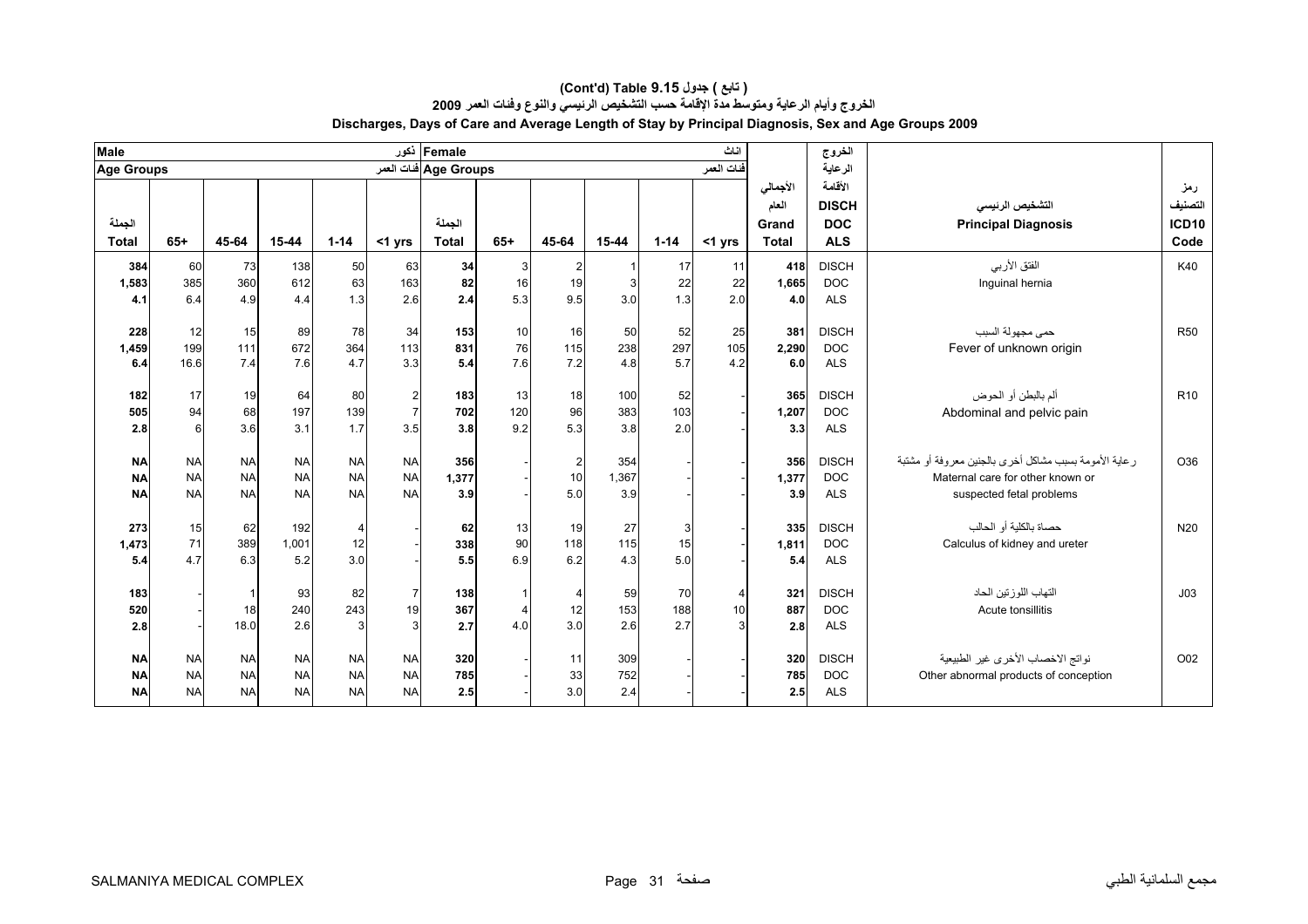| <b>Male</b>       |           |           |           |           |              | Female أكور           |                |                |       |          | اناث             |              | الخروج       |                                                   |                 |
|-------------------|-----------|-----------|-----------|-----------|--------------|-----------------------|----------------|----------------|-------|----------|------------------|--------------|--------------|---------------------------------------------------|-----------------|
| <b>Age Groups</b> |           |           |           |           |              | Age Groups فنات العمر |                |                |       |          | فنات العمر       |              | الرعاية      |                                                   |                 |
|                   |           |           |           |           |              |                       |                |                |       |          |                  | الأجمالي     | الأقامة      |                                                   | رمز             |
|                   |           |           |           |           |              |                       |                |                |       |          |                  | العام        | <b>DISCH</b> | التشخيص الرنيسي                                   | التصنيف         |
| الجملة            |           |           |           |           |              | الجملة                |                |                |       |          |                  | Grand        | <b>DOC</b>   | <b>Principal Diagnosis</b>                        | <b>ICD10</b>    |
| <b>Total</b>      | $65+$     | 45-64     | 15-44     | $1 - 14$  | <1 yrs       | <b>Total</b>          | $65+$          | 45-64          | 15-44 | $1 - 14$ | $<$ 1 yrs        | <b>Total</b> | <b>ALS</b>   |                                                   | Code            |
| 131               | 11        | 24        | 17        | 59        | 20           | 177                   | 38             | 51             | 25    | 51       | 12               | 308          | <b>DISCH</b> | حالة ربومستمرة                                    | J46             |
| 527               | 47        | 146       | 49        | 195       | 90           | 838                   | 231            | 249            | 94    | 195      | 69               | 1,365        | <b>DOC</b>   | Status asthmaticus                                |                 |
| 4.0               | 4.3       | 6.1       | 2.9       | 3.3       | 4.5          | 4.7                   | 6.1            | 4.9            | 3.8   | 3.8      | $6 \overline{6}$ | 4.4          | <b>ALS</b>   |                                                   |                 |
|                   |           |           |           |           |              |                       |                |                |       |          |                  |              |              |                                                   |                 |
| 194               | 48        | 93        | 51        | 2         |              | 105                   | 50             | 42             | 13    |          |                  | 299          | <b>DISCH</b> | ذبحة صدر بة                                       | 120             |
| 702               | 181       | 269       | 221       | 31        |              | 425                   | 235            | 134            | 56    |          |                  | 1,127        | <b>DOC</b>   | Angina pectoris                                   |                 |
| 3.6               | 3.8       | 2.9       | 4.3       | 15.5      |              | 4.0                   | 4.7            | 3.2            | 4.3   |          |                  | 3.8          | <b>ALS</b>   |                                                   |                 |
| <b>NA</b>         | <b>NA</b> | <b>NA</b> | <b>NA</b> | <b>NA</b> | <b>NA</b>    | 296                   |                | $\mathbf{3}$   | 293   |          |                  | 296          | <b>DISCH</b> | النزيف أثناء الحمل المبكر                         | O20             |
| <b>NA</b>         | <b>NA</b> | <b>NA</b> | <b>NA</b> | <b>NA</b> | <b>NA</b>    | 1,123                 |                | 24             | 1,099 |          |                  | 1,123        | <b>DOC</b>   | Haemorrhage in early pregnancy                    |                 |
| <b>NA</b>         | <b>NA</b> | <b>NA</b> | <b>NA</b> | <b>NA</b> | <b>NA</b>    | 3.8                   |                | 8.0            | 3.8   |          |                  | 3.8          | <b>ALS</b>   |                                                   |                 |
|                   |           |           |           |           |              |                       |                |                |       |          |                  |              |              |                                                   |                 |
| 141               | 4         | 8         | 70        | 58        | $\mathbf{1}$ | 147                   | 6              | $\overline{7}$ | 72    | 58       | $\overline{4}$   | 288          | <b>DISCH</b> | داء السكر ي (البول السكر ي) المعتمد على الأنسولين | E10             |
| 507               | 29        | 33        | 269       | 162       | 14           | 537                   | 28             | 28             | 254   | 211      | 16               | 1,044        | <b>DOC</b>   | Insulin-dependent diabetes mellitus               |                 |
| 3.6               | 7.3       | 4.1       | 3.8       | 2.8       | 14.0         | 3.7                   | 5 <sup>1</sup> | 4.0            | 3.5   |          | 4.0              | 3.6          | <b>ALS</b>   |                                                   |                 |
|                   |           |           |           |           |              |                       |                |                |       |          |                  |              |              |                                                   |                 |
| <b>NA</b>         | <b>NA</b> | <b>NA</b> | <b>NA</b> | <b>NA</b> | <b>NA</b>    | 283                   |                |                | 283   |          |                  | 283          | <b>DISCH</b> | عدوى في المجرى التناسلي البولي أثناء الحمل        | O <sub>23</sub> |
| <b>NA</b>         | <b>NA</b> | <b>NA</b> | <b>NA</b> | <b>NA</b> | <b>NA</b>    | 965                   |                |                | 965   |          |                  | 965          | <b>DOC</b>   | Infections of genitourinary tract in pregnancy    |                 |
| <b>NA</b>         | <b>NA</b> | <b>NA</b> | <b>NA</b> | <b>NA</b> | <b>NA</b>    | 3.4                   |                |                | 3.4   |          |                  | 3.4          | <b>ALS</b>   |                                                   |                 |
| <b>NA</b>         | <b>NA</b> | <b>NA</b> | <b>NA</b> | <b>NA</b> | <b>NA</b>    | 278                   |                | 8              | 270   |          |                  | 278          | <b>DISCH</b> | ارتفاع ضغط الدم الأمومي ، دون تحديد               | O16             |
| <b>NA</b>         | <b>NA</b> | <b>NA</b> | <b>NA</b> | <b>NA</b> | <b>NA</b>    | 1,147                 |                | 34             | 1,113 |          |                  | 1,147        | <b>DOC</b>   | Unspecified maternal hypertension                 |                 |
| <b>NA</b>         | <b>NA</b> | <b>NA</b> | <b>NA</b> | <b>NA</b> | <b>NA</b>    | 4.1                   |                | 4.3            | 4.1   |          |                  | 4.1          | <b>ALS</b>   |                                                   |                 |
|                   |           |           |           |           |              |                       |                |                |       |          |                  |              |              |                                                   |                 |
| 138               | 10        | 20        | 57        | 37        | 14           | 140                   | 19             | 21             | 68    | 28       |                  | 278          | <b>DISCH</b> | مضاعفات لإجر اءات لم تصنف في مكان آخر             | T81             |
| 1,127             | 161       | 394       | 378       | 170       | 24           | 948                   | 221            | 219            | 379   | 121      |                  | 2,075        | <b>DOC</b>   | Complications of procedures.                      |                 |
| 8.2               | 16.1      | 19.7      | 6.6       | 4.6       | 1.7          | 6.8                   | 11.6           | 10.4           | 5.6   | 4.3      | 2.0              | 7.5          | <b>ALS</b>   | not elsewhere classified                          |                 |
|                   |           |           |           |           |              |                       |                |                |       |          |                  |              |              |                                                   |                 |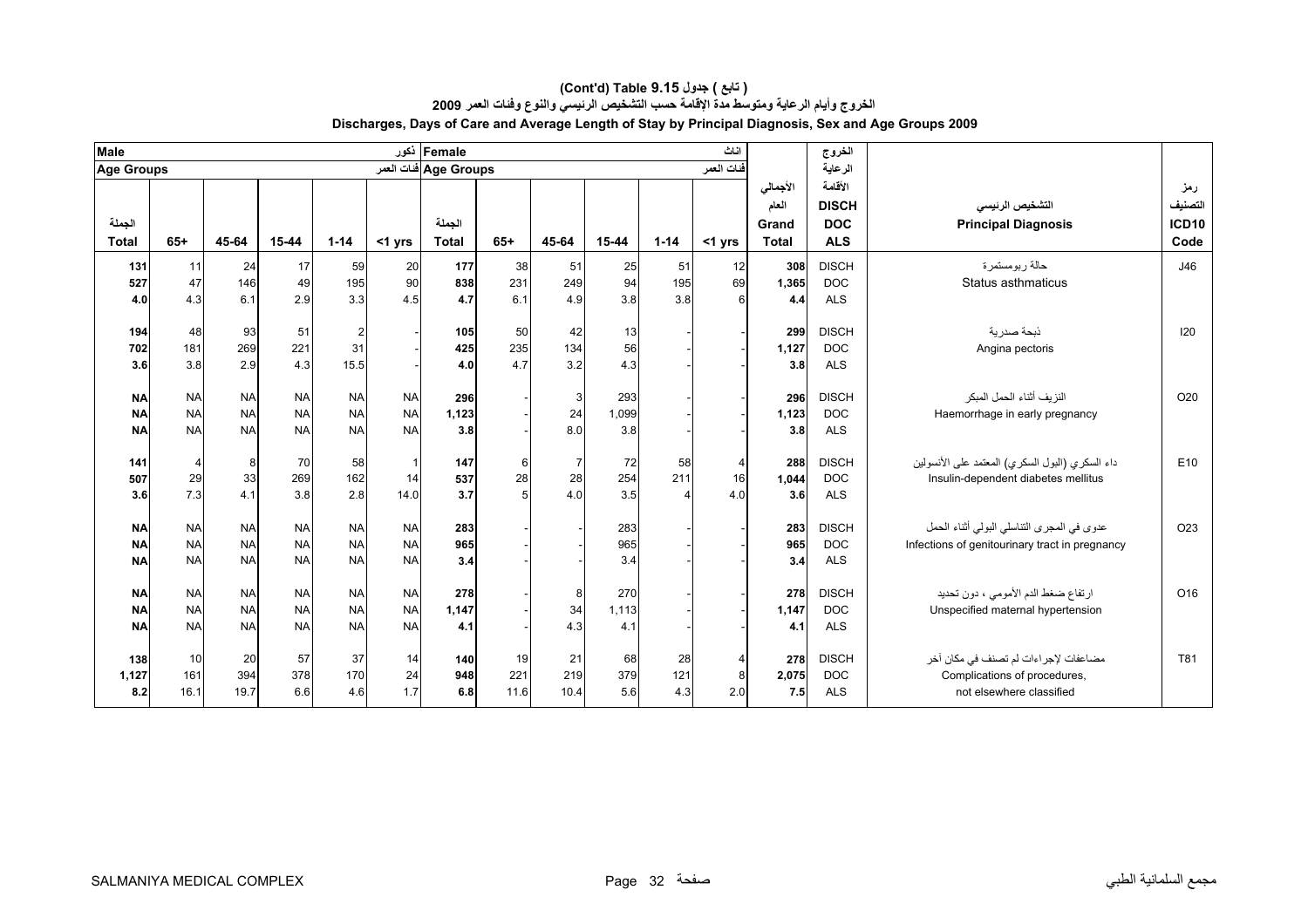| Male              |           |           |           |           | نكور      | Female                |                |                |           |           | اناث       |              | الخروج       |                                                            |                 |
|-------------------|-----------|-----------|-----------|-----------|-----------|-----------------------|----------------|----------------|-----------|-----------|------------|--------------|--------------|------------------------------------------------------------|-----------------|
| <b>Age Groups</b> |           |           |           |           |           | Age Groups فنات العمر |                |                |           |           | فنات العمر |              | الرعاية      |                                                            |                 |
|                   |           |           |           |           |           |                       |                |                |           |           |            | الأجمالي     | الأقامة      |                                                            | رمز             |
|                   |           |           |           |           |           |                       |                |                |           |           |            | العام        | <b>DISCH</b> | التشخيص الرنيسى                                            | التصنيف         |
| الجملة            |           |           |           |           |           | الجملة                |                |                |           |           |            | Grand        | <b>DOC</b>   | <b>Principal Diagnosis</b>                                 | <b>ICD10</b>    |
| <b>Total</b>      | $65+$     | 45-64     | 15-44     | $1 - 14$  | <1 yrs    | <b>Total</b>          | $65+$          | 45-64          | 15-44     | $1 - 14$  | <1 yrs     | <b>Total</b> | <b>ALS</b>   |                                                            | Code            |
| 153               | 9         | 9         | 18        | 75        | 42        | 119                   | 5 <sub>5</sub> | 9              | 15        | 56        | 34         | 272          |              | الفحوصات والتقصيات الخاصة الأخرى لأشخاص                    | Z01             |
| 294               | 76        | 21        | 69        | 85        | 43        | 256                   | 26             | 20             | 80        | 71        | 59         | 550          |              | دون شكوى أو تشخيص مبلغ عنه                                 |                 |
| 1.9               | 8.4       | 2.3       | 3.8       | 1.1       | 1.0       | 2.2                   | 5.2            | 2.2            | 5.3       | 1.3       | 1.7        | 2.0          |              | Other special examinations and investigations              |                 |
| 188               | 6         | 22        | 137       | 23        |           | 79                    | 13             | 18             | 41        |           |            | 267          | <b>DISCH</b> | كسر بعظام الساق، بما في ذلك الكاحل                         | S82             |
| 1,445             | 59        | 187       | 1,097     | 102       |           | 548                   | 126            | 104            | 287       | 31        |            | 1,993        | <b>DOC</b>   | Fracture of lower leg, including ankle                     |                 |
| 7.7               | 9.8       | 8.5       | 8.0       | 4.4       |           | 6.9                   | 9.7            | 5.8            | 7.0       | 4.4       |            | 7.5          | <b>ALS</b>   |                                                            |                 |
|                   |           |           |           |           |           |                       |                |                |           |           |            |              |              |                                                            |                 |
| 151               | 16        | 28        | 74        | 33        |           | 112                   | 21             | 23             | 36        | 29        | 3          | 263          | <b>DISCH</b> | التهاب النسيج الخلوي                                       | L <sub>03</sub> |
| 795               | 169       | 201       | 323       | 102       |           | 614                   | 160            | 173            | 140       | 74        | 67         | 1.409        | <b>DOC</b>   | Cellulitis                                                 |                 |
| 5.3               | 10.6      | 7.2       | 4.4       | 3.1       |           | 5.5                   | 7.6            | 7.5            | 3.9       | 2.6       | 22.3       | 5.4          | <b>ALS</b>   |                                                            |                 |
| <b>NA</b>         | <b>NA</b> | <b>NA</b> | <b>NA</b> | <b>NA</b> | <b>NA</b> | 262                   | $\mathbf{3}$   | 127            | 127       | 5         |            | 262          | <b>DISCH</b> | الحيض ز ائد الكمية أو متكر ر الحدوث أو غير المنتظم         | N92             |
| <b>NA</b>         | <b>NA</b> | <b>NA</b> | <b>NA</b> | <b>NA</b> | <b>NA</b> | 787                   | 8              | 414            | 356       | 9         |            | 787          | <b>DOC</b>   | Excessive, frequent and irregular menstruation             |                 |
| <b>NA</b>         | <b>NA</b> | <b>NA</b> | <b>NA</b> | <b>NA</b> | <b>NA</b> | 3.0                   | 2.7            | 3.3            | 2.8       | 1.8       |            | 3.0          | <b>ALS</b>   |                                                            |                 |
|                   |           |           |           |           |           |                       |                |                |           |           |            |              |              |                                                            |                 |
| 152               | 5         | 27        | 119       |           |           | 93                    | $\mathbf{3}$   | $\overline{4}$ | 85        |           |            | 245          | <b>DISCH</b> | التدرن التنفسي الم يثبت بالفحص البكتر يولوجي وبفحص الأنسجة | A16             |
| 2,757             | 122       | 631       | 1,989     | 15        |           | 1,503                 | 80             | 104            | 1,280     | 39        |            | 4,260        | <b>DOC</b>   | Respiratory tuberculosis, not confirmed                    |                 |
| 18.1              | 24.4      | 23.4      | 16.7      | 15.0      |           | 16.2                  | 26.7           | 26.0           | 15.1      | 39.0      |            | 17.4         | <b>ALS</b>   | bacteriologically or histologically                        |                 |
| 109               | <b>NA</b> | <b>NA</b> | <b>NA</b> | <b>NA</b> | 109       | 135                   | <b>NA</b>      | <b>NA</b>      | <b>NA</b> | <b>NA</b> | 135        | 244          | <b>DISCH</b> | اضطرابات تتعلق بقصر مدة الحمل أو نقص وزن الميلاد           | P <sub>07</sub> |
| 1,903             | <b>NA</b> | <b>NA</b> | <b>NA</b> | <b>NA</b> | 1.903     | 2,648                 | <b>NA</b>      | <b>NA</b>      | <b>NA</b> | <b>NA</b> | 2.648      | 4,551        | <b>DOC</b>   | Disorders related to short gestation and                   |                 |
| 17.5              | <b>NA</b> | <b>NA</b> | <b>NA</b> | <b>NA</b> | 17        | 19.6                  | <b>NA</b>      | <b>NA</b>      | <b>NA</b> | <b>NA</b> | 20         | 18.7         | <b>ALS</b>   | low birth weight, not elsewhere classified                 |                 |
|                   |           |           |           |           |           |                       |                |                |           |           |            |              |              |                                                            |                 |
| 138               | 53        | 50        | 35        |           |           | 104                   | 55             | 30             | 18        |           |            | 242          | <b>DISCH</b> | ارتفاع ضغط الدم الكلوي                                     | 112             |
| 1,152             | 475       | 419       | 258       |           |           | 940                   | 472            | 291            | 147       | 30        |            | 2,092        | <b>DOC</b>   | Hypertensive renal disease                                 |                 |
| 8.3               | 9.0       | 8.4       | 7.4       |           |           | 9.0                   | $\mathbf{Q}$   | 10             | 8.2       | 30.0      |            | 8.6          | <b>ALS</b>   |                                                            |                 |

#### **الخروج وأيام الرعاية ومتوسط مدة الإقامة حسب التشخيص الرئيسي والنوع وفئات العمر <sup>2009</sup> Discharges, Days of Care and Average Length of Stay by Principal Diagnosis, Sex and Age Groups 2009 (Cont'd) Table 9.15 جدول ) تابع(**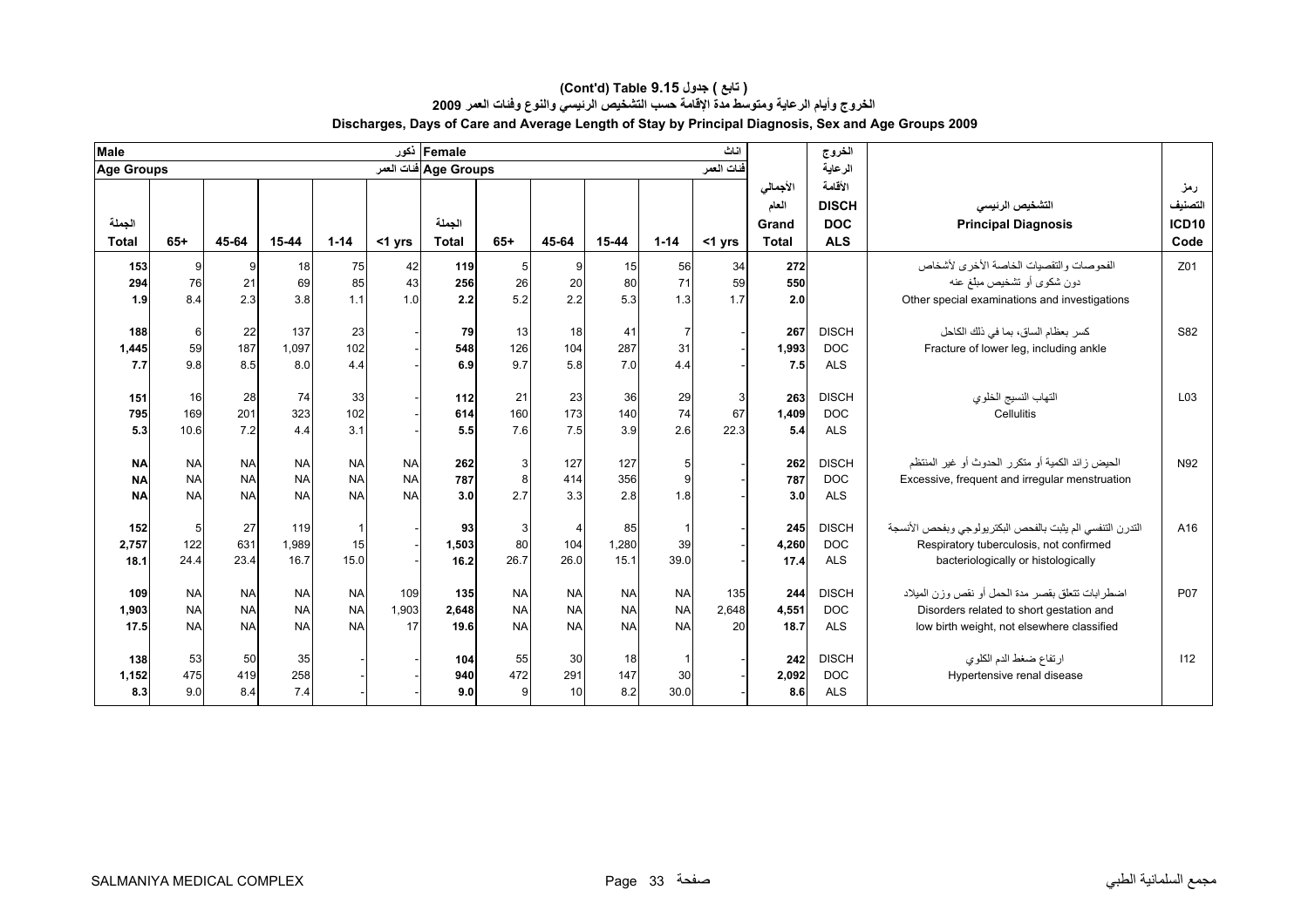| <b>Male</b>  |              |                |           |          |                               | Female ذکور            |              |                |           |                 | اناث       |              | الخروج                     |                                                                         |                 |
|--------------|--------------|----------------|-----------|----------|-------------------------------|------------------------|--------------|----------------|-----------|-----------------|------------|--------------|----------------------------|-------------------------------------------------------------------------|-----------------|
| Age Groups   |              |                |           |          |                               | Age Groups فَنات العمر |              |                |           |                 | فنات العمر |              | الرعاية                    |                                                                         |                 |
|              |              |                |           |          |                               |                        |              |                |           |                 |            | الأجمالي     | الأقامة                    |                                                                         | رمز             |
|              |              |                |           |          |                               |                        |              |                |           |                 |            | العام        | <b>DISCH</b>               | التشخيص الرنيسي                                                         | التصنيف         |
| الجملة       |              |                |           |          |                               | الجملة                 |              |                |           |                 |            | Grand        | <b>DOC</b>                 | <b>Principal Diagnosis</b>                                              | ICD10           |
| <b>Total</b> | $65+$        | 45-64          | 15-44     | $1 - 14$ | <1 yrs                        | <b>Total</b>           | $65+$        | 45-64          | 15-44     | $1 - 14$        | $<$ 1 yrs  | <b>Total</b> | <b>ALS</b>                 |                                                                         | Code            |
| 133          | 62           | 15             | 35        | 21       |                               | 109                    | 80           | 8 <sup>1</sup> | 9         | 10 <sup>1</sup> | 2          | 242          | <b>DISCH</b>               | كسر بعظمة الفخذ                                                         | S72             |
| 1,489        | 779          | 153            | 368       | 189      |                               | 1,527                  | 1,230        | 68             | 158       | 62              | 9          | 3,016        | <b>DOC</b>                 | Fracture of femur                                                       |                 |
| 11.2         | 12.6         | 10.2           | 10.5      | 9.0      |                               | 14.0                   | 15.4         | 8.5            | 17.6      | 6.2             | 4.5        | 12.5         | <b>ALS</b>                 |                                                                         |                 |
| 153          | 80           | 52             | 21        |          |                               | 88                     | 59           | 18             | 11        |                 |            | 241          | <b>DISCH</b>               | سكتة دماغية، غير ۖ محدد إذا كانت نتيجة نزيف أو احتشاء                   | 64              |
|              | 1,110        | 902            | 216       |          |                               |                        |              | 187            | 58        |                 |            |              | <b>DOC</b>                 |                                                                         |                 |
| 2,228        | 13.9         | 17.3           | 10.3      |          |                               | 1,634                  | 1,389        | 10.4           | 5.3       |                 |            | 3,862        | <b>ALS</b>                 | Stroke, not specified as haemorrhage or infarction                      |                 |
| 14.6         |              |                |           |          |                               | 18.6                   | 23.5         |                |           |                 |            | 16.0         |                            |                                                                         |                 |
| 108          | 6            |                | 34        | 66       | $\mathbf 1$                   | 130                    | 21           | 10             | 27        | 68              | 4          | 238          | <b>DISCH</b>               | قرحة بالمعدة والاثني عشر                                                | K29             |
| 304          | 16           | $\overline{1}$ | 150       | 135      | $\overline{2}$                | 560                    | 221          | 43             | 113       | 178             |            | 864          | <b>DOC</b>                 | Gastritis and duodenitis                                                |                 |
| 2.8          | 2.7          | 1.0            | 4.4       | 2.0      |                               | 4.3                    | 10.5         | 4.3            | 4.2       | 3               |            | 3.6          | <b>ALS</b>                 |                                                                         |                 |
| 160          |              | 19             | 134       | $6 \,$   |                               | 77                     | $\mathbf{3}$ | 14             | 58        | $\mathbf{2}$    |            | 237          | <b>DISCH</b>               | أضطر بات أخر ي بالأنف و الجيو ب الأنفية                                 | J34             |
| 443          | $\mathbf{1}$ | 56             | 373       | 13       |                               | 269                    | 13           | 69             | 182       | 5               |            | 712          | <b>DOC</b>                 | Other disorders of nose and nasal sinuses                               |                 |
| 2.8          | 1.0          | 2.9            | 2.8       | 2.2      |                               | 3.5                    | 4.3          | 4.9            | 3.1       | 2.5             |            | 3.0          | <b>ALS</b>                 |                                                                         |                 |
|              |              |                |           |          |                               |                        |              |                |           |                 |            |              |                            |                                                                         |                 |
| 146<br>870   | 18<br>162    | 35<br>248      | 75<br>407 | 16<br>34 | $\overline{\mathbf{c}}$<br>19 | 86<br>702              | 14<br>244    | 23<br>197      | 32<br>212 | 14<br>43        | 3<br>ĥ     | 232          | <b>DISCH</b><br><b>DOC</b> | خراج أو دمل أو جمرة بالجلد<br>Cutaneous abscess, furuncle and carbuncle | L <sub>02</sub> |
| 6.0          | 9.0          | 7.1            | 5.4       | 2.1      | 9.5                           | 8.2                    | 17.4         | 8.6            | 6.6       | 3.1             |            | 1,572<br>6.8 | <b>ALS</b>                 |                                                                         |                 |
|              |              |                |           |          |                               |                        |              |                |           |                 |            |              |                            |                                                                         |                 |
| 69           | 40           | 23             | 6         |          |                               | 159                    | 80           | 73             | 6         |                 |            | 228          | <b>DISCH</b>               | التهاب عظمى مفصلى بالركبة                                               | M17             |
| 772          | 527          | 219            | 26        |          |                               | 2,029                  | 1,196        | 804            | 29        |                 |            | 2,801        | <b>DOC</b>                 | Gonarthrosis [arthrosis of knee]                                        |                 |
| 11.2         | 13           | 9.5            | 4.3       |          |                               | 12.8                   | 15.0         | 11.0           | 4.8       |                 |            | 12.3         | <b>ALS</b>                 |                                                                         |                 |
| 136          | 34           | 58             | 42        | 2        |                               | 90                     | 30           | 42             | 14        | $\frac{4}{ }$   |            | 226          | <b>DISCH</b>               | ارتفاع ضغط الدم الأساسى                                                 | 110             |
| 542          | 274          | 177            | 82        | 9        |                               | 299                    | 100          | 138            | 47        | 14              |            | 841          | <b>DOC</b>                 | Essential (primary) hypertension                                        |                 |
| 4.0          | 8            | 3.1            | 2.0       | 4.5      |                               | 3.3                    | 3.3          | 3.3            | 3.4       | 3.5             |            | 3.7          | <b>ALS</b>                 |                                                                         |                 |
|              |              |                |           |          |                               |                        |              |                |           |                 |            |              |                            |                                                                         |                 |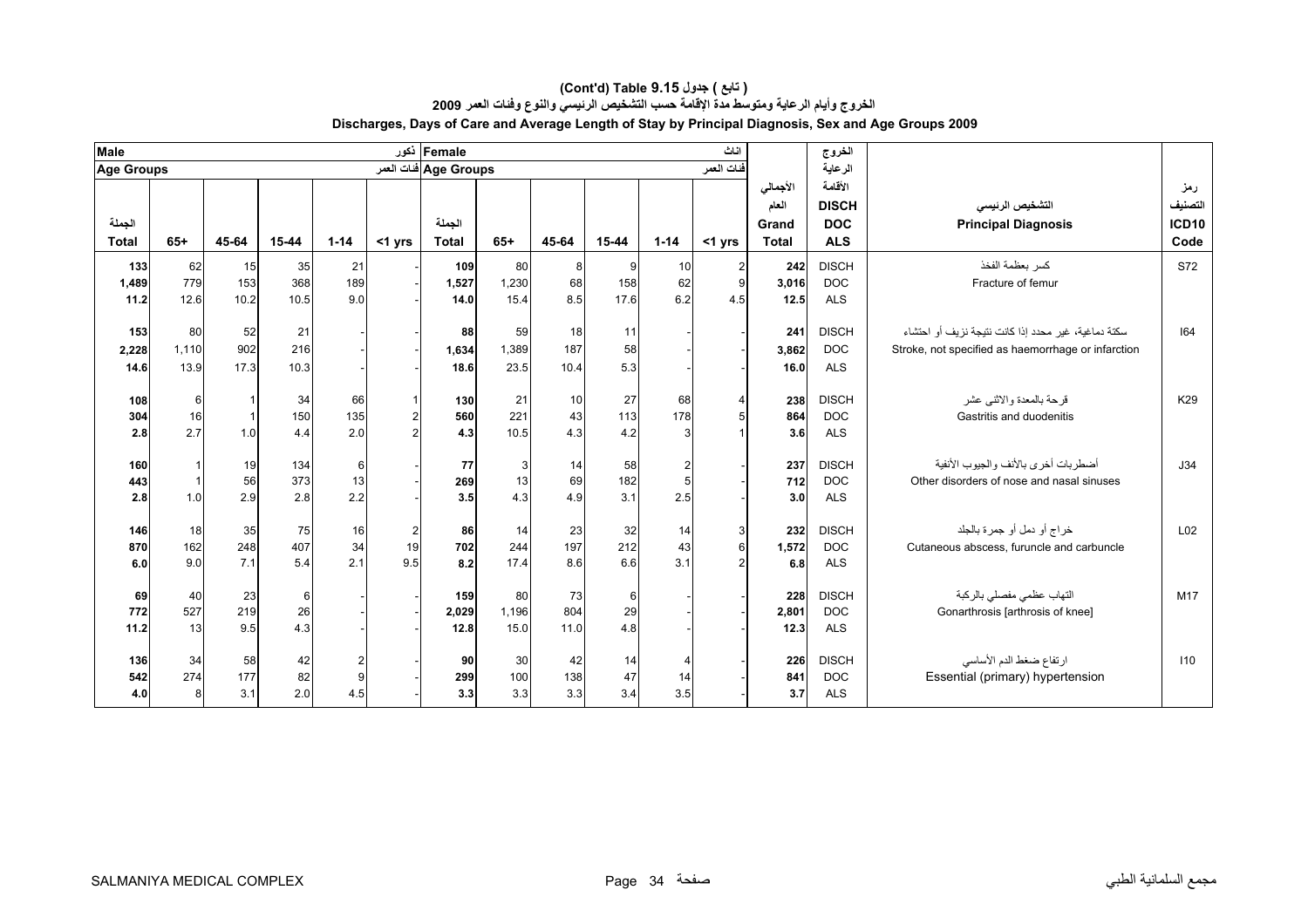| <b>Male</b>       |                |                |           |                |           | Female ذکور                 |       |                         |       |              | اناث       |              | الخروج       |                                       |                 |
|-------------------|----------------|----------------|-----------|----------------|-----------|-----------------------------|-------|-------------------------|-------|--------------|------------|--------------|--------------|---------------------------------------|-----------------|
| <b>Age Groups</b> |                |                |           |                |           | Age Groups فَنَاتَ الْعَمَر |       |                         |       |              | فنات العمر |              | الرعاية      |                                       |                 |
|                   |                |                |           |                |           |                             |       |                         |       |              |            | الأجمالي     | الأقامة      |                                       | رمز             |
|                   |                |                |           |                |           |                             |       |                         |       |              |            | العام        | <b>DISCH</b> | التشخيص الرنيسي                       | التصنيف         |
| الجملة            |                |                |           |                |           | الجملة                      |       |                         |       |              |            | Grand        | <b>DOC</b>   | <b>Principal Diagnosis</b>            | ICD10           |
| <b>Total</b>      | $65+$          | 45-64          | 15-44     | $1 - 14$       | $<$ 1 yrs | <b>Total</b>                | $65+$ | 45-64                   | 15-44 | $1 - 14$     | <1 yrs     | <b>Total</b> | <b>ALS</b>   |                                       | Code            |
| 142               | 49             | 28             | 65        |                |           | 80                          | 27    | 14                      | 33    | 3            | 3          | 222          | <b>DISCH</b> | الأمر اض التنفسية الأخر ي             | <b>J98</b>      |
| 1,272             | 334            | 398            | 540       |                |           | 597                         | 170   | 126                     | 273   | 13           | 15         | 1,869        | <b>DOC</b>   | Other respiratory disorders           |                 |
| 9.0               | 6.8            | 14.2           | 8.3       |                |           | 7.5                         | 6.3   | 9.0                     | 8.3   |              |            | 8.4          | <b>ALS</b>   |                                       |                 |
|                   |                |                |           |                |           | 210                         | 49    | 105                     | 56    |              |            | 212          | <b>DISCH</b> | الأورام الخبيثة بالثدى                | C <sub>50</sub> |
| 2<br>22           | $\overline{7}$ | 15             |           |                |           | 2,702                       | 690   | 1.399                   | 613   |              |            | 2,724        | <b>DOC</b>   | Malignant Neoplasms of Breast         |                 |
| 11.0              | 7.0            | 15.0           |           |                |           | 12.9                        | 14.1  | 13.3                    | 10.9  |              |            | 12.8         | <b>ALS</b>   |                                       |                 |
|                   |                |                |           |                |           |                             |       |                         |       |              |            |              |              |                                       |                 |
| 125               | 5              | -1             | 16        | 84             | 19        | 86                          | 3     | $\overline{\mathbf{c}}$ | 11    | 50           | 20         | 211          | <b>DISCH</b> | اختلاج  غیر  مصنف فی مکان آخر         | <b>R56</b>      |
| 326               | 17             | $\overline{4}$ | 56        | 166            | 83        | 237                         | 9     | 29                      | 35    | 102          | 62         | 563          | <b>DOC</b>   | Convulsions, not elsewhere classified |                 |
| 2.6               | 3.4            | 4.0            | 3.5       | $\overline{2}$ |           | 2.8                         | 3.0   | 14.5                    | 3.2   |              |            | 2.7          | <b>ALS</b>   |                                       |                 |
| <b>NA</b>         | <b>NA</b>      | <b>NA</b>      | <b>NA</b> | <b>NA</b>      | <b>NA</b> | 201                         |       | $\mathbf{1}$            | 200   |              |            | 201          | <b>DISCH</b> | طلق كاذب                              | O47             |
| <b>NA</b>         | <b>NA</b>      | <b>NA</b>      | <b>NA</b> | <b>NA</b>      | <b>NA</b> | 656                         |       | $\overline{\mathbf{4}}$ | 652   |              |            | 656          | <b>DOC</b>   | False labour                          |                 |
| <b>NA</b>         | <b>NA</b>      | <b>NA</b>      | <b>NA</b> | <b>NA</b>      | <b>NA</b> | 3.3                         |       | 4.0                     | 3.3   |              |            | 3.3          | <b>ALS</b>   |                                       |                 |
|                   |                |                |           |                |           |                             |       |                         |       |              |            |              |              |                                       |                 |
| 186               | $\overline{1}$ | $\overline{2}$ | 183       |                |           | 10                          | 2     | $\mathbf{1}$            | 5     | $\mathbf{2}$ |            | 196          | <b>DISCH</b> | اختلال داخلي بالركبة                  | M23             |
| 677               | $\overline{2}$ | 9              | 666       |                |           | 63                          | 26    | $\mathsf 3$             | 21    | 13           |            | 740          | <b>DOC</b>   | Internal derangement of knee          |                 |
| 3.6               | 2.0            | 4.5            | 3.6       |                |           | 6.3                         | 13.0  | 3.0                     | 4.2   |              |            | 3.8          | <b>ALS</b>   |                                       |                 |
| 124               | 9              | 29             | 85        |                |           | 62                          | 4     | 23                      | 35    |              |            | 186          | <b>DISCH</b> | رجفان و رفرفة الأننين                 | 148             |
| 674               | 58             | 163            | 451       | $\overline{c}$ |           | 394                         | 75    | 132                     | 187   |              |            | 1,068        | <b>DOC</b>   | Atrial fibrillation and flutter       |                 |
| 5.4               | 6.4            | 5.6            | 5.3       |                |           | 6.4                         | 18.8  | 5.7                     | 5.3   |              |            | 5.7          | <b>ALS</b>   |                                       |                 |
|                   |                |                |           |                |           |                             |       |                         |       |              |            |              |              |                                       |                 |
| 74                | 50             | 18             | 6         |                |           | 101                         | 82    | 18                      |       |              |            | 175          | <b>DISCH</b> | أمراض القلب نتيجة ارتفاع ضغط الدم     | 111             |
| 626               | 510            | 86             | 30        |                |           | 515                         | 421   | 80                      | 14    |              |            | 1,141        | <b>DOC</b>   | Hypertensive heart disease            |                 |
| 8.5               | 10.2           | 4.8            | 5.0       |                |           | 5.1                         | 5.1   | 4.4                     | 14.0  |              |            | 6.5          | <b>ALS</b>   |                                       |                 |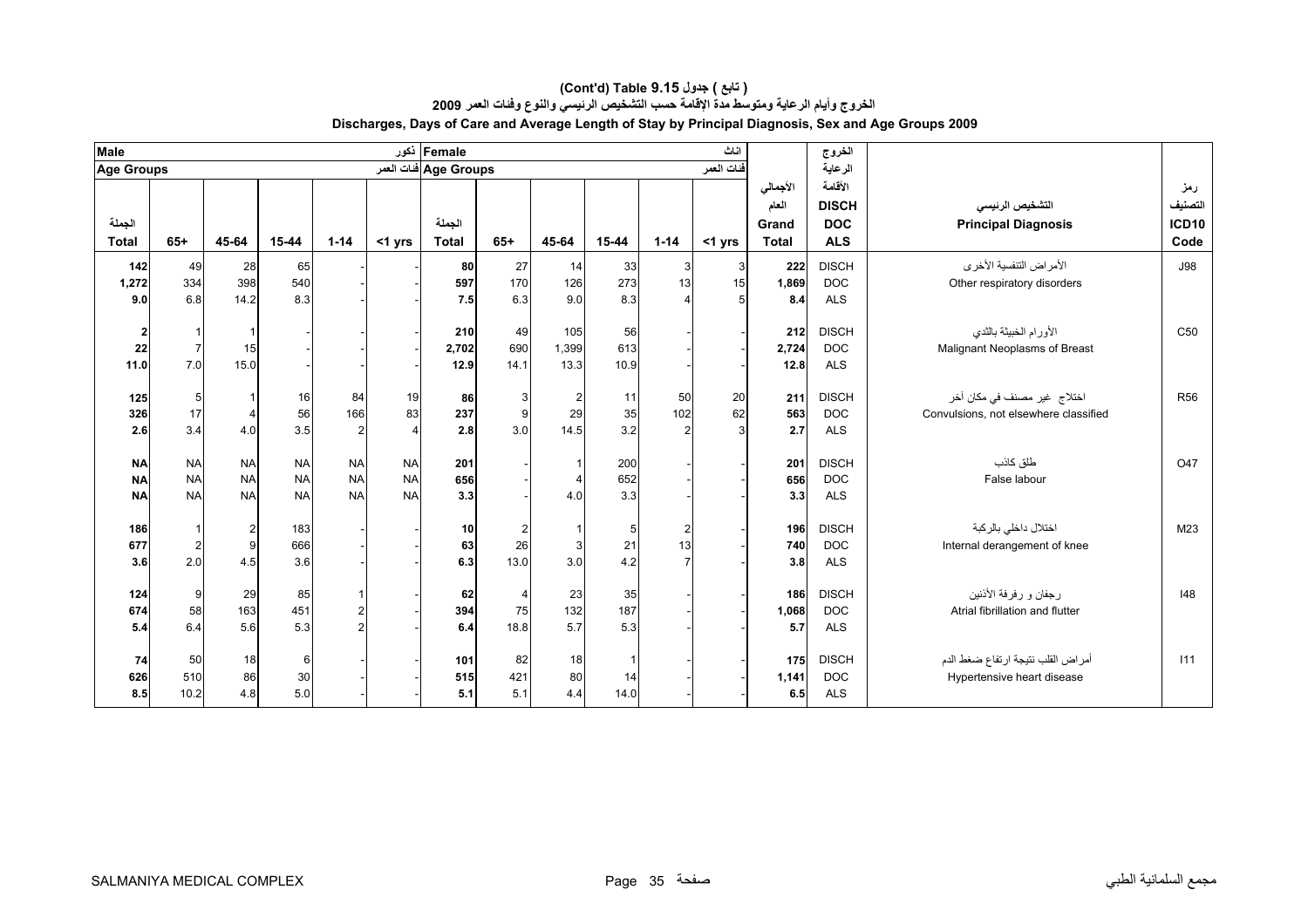| <b>Male</b>                         |                                     |                                     |                                     |                                     |                                       | Female ذکور            |                   |                                                   |                             |                 | اثاث            |                                            | الخروج                                              |                                                                                                                                       |                                        |
|-------------------------------------|-------------------------------------|-------------------------------------|-------------------------------------|-------------------------------------|---------------------------------------|------------------------|-------------------|---------------------------------------------------|-----------------------------|-----------------|-----------------|--------------------------------------------|-----------------------------------------------------|---------------------------------------------------------------------------------------------------------------------------------------|----------------------------------------|
| <b>Age Groups</b>                   |                                     |                                     |                                     |                                     |                                       | Age Groups فنات العمر  |                   |                                                   |                             |                 | فنات العمر      |                                            | الرعاية                                             |                                                                                                                                       |                                        |
| الجملة<br><b>Total</b>              | $65+$                               | 45-64                               | 15-44                               | $1 - 14$                            | $<$ 1 yrs                             | الجملة<br><b>Total</b> | $65+$             | 45-64                                             | 15-44                       | $1 - 14$        | $<$ 1 yrs       | الأجمالي<br>العام<br>Grand<br><b>Total</b> | الأقامة<br><b>DISCH</b><br><b>DOC</b><br><b>ALS</b> | التشخيص الرنيسي<br><b>Principal Diagnosis</b>                                                                                         | رمز<br>التصنيف<br><b>ICD10</b><br>Code |
| <b>NA</b><br><b>NA</b><br><b>NA</b> | <b>NA</b><br><b>NA</b><br><b>NA</b> | <b>NA</b><br><b>NA</b><br><b>NA</b> | <b>NA</b><br><b>NA</b><br><b>NA</b> | <b>NA</b><br><b>NA</b><br><b>NA</b> | <b>NA</b><br><b>NA</b><br><b>NA</b>   | 174<br>800<br>4.6      | 5<br>26<br>5.2    | 28<br>163<br>5.8                                  | 135<br>582<br>4.3           | 5<br>13<br>2.6  | 16<br>16.0      | 174<br>800<br>4.6                          | <b>DISCH</b><br><b>DOC</b><br><b>ALS</b>            | اعتلالات غير التهابية بالمبيض أو البوق أو الرباط العريض<br>Noninflammatory disorders of ovary,<br>fallopian tube and broad ligament   | N83                                    |
| 80<br>339<br>4.2                    | 40<br>202<br>5.1                    | 24<br>92<br>3.8                     | 16<br>45<br>2.8                     |                                     |                                       | 86<br>480<br>5.6       | 48<br>284<br>5.9  | 22<br>104<br>4.7                                  | 14<br>88<br>6.3             | 2<br>2.0        |                 | 166<br>819<br>4.9                          | <b>DISCH</b><br><b>DOC</b><br><b>ALS</b>            | رجفان و رفرفة الأننين<br>Atrial fibrillation and flutter                                                                              | 48                                     |
| 99<br>2,077<br>21.0                 | 89<br>1,071<br>12.0                 | 10<br>1,006<br>100.6                |                                     |                                     |                                       | 66<br>1,388<br>21.0    | 56<br>1,319<br>24 | 8<br>63<br>7.9                                    | 2<br>6<br>3.0               |                 |                 | 165<br>3,465<br>21.0                       | <b>DISCH</b><br><b>DOC</b><br><b>ALS</b>            | الأمر اض الر ئوية المز منة الانسدادية الأخر ي<br>Other chronic obstructive pulmonary disease                                          | J44                                    |
| 137<br>629<br>4.6                   |                                     | 8<br>43                             | 103<br>514<br>5.0                   | 22<br>66<br>3.0                     | $\mathbf{3}$<br>$\overline{4}$<br>1.3 | 28<br>124<br>4.4       |                   | $\overline{\mathbf{c}}$<br>$6\phantom{1}6$<br>3.0 | 12<br>84<br>7.0             | 10<br>28        |                 | 165<br>753<br>4.6                          | <b>DISCH</b><br><b>DOC</b><br><b>ALS</b>            | كسر بالجمجمة أو عظام الوجة<br>Fracture of skull and facial bones                                                                      | S02                                    |
| 88<br>261<br>3.0                    |                                     | 19<br>3.8                           | 14<br>28<br>2.0                     | 43<br>137<br>3.2                    | 24<br>72<br>3.0                       | 70<br>233<br>3.3       | 6<br>6            | $\overline{7}$<br>33<br>5                         | 17<br>53<br>3.1             | 29<br>98<br>3.4 | 16<br>43<br>2.7 | 158<br>494<br>3.1                          | <b>DISCH</b><br><b>DOC</b><br><b>ALS</b>            | عدوى حادة بمواقع متعددة أو غير محدد بالجهاز التنفسي العلوى<br>Acute upper respiratory infections of<br>multiple and unspecified sites | J06                                    |
| 106<br>576<br>5.4                   | 44<br>276<br>6                      | 30<br>181                           | 30<br>106                           | 12<br>12                            |                                       | 51<br>338<br>6.6       | 28<br>239<br>g    | 10<br>59<br>5.9                                   | $\overline{7}$<br>17<br>2.4 | 6<br>23<br>3.8  |                 | 157<br>914<br>5.8                          | <b>DISCH</b><br><b>DOC</b><br><b>ALS</b>            | الأمراض الأخرى بالجهاز الهضمى<br>Other diseases of digestive system                                                                   | K92                                    |
| 140<br>189<br>1.4                   |                                     |                                     |                                     | 18<br>23                            | 120<br>159                            | 11<br>52<br>4.7        |                   | 5<br>30<br>6.0                                    | 4<br>19<br>4.8              |                 |                 | 151<br>241<br>1.6                          | <b>DISCH</b><br><b>DOC</b><br><b>ALS</b>            | إجراءات لأغراض خلاف معالجة الحالة الصحية<br>Procedures for purposes other than<br>remedying health state                              | Z41                                    |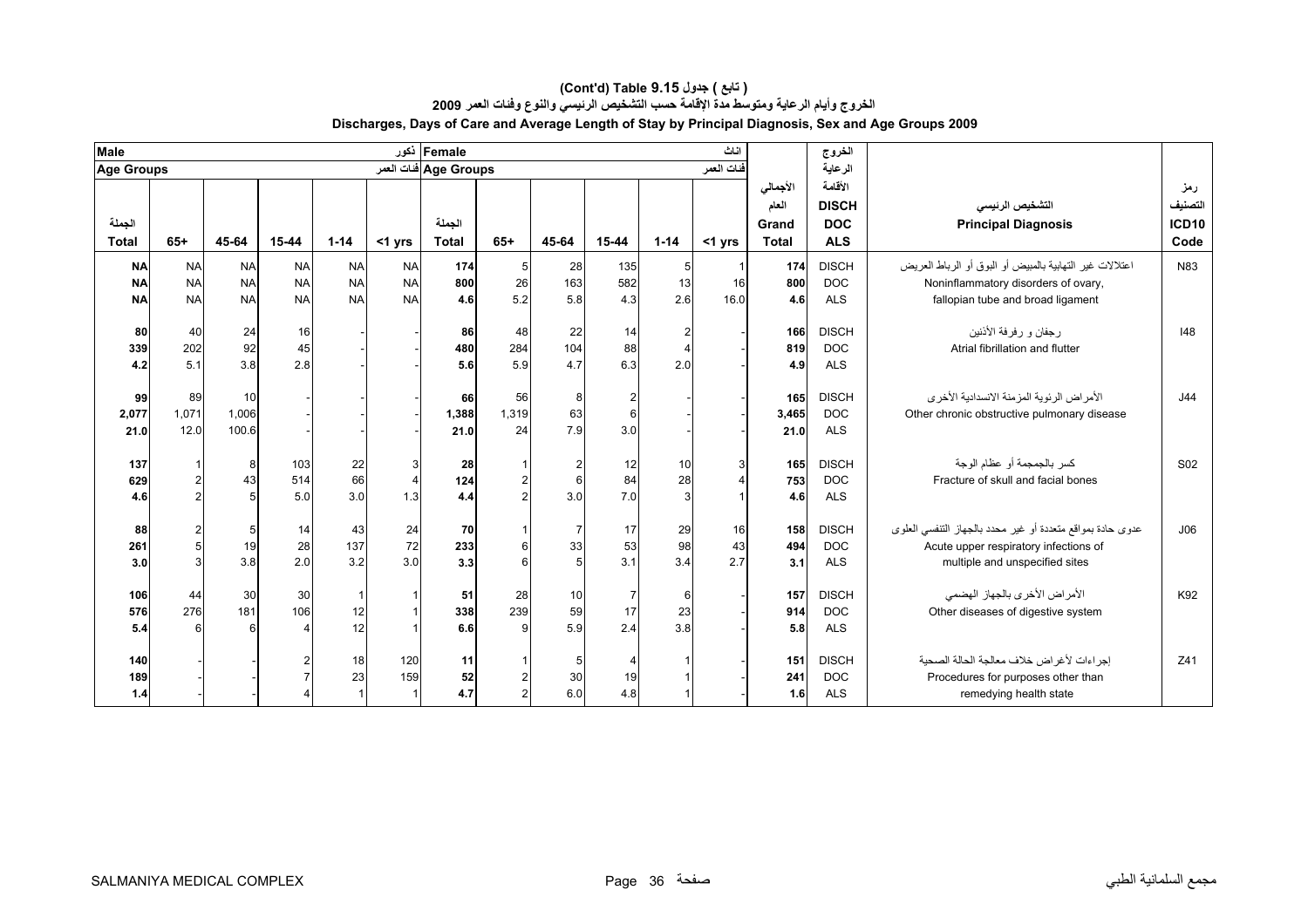| <b>Male</b>       |                |           |           |                |              | Female ذکور           |                |                                       |                |          | اناث       |              | الخروج       |                                                 |                 |
|-------------------|----------------|-----------|-----------|----------------|--------------|-----------------------|----------------|---------------------------------------|----------------|----------|------------|--------------|--------------|-------------------------------------------------|-----------------|
| <b>Age Groups</b> |                |           |           |                |              | Age Groups ففات العمر |                |                                       |                |          | فنات العمر |              | الرعاية      |                                                 |                 |
|                   |                |           |           |                |              |                       |                |                                       |                |          |            | الأجمالي     | الأقامة      |                                                 | رمز             |
|                   |                |           |           |                |              |                       |                |                                       |                |          |            | العام        | <b>DISCH</b> | التشخيص الرنيسي                                 | التصنيف         |
| الجملة            |                |           |           |                |              | الجملة                |                |                                       |                |          |            | Grand        | <b>DOC</b>   | <b>Principal Diagnosis</b>                      | <b>ICD10</b>    |
| <b>Total</b>      | $65+$          | 45-64     | 15-44     | $1 - 14$       | <1 yrs       | <b>Total</b>          | $65+$          | 45-64                                 | 15-44          | $1 - 14$ | $<$ 1 yrs  | <b>Total</b> | <b>ALS</b>   |                                                 | Code            |
| <b>NA</b>         | <b>NA</b>      | <b>NA</b> | <b>NA</b> | <b>NA</b>      | <b>NA</b>    | 145                   |                | $\mathbf{2}$                          | 143            |          |            | 145          | <b>DISCH</b> | داء السكري (البول السكري) أثناء الحمل           | O <sub>24</sub> |
| <b>NA</b>         | <b>NA</b>      | <b>NA</b> | <b>NA</b> | <b>NA</b>      | <b>NA</b>    | 583                   |                | 10                                    | 573            |          |            | 583          | <b>DOC</b>   | Diabetes mellitus in pregnancy                  |                 |
| <b>NA</b>         | <b>NA</b>      | <b>NA</b> | <b>NA</b> | <b>NA</b>      | <b>NA</b>    | 4.0                   |                | 5.0                                   | 4.0            |          |            | 4.0          | <b>ALS</b>   |                                                 |                 |
|                   |                |           |           |                |              |                       |                |                                       |                |          |            |              |              |                                                 |                 |
| <b>NA</b>         | <b>NA</b>      | <b>NA</b> | <b>NA</b> | <b>NA</b>      | <b>NA</b>    | 143                   |                | $\mathbf{1}$                          | 142            |          |            | 143          | <b>DISCH</b> | حمل خار ج الرحم                                 | O00             |
| <b>NA</b>         | <b>NA</b>      | <b>NA</b> | <b>NA</b> | <b>NA</b>      | <b>NA</b>    | 522                   |                | 6                                     | 516            |          |            | 522          | <b>DOC</b>   | Ectopic pregnancy                               |                 |
| <b>NA</b>         | <b>NA</b>      | <b>NA</b> | <b>NA</b> | <b>NA</b>      | <b>NA</b>    | 3.7                   |                | 6.0                                   | 3.6            |          |            | 3.7          | <b>ALS</b>   |                                                 |                 |
| 56                | 14             | 15        | 24        | $\mathbf{3}$   |              | 85                    | 28             | 28                                    | 26             | 3        |            | 141          | <b>DISCH</b> |                                                 |                 |
| 441               | 133            | 95        | 199       | 14             |              | 782                   | 306            | 310                                   | 157            | 9        |            | 1,223        | <b>DOC</b>   | ألم الظهر                                       | M <sub>54</sub> |
| 7.9               | 9.5            | 6.3       | 8.3       | 4.7            |              | 9.2                   | 11             | 11.1                                  | 6.0            | 3.0      |            | 8.7          | <b>ALS</b>   | Dorsalgia                                       |                 |
|                   |                |           |           |                |              |                       |                |                                       |                |          |            |              |              |                                                 |                 |
| 110               | 6              | 9         | 71        | 23             | $\mathbf{1}$ | 30                    |                | $6 \overline{6}$                      | 13             | 10       |            | 140          | <b>DISCH</b> | الأنواع الأخرى من رعاية المتابعة لجراحات العظام | Z47             |
| 531               | 28             | 73        | 376       | 50             | $\Delta$     | 117                   | $\mathbf{3}$   | 29                                    | 50             | 35       |            | 648          | <b>DOC</b>   | Other orthopaedic follow-up care                |                 |
| 4.8               | 4.7            | 8.1       | 5.3       | $\overline{2}$ |              | 3.9                   | 3.0            | 4.8                                   | 3.8            | 3.5      |            | 4.6          | <b>ALS</b>   |                                                 |                 |
| 108               | 3              | 17        | 63        | 25             |              | 27                    | 6              |                                       |                | 6        |            | 135          | <b>DISCH</b> | كسر بعظام الساعد                                | S <sub>52</sub> |
| 360               | 16             | 47        | 234       | 63             |              | 131                   | 24             | $\begin{array}{c} 2 \\ 8 \end{array}$ | 13<br>91       | 8        |            | 491          | <b>DOC</b>   | Fracture of forearm                             |                 |
| 3.3               | 5.3            | 2.8       | 3.7       | 3              |              | 4.9                   | 4.0            | 4.0                                   | 7.0            | 1.3      |            | 3.6          | <b>ALS</b>   |                                                 |                 |
|                   |                |           |           |                |              |                       |                |                                       |                |          |            |              |              |                                                 |                 |
| 89                | $\overline{7}$ | 27        | 51        |                | 3            | 45                    | $\overline{2}$ | 17                                    | 26             |          |            | 134          | <b>DISCH</b> | شق أو ناسور بمناطق الشرج أو المستقيم            | K60             |
| 483               | 41             | 176       | 257       | 3              | 6            | 177                   | 9              | 63                                    | 105            |          |            | 660          | <b>DOC</b>   | Fissure and fistula of anal and rectal regions  |                 |
| 5.4               | 5.9            | 6.5       | 5.0       | 3.0            | 2.0          | 3.9                   | 4.5            | 3.7                                   | 4.0            |          |            | 4.9          | <b>ALS</b>   |                                                 |                 |
|                   |                |           |           |                |              |                       |                |                                       |                |          |            |              |              |                                                 |                 |
| 80                | 36             | 31        | 12        |                |              | 40                    | 22             | 14                                    | $\overline{4}$ |          |            | 120          | <b>DISCH</b> | امر اض القلب الإقفار ية المز منة                | 125             |
| 523               | 244            | 229       | 43        | $\overline{7}$ |              | 221                   | 149            | 45                                    | 27             |          |            | 744          | <b>DOC</b>   | Chronic ischaemic heart disease                 |                 |
| 6.5               | 6.8            | 7.4       | 3.6       | 7.0            |              | 5.5                   | 6.8            | 3.2                                   | 6.8            |          |            | 6.2          | <b>ALS</b>   |                                                 |                 |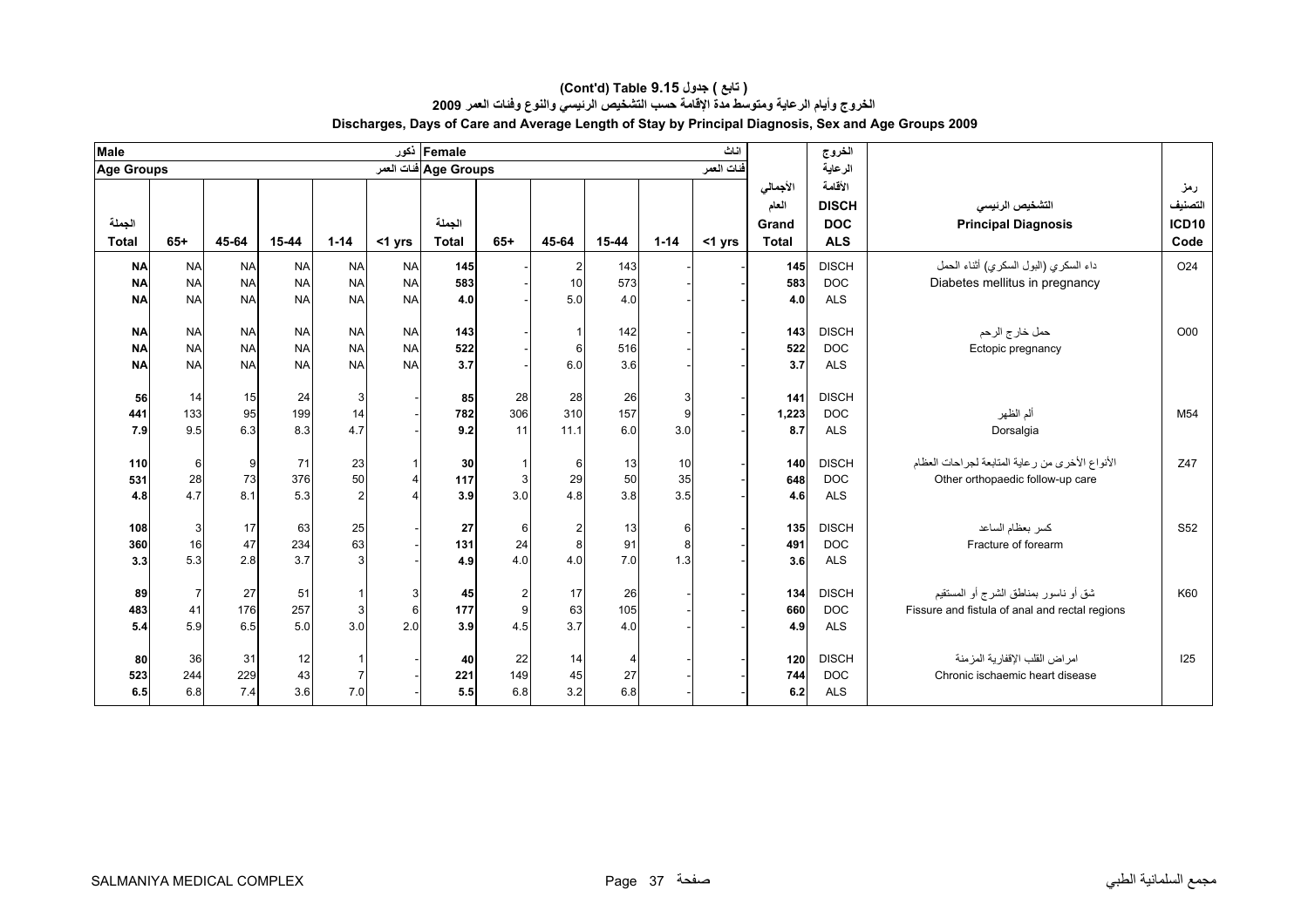| <b>Male</b>       |              |                |           |                |           | Female دَعور          |                  |                |                |                  | اناث       |              | الخروج       |                                    |                 |
|-------------------|--------------|----------------|-----------|----------------|-----------|-----------------------|------------------|----------------|----------------|------------------|------------|--------------|--------------|------------------------------------|-----------------|
| <b>Age Groups</b> |              |                |           |                |           | Age Groups ففات العمر |                  |                |                |                  | فنات العمر |              | الرعاية      |                                    |                 |
|                   |              |                |           |                |           |                       |                  |                |                |                  |            | الأجمالي     | الأقامة      |                                    | رمز             |
|                   |              |                |           |                |           |                       |                  |                |                |                  |            | العام        | <b>DISCH</b> | التشخيص الرنيسي                    | التصنيف         |
| الجملة            |              |                |           |                |           | الجملة                |                  |                |                |                  |            | Grand        | <b>DOC</b>   | <b>Principal Diagnosis</b>         | <b>ICD10</b>    |
| <b>Total</b>      | $65+$        | 45-64          | 15-44     | $1 - 14$       | <1 yrs    | <b>Total</b>          | $65+$            | 45-64          | 15-44          | $1 - 14$         | $<$ 1 yrs  | <b>Total</b> | <b>ALS</b>   |                                    | Code            |
| 61                | 6            | 14             | 37        | 4              |           | 59                    | 18               | 16             | 23             | $\overline{2}$   |            | 120          | <b>DISCH</b> | التهاب حاد بالبنكر ياس             | K85             |
| 434               | 56           | 119            | 239       | 20             |           | 970                   | 684              | 130            | 144            | 12               |            | 1,404        | <b>DOC</b>   | Acute pancreatitis                 |                 |
| 7.1               | 9.3          | 8.5            | 6.5       | 5.0            |           | 16.4                  | 38.0             | 8.1            | 6.3            | $6 \overline{6}$ |            | 11.7         | <b>ALS</b>   |                                    |                 |
|                   |              |                |           |                |           |                       |                  |                |                |                  |            |              |              |                                    |                 |
| 85                | 3            | $\overline{7}$ | 47        | 28             |           | 35                    | $6 \overline{6}$ | 3 <sup>1</sup> | $\overline{7}$ | 19               |            | 120          | <b>DISCH</b> | كسر بعظام الكتف أو أعلى الذراع     | S42             |
| 419               | 24           | 54             | 291       | 50             |           | 121                   | 37               | 22             | 28             | 34               |            | 540          | <b>DOC</b>   | Fracture of shoulder and upper arm |                 |
| 4.9               | 8.0          | 7.7            | 6.2       | 1.8            |           | 3.5                   | $6 \overline{6}$ | $\overline{7}$ | 4.0            | $\overline{2}$   |            | 4.5          | <b>ALS</b>   |                                    |                 |
| 84                | $\mathbf{1}$ | $\overline{7}$ | 60        | 13             | 3         | 35                    | $\overline{a}$   | $\mathbf{2}$   | 19             | 12               |            | 119          | <b>DISCH</b> | الصرع                              | G40             |
| 289               | 5            | 47             | 185       | 40             | 12        | 94                    | $\overline{7}$   | $\overline{3}$ | 57             | 27               |            | 383          | <b>DOC</b>   | Epilepsy                           |                 |
| 3.4               | 5.0          | 6.7            | 3.1       | $\overline{3}$ | 4.0       | 2.7                   | 3.5              | 1.5            | 3.0            | $\mathfrak{p}$   |            | 3.2          | <b>ALS</b>   |                                    |                 |
|                   |              |                |           |                |           |                       |                  |                |                |                  |            |              |              |                                    |                 |
| 88                | 3            | 25             | 59        |                |           | 31                    | $\overline{4}$   | $\sqrt{5}$     | 18             | $\overline{4}$   |            | 119          | <b>DISCH</b> | مغص كلوي، دون تحديد                | N <sub>23</sub> |
| 322               | 20           | 100            | 197       | 5              |           | 135                   | 18               | 13             | 84             | 20               |            | 457          | <b>DOC</b>   | Unspecified renal colic            |                 |
| 3.7               | 6.7          | 4.0            | 3         | 5 <sup>1</sup> |           | 4.4                   | 5 <sup>1</sup>   | $\mathbf{3}$   | 5              | 5 <sup>1</sup>   |            | 3.8          | <b>ALS</b>   |                                    |                 |
| <b>NA</b>         | <b>NA</b>    | <b>NA</b>      | <b>NA</b> | <b>NA</b>      | <b>NA</b> | 114                   |                  |                | 114            |                  |            | 114          | <b>DISCH</b> | تمزق مبكر للأغشية الأمنيوسية       | O42             |
| <b>NA</b>         | <b>NA</b>    | <b>NA</b>      | <b>NA</b> | <b>NA</b>      | <b>NA</b> | 605                   |                  |                | 605            |                  |            | 605          | <b>DOC</b>   | Premature rupture of membranes     |                 |
| <b>NA</b>         | <b>NA</b>    | <b>NA</b>      | <b>NA</b> | <b>NA</b>      | <b>NA</b> | 5.3                   |                  |                | 5.3            |                  |            | 5.3          | <b>ALS</b>   |                                    |                 |
|                   |              |                |           |                |           |                       |                  |                |                |                  |            |              |              |                                    |                 |
| <b>NA</b>         | <b>NA</b>    | <b>NA</b>      | <b>NA</b> | <b>NA</b>      | <b>NA</b> | 110                   |                  | 46             | 63             |                  |            | 110          | <b>DISCH</b> | ورم ليفي بالرحم                    | D <sub>25</sub> |
| <b>NA</b>         | <b>NA</b>    | <b>NA</b>      | <b>NA</b> | <b>NA</b>      | <b>NA</b> | 604                   | 14               | 254            | 336            |                  |            | 604          | <b>DOC</b>   | Leiomyoma of uterus                |                 |
| <b>NA</b>         | <b>NA</b>    | <b>NA</b>      | <b>NA</b> | <b>NA</b>      | <b>NA</b> | 5.5                   | 14.0             | 5.5            | 5.3            |                  |            | 5.5          | <b>ALS</b>   |                                    |                 |
| 33                | 9            | 9              | 9         | 5              | -1        | 77                    | 6                | 21             | 36             | 14               |            | 110          | <b>DISCH</b> | الفتق السرى                        | K42             |
| 168               | 56           | 51             | 45        | 8              | 8         | 345                   | 47               | 114            | 160            | 24               |            | 513          | <b>DOC</b>   | Umbilical hernia                   |                 |
| 5.1               | 6.2          | 5.7            | 5.0       | 1.6            | 8         | 4.5                   | 7.8              | 5.4            | 4.4            | 1.7              |            | 4.7          | <b>ALS</b>   |                                    |                 |
|                   |              |                |           |                |           |                       |                  |                |                |                  |            |              |              |                                    |                 |

#### **Discharges, Days of Care and Average Length of Stay by Principal Diagnosis, Sex and Age Groups 2009 (Cont'd) Table 9.15 جدول ) تابع( الخروج وأيام الرعاية ومتوسط مدة الإقامة حسب التشخيص الرئيسي والنوع وفئات العمر <sup>2009</sup>**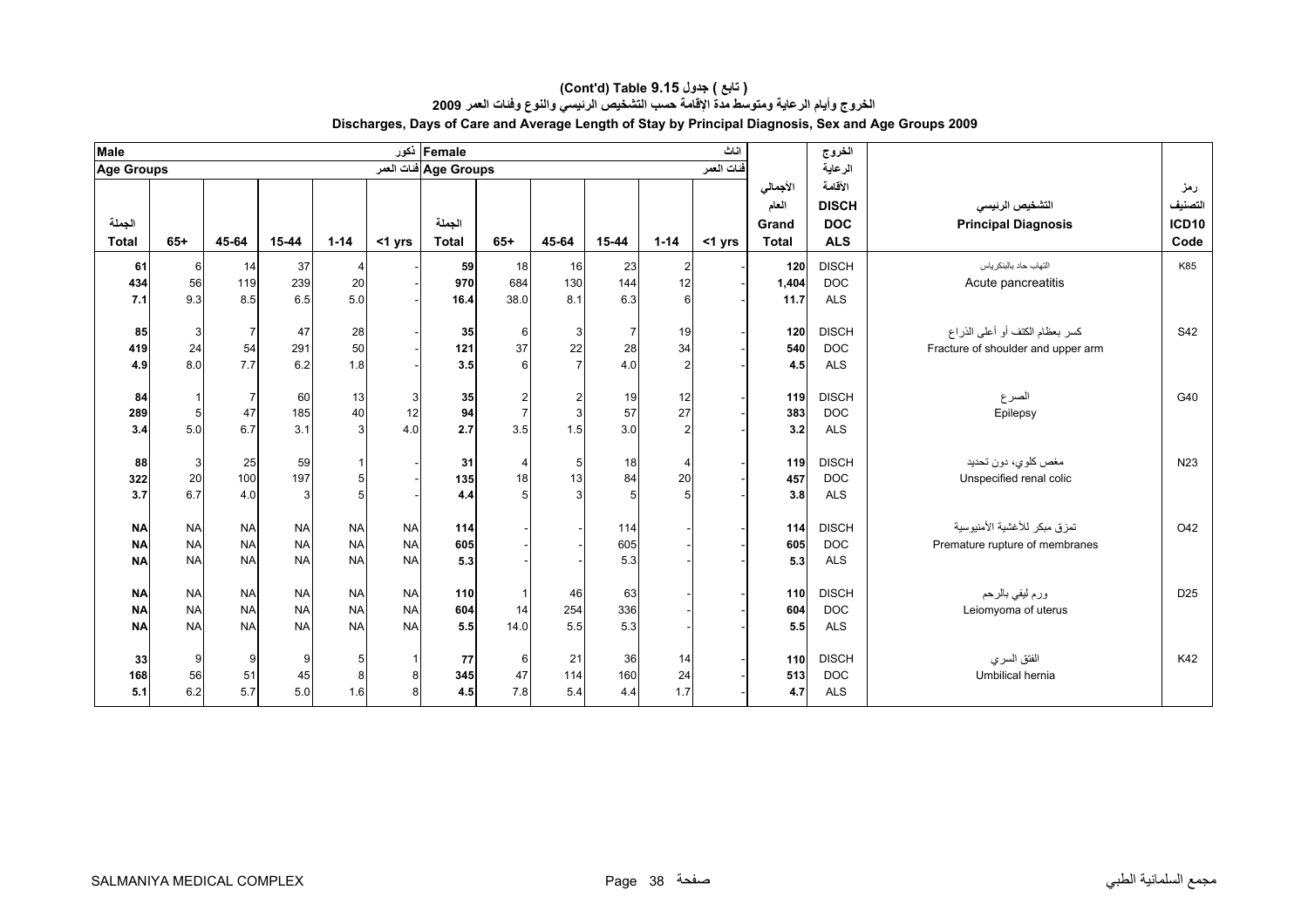| Female ذکور<br><b>Male</b><br>اناث<br>الخروج                                                                                                                             |                                                                 |
|--------------------------------------------------------------------------------------------------------------------------------------------------------------------------|-----------------------------------------------------------------|
| Age Groups ففات العمر<br>الرعاية<br><b>Age Groups</b><br>فنات العمر                                                                                                      |                                                                 |
| الأقامة<br>الأجمالي                                                                                                                                                      | رمز                                                             |
| <b>DISCH</b><br>العام                                                                                                                                                    | التصنيف<br>التشخيص الرنيسي                                      |
| الجملة<br>الجملة<br><b>DOC</b><br>Grand                                                                                                                                  | <b>ICD10</b><br><b>Principal Diagnosis</b>                      |
| $1 - 14$<br><b>Total</b><br>$65+$<br>45-64<br>15-44<br>$1 - 14$<br>$65+$<br>45-64<br>15-44<br><b>ALS</b><br>$<$ 1 yrs<br><b>Total</b><br>$<$ 1 yrs<br><b>Total</b>       | Code                                                            |
| <b>DISCH</b><br><b>NA</b><br><b>NA</b><br><b>NA</b><br><b>NA</b><br>110<br><b>NA</b><br><b>NA</b><br>60<br>50<br><b>NA</b><br><b>NA</b><br>50<br>60                      | ضائقة الوليد التنفسية<br>P <sub>22</sub>                        |
| <b>NA</b><br><b>NA</b><br><b>NA</b><br>804<br><b>NA</b><br><b>NA</b><br><b>NA</b><br><b>NA</b><br>908<br><b>NA</b><br>908<br>1.712<br><b>DOC</b><br>804                  | Respiratory distress of newborn                                 |
| <b>NA</b><br><b>NA</b><br><b>NA</b><br><b>NA</b><br><b>NA</b><br><b>NA</b><br><b>NA</b><br>13.4<br>18.2<br>18.2<br><b>NA</b><br>15.6<br><b>ALS</b><br>13.4               |                                                                 |
|                                                                                                                                                                          |                                                                 |
| <b>DISCH</b><br>25<br>27<br>32<br>3<br>15<br>$\overline{7}$<br>109<br>60<br>49                                                                                           | ورم خبيث بالقولون<br>C18                                        |
| 229<br>185<br>257<br>312<br>49<br>483<br>618<br>1,101<br><b>DOC</b><br>69                                                                                                | Malignant neoplasm of colon                                     |
| 9.2<br>5.8<br>23.0<br>17.1<br>11.6<br>7.0<br>12.6<br>10.1<br><b>ALS</b><br>8.1                                                                                           |                                                                 |
|                                                                                                                                                                          |                                                                 |
| 16<br><b>DISCH</b><br>51<br>12<br>10<br>58<br>10<br>17<br>109<br>11<br>11<br>8<br>7<br>7<br>37                                                                           | أنواع أخرى من فقر الدم<br>D64                                   |
| 71<br>66<br>59<br>28<br>114<br>51<br>25<br>19<br><b>DOC</b><br>269<br>214<br>13<br>483<br>7.1<br>3.4<br>9.5<br>5.1<br>4.1<br>3.5<br>3.1<br>2.7<br>3<br>3.7<br><b>ALS</b> | Other anaemias                                                  |
| 4.4<br>5.3                                                                                                                                                               |                                                                 |
| <b>NA</b><br><b>NA</b><br><b>NA</b><br><b>NA</b><br>56<br><b>NA</b><br>109<br>11<br>38<br>109<br><b>DISCH</b><br><b>NA</b>                                               | الأنواع الأخرى من النزف الرحمي أو المبهلي الشاد<br>N93          |
| 206<br>107<br><b>NA</b><br><b>NA</b><br><b>NA</b><br><b>NA</b><br>368<br><b>NA</b><br>44<br>11<br>368<br><b>NA</b><br><b>DOC</b>                                         | Other abnormal uterine and vaginal bleeding                     |
| 3.7<br>2.8<br><b>NA</b><br><b>NA</b><br><b>NA</b><br><b>NA</b><br>2.8<br><b>NA</b><br>3.4<br>4.0<br><b>ALS</b><br><b>NA</b><br>3.4                                       |                                                                 |
|                                                                                                                                                                          |                                                                 |
| <b>DISCH</b><br>29<br>12<br>2<br>33<br>14<br>2<br>$\overline{4}$<br>108<br>58<br>5<br>50<br>3<br>$\overline{4}$                                                          | افلونزا H1N1<br>J09                                             |
| 20<br>184<br>50<br>141<br>278<br>536<br><b>DOC</b><br>258<br>$\overline{7}$<br>28<br>73<br>9<br>13<br>11                                                                 | Flue H1N1                                                       |
| 5.0<br>6.3<br>5.6<br>4.3<br>5.2<br>5.6<br>6.5<br>3.5<br>4.2<br>5.0<br><b>ALS</b><br>4.4<br>2                                                                             |                                                                 |
| <b>DISCH</b><br>107                                                                                                                                                      | كسر بالفقرات القطنية أو عظام الحوض<br>S32                       |
| 37<br>5<br>12<br>70<br>7<br>10<br>48<br>5<br>19<br>37<br>128<br>90<br>352<br>463<br>18<br>168<br><b>DOC</b><br>3                                                         |                                                                 |
| 923<br>336<br>1,259<br>7.4<br>35.2<br>9.6<br>10.7<br>3.0<br>12.9<br>3.6<br>8.8<br><b>ALS</b><br>11.8<br>13.2<br>9.1                                                      | Fracture of lumbar spine and pelvis                             |
|                                                                                                                                                                          |                                                                 |
| <b>DISCH</b><br><b>NA</b><br><b>NA</b><br><b>NA</b><br><b>NA</b><br>105<br>105<br>105<br><b>NA</b><br><b>NA</b>                                                          | ر عاية الأمومة بسبب مجيء غير طبيعي للجنين معروف أو مشتبه<br>O32 |
| 467<br><b>NA</b><br><b>NA</b><br><b>NA</b><br><b>NA</b><br>467<br>467<br><b>DOC</b><br><b>NA</b><br><b>NA</b>                                                            | Maternal care for known or suspected                            |
| <b>NA</b><br><b>NA</b><br><b>NA</b><br><b>NA</b><br><b>NA</b><br><b>ALS</b><br><b>NA</b><br>4.4<br>4.4<br>4.4                                                            | malpresentation of fetus                                        |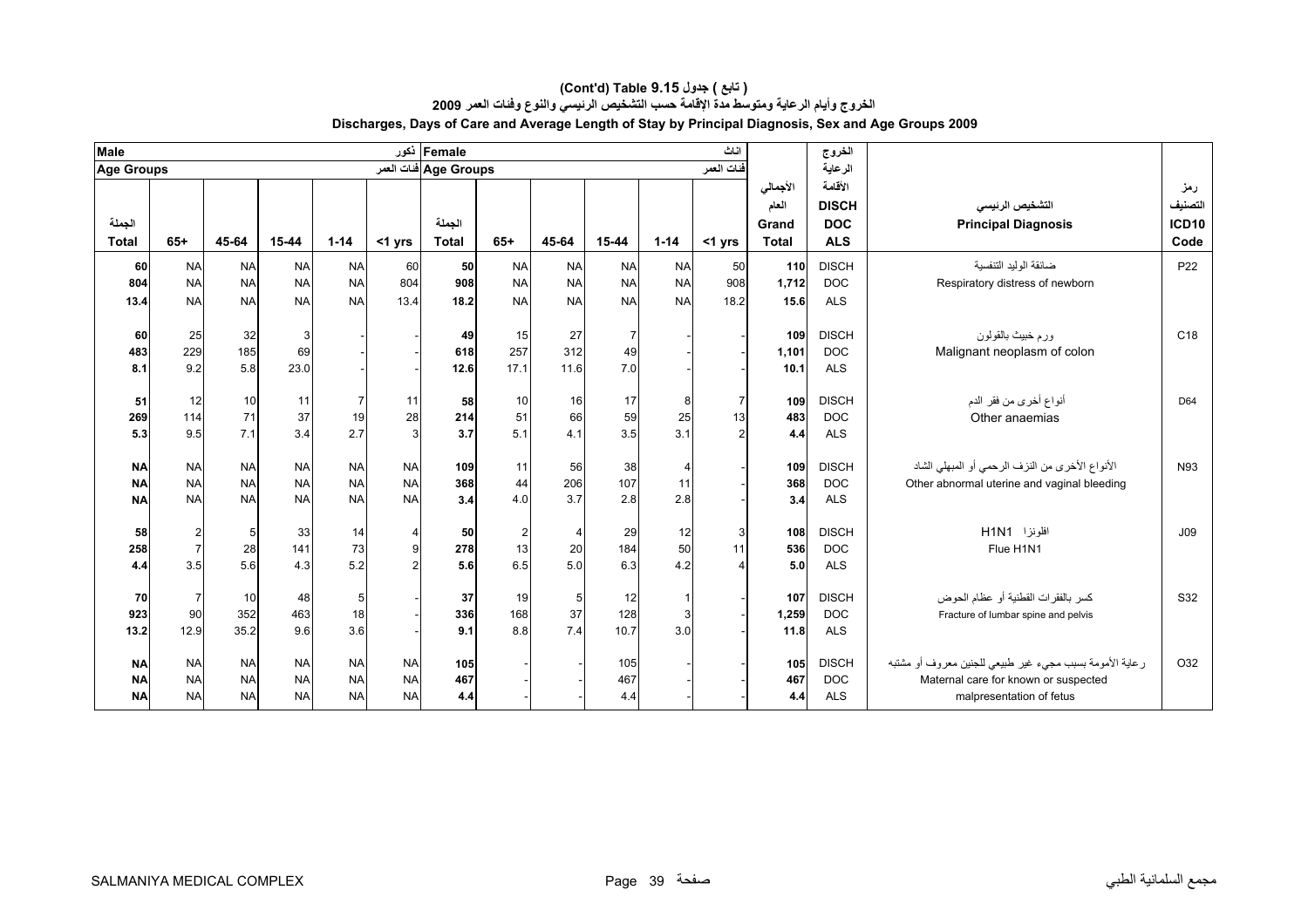| <b>Male</b>       |                |                |           |          |        | Female ذکور           |                |                  |                       |           | اثاث       |              | الخروج                   |                                               |                 |
|-------------------|----------------|----------------|-----------|----------|--------|-----------------------|----------------|------------------|-----------------------|-----------|------------|--------------|--------------------------|-----------------------------------------------|-----------------|
| <b>Age Groups</b> |                |                |           |          |        | Age Groups فنات العمر |                |                  |                       |           | فنات العمر |              | الرعاية                  |                                               |                 |
|                   |                |                |           |          |        |                       |                |                  |                       |           |            | الأجمالي     | الأقامة                  |                                               | رمز             |
|                   |                |                |           |          |        |                       |                |                  |                       |           |            | العام        | <b>DISCH</b>             | التشخيص الرنيسي                               | التصنيف         |
| الجملة            |                |                |           |          |        | الجملة                |                |                  |                       |           |            | Grand        | <b>DOC</b>               | <b>Principal Diagnosis</b>                    | <b>ICD10</b>    |
| <b>Total</b>      | $65+$          | 45-64          | 15-44     | $1 - 14$ | <1 yrs | <b>Total</b>          | $65+$          | 45-64            | 15-44                 | $1 - 14$  | <1 yrs     | <b>Total</b> | <b>ALS</b>               |                                               | Code            |
| 104               | 93             | 11             |           |          |        | <b>NA</b>             | <b>NA</b>      | <b>NA</b>        | <b>NA</b>             | <b>NA</b> | <b>NA</b>  | 104          | <b>DISCH</b>             | تضخم البروستاتا                               | N40             |
| 812               | 753            | 59             |           |          |        | <b>NA</b>             | <b>NA</b>      | <b>NA</b>        | <b>NA</b>             | <b>NA</b> | <b>NA</b>  | 812          | <b>DOC</b>               | Hyperplasia of prostate                       |                 |
| 7.8               | 8.1            | 5.4            |           |          |        | <b>NA</b>             | <b>NA</b>      | <b>NA</b>        | <b>NA</b>             | <b>NA</b> | <b>NA</b>  | 7.8          | <b>ALS</b>               |                                               |                 |
| 89                | $\overline{4}$ | 12             | 72        |          |        | 15                    | 5              |                  | 10                    |           |            | 104          | <b>DISCH</b>             | كسر بعظام القدم، ما عدا الكاحل                | S92             |
| 648               | 13             | 65             | 567       | 3        |        | 119                   | 34             |                  | 85                    |           |            | 767          | <b>DOC</b>               | Fracture of foot, except ankle                |                 |
| 7.3               | 3.3            | 5.4            | 7.9       | 3.0      |        | 7.9                   |                |                  | 8.5                   |           |            | 7.4          | <b>ALS</b>               |                                               |                 |
|                   |                |                |           |          |        |                       |                |                  |                       |           |            |              |                          |                                               |                 |
| 58                |                | $\overline{4}$ |           | 3        | 50     | 44                    | 5              |                  | $\overline{2}$        |           | 36         | 102          | <b>DISCH</b>             | التهاب القصببات الحاد                         | J21             |
| 306               |                | 41             |           | 19       | 242    | 246                   | 14             |                  | 8                     | 2         | 222        | 552          | <b>DOC</b>               | Acute bronchiolitis                           |                 |
| 5.3               |                | 10.3           | 4.0       | 6.3      | 5      | 5.6                   | 2.8            |                  | 4.0                   | 2.0       | 6.2        | 5.4          | <b>ALS</b>               |                                               |                 |
| 102               |                |                |           | 62       | 32     | <b>NA</b>             | <b>NA</b>      | <b>NA</b>        | <b>NA</b>             | <b>NA</b> | <b>NA</b>  | 102          | <b>DISCH</b>             | خصية مستوقفة (لم تنز ل)                       | Q53             |
| 165               |                |                | 23        | 95       | 47     | <b>NA</b>             | <b>NA</b>      | <b>NA</b>        | <b>NA</b>             | <b>NA</b> | <b>NA</b>  | 165          | <b>DOC</b>               | Undescended testicle                          |                 |
| 1.6               |                |                | 2.9       | 1.5      | 1.5    | <b>NA</b>             | <b>NA</b>      | <b>NA</b>        | <b>NA</b>             | <b>NA</b> | <b>NA</b>  | 1.6          | <b>ALS</b>               |                                               |                 |
|                   |                |                |           |          |        |                       |                |                  |                       |           |            |              |                          |                                               |                 |
| 51                | 38             | 11             |           |          |        | 50                    | 33             | 15               | $\overline{2}$        |           |            | 101          | <b>DISCH</b>             | المرض القلبي والكلوي المقترن بارتفاع ضغط الدم | 113             |
| 302<br>5.9        | 240            | 47<br>4.3      | 15<br>7.5 |          |        | 281                   | 150            | 124<br>8.3       | $\overline{7}$<br>3.5 |           |            | 583<br>5.8   | <b>DOC</b><br><b>ALS</b> | Hypertensive heart and renal disease          |                 |
|                   | 6              |                |           |          |        | 5.6                   | 5 <sub>5</sub> |                  |                       |           |            |              |                          |                                               |                 |
| 58                | 9              | 18             | 31        |          |        | 43                    | 10             | $\boldsymbol{9}$ | 24                    |           |            | 101          | <b>DISCH</b>             | اضطرابات الأقراص الفقرية الأخرى               | M <sub>51</sub> |
| 389               | 58             | 145            | 186       |          |        | 440                   | 157            | 76               | 207                   |           |            | 829          | <b>DOC</b>               | Other intervertebral disc disorders           |                 |
| 6.7               | 6.4            | 8.1            | 6.0       |          |        | 10.2                  | 15.7           | 8.4              | 8.6                   |           |            | 8.2          | <b>ALS</b>               |                                               |                 |
| 94                | $\overline{2}$ | 12             | 67        | 13       |        | 6                     |                |                  |                       | 3         |            | 100          | <b>DISCH</b>             | اصابة بالعين أو محجر العين                    | S <sub>05</sub> |
| 381               | 14             | 38             | 282       | 47       |        | 22                    | $\overline{2}$ |                  | 3                     | 13        |            | 403          | <b>DOC</b>               | Injury of eye and orbit                       |                 |
| 4.1               | 7.0            | 3.2            | 4.2       | 3.6      |        | 3.7                   | 2.0            |                  | 3.0                   | 4.3       | 4.0        | 4.0          | <b>ALS</b>               |                                               |                 |
|                   |                |                |           |          |        |                       |                |                  |                       |           |            |              |                          |                                               |                 |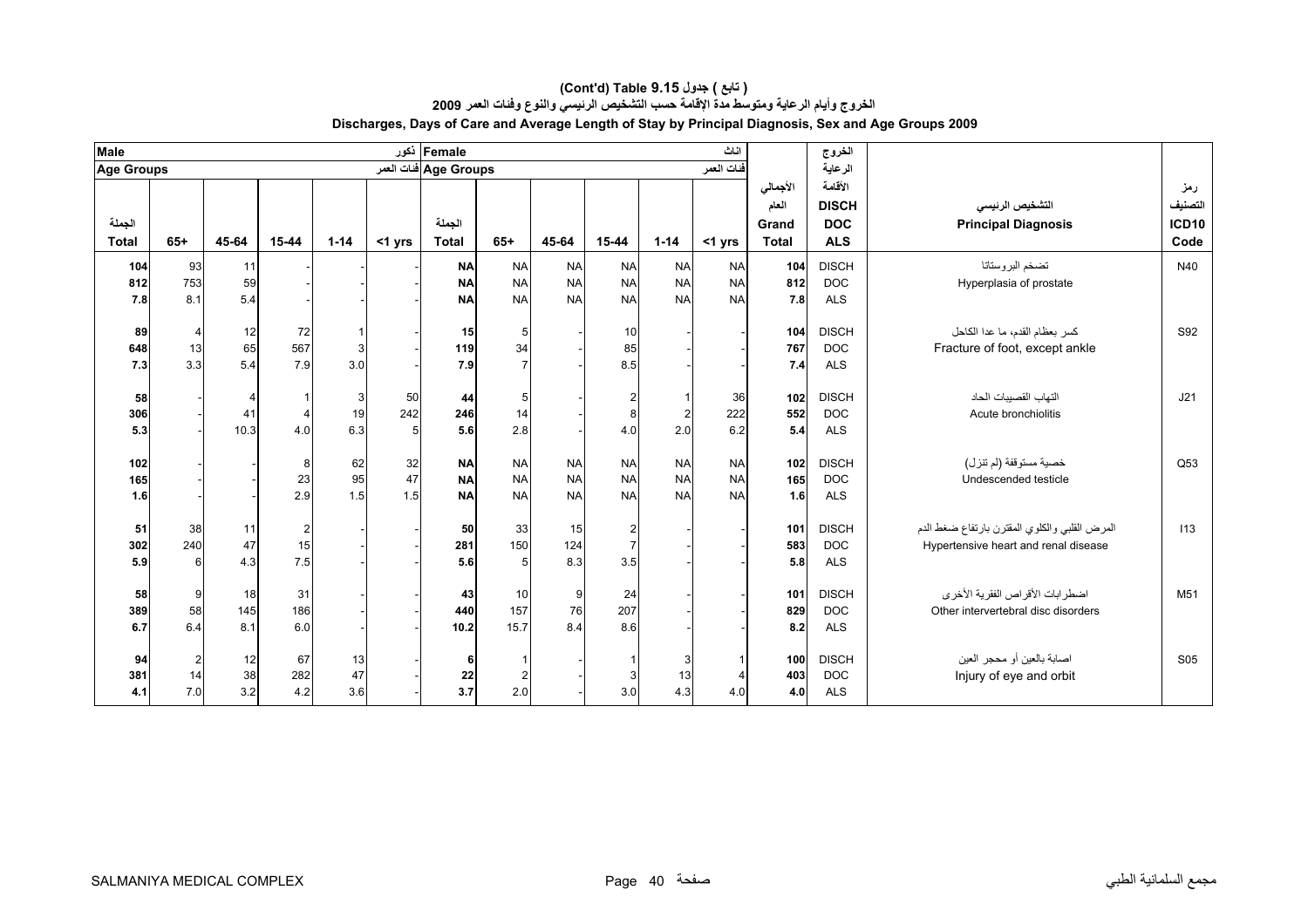| <b>Male</b>       |                       |           |           |           |           | Female ذکور            |       |                                        |                |          | اناث       |              | الخروج       |                                                       |                   |
|-------------------|-----------------------|-----------|-----------|-----------|-----------|------------------------|-------|----------------------------------------|----------------|----------|------------|--------------|--------------|-------------------------------------------------------|-------------------|
| <b>Age Groups</b> |                       |           |           |           |           | Age Groups فَنات العمر |       |                                        |                |          | فنات العمر |              | الرعاية      |                                                       |                   |
|                   |                       |           |           |           |           |                        |       |                                        |                |          |            | الأجمالي     | الأقامة      |                                                       | رمز               |
|                   |                       |           |           |           |           |                        |       |                                        |                |          |            | العام        | <b>DISCH</b> | التشخيص الرنيسي                                       | التصنيف           |
| الجملة            |                       |           |           |           |           | الجملة                 |       |                                        |                |          |            | Grand        | <b>DOC</b>   | <b>Principal Diagnosis</b>                            | ICD <sub>10</sub> |
| <b>Total</b>      | $65+$                 | 45-64     | 15-44     | $1 - 14$  | <1 yrs    | <b>Total</b>           | $65+$ | 45-64                                  | 15-44          | $1 - 14$ | <1 yrs     | <b>Total</b> | <b>ALS</b>   |                                                       | Code              |
| 62                | 31                    | 15        | 15        |           |           | 37                     | 19    | 8                                      | 3              |          |            | 99           | <b>DISCH</b> | إعتلال عضل القلب                                      | 42                |
| 355               | 209                   | 68        | 75        |           | 3         | 232                    | 139   | 39                                     | 16             | 9        | 29         | 587          | <b>DOC</b>   | Cardiomyopathy                                        |                   |
| 5.7               | 6.7                   | 4.5       | 5.0       |           | 3.0       | 6.3                    | 7.3   | 4.9                                    | 5.3            | 3.0      | 7.3        | 5.9          | <b>ALS</b>   |                                                       |                   |
|                   |                       |           |           |           |           |                        |       |                                        |                |          |            |              |              |                                                       |                   |
| <b>NA</b>         | <b>NA</b>             | <b>NA</b> | <b>NA</b> | <b>NA</b> | <b>NA</b> | 98                     |       |                                        | 98             |          |            | 98           | <b>DISCH</b> | نزيف قبل الولادة، غير مصنف في مكان أخر                | O46               |
| <b>NA</b>         | <b>NA</b>             | <b>NA</b> | <b>NA</b> | <b>NA</b> | <b>NA</b> | 342                    |       |                                        | 342            |          |            | 342          | <b>DOC</b>   | Antepartum haemorrhage, not elsewhere classified      |                   |
| <b>NA</b>         | <b>NA</b>             | <b>NA</b> | <b>NA</b> | <b>NA</b> | <b>NA</b> | 3.5                    |       |                                        | 3.5            |          |            | 3.5          | <b>ALS</b>   |                                                       |                   |
| 66                |                       | 12        | 27        | 23        | 3         | 32                     |       |                                        | 12             | 10       |            | 98           | <b>DISCH</b> | حروق أو تآكل بمناطق متعددة في الجسم                   | T29               |
| 784               | $\overline{4}$        | 191       | 392       | 176       | 21        | 301                    | 96    | $\begin{array}{c} 2 \\ 13 \end{array}$ | 95             | 66       | 31         | 1,085        | <b>DOC</b>   | Burns and corrosions of multiple body regions         |                   |
| 11.9              | 4.0                   | 15.9      | 14.5      | 7.7       | 7.0       | 9.4                    | 24.0  | 6.5                                    | 7.9            | 6.6      | 7.8        | 11.1         | <b>ALS</b>   |                                                       |                   |
|                   |                       |           |           |           |           |                        |       |                                        |                |          |            |              |              |                                                       |                   |
| 18                |                       |           | 15        | 2         |           | 78                     |       |                                        | 62             | 16       |            | 96           | <b>DISCH</b> | التسمم بالمسكنات أو مضادات الحمى أو مضادات الروماتيزم | T39               |
| 25                |                       | 3         | 20        |           |           | 140                    |       |                                        | 100            | 40       |            | 165          | <b>DOC</b>   | Poisoning by nonopioid analgesics,                    |                   |
| 1.4               |                       | 3.0       | 1.3       |           |           | 1.8                    |       |                                        | $\overline{2}$ |          |            | 1.7          | <b>ALS</b>   |                                                       |                   |
| <b>NA</b>         | <b>NA</b>             | <b>NA</b> | <b>NA</b> | <b>NA</b> | <b>NA</b> | 95                     |       |                                        | 95             |          |            | 95           | <b>DISCH</b> | ااضطرابات أخرى في السائل أو الغشاء الأمنيوسي          | O41               |
| <b>NA</b>         | <b>NA</b>             | <b>NA</b> | <b>NA</b> | <b>NA</b> | <b>NA</b> | 380                    |       |                                        | 380            |          |            | 380          | <b>DOC</b>   | Other disorders of amniotic fluid and membranes       |                   |
| <b>NA</b>         | <b>NA</b>             | <b>NA</b> | <b>NA</b> | <b>NA</b> | <b>NA</b> | 4.0                    |       |                                        | 4.0            |          |            | 4.0          | <b>ALS</b>   | antipyretics and antirheumatics                       |                   |
|                   |                       |           |           |           |           |                        |       |                                        |                |          |            |              |              |                                                       |                   |
| 63                | $\boldsymbol{\Delta}$ |           |           | 55        |           | 30                     |       |                                        | $\overline{c}$ | 26       |            | 93           | <b>DISCH</b> | لوكيميا [سرطان الدم] لمفاوي                           | C91               |
| 597               | 67                    |           | 277       | 253       |           | 199                    |       |                                        | 28             | 165      |            | 796          | <b>DOC</b>   | Lymphoid leukaemia                                    |                   |
| 9.5               | 16.8                  |           | 69.3      | 4.6       |           | 6.6                    |       |                                        | 14.0           |          |            | 8.6          | <b>ALS</b>   |                                                       |                   |
| <b>NA</b>         | <b>NA</b>             | <b>NA</b> | <b>NA</b> | <b>NA</b> | <b>NA</b> | 93                     |       |                                        | 92             |          |            | 93           | <b>DISCH</b> | ر عاية الأمومة بسبب عدم تناسب بين الجنين              | O33               |
| <b>NA</b>         | <b>NA</b>             | <b>NA</b> | <b>NA</b> | <b>NA</b> | <b>NA</b> | 450                    |       | 6                                      | 444            |          |            | 450          | <b>DOC</b>   | والحوض معروف أو مشتبه                                 |                   |
| <b>NA</b>         | <b>NA</b>             | <b>NA</b> | <b>NA</b> | <b>NA</b> | <b>NA</b> | 4.8                    |       | 6.0                                    | 4.8            |          |            | 4.8          | <b>ALS</b>   | Maternal care for known or suspected disproportion    |                   |
|                   |                       |           |           |           |           |                        |       |                                        |                |          |            |              |              |                                                       |                   |

#### **الخروج وأيام الرعاية ومتوسط مدة الإقامة حسب التشخيص الرئيسي والنوع وفئات العمر <sup>2009</sup> Discharges, Days of Care and Average Length of Stay by Principal Diagnosis, Sex and Age Groups 2009 (Cont'd) Table 9.15 جدول ) تابع(**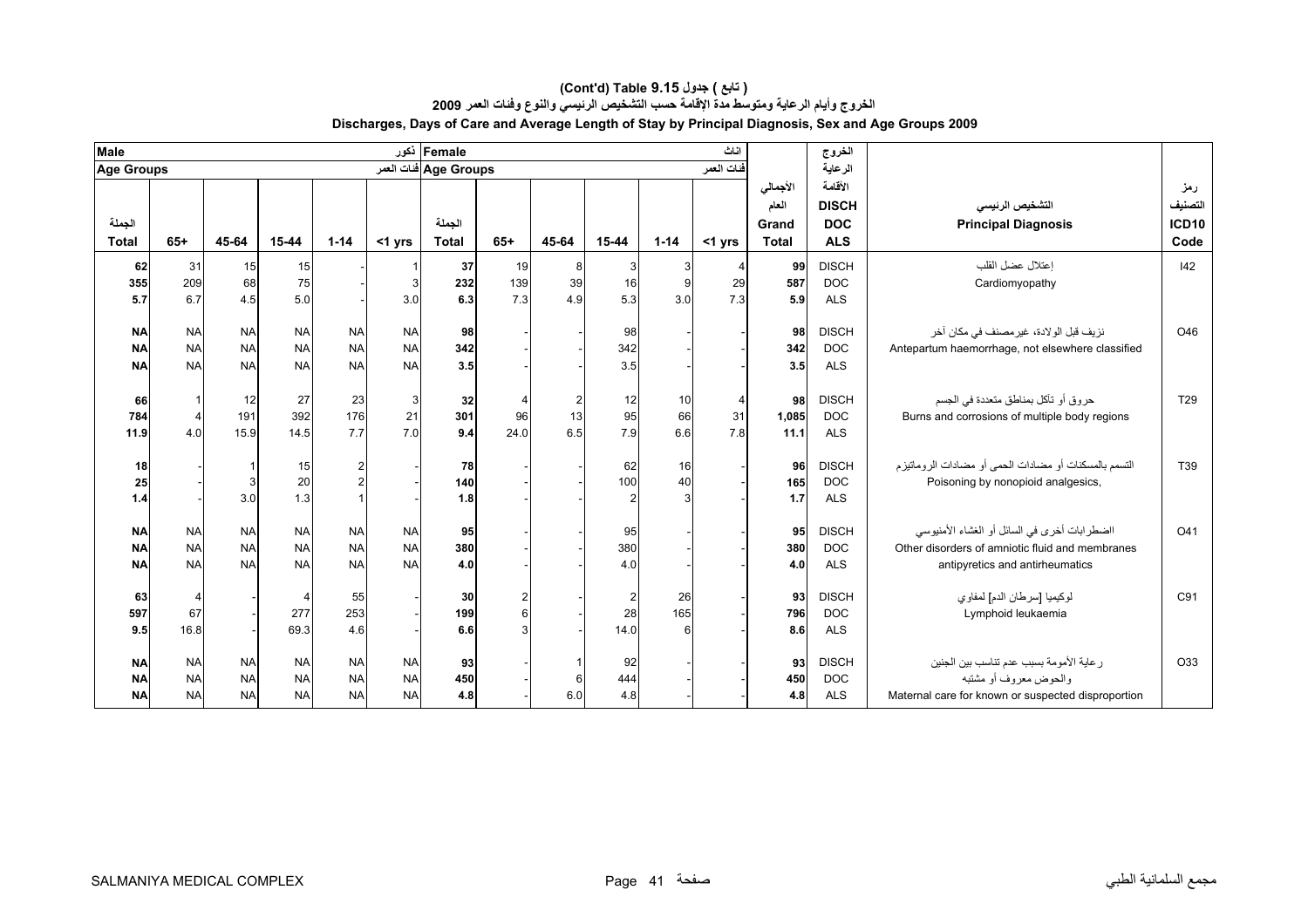| <b>Male</b>       |        |        |        |                |           | Female ذکور           |        |        |        |                | اناث       |              | الخروج       |                                                     |                 |
|-------------------|--------|--------|--------|----------------|-----------|-----------------------|--------|--------|--------|----------------|------------|--------------|--------------|-----------------------------------------------------|-----------------|
| <b>Age Groups</b> |        |        |        |                |           | Age Groups فنات العمر |        |        |        |                | فنات العمر |              | الرعاية      |                                                     |                 |
|                   |        |        |        |                |           |                       |        |        |        |                |            | الأجمالي     | الأقامة      |                                                     | رمز             |
|                   |        |        |        |                |           |                       |        |        |        |                |            | العام        | <b>DISCH</b> | التشخيص الرنيسي                                     | التصنيف         |
| الجملة            |        |        |        |                |           | الجملة                |        |        |        |                |            | Grand        | <b>DOC</b>   | <b>Principal Diagnosis</b>                          | <b>ICD10</b>    |
| <b>Total</b>      | $65+$  | 45-64  | 15-44  | $1 - 14$       | $<$ 1 yrs | <b>Total</b>          | $65+$  | 45-64  | 15-44  | $1 - 14$       | <1 yrs     | <b>Total</b> | <b>ALS</b>   |                                                     | Code            |
| 52                |        | 6      | 9      | 33             |           | 40                    | 3      | 3      | 8      | 22             |            | 92           | <b>DISCH</b> | التهاب صديدي أو غير معين بالأذن الوسطى              | H66             |
| 157               |        | 20     | 28     | 84             | 25        | 153                   | 28     | 10     | 40     | 60             | 15         | 310          | <b>DOC</b>   | Suppurative and unspecified otitis media            |                 |
| 3.0               |        | 3.3    | 3.1    | 2.5            | 6.3       | 3.8                   | O      | 3.3    | 5.0    |                |            | 3.4          | <b>ALS</b>   |                                                     |                 |
|                   |        |        |        |                |           |                       |        |        |        |                |            |              |              |                                                     |                 |
| 57                | 3      |        | 49     | $\overline{2}$ |           | 35                    |        |        | 29     | $\overline{5}$ |            | 92           | <b>DISCH</b> | كيس شعر ي عجز ي                                     | L <sub>05</sub> |
| 365               | 16     | 68     | 276    | 5              |           | 151                   |        |        | 123    | 24             |            | 516          | <b>DOC</b>   | Pilonidal cyst                                      |                 |
| 6.4               | 5.3    | 22.7   | 5.6    | 2.5            |           | 4.3                   |        |        | 4.2    |                |            | 5.6          | <b>ALS</b>   |                                                     |                 |
| 21                | 3      |        | 8      | $\overline{2}$ |           | 66                    |        | 5      | 54     | 5              |            | 87           | <b>DISCH</b> | فحص أو مشاهدة لأسباب أخرى ( يدخل فيه مراقبة ب ت أ ) | Z04             |
| 57                | 8      | 28     | 16     | $\overline{4}$ |           | 160                   | 19     | 10     | 120    | 10             |            | 217          | <b>DOC</b>   | Examination and observation for other reasons       |                 |
| 2.7               | 2.7    | 4.0    | 2.0    | 2.0            | 1.0       | 2.4                   | 19.0   | 2.0    | 2.2    | 2.0            |            | 2.5          | ALS          |                                                     |                 |
|                   |        |        |        |                |           |                       |        |        |        |                |            |              |              |                                                     |                 |
| 14,171            | 1,919  | 1,965  | 6,609  | 2,579          | 1,099     | 19,307                | 1,888  | 1,873  | 12,946 | 1,846          | 754        | 33,478       | <b>DISCH</b> | مجموع 100 تشخيص                                     |                 |
| 89,153            | 19,017 | 15,548 | 35,685 | 12,197         | 6,706     | 96,176                | 20,872 | 12,949 | 49,958 | 6,407          | 5.990      | 185,329      | <b>DOC</b>   | <b>Total Leading 100 Diagnoses</b>                  |                 |
| 6.3               | 9.9    | 7.9    | 5.4    | 4.7            | 6.1       | 5.0                   | 11.1   | 6.9    | 3.9    | 3.5            | 7.9        | 5.5          | <b>ALS</b>   |                                                     |                 |
| 6,117             | 1,067  | 1.103  | 2,241  | 1,109          | 597       | 5,215                 | 925    | 918    | 2,215  | 738            | 419        | 11,332       | <b>DISCH</b> | أخرى                                                |                 |
| 49,207            | 12,931 | 8,570  | 15,162 | 5,337          | 7,207     | 40,830                | 10,368 | 8,465  | 12,964 | 3,374          | 5,659      | 90,037       | <b>DOC</b>   | <b>Total of Others</b>                              |                 |
| 8.0               | 12.1   | 7.8    | 6.8    | 4.8            | 12.0      | 7.8                   | 11.2   | 9.2    | 5.9    | 4.6            | 13.5       | 7.9          | <b>ALS</b>   |                                                     |                 |
|                   | 2,986  |        | 8,850  |                | 1,696     |                       |        | 2,791  | 15,161 | 2,584          |            |              | <b>DISCH</b> |                                                     |                 |
| 20,288            |        | 3,068  |        | 3,688          |           | 24,522                | 2,813  |        |        |                | 1,173      | 44,810       |              |                                                     |                 |
| 138,360           | 31,948 | 24,118 | 50,847 | 17,534         | 13,913    | 137,006               | 31,240 | 21,414 | 62,922 | 9,781          | 11,649     | 275,366      | <b>DOC</b>   | الجملة<br><b>Total</b>                              |                 |
| 6.8               | 10.7   | 7.9    | 5.7    | 4.8            | 8.2       | 5.6                   | 11.1   | 7.7    | 4.2    | 3.8            | 9.9        | 6.1          | <b>ALS</b>   |                                                     |                 |

#### **Discharges, Days of Care and Average Length of Stay by Principal Diagnosis, Sex and Age Groups 2009 (Cont'd) Table 9.15 جدول ) تابع( الخروج وأيام الرعاية ومتوسط مدة الإقامة حسب التشخيص الرئيسي والنوع وفئات العمر <sup>2009</sup>**

جملة الأموات : العدد لا يثمل ثلاثة مواليد غير معروفي الجنس توفوا بعد الولادة . . . . . . . . . . . . . . . . .<br>Total dead excluding three undetermined sex died after birth.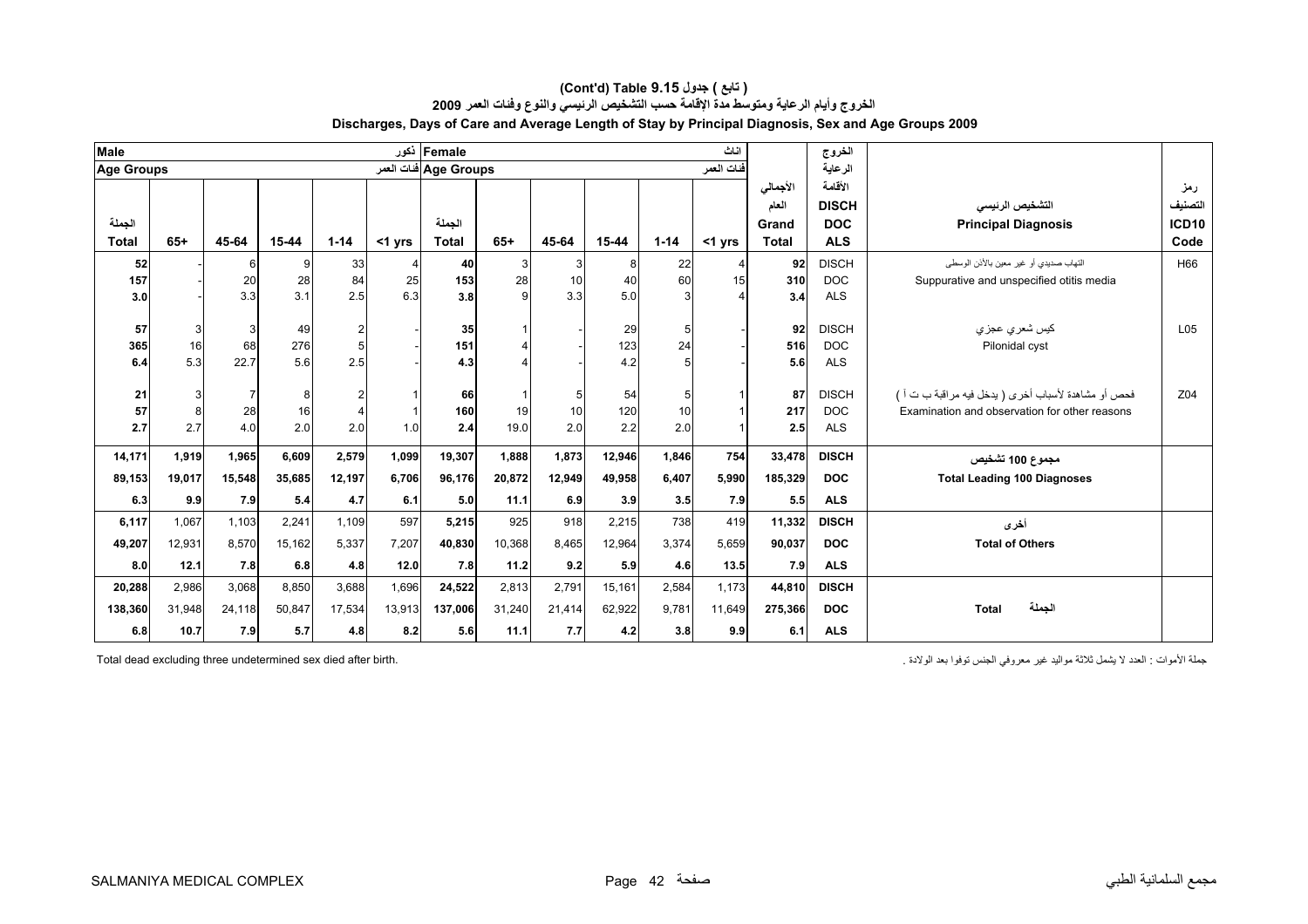**رسم بياني 9.4 Figure الخروج حسب أعلى عشرة تشخيصات رئيسية <sup>2009</sup> Discharges by The Ten Leading Diagnosis 2009**

<span id="page-41-0"></span>

Number of discharges

Reference: Table 9.15

مرجع: جدول 9.15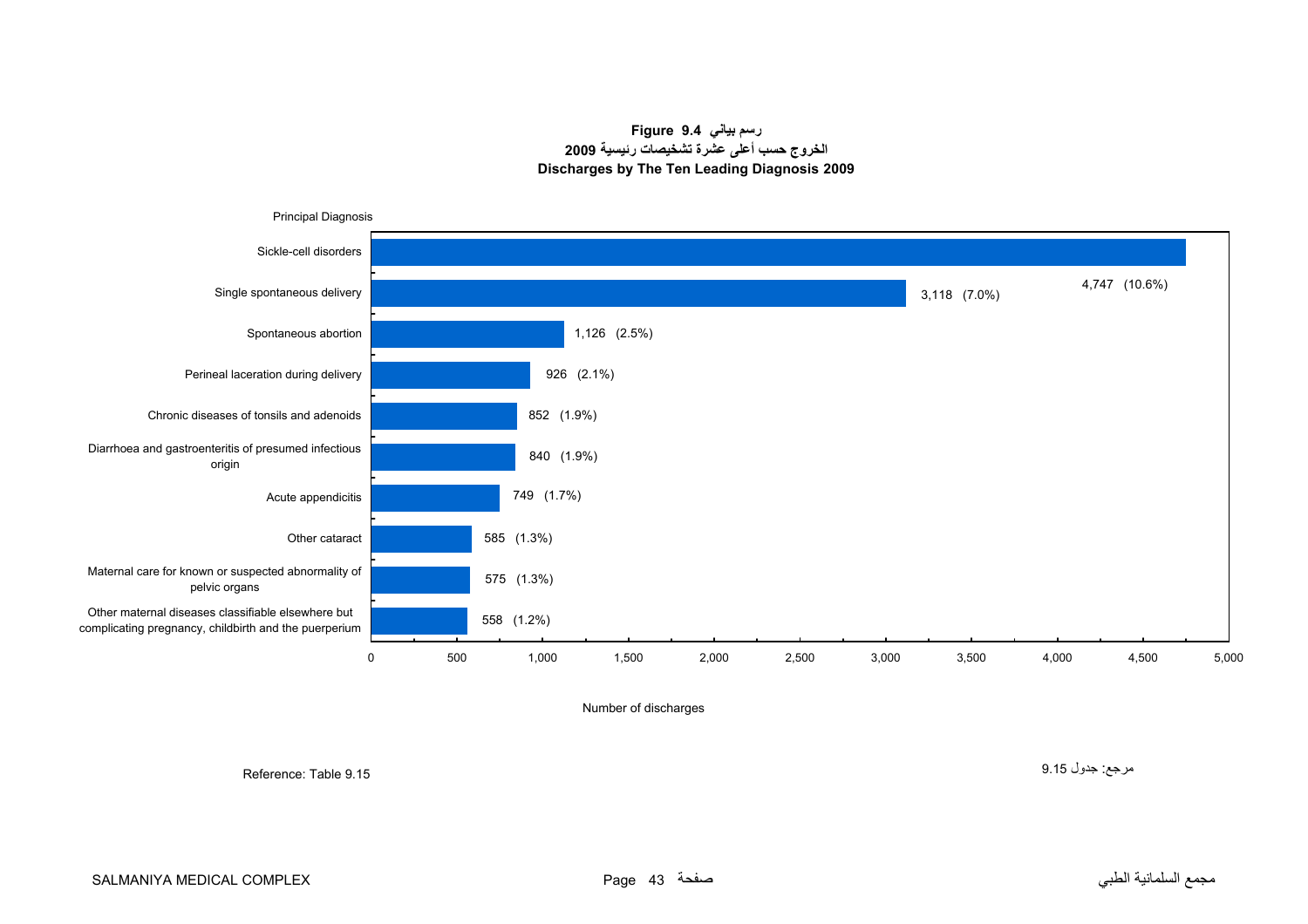<span id="page-42-0"></span>

| <b>Post Operation Days</b> |                |           |           | Pre Operation Days الأيام بعد العملية |                |           | الأيام قبل العملية |            |                  |      |                               |
|----------------------------|----------------|-----------|-----------|---------------------------------------|----------------|-----------|--------------------|------------|------------------|------|-------------------------------|
| المتوسط                    | الوسيط         | أعلمى     | أدنى      | المتوسط                               | الوسيط         | أعلى      | أدنى               | عدد الخروج | النوع            |      | القسم                         |
| Avg.L.S.                   | Median         | Max.      | Min.      | Avg.L.S.                              | Median         | Max.      | Min.               | Disch.     | <b>Sex</b>       |      | <b>Department</b>             |
| 4.38                       | 2              | 119       |           | 3.15                                  |                | 37        |                    |            | <b>494 Male</b>  | ذكر  | الباطنية                      |
| 3.81                       | 2              | 105       |           | 2.82                                  |                | 32        |                    |            | 356 Female       | أنثى | Medical                       |
| 3.73                       | 3              | 104       |           | 2.12                                  |                | 99        |                    |            | <b>3174</b> Male | ذكر  | الجراحة                       |
| 4.62                       | 3              | 114       |           | 2.62                                  |                | 71        |                    |            | 1663 Female      | أنثى | Surgical                      |
| 5.34                       | 3              | 166       |           | 2.01                                  |                | 114       |                    |            | <b>1484</b> Male | ذكر  | جراحة العظام والكسور          |
| 7.46                       | 6              | 58        |           | 2.46                                  |                | 65        |                    |            | 773 Female       | أنثى | Orthopedic Surgery & Fracture |
| 8.50                       | 5              | 54        |           | 5.92                                  |                | 172       |                    |            | 184 Male         | ذكر  | جراحة التجميل والحروق         |
| 4.32                       | 3              | 44        |           | 2.56                                  |                | 31        |                    |            | 145 Female       | أنثى | Plastic Surgery & Burns       |
| <b>NA</b>                  | <b>NA</b>      | <b>NA</b> | <b>NA</b> | <b>NA</b>                             | <b>NA</b>      | <b>NA</b> | <b>NA</b>          |            | NA Male          | ذكر  | أمراض النساء والولادة         |
| 1.93                       | 2              | 35        |           | 1.36                                  |                | 85        |                    |            | 9062 Female      | أنثى | Obstetrics & Gynecology       |
| 3.24                       |                | 83        |           | 5.40                                  |                | 187       |                    |            | 376 Male         | ذكر  | أمراض الأطفال                 |
| 4.01                       |                | 97        |           | 5.01                                  | $\overline{c}$ | 109       |                    |            | 282 Female       | أنثى | Pediatrics                    |
| 1.73                       |                | 26        |           | 1.18                                  |                | 20        |                    |            | <b>976</b> Male  | نكر  | الأنف والأذن والحنجرة         |
| 1.83                       | 2              | 23        |           | 1.13                                  |                | 14        |                    |            | 715 Female       | أننى | Ear, Nose and Throat          |
| 1.86                       |                | 19        |           | 1.65                                  |                | 19        |                    |            | 549 Male         | ذكر  | أمراض العيون                  |
| 1.92                       | 1              | 25        |           | 1.95                                  |                | 29        |                    |            | 401 Female       | أنثى | Ophthalmology                 |
| 3.39                       | 2.5            | 29        |           | 1.86                                  |                | 17        |                    |            | 142 Male         | ذكر  | الأسنان                       |
| 2.84                       | $\overline{2}$ | 20        |           | 1.60                                  |                | 11        |                    |            | 136 Female       | أنثى | Dental                        |
| 9.74                       | 4              | 197       |           | 5.28                                  |                | 157       |                    |            | 246 Male         | ذكر  | الأورام                       |
| 9.42                       | 4              | 168       |           | 3.27                                  |                | 86        |                    |            | 232 Female       | أنثى | Oncology                      |
| 13.02                      | 3              | 176       |           | 7.27                                  |                | 442       |                    |            | 189 Male         | ذكر  | العلوم العصبية                |
| 14.42                      | 4              | 351       |           | 8.06                                  |                | 314       |                    |            | 133 Female       | أنثى | Neurosciences                 |
| 3.43                       |                | 46        |           | 5.27                                  | 3              | 69        |                    |            | <b>193 Male</b>  | ذكر  | أمراض الكلى                   |
| 4.52                       |                | 41        |           | 5.58                                  | 2.5            | 76        |                    |            | 152 Female       | أنثى | Nephrology                    |
| 9.53                       |                | 71        |           | 11.58                                 | 5              | 49        |                    |            | 19 Male          | ذكر  | وحدة العناية الخاصة بالمواليد |
| 15.50                      |                | 99        |           | 18.00                                 | 9.5            | 47        | 5                  |            | 10 Female        | أنثى | Special Care Baby Unit        |

#### **جدول 9.16 Table الخروج حسب الأيام (قبل وبعد) العملية <sup>و</sup> القسم العلاجي والنوع <sup>2009</sup> Discharges (Pre - Post) Operation Days by Department and Sex 2009**

Avg.L.S. : Average Length of Stay. . الإقامة مدة متوسط : المتوسط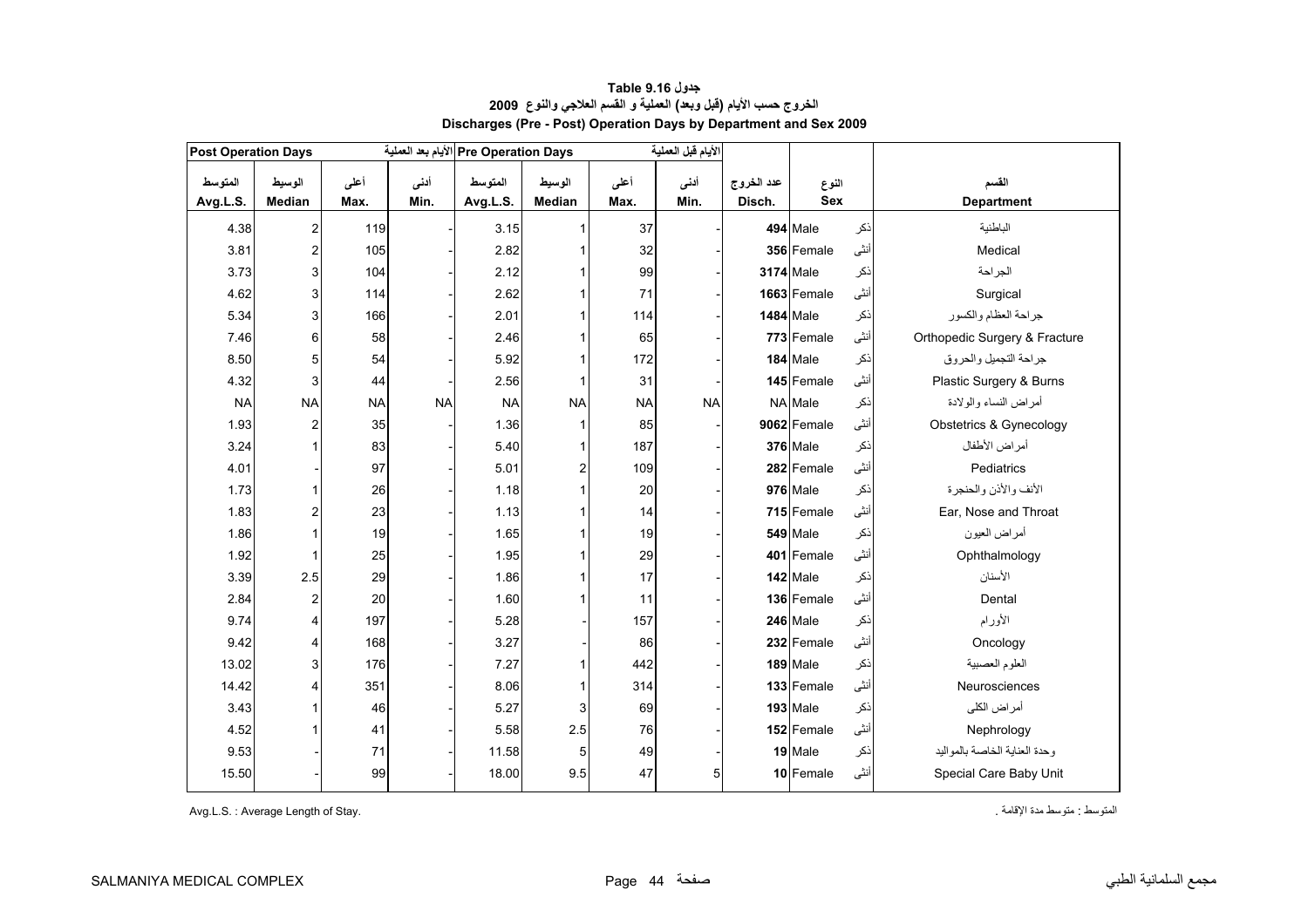<span id="page-43-0"></span>

| <b>Type of Anaesthesia</b>  | 2009   | 2008   | 2007   | 2006   | 2005   | نوع التخدير                   |
|-----------------------------|--------|--------|--------|--------|--------|-------------------------------|
| General anaesthesia         | 14,813 | 16,221 | 14,915 | 15,308 | 15,262 | تخدير عام                     |
| Local anaesthesia           | 4,959  | 2,331  | 5,570  | 3,432  | 3,189  | تخدير موضعي                   |
| Spinal, epidural & regional | 3,478  | 3,431  | 3,262  | 3,226  | 4,273  | .<br>التخدير النصفي أو الناحي |
| Sedation                    | 1,594  | 4,612  | 2,369  | 2,624  | 1,503  | مسكنات                        |
| <b>Total</b>                | 24,844 | 26,595 | 26,116 | 24,590 | 24,227 | الجملة                        |

**جدول 9.17 Table عدد حالات التخدير في وزارة الصحة حسب نوع التخدير 2005 - 2009 Number of Anaesthesia Cases at Ministry of Health by Type of Anaesthesia 2005 - 2009**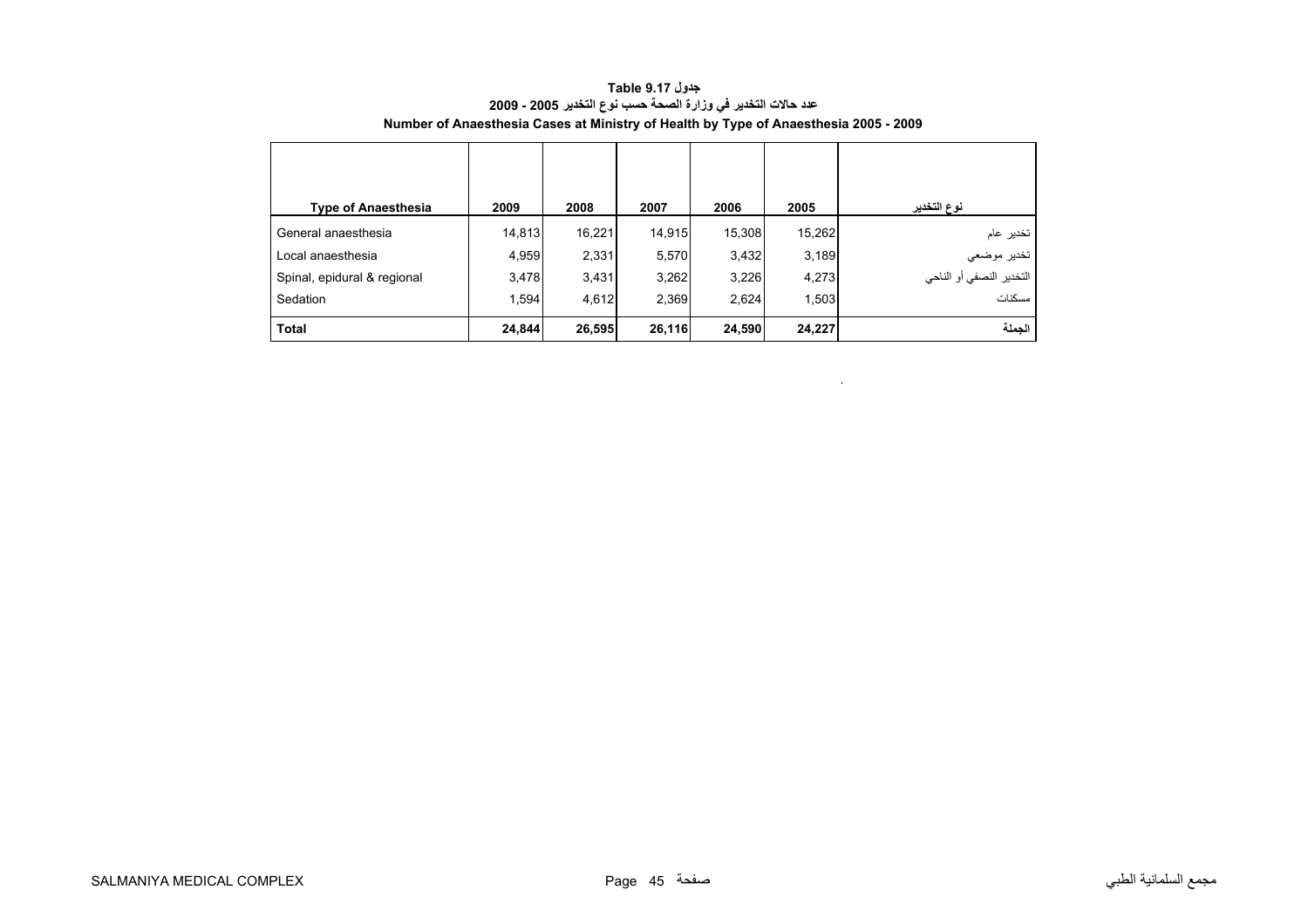**جدول 9.18 Table الوفيات حسب التشخيص الرئيسي للوفاة ومدة الإقامة والجنسية والنوع <sup>2009</sup> Deaths by Principal Diagnosis, Length of Stay, Nationality and Sex 2009** 

<span id="page-44-0"></span>

|                        | الجملة                         |                      |                        | 48 ساعة فاكثر         |                      |                        | أقل من 48 ساعة        |                      |                                  |                        |                                                                                                           |                          |
|------------------------|--------------------------------|----------------------|------------------------|-----------------------|----------------------|------------------------|-----------------------|----------------------|----------------------------------|------------------------|-----------------------------------------------------------------------------------------------------------|--------------------------|
|                        | <b>Total</b>                   |                      |                        | 48 hrs & over         |                      |                        | Less than 48 hrs      |                      |                                  |                        |                                                                                                           | رمز                      |
| الجملة<br><b>Total</b> | غير بحريني<br>Non-Bah          | بحريني<br><b>Bah</b> | الجملة<br><b>Total</b> | غير بحريني<br>Non-Bah | بحرينى<br><b>Bah</b> | الجملة<br><b>Total</b> | غير بحريني<br>Non-Bah | بحريني<br><b>Bah</b> |                                  | النوع<br><b>Sex</b>    | التشخيص الرئيسى للوفاة<br><b>Principal Diagnosis of Death</b>                                             | التصنيف<br>ICD10<br>Code |
|                        |                                |                      |                        |                       |                      |                        |                       |                      | Male<br>1 Female<br>1 Total      | ذکر<br>اُنٹی<br>الجملة | أمراض معدية معوية<br>Intestinal Infectious diseases                                                       | A00-A09                  |
| 3                      |                                |                      |                        | $\overline{c}$<br>3   |                      |                        |                       |                      | - Male<br>Female<br>Total        | ذکر<br>انٹی<br>الجملة  | التدرن<br>Tuberculosis                                                                                    | A15-A19                  |
| 178<br>173<br>351      | $20\,$<br>$\overline{7}$<br>27 | 158<br>166<br>324    | 161<br>155<br>316      | 19<br>$\,6$<br>25     | 142<br>149<br>291    | 17<br>18<br>35         |                       |                      | 16 Male<br>17 Female<br>33 Total | ذکر<br>أنثى<br>الجملة  | أمراض جرثومية (بكتيرية) أخرى<br><b>Other Baterial diseases</b>                                            | A30-A49                  |
|                        |                                |                      |                        |                       |                      |                        |                       |                      | - Male<br>-Female<br>Total       | ذكر<br>أنثى<br>الجملة  | أمراض الريكتسيات<br>Rickettsioses                                                                         | A75-A79                  |
|                        |                                |                      |                        |                       |                      |                        |                       |                      | Male<br>1 Female<br>1 Total      | ذكر<br>أنثى<br>الجملة  | التهاب الكبد الفيروسي<br>Viral Hepatitis                                                                  | B15-B19                  |
|                        |                                |                      |                        |                       |                      |                        |                       |                      | - Male<br>Female<br>Total        | ذکر<br>انٹی<br>الجملة  | الأمراض المتسببة عن فيروس الإيدز (فيروس عوز المناعة البشري)<br>Human Immunodeficiency Virus (HIV) Disease | B20-B24                  |
|                        |                                |                      |                        |                       |                      |                        |                       |                      | Male<br>Female<br>Total          | ذکر<br>أنثى<br>الجملة  | الأورام الخبيثة بالشفة والتجويف الفمى والبلعوم<br>Malignant Neoplasms of Lip, Oral Cavity and Pharynx     | C00-C14                  |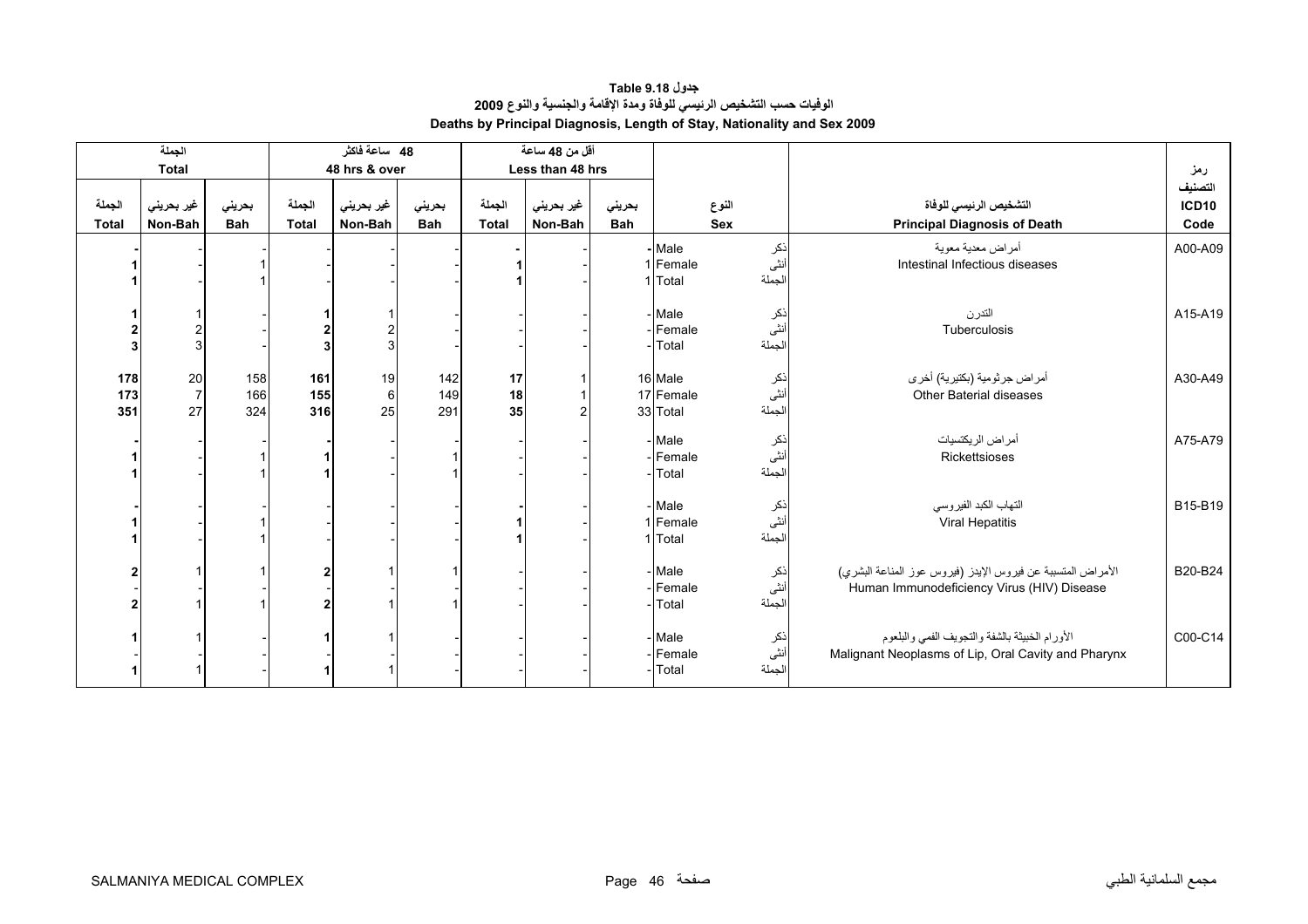#### **الوفيات حسب التشخيص الرئيسي للوفاة ومدة الإقامة والجنسية والنوع <sup>2009</sup> Deaths by Principal Diagnosis, Length of Stay, Nationality and Sex 2009 (Cont'd) Table 9.18 جدول ) تابع(**

|                        | الجملة                |                      |                          | 48 ساعة فاكثر         |                      |                        | أقل من 48 ساعة        |                      |                               |                      |                                                                                                                                    |                                 |
|------------------------|-----------------------|----------------------|--------------------------|-----------------------|----------------------|------------------------|-----------------------|----------------------|-------------------------------|----------------------|------------------------------------------------------------------------------------------------------------------------------------|---------------------------------|
|                        | <b>Total</b>          |                      |                          | 48 hrs & over         |                      |                        | Less than 48 hrs      |                      |                               |                      |                                                                                                                                    | رمز                             |
| الجملة<br><b>Total</b> | غير بحريني<br>Non-Bah | بحريني<br><b>Bah</b> | الجملة<br><b>Total</b>   | غير بحريني<br>Non-Bah | بحريني<br><b>Bah</b> | الجملة<br><b>Total</b> | غير بحريني<br>Non-Bah | بحريني<br><b>Bah</b> |                               | النوع<br><b>Sex</b>  | التشخيص الرئيسي للوفاة<br><b>Principal Diagnosis of Death</b>                                                                      | التصنيف<br><b>ICD10</b><br>Code |
|                        |                       |                      |                          |                       |                      |                        |                       |                      | Male<br>- Female<br>- Total   | نكر<br>أنثى<br>لجملة | الأورام الخبيثة بالشفة والتجويف الفمى والبلعوم<br>Malignant Neoplasms of Lip, Oral Cavity and Pharynx                              | C00-C14                         |
| 22<br>21<br>43         |                       | 21<br>19<br>40       | 21<br>17<br>38           | 2                     | 20<br>16<br>36       |                        |                       |                      | 1 Male<br>3 Female<br>4 Total | نكر<br>نٹی<br>لجملة  | الأورام الخبيثة بأعضاء الجهاز الهضمى<br>Malignant Neoplasms of Digestive Organs                                                    | C15-C26                         |
| 23<br>9<br>32          |                       | 22<br>8<br>30        | 22<br>$\mathbf{9}$<br>31 |                       | 21<br>8<br>29        |                        |                       |                      | 1 Male<br>- Female<br>1 Total | نكر<br>أنثى<br>لجملة | الأورام الخبيثة بأعضاء الجهاز التنفسي والأعضاء داخل الصدر<br>Malignant Neoplasms of Respiratory and<br><b>Intrathoracic Organs</b> | C30-C39                         |
|                        |                       |                      |                          |                       | $\overline{2}$       |                        |                       |                      | - Male<br>-IFemale<br>- Total | نكر<br>أنثى<br>لجملة | الأورام الخبيثة بالأنسجة المتوسطة والأنسجة الرخوة (اللينة)<br>Malignant Neoplasms of Mesothelial and Soft Tissues                  | C45-C49                         |
| 16<br>16               |                       | 16<br>16             | 16<br>16                 |                       | 16<br>16             |                        |                       |                      | Male<br>- Female<br>- Total   | نكر<br>نٹی<br>لجملة  | الأورام الخبيثة بالثدى<br>Malignant Neoplasms of Breast                                                                            | C <sub>50</sub>                 |
|                        |                       |                      | 2<br>$\mathbf{2}$        |                       |                      |                        |                       |                      | - Male<br>1 Female<br>1 Total | نكر<br>نٹی<br>لجملة  | الأورام الخبيثة بالأعضاء التناسلية للأنثى<br>Malignant Neoplasms of Female Genital Organs                                          | C51-C58                         |
|                        |                       |                      |                          |                       |                      |                        |                       |                      | 1 Male<br>Female<br>1 Total   | ذكر<br>أنثى<br>لجملة | الأورام الخبيثة بالأعضاء التناسلية للذكر<br>Malignant Neoplasms of Male Genital Organs                                             | C60-C63                         |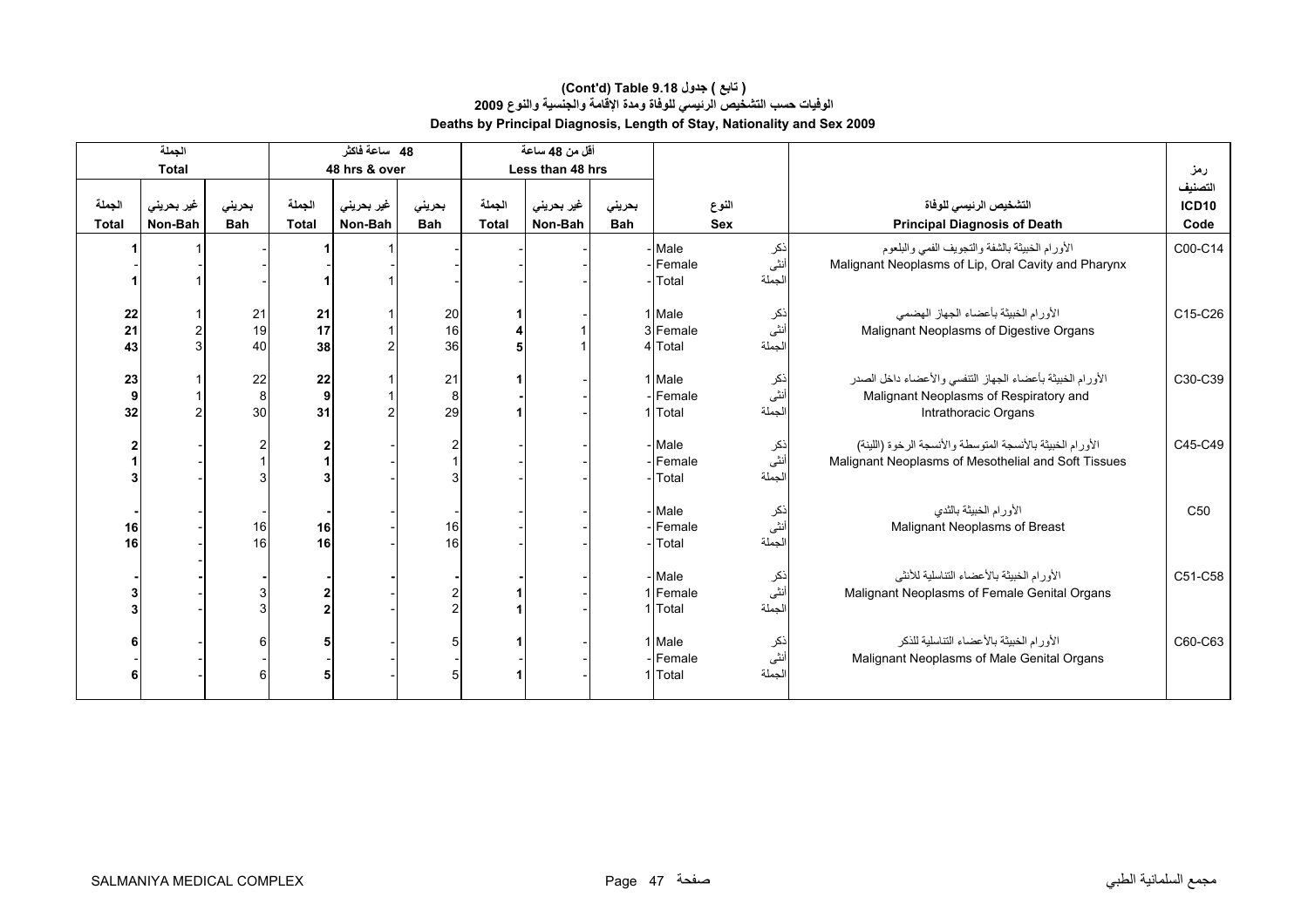|                        | الجملة                |                      |                        | 48 ساعة فاكثر         |                      |                        | أقل من 48 ساعة        |                      |                                  |                       |                                                                                                                                                                  |                                 |
|------------------------|-----------------------|----------------------|------------------------|-----------------------|----------------------|------------------------|-----------------------|----------------------|----------------------------------|-----------------------|------------------------------------------------------------------------------------------------------------------------------------------------------------------|---------------------------------|
|                        | <b>Total</b>          |                      |                        | 48 hrs & over         |                      |                        | Less than 48 hrs      |                      |                                  |                       |                                                                                                                                                                  | رمز                             |
| الجملة<br><b>Total</b> | غیر بحرینی<br>Non-Bah | بحريني<br><b>Bah</b> | الجملة<br><b>Total</b> | غير بحريني<br>Non-Bah | بحرينى<br><b>Bah</b> | الجملة<br><b>Total</b> | غير بحريني<br>Non-Bah | بحريني<br><b>Bah</b> |                                  | النوع<br><b>Sex</b>   | التشخيص الرئيسى للوفاة<br><b>Principal Diagnosis of Death</b>                                                                                                    | التصنيف<br><b>ICD10</b><br>Code |
|                        |                       |                      |                        |                       |                      |                        |                       |                      | Male<br>1 Female<br>1 Total      | ذکر<br>أنثى<br>الجملة | الأورام الخبيثة بالجهاز البولي<br>Malignant Neoplasms of UrinaryTract                                                                                            | C64-C68                         |
|                        |                       |                      |                        |                       |                      |                        |                       |                      | Male<br>-Female<br>Total         | ذکر<br>أنثى<br>الجملة | الأورام الخبيثة بالعين والدماغ (المخ) والأجزاء الأخرى من الجهاز العصبي المركزي<br>Malignant Neoplasms of Eye, Brain and Other<br>Parts of Central Nervous System | C69-C72                         |
|                        |                       |                      |                        |                       |                      |                        |                       |                      | Male<br>Female<br>Total          | ذکر<br>انٹی<br>الجملة | الأورام الخبيثة بالغدة الدرقية أو الغدد الصماء الأخرى<br>Malignant Neoplasms of Thyroid and Other<br><b>Endocrine Glands</b>                                     | C73-C75                         |
|                        |                       |                      |                        |                       |                      |                        |                       |                      | - Male<br>1 Female<br>1 Total    | ذكر<br>أنثى<br>لجملة  | أورام خبيثة بمواقع مبهمة أوثانوية أو غير محددة<br>Malignant Neoplasms of III-Defined, Secondary<br>and Unspecified Sites                                         | C76-C80                         |
|                        |                       |                      | $\overline{2}$         |                       |                      |                        |                       |                      | - Male<br>- Female<br>Total      | ذكر<br>أنثى<br>لجملة  | الأورام الخبيثة بالأنسجة الليمفاوية والمكونة للدم والأنسجة ذات العلاقة<br>Malignant Neoplasms of Lymphoid, Haematopoietic<br>and Related Tissue                  | C81-C96                         |
|                        |                       |                      |                        |                       |                      |                        |                       |                      | - Male<br>Female<br>Total        | نكر<br>أنثى<br>الجملة | أورام خبيثة ذات مواقع مستقلة (أولية) متعددة<br>Malignant neoplasms of independent<br>(primary) multiple sites                                                    | C97                             |
|                        |                       |                      |                        |                       |                      |                        |                       |                      | - Male<br>Female<br><b>Total</b> | نكر<br>أنثى<br>لجملة  | الأورام الحميدة<br>Benign Neoplasms                                                                                                                              | D10-D36                         |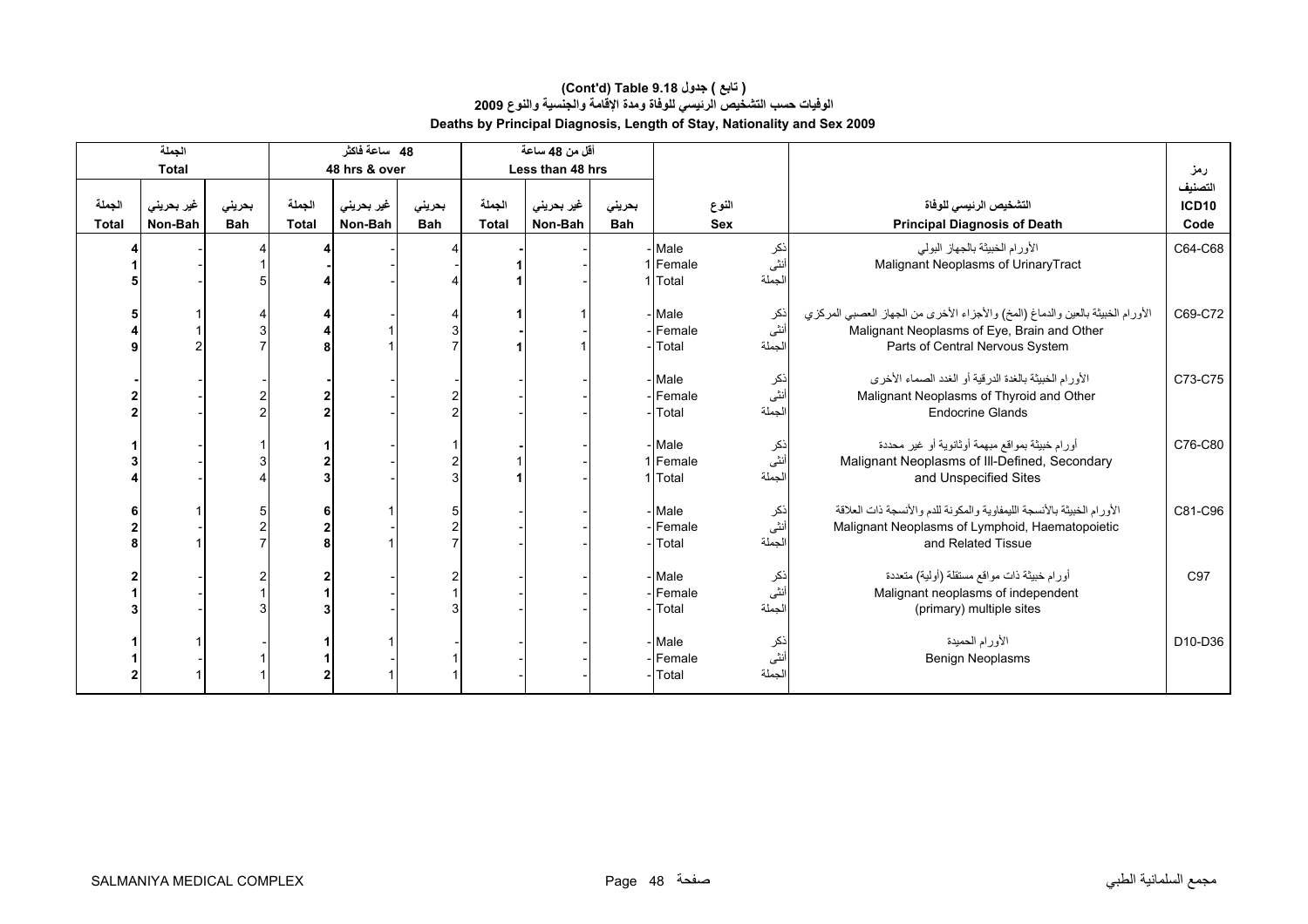|                        | الجملة                |                      |                        | 48 ساعة فاكثر         |                      |                        | أقل من 48 ساعة        |                      |                               |                      |                                                                                                                                              |                                 |
|------------------------|-----------------------|----------------------|------------------------|-----------------------|----------------------|------------------------|-----------------------|----------------------|-------------------------------|----------------------|----------------------------------------------------------------------------------------------------------------------------------------------|---------------------------------|
|                        | <b>Total</b>          |                      |                        | 48 hrs & over         |                      |                        | Less than 48 hrs      |                      |                               |                      |                                                                                                                                              | رمز                             |
| الجملة<br><b>Total</b> | غير بحريني<br>Non-Bah | بحريني<br><b>Bah</b> | الجملة<br><b>Total</b> | غير بحريني<br>Non-Bah | بحريني<br><b>Bah</b> | الجملة<br><b>Total</b> | غير بحريني<br>Non-Bah | بحرينى<br><b>Bah</b> | النوع<br><b>Sex</b>           |                      | التشخيص الرئيسى للوفاة<br><b>Principal Diagnosis of Death</b>                                                                                | التصنيف<br><b>ICD10</b><br>Code |
|                        |                       |                      |                        |                       |                      |                        |                       |                      | - Male<br>2 Female<br>2 Total | نكر<br>نٹی<br>لجملة  | فقر الدم الانحلالي<br>Haemolytic Anaemias                                                                                                    | D55-D59                         |
|                        |                       |                      |                        |                       |                      |                        |                       |                      | - Male<br>Female<br>Total     | نكر<br>نثى<br>لجملة  | فقر الدم اللاتكوني (اللاتنسجي) وأنواع أخرى من فقر الدم<br>Aplastic and Other Anaemias                                                        | D60-D64                         |
|                        |                       |                      |                        |                       | 6                    |                        |                       |                      | - Male<br>Female<br>Total     | نكر<br>أنثى<br>لجملة | عيوب تخثر (تجلط) الدم والفرفرية والحالات النزفية الأخرى<br>Coagulation Defects, Purpura and Other<br><b>Haemorrhagic Conditions</b>          | D65-D69                         |
|                        |                       |                      |                        |                       |                      |                        |                       |                      | - Male<br>Female<br>Total     | نكر<br>أنثى<br>لجملة | الداء السكري (السكري)<br><b>Diabetes Mellitus</b>                                                                                            | E10-E14                         |
|                        |                       |                      |                        |                       |                      |                        |                       |                      | - Male<br>1 Female<br>1 Total | نكر<br>أنثى<br>لجملة | اضطر ابات أخرى في تنظيم الجلوكوز وفي الافراز الداخلي للبنكرياس<br>Other Disorders of Glucose Regulation and<br>Pancreatic Internal Secretion | E15-E16                         |
|                        |                       |                      |                        |                       |                      |                        |                       |                      | - Male<br>Female<br>Total     | نكر<br>أنثى<br>لجملة | السمنة (البدانة) وحالات فرط التغذية الأخرى<br>Obesity and Other Hyperalimentation                                                            | E65-E68                         |
| 5<br>10                |                       | 5<br>10              | 5<br>3<br>8            |                       |                      |                        |                       |                      | - Male<br>2 Female<br>2 Total | نكر<br>أنثى<br>لجملة | اضطرابات الاستقلاب (التمثيل الغذائي)<br><b>Metabolic Disorders</b>                                                                           | E70-E90                         |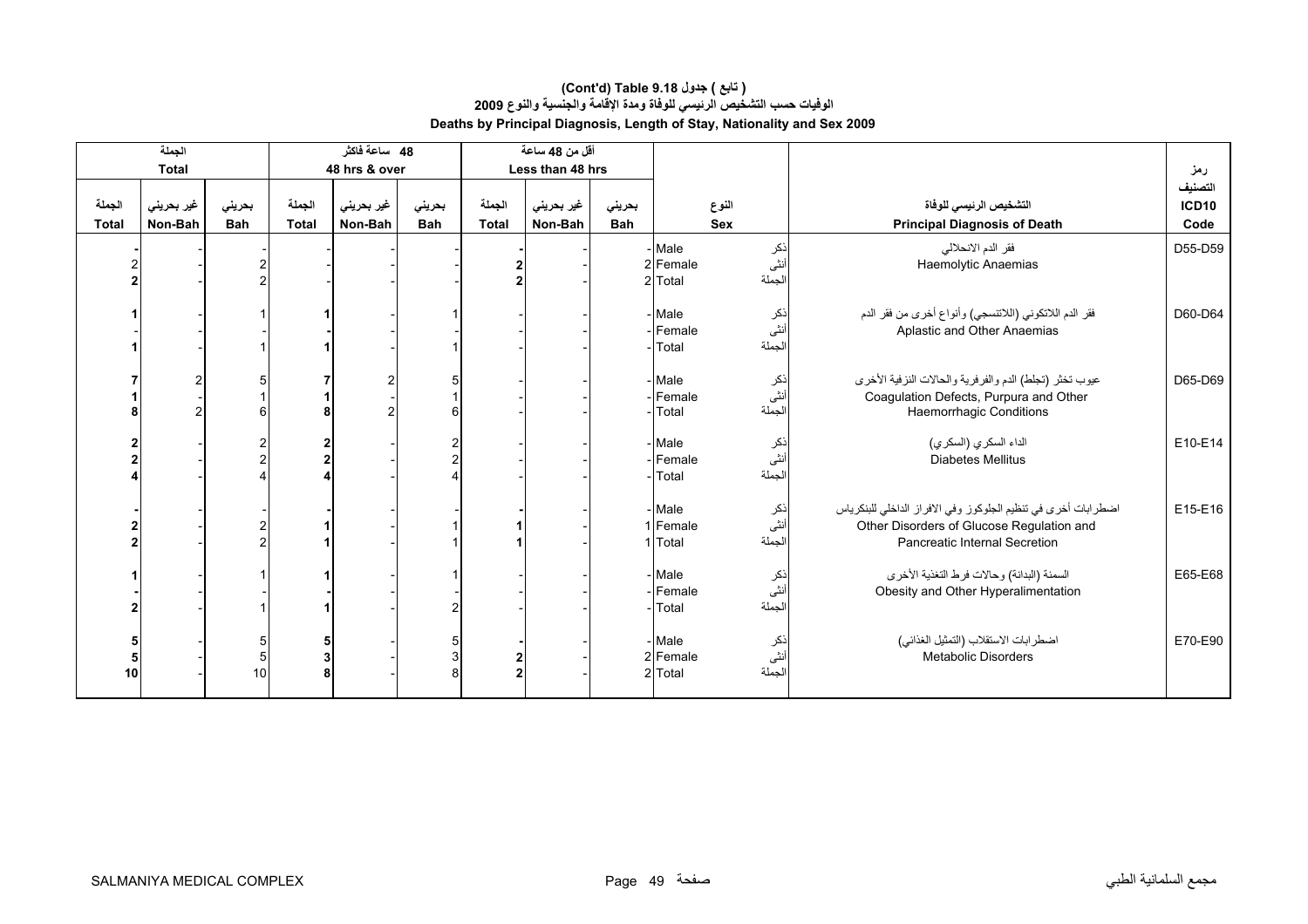|                        | الجملة<br><b>Total</b> |                      |                                    | 48 ساعة فاكثر<br>48 hrs & over |                      |                 | أقل من 48 ساعة<br>Less than 48 hrs |                      |                                                   |              |                       |                                                                                                                                                              | رمز                  |
|------------------------|------------------------|----------------------|------------------------------------|--------------------------------|----------------------|-----------------|------------------------------------|----------------------|---------------------------------------------------|--------------|-----------------------|--------------------------------------------------------------------------------------------------------------------------------------------------------------|----------------------|
|                        |                        |                      |                                    |                                |                      |                 |                                    |                      |                                                   |              |                       |                                                                                                                                                              | التصنيف              |
| الجملة<br><b>Total</b> | غیر بحرینی<br>Non-Bah  | بحريني<br><b>Bah</b> | الجملة<br>Total                    | غیر بحرین <i>ی</i><br>Non-Bah  | بحريني<br><b>Bah</b> | الجملة<br>Total | غیر بحرینی<br>Non-Bah              | بحريني<br><b>Bah</b> |                                                   | النوع<br>Sex |                       | التشخيص الرئيسى للوفاة<br><b>Principal Diagnosis of Death</b>                                                                                                | <b>ICD10</b><br>Code |
|                        |                        |                      |                                    |                                |                      |                 |                                    |                      | Male<br>- Female<br>Total                         |              | نكر<br>أنثى<br>لجملة  | الاضطرابات العقلية والسلوكية نتيجة استخدام مواد نفسانية المفعول (مؤثرة نفسيأ)<br>Mental and Behavioural Disorders due to<br>Psychoactive Substance Use       | F10-F19              |
|                        |                        |                      |                                    |                                |                      |                 |                                    |                      | - Male<br>- Female<br>- Total                     |              | ذكر<br>أنثى<br>الجملة | الأمراض الالتهابية بالجهاز العصبي المركزي<br>Inflammatory diseases of the Central<br>Nervious System                                                         | G00-G09              |
|                        |                        |                      |                                    |                                |                      |                 |                                    |                      | - Male<br>- Female<br>Total                       |              | ذکر<br>أنثى<br>الجملة | ضمورات جهازية (مجموعية) تشمل الجسم كله تصيب<br>في المقام الأول الجهاز العصبي المركزي<br>Systemic Atrophies Primarily affecting<br>the Central Nervous System | G10-G13              |
|                        |                        |                      |                                    |                                |                      |                 |                                    |                      | - Male<br>- Female<br>Total                       |              | ذکر<br>أنثى<br>لجملة  | الأمراض الانحلالية الأخرى بالجهاز العصبي<br>Other Degenerative Diseases of the Nervous System                                                                | G30-G32              |
|                        |                        |                      |                                    |                                |                      |                 |                                    |                      | - Male<br>Female<br>Total                         |              | ذکر<br>أنثى<br>لجملة  | أمراض الموصل العضلى العصبي وأمراض العضلات<br>Diseases of Nyoneural Junction and Muscle                                                                       | G70-G73              |
|                        |                        |                      |                                    |                                |                      |                 |                                    |                      | - Male<br>- Female<br>Total                       |              | ذکر<br>أنثى<br>لجملة  | الشلل المخي والمتلازمات الشللية الأخرى<br>Cerebral Palsy and Other Paralytic Syndromes                                                                       | G80-G83              |
| 11                     |                        |                      | 6<br>$\overline{\mathbf{5}}$<br>11 |                                |                      |                 |                                    |                      | - Male<br>ذکر<br>أنثى<br>Female<br>لجملة<br>Total |              |                       | الاضطرابات الأخرى بالجهاز العصبي<br>Other Disorders of the Nervous System                                                                                    | G90-G99              |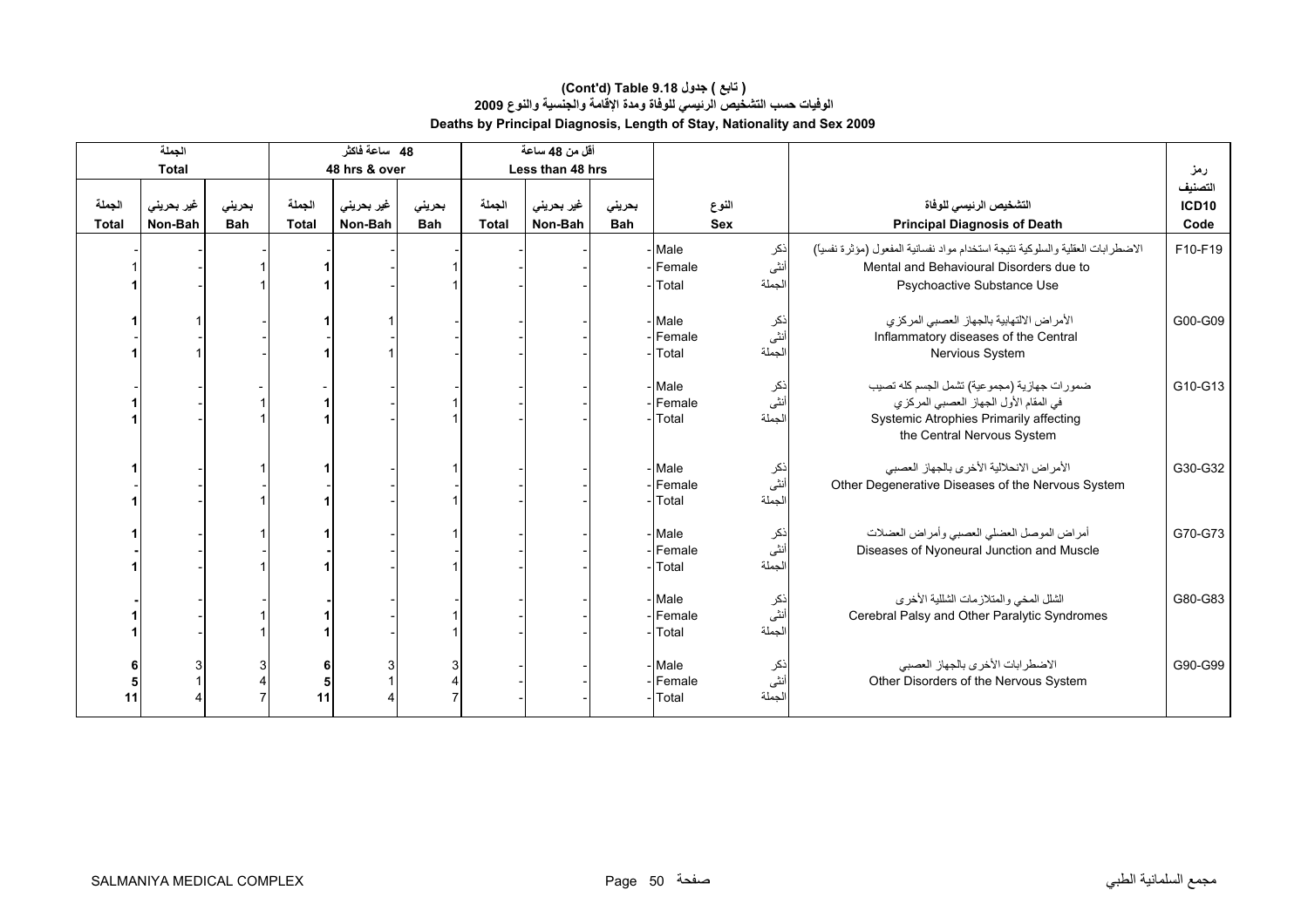|                        | الجملة                |                      |                        | 48 ساعة فاكثر         |                      |                 | أقل من 48 ساعة        |                      |                                                 |                        |                                                                                                                                                             |                                 |
|------------------------|-----------------------|----------------------|------------------------|-----------------------|----------------------|-----------------|-----------------------|----------------------|-------------------------------------------------|------------------------|-------------------------------------------------------------------------------------------------------------------------------------------------------------|---------------------------------|
|                        | <b>Total</b>          |                      |                        | 48 hrs & over         |                      |                 | Less than 48 hrs      |                      |                                                 |                        |                                                                                                                                                             | رمز                             |
| الجملة<br><b>Total</b> | غير بحريني<br>Non-Bah | بحريني<br><b>Bah</b> | الجملة<br><b>Total</b> | غير بحريني<br>Non-Bah | بحرينى<br><b>Bah</b> | الجملة<br>Total | غير بحريني<br>Non-Bah | بحرينى<br><b>Bah</b> |                                                 | النوع<br>Sex           | التشخيص الرئيسى للوفاة<br><b>Principal Diagnosis of Death</b>                                                                                               | التصنيف<br><b>ICD10</b><br>Code |
| 17<br>11<br>28         |                       | 14<br>11<br>25       | 13<br>9<br>22          |                       | 10<br>9<br>19        |                 |                       |                      | 4 Male<br>2 Female<br>6 Total                   | نكر<br>أنثى<br>الجملة  | أمراض فرط (ارتفاع) ضغط الدم<br><b>Hypertensive Diseases</b>                                                                                                 | $110 - 115$                     |
| 24<br>10<br>34         |                       | 16<br>10<br>26       | 18<br>6<br>24          | 5                     | 13<br>6<br>19        | 6<br>10         |                       |                      | 3 Male<br>4 Female<br>7 Total                   | نكر<br>أنثى<br>الجملة  | أمراض القلب الاقفارية (الاسكيمية) الناجمة عن القصور الدموي<br><b>Ischaemic Heart Diseases</b>                                                               | $120 - 125$                     |
| 10<br>18<br>28         |                       | 10<br>16<br>26       | 10<br>15<br>25         |                       | 10<br>14<br>24       |                 |                       |                      | - Male<br>2 Female<br>2 Total                   | ذکر<br>أنثى<br>الجملة  | أمراض القلب الرئوية وأمراض الدورة الدموية الرئوية (الدوران الدموي)<br>Pulmonary Heart Disease and Diseases<br>of Pulmonary Circulation                      | $126 - 128$                     |
| 19<br>17<br>36         |                       | 14<br>16<br>30       | 12<br>13<br>25         |                       | 8<br>13<br>21        | 11              |                       |                      | 6 Male<br>3 Female<br>9 Total                   | اذكر<br>أنثى<br>الجملة | أشكال أخرى من أمراض القلب<br>Other Forms of Heart Disease                                                                                                   | $130 - 152$                     |
| 40<br>24<br>64         | 11<br>3<br>14         | 29<br>21<br>50       | 34<br>20<br>54         | 3<br>10               | 27<br>17<br>44       | 6<br>10         |                       |                      | 2 Male<br>4 Female<br>6 Total                   | نكر<br>أنثى<br>الجملة  | الأمراض الدماغية الوعائية (أمراض أوعية المخ)<br>Cerebrovascular Diseases                                                                                    | 160-169                         |
|                        |                       |                      | $\mathbf{z}$           |                       |                      |                 |                       |                      | Male<br>Female<br>Total                         | ذکر<br>أنثى<br>الجملة  | أمراض الشرابين والشرينات (الشرابين الصغيرة) والشعيرات الدموية<br>Diseases of Arteries, Arterioles and Capillaries                                           | 170-179                         |
|                        |                       |                      |                        |                       |                      |                 |                       |                      | Male<br>ذكر<br>أنثى<br>Female<br>لجملة<br>Total |                        | أمراض الأوردة والأوعية والعقد (الغدد) اللمفية التي لم تصنف في مكان أخر<br>Diseases of Veins, Lymphatic Vessels and<br>Lymph Nodes, Not elsewhere classified | 180-189                         |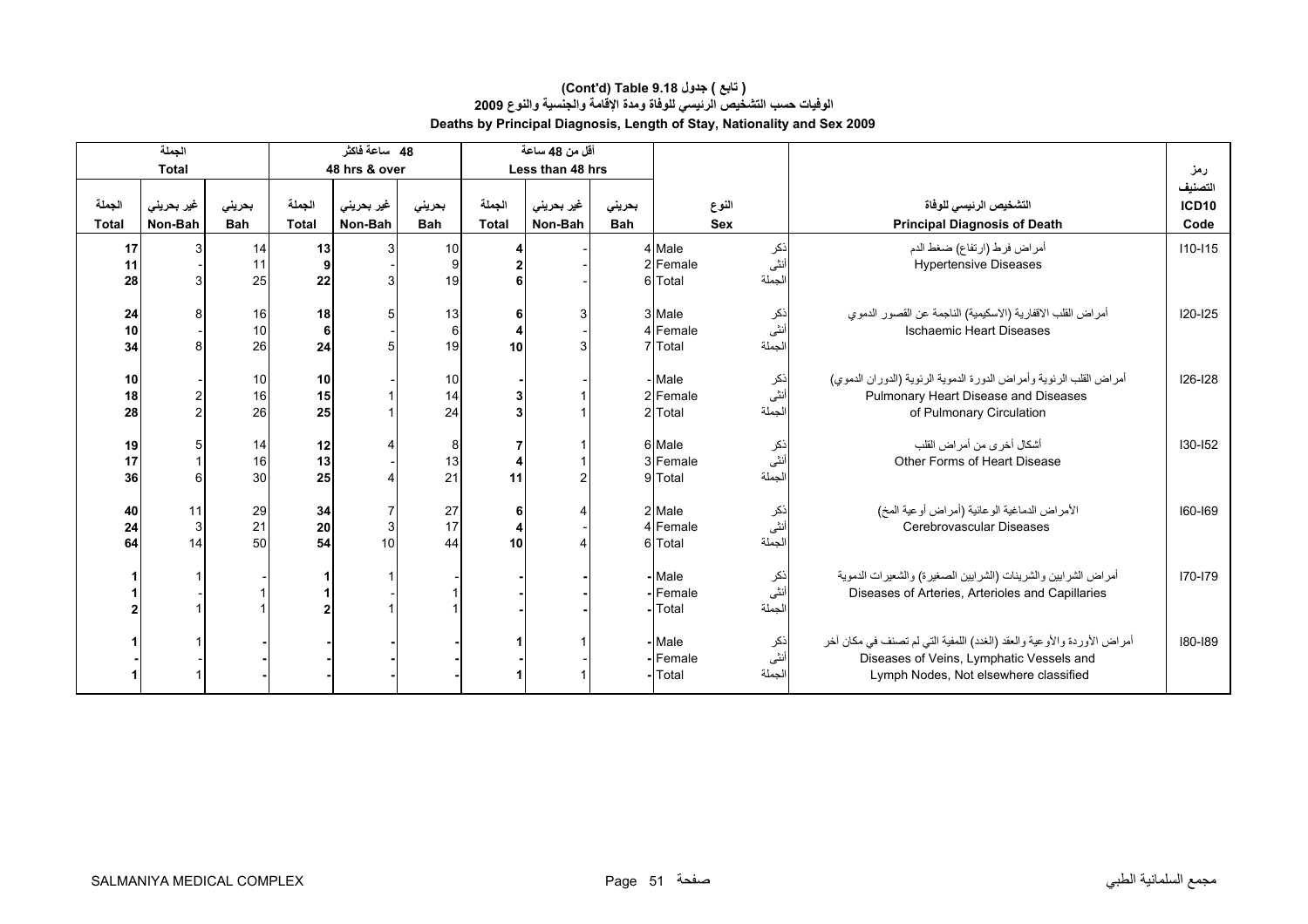#### **Deaths by Principal Diagnosis, Length of Stay, Nationality and Sex 2009 (Cont'd) Table 9.18 جدول ) تابع( الوفيات حسب التشخيص الرئيسي للوفاة ومدة الإقامة والجنسية والنوع <sup>2009</sup>**

| الجملة                 |                               |                      | 48 ساعة فاكثر          |                       |                      | أقل من 48 ساعة         |                       |                      |                               |                       |                                                                                                                                                      |                                 |  |
|------------------------|-------------------------------|----------------------|------------------------|-----------------------|----------------------|------------------------|-----------------------|----------------------|-------------------------------|-----------------------|------------------------------------------------------------------------------------------------------------------------------------------------------|---------------------------------|--|
|                        | <b>Total</b>                  |                      |                        | 48 hrs & over         |                      |                        | Less than 48 hrs      |                      |                               |                       |                                                                                                                                                      | رمز                             |  |
| الجملة<br><b>Total</b> | غیر بحرین <i>ی</i><br>Non-Bah | بحرينى<br><b>Bah</b> | الجملة<br><b>Total</b> | غير بحريني<br>Non-Bah | بحريني<br><b>Bah</b> | الجملة<br><b>Total</b> | غير بحريني<br>Non-Bah | بحريني<br><b>Bah</b> |                               | النوع<br><b>Sex</b>   | التشخيص الرئيسي للوفاة<br><b>Principal Diagnosis of Death</b>                                                                                        | التصنيف<br><b>ICD10</b><br>Code |  |
| 9<br>17                |                               | 6<br>12              | 9<br>17                | 3                     | 6<br>$6 \mid$<br>12  |                        |                       |                      | - Male<br>-Female<br>- Total  | نكر<br>نثى<br>لجملة   | النزلة الوافدة (الانفلونزا) وذات الرئة (الالتهاب الرئوي)<br>Influenza and Pneumonia                                                                  | $J10-J18$                       |  |
|                        |                               |                      |                        |                       |                      |                        |                       |                      | - Male<br>-Female<br>- Total  | ذکر<br>اُنٹی<br>لجملة | الأمراض المزمنة بالجهاز التنفسي السفلي (المسالك التنفسية السفلى)<br>Chronic Lower Respiratory Diseases                                               | J40-J47                         |  |
| 11<br>11<br>22         |                               | 11<br>11<br>22       | 10<br>10<br>20         |                       | 10<br>10<br>20       |                        |                       |                      | 1 Male<br>1 Female<br>2 Total | نكر<br>نٹی<br>لجملة   | أمراض الرئة الناجمة عن عوامل خارجية<br>Lung Diseases due to External Agents                                                                          | J60-J70                         |  |
|                        |                               |                      |                        |                       |                      |                        |                       |                      | - Male<br>- Female<br>- Total | ذکر<br>أنثى<br>لجملة  | أمراض ننفسية أخرى نصيب بصفة رئيسية النسيج الخلالي<br>Other Respiratory Diseases Principally<br>affecting the Interstitium                            | J80-J84                         |  |
|                        |                               |                      |                        |                       |                      |                        |                       |                      | - Male<br>- Female<br>- Total | ذکر<br>أنثى<br>لجملة  | حالات التقيح والنخر (التنكرز) بالجهاز التنفسي السفلي (بالمسالك التنفسية السفلي)<br>Suppurative and Necrotic Conditions of<br>Lower Respiratory Tract | J85-J86                         |  |
|                        |                               |                      |                        |                       |                      |                        |                       |                      | 1 Male<br>1 Female<br>2 Total | نكر<br>أنثى<br>لجملة  | الأمراض الأخرى بالجنبة (البلورا)<br>Other Diseases of Pleura                                                                                         | J90-J94                         |  |
| 15                     |                               |                      | 14                     | 3                     | 11                   |                        |                       |                      | -Male<br>-Female<br>-Total    | ذكر<br>أنثى<br>لجملة  | أمراض الجهاز التنفسي الأخرى<br>Other Diseases of the Respiratory System                                                                              |                                 |  |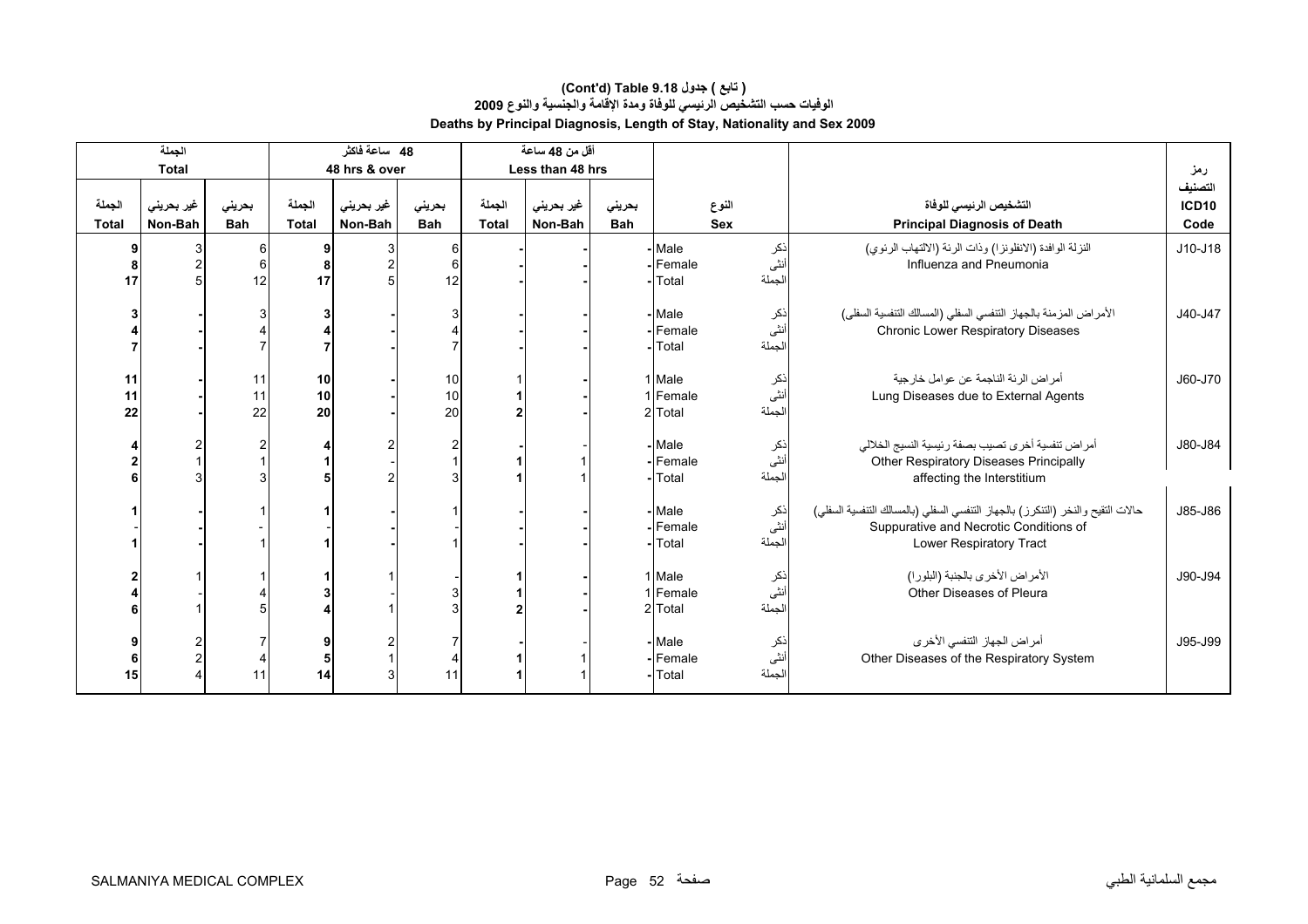| الجملة                 |                       |                      |                                  | 48 ساعة فاكثر         |                      |                        | أقل من 48 ساعة        |                      |                                                  |                         |                                                                                                                                      |                                 |
|------------------------|-----------------------|----------------------|----------------------------------|-----------------------|----------------------|------------------------|-----------------------|----------------------|--------------------------------------------------|-------------------------|--------------------------------------------------------------------------------------------------------------------------------------|---------------------------------|
|                        | <b>Total</b>          |                      |                                  | 48 hrs & over         |                      |                        | Less than 48 hrs      |                      |                                                  |                         |                                                                                                                                      | رمز                             |
| الجملة<br><b>Total</b> | غير بحريني<br>Non-Bah | بحريني<br><b>Bah</b> | الجملة<br><b>Total</b>           | غير بحريني<br>Non-Bah | بحريني<br><b>Bah</b> | الجملة<br><b>Total</b> | غير بحريني<br>Non-Bah | بحريني<br><b>Bah</b> |                                                  | النوع<br><b>Sex</b>     | التشخيص الرئيسي للوفاة<br><b>Principal Diagnosis of Death</b>                                                                        | التصنيف<br><b>ICD10</b><br>Code |
| 3                      |                       |                      | 3<br>6                           |                       |                      |                        |                       |                      | Male<br>Female<br>Total                          | نکر<br>أنثى<br>الجملة   | الأمراض الأخرى بالأمعاء<br>Other Diseases of Intestines                                                                              | K55-K63                         |
| 10<br>5<br>15          |                       | 5<br>12              | 10<br>$\sqrt{5}$<br>15           | 3                     | 12                   |                        |                       |                      | Male<br>-IFemale<br>Total                        | ذكر<br>أنثى<br>الجملة   | أمر اض الكبد<br>Diseases of Liver                                                                                                    | K70-K77                         |
|                        |                       |                      | $\overline{2}$<br>$\overline{2}$ |                       |                      |                        |                       |                      | <b>Male</b><br>-Female<br>Total                  | ذکر<br>أنثى<br>الجملة   | اضطرابات المرارة (الحويصلة المرارية) والقناة المرارية (الصفراوية) والبنكرياس<br>Disorders of Gallbladder, Biliary Tract and Pancreas | K80-K87                         |
|                        |                       |                      | $\mathbf 1$<br>8                 |                       |                      |                        |                       |                      | 1 Male<br>Female<br>1 Total                      | انکر<br>اُنٹی<br>الجملة | الأمراض الأخرى بالجهاز الهضمى<br>Other Diseases of the Digestive System                                                              | K90-K93                         |
|                        |                       |                      |                                  |                       |                      |                        |                       |                      | - Male<br>Female<br>Total                        | ذكر<br>أنثى<br>الجملة   | الشرى (الارتكاريا) و الحمامي<br>Urticaria and Erythema                                                                               | L50-L54                         |
|                        |                       |                      | $\overline{2}$<br>$\overline{2}$ |                       |                      |                        |                       |                      | - Male<br>Female<br>Total                        | نكر<br>أنثى<br>الجملة   | الاضطرابات الشاملة (الجهازية) للنسيج الضام<br><b>Systemic Connective Tissue Disorders</b>                                            | M30-M36                         |
|                        |                       |                      |                                  |                       |                      |                        |                       |                      | Male<br>نكر<br>أنثى<br>Female<br>الجملة<br>Total |                         | اضطرابات الأنسجة الرخوة (اللينه)<br>Soft Tissue Disorders                                                                            | M60-M79                         |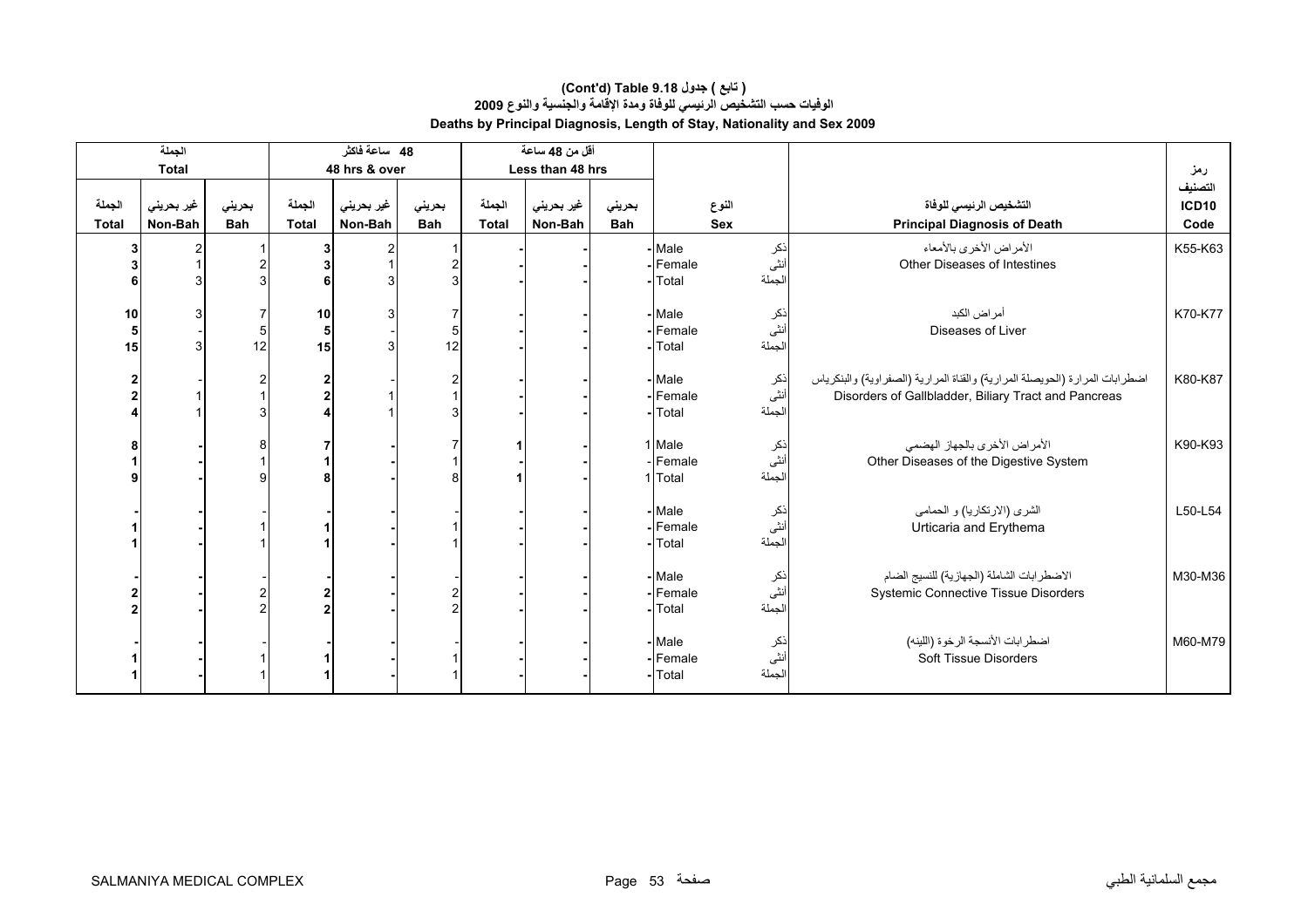| الجملة                 |                       |                      |                        | 48 ساعة فاكثر         |                      |                        | أقل من 48 ساعة        |                      |                                                   |                       |                                                                                                                                                                                                                |                                 |
|------------------------|-----------------------|----------------------|------------------------|-----------------------|----------------------|------------------------|-----------------------|----------------------|---------------------------------------------------|-----------------------|----------------------------------------------------------------------------------------------------------------------------------------------------------------------------------------------------------------|---------------------------------|
|                        | <b>Total</b>          |                      |                        | 48 hrs & over         |                      |                        | Less than 48 hrs      |                      |                                                   |                       |                                                                                                                                                                                                                | رمز                             |
| الجملة<br><b>Total</b> | غير بحريني<br>Non-Bah | بحرينى<br><b>Bah</b> | الجملة<br><b>Total</b> | غیر بحرینی<br>Non-Bah | بحرينى<br><b>Bah</b> | الجملة<br><b>Total</b> | غیر بحرینی<br>Non-Bah | بحريني<br><b>Bah</b> |                                                   | النوع<br><b>Sex</b>   | التشخيص الرئيسى للوفاة<br><b>Principal Diagnosis of Death</b>                                                                                                                                                  | التصنيف<br><b>ICD10</b><br>Code |
|                        |                       |                      |                        |                       |                      |                        |                       |                      | - Male<br>-Female<br>Total                        | نكر<br>أنثى<br>لجملة  | اعتلالات العظام والغضاريف<br>Osteopathies and Chondropathies                                                                                                                                                   | M80-M94                         |
|                        |                       |                      |                        |                       |                      |                        |                       |                      | 1 Male<br>Female<br>1 Total                       | ذکر<br>انٹی<br>لجملة  | الفشل (القصور) الكلوي<br><b>Renal Failure</b>                                                                                                                                                                  | N17-N19                         |
|                        |                       |                      |                        |                       |                      |                        |                       |                      | - Male<br>1 Female<br>1 Total                     | نكر<br>نثى<br>لجملة   | الاضطرابات الأخرى بالكلية والحالب<br>Other Disorders of Kidney and Ureter                                                                                                                                      | N25-N29                         |
|                        |                       |                      |                        |                       |                      |                        |                       |                      | - Male<br>1 Female<br>1 Total                     | نكر<br>أنثى<br>الجملة | الأمراض الأخرى بالجهاز البولي<br>Other Diseases of the Urinary System                                                                                                                                          | N30-N39                         |
|                        |                       |                      |                        |                       |                      |                        |                       |                      | - Male<br>-Female<br>Total                        | ذکر<br>أنثى<br>لجملة  | وذمة (اوديما) ، وبيلة بروتينية (خروج الزلال بالبول) واضطرابات<br>فرط ضغط الدم المصاحبة للحمل والولادة والنفاس<br>Oedema, Proteinuria and Hypertensive Disorders<br>in Pregnancy, Childbirth and the Peurperium | O10-O16                         |
|                        |                       |                      |                        |                       |                      |                        |                       |                      | - Male<br>Female<br>Total                         | نكر<br>أنثى<br>لجملة  | رعاية الأمومة المرتبطة بالجنين أو الخوف السلوى<br>(الامنيوسي) أو مشاكل محتملة للولادة<br>Maternal Care related to the Fetus and Amniotic<br>Cavity and Possible Delivery Problems                              | O30-O48                         |
|                        |                       |                      |                        |                       |                      |                        |                       |                      | - Male<br>ذكر<br>أنثى<br>Female<br>لجملة<br>Total |                       | تأثَّر الجنين أو الوليد بعوامل في الأم أو مضاعفات للحمل والمخاض والولادة<br>Fetus and Newborn affected by Maternal Factors and by<br>Complications of Pregnancy, Labour and Delivery                           | P00-P04                         |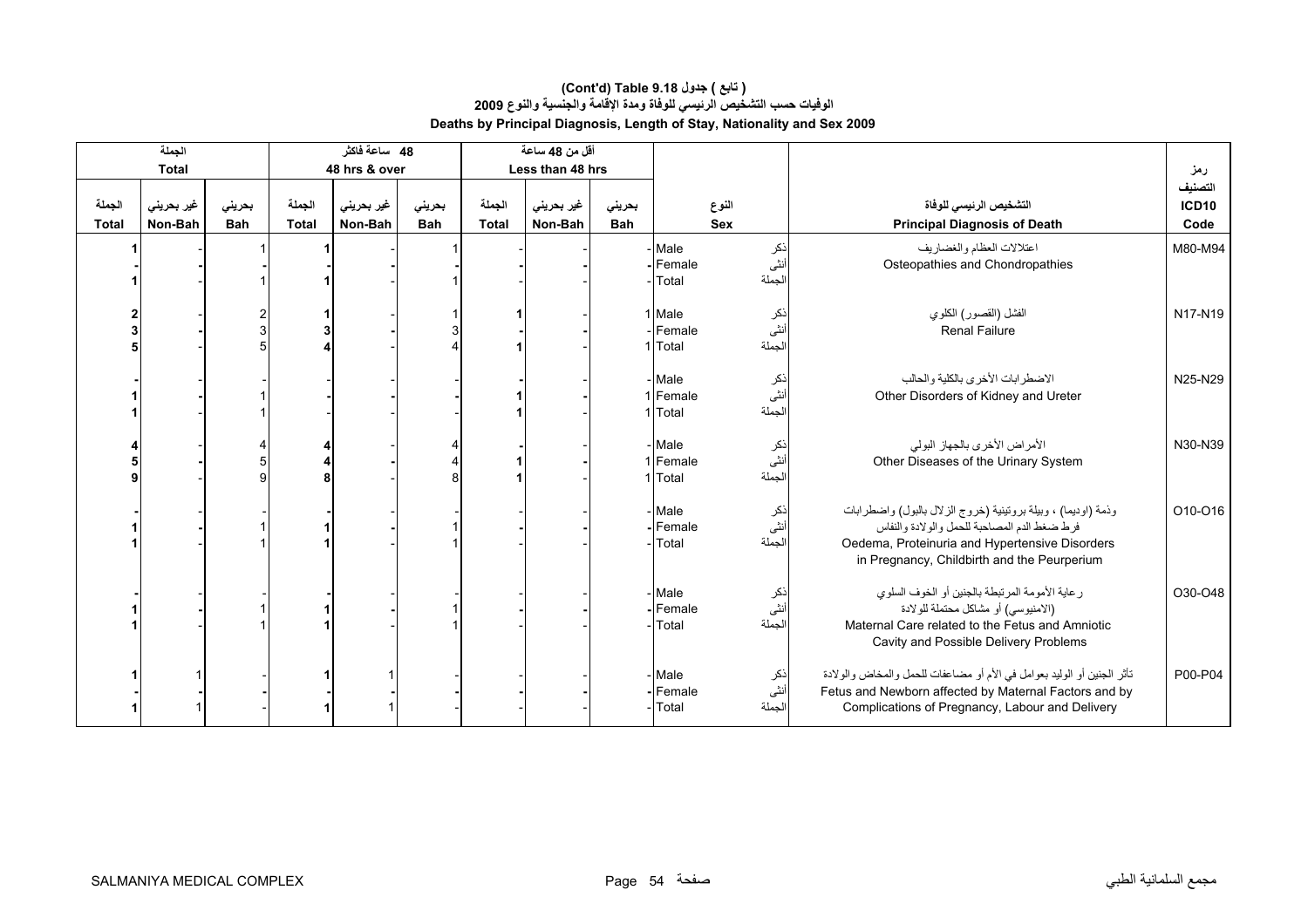#### **الوفيات حسب التشخيص الرئيسي للوفاة ومدة الإقامة والجنسية والنوع <sup>2009</sup> Deaths by Principal Diagnosis, Length of Stay, Nationality and Sex 2009 (Cont'd) Table 9.18 جدول ) تابع(**

|                        | الجملة                |                            |                        | 48 ساعة فاكثر         |                      |                        | أقل من 48 ساعة        |               |                                                        |                      |                                                                                                                                                                                  |                                 |
|------------------------|-----------------------|----------------------------|------------------------|-----------------------|----------------------|------------------------|-----------------------|---------------|--------------------------------------------------------|----------------------|----------------------------------------------------------------------------------------------------------------------------------------------------------------------------------|---------------------------------|
|                        | <b>Total</b>          |                            |                        | 48 hrs & over         |                      |                        | Less than 48 hrs      |               |                                                        |                      |                                                                                                                                                                                  | رمز                             |
| الجملة<br><b>Total</b> | غير بحريني<br>Non-Bah | بحرينى<br><b>Bah</b>       | الجملة<br><b>Total</b> | غیر بحرینی<br>Non-Bah | بحرينى<br><b>Bah</b> | الجملة<br><b>Total</b> | غیر بحرینی<br>Non-Bah | بحرينى<br>Bah |                                                        | النوع<br><b>Sex</b>  | التشخيص الرئيسى للوفاة<br><b>Principal Diagnosis of Death</b>                                                                                                                    | التصنيف<br><b>ICD10</b><br>Code |
| 3<br>12<br>15          |                       | $\overline{2}$<br>10<br>12 |                        |                       |                      |                        |                       |               | 2 Male<br>5 Female<br>7 Total                          | نكر<br>أنثى<br>لجملة | اضطرابات تتعلق بطول مدة الحمل أن نمو الجنين<br>Disorders related to Length of Gestation<br>and Fetal Growth                                                                      | P05-P08                         |
|                        |                       |                            |                        |                       |                      |                        |                       |               | - Male<br>-Female<br>Total                             | نكر<br>أننى<br>لجملة | الرضوح أثناء الولادة - الاصابات الولادية<br><b>Birth Trauma</b>                                                                                                                  | P10-P15                         |
| 15<br>15<br>30         |                       | 12<br>11<br>23             | 13<br>13<br>26         |                       | 10<br>9<br>19        |                        |                       |               | 2 Male<br>2 Female<br>4 Total                          | نكر<br>أنثى<br>لجملة | الاضطرابات التنفسية والقلبية الوعائية الخاصة بالفترة حواليّ الولادة<br>Respiratory and Cardiovascular Disorders<br>Specific to the Perinatal Period                              | P20-P29                         |
| 16<br>11<br>27         |                       | 14<br>10<br>24             | 15<br>11<br>26         | 2                     | 13<br>10<br>23       |                        |                       |               | 1 Male<br>Female<br>1 Total                            | نكر<br>أنثى<br>لجملة | العداوي (الاخماج) الخاصة بالفترة حواليّ الولادة<br>Infectious Specific to the Perinatal Period                                                                                   | P35-P39                         |
|                        |                       |                            |                        |                       |                      |                        |                       |               | - Male<br>1 Female<br>1 Total                          | نكر<br>أنثى<br>لجملة | الاضطرابات النزفية واضطرابات الدم بالجنين أو الوليد<br>Haemorrhagic and Haematological<br>Disorders of Fetus and Newborn                                                         | P50-P61                         |
|                        |                       |                            |                        |                       |                      |                        |                       |               | 1 Male<br>- Female<br>1 Total                          | نكر<br>نثى<br>لجملة  | الاضطرابات المؤقتة (العابرة) في عمليات الغدد الصماء<br>والتمثيل الغذائي الخاصة بالجنين والوليد<br>Transitory Endocrine and Metabolic Disorders<br>Specific to Fetus and Newborn  | P70-P74                         |
|                        |                       |                            |                        |                       |                      |                        |                       |               | 1 Male<br>نكر<br>أنثى<br>- Female<br>الجملة<br>1 Total |                      | الحالات التي تكتنف اللحافة (الجلد) (الإهاب) وانتظام<br>حرارة الجسم في الجنين أو الوليد<br>Conditions involving the Integument and<br>Temperature Regulation of Fetus and Newborn | P80-P83                         |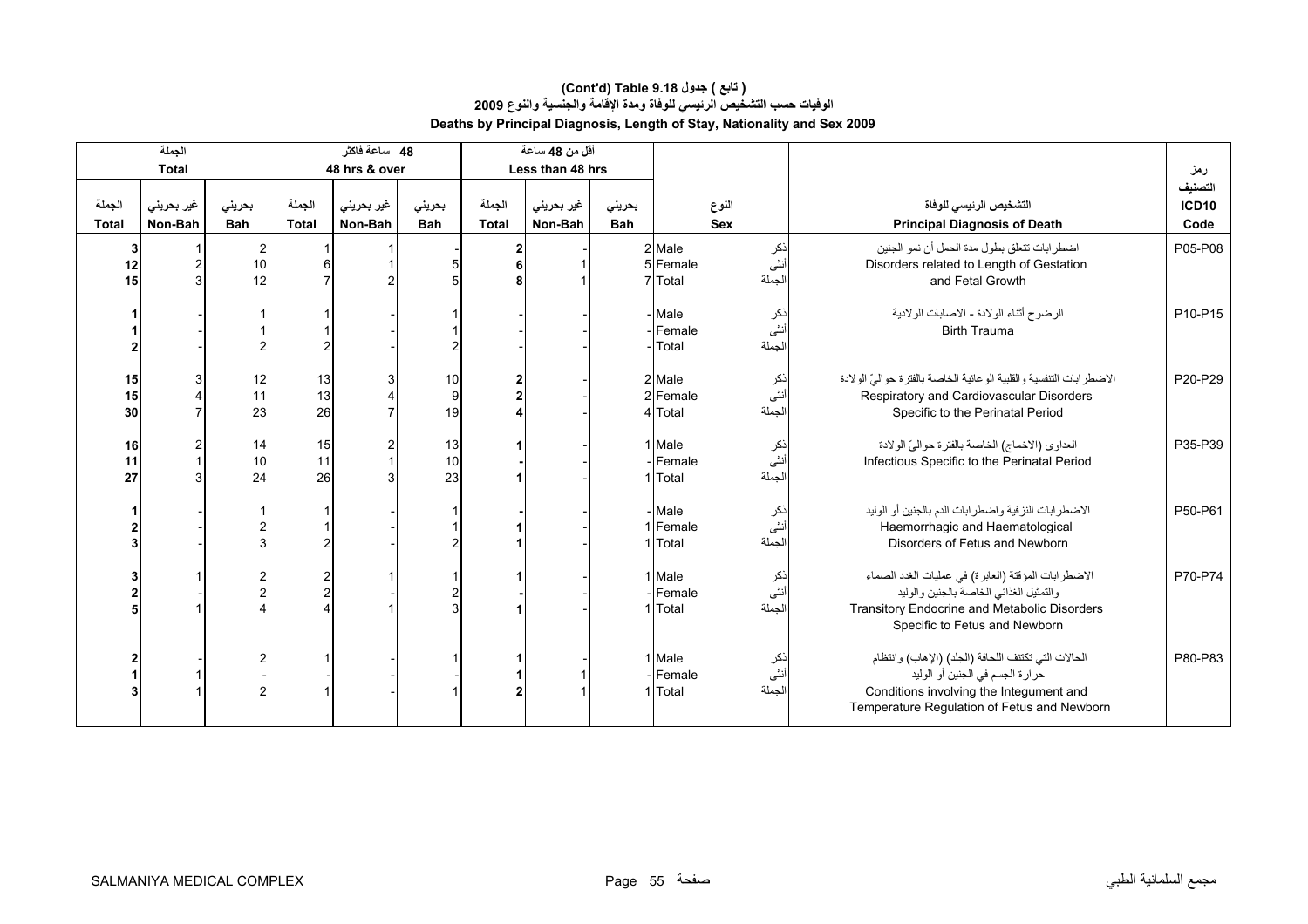|                        | الجملة                |                      |                        | 48 ساعة فاكثر         |                      |                        | أقل من 48 ساعة        |               |                                                                            |                                  |                                                                                                                                     |                          |
|------------------------|-----------------------|----------------------|------------------------|-----------------------|----------------------|------------------------|-----------------------|---------------|----------------------------------------------------------------------------|----------------------------------|-------------------------------------------------------------------------------------------------------------------------------------|--------------------------|
|                        | <b>Total</b>          |                      |                        | 48 hrs & over         |                      |                        | Less than 48 hrs      |               |                                                                            |                                  |                                                                                                                                     | رمز                      |
| الجملة<br><b>Total</b> | غير بحريني<br>Non-Bah | بحريني<br><b>Bah</b> | الجملة<br><b>Total</b> | غير بحريني<br>Non-Bah | بحريني<br><b>Bah</b> | الجملة<br><b>Total</b> | غير بحريني<br>Non-Bah | بحريني<br>Bah | النوع<br><b>Sex</b>                                                        |                                  | التشخيص الرئيسى للوفاة<br><b>Principal Diagnosis of Death</b>                                                                       | التصنيف<br>ICD10<br>Code |
|                        |                       |                      | 2                      |                       |                      |                        |                       |               | Male<br>Female<br>Total                                                    | نكر<br>أنثى<br>لجملة             | الاضطرابات الأخرى التي تنشأ خلال الفترة حواليّ الولادة<br>Other Disorders Originating in the Perinatal Period                       | P90-P96                  |
|                        |                       |                      |                        |                       |                      |                        |                       |               | Male<br>Female<br>Total                                                    | نكر<br>أنثى<br>لجملة             | التشوهات الخلقية في الجهاز العصبي<br>Congenital Malformations of the Nervous System                                                 | Q00-Q07                  |
|                        |                       |                      |                        |                       |                      |                        |                       |               | Male<br>Female<br>Total                                                    | نكر<br>أنثى<br>لجملة             | التشوهات الخلقية بالجهاز الدوري (الدوراني)<br>Congenital Malformations of the Circulatory System                                    | Q20-Q28                  |
|                        |                       |                      |                        |                       |                      |                        |                       |               | - Unknown<br>1 Male<br>-Female<br>1 Total                                  | غير مبين<br>نكر<br>أنثى<br>لجملة | النشو هات الخلقية بالجهاز التنفسي<br>Congenital Malformations of the Respiratory System                                             | Q30-Q34                  |
|                        |                       |                      |                        |                       |                      |                        |                       |               | 1 Unknown<br>2 Male<br>2 Female<br>5 Total                                 | غير مبين<br>نكر<br>أنثى<br>لجملة | التشوهات الخلقية بالجهاز البولى<br>Congenital Malformations of the Urinary System                                                   | Q60-Q64                  |
|                        |                       |                      |                        |                       |                      |                        |                       |               | 1 Unknown<br>غير مبين<br>Male<br>نكر<br>أنثى<br>Female<br>لجملة<br>1 Total |                                  | التشوهات وتغييرات الشكل الخلقية بالجهاز العضلى الحركى<br>Congenital Malformations and Deformations of<br>the Musculoskeletal System | Q65-Q79                  |
|                        |                       |                      |                        |                       |                      |                        |                       |               | - Male<br>نكر<br>أنثى<br>Female<br>لجملة<br>Total                          |                                  | التشوهات الخلقية الأخرى<br><b>Other Congenital Malformations</b>                                                                    | Q80-Q89                  |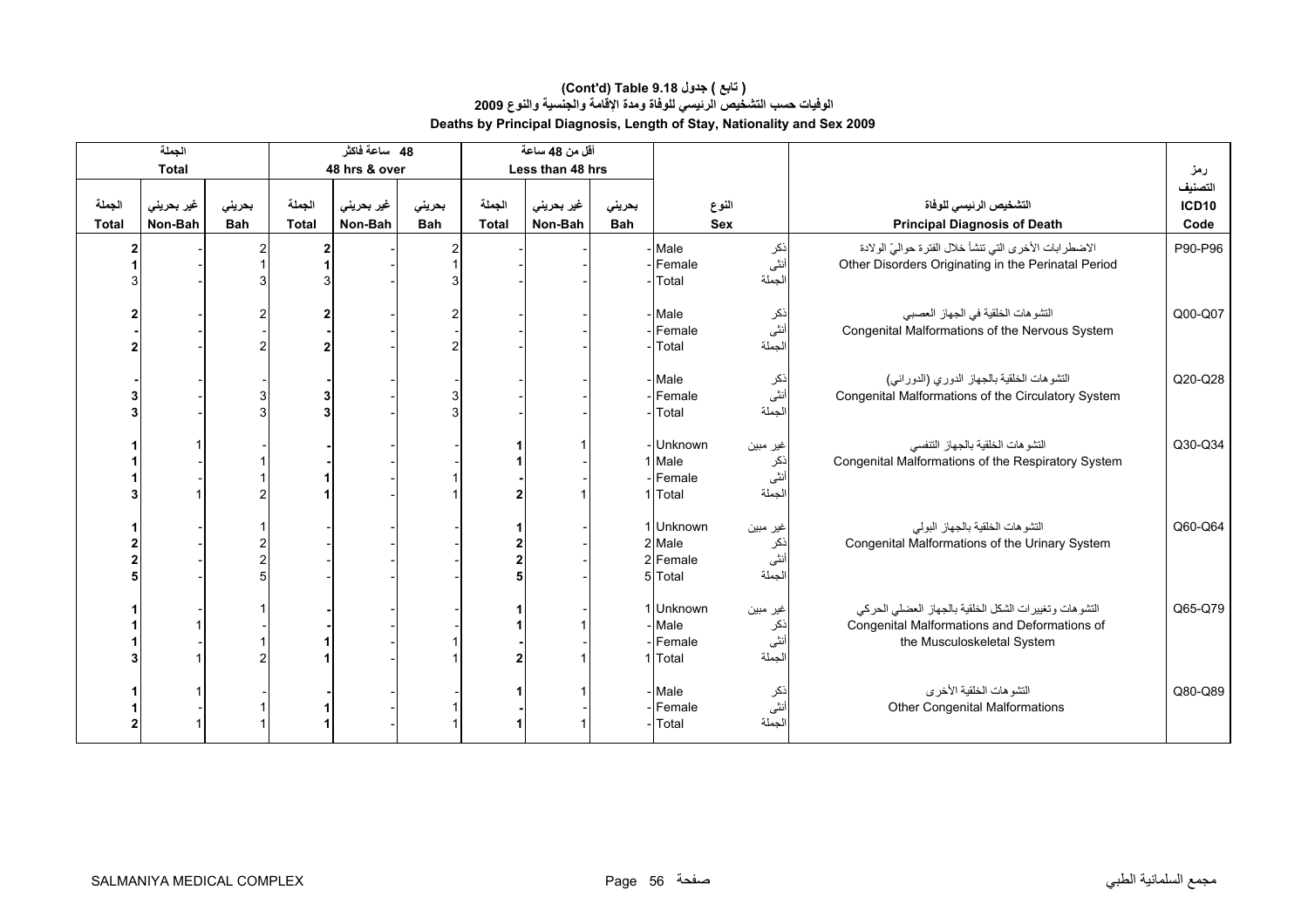|                        | الجملة                |                      |                        | 48 ساعة فاكثر         |                      |                        | أقل من 48 ساعة        |                      |                             |                        |                                                                                                                                                                      |                                 |
|------------------------|-----------------------|----------------------|------------------------|-----------------------|----------------------|------------------------|-----------------------|----------------------|-----------------------------|------------------------|----------------------------------------------------------------------------------------------------------------------------------------------------------------------|---------------------------------|
|                        | <b>Total</b>          |                      |                        | 48 hrs & over         |                      |                        | Less than 48 hrs      |                      |                             |                        |                                                                                                                                                                      | رمز                             |
| الجملة<br><b>Total</b> | غير بحريني<br>Non-Bah | بحريني<br><b>Bah</b> | الجملة<br><b>Total</b> | غير بحريني<br>Non-Bah | بحرينى<br><b>Bah</b> | الجملة<br><b>Total</b> | غير بحريني<br>Non-Bah | بحرينى<br><b>Bah</b> |                             | النوع<br><b>Sex</b>    | التشخيص الرئيسى للوفاة<br><b>Principal Diagnosis of Death</b>                                                                                                        | التصنيف<br><b>ICD10</b><br>Code |
|                        |                       |                      |                        |                       |                      |                        |                       |                      | Male<br>-Female<br>Total    | ذکر<br>أنثى<br>الجملة  | شذوذات صبغوية (بالصبغيات) (زيغ بالكروموسومات) لم تصنف في مكان أخر<br>Chromosomal Abnormalities, not elsewhere classified                                             | Q90-Q99                         |
|                        |                       |                      |                        |                       |                      |                        |                       |                      | - Male<br>Female<br>Total   | ذکر<br>أنثى<br>الجملة  | الأعراض والعلامات (الدلائل المرضية) التي<br>تكتنف الجهاز الدوري أو الجهاز التنفسي<br>Symptoms, and Signs involving the<br><b>Circulatory and Respiratory Systems</b> | R00-R09                         |
| 9<br>3<br>12           |                       |                      |                        |                       |                      |                        |                       |                      | 1 Male<br>Female<br>1 Total | ذكر<br>أنثى<br>الجملة  | الأعراض والعلامات (الدلائل المرضية) التي تكتنف<br>الجهاز الدوري أو الجهاز التنفسي<br>Symptoms, and Signs involving the<br>Circulatory and Respiratory Systems        | R00-R09                         |
|                        |                       |                      |                        |                       |                      |                        |                       |                      | Male<br>Female<br>Total     | ذکر<br>اُنٹی<br>الجملة | النتائج (الموجودات) غير الطبيعية عند فحص الدم ، دون تشخيص<br>Abnormal Findings on Examination of<br>Blood, without Diagnosis                                         | R70-R79                         |
| 12<br>1<br>13          |                       |                      |                        |                       |                      |                        |                       |                      | 3 Male<br>Female<br>3 Total | ذکر<br>أنثى<br>لجملة   | إصبابات الرأس<br>Injuries to the Head                                                                                                                                | S00-S09                         |
|                        |                       |                      |                        |                       |                      |                        |                       |                      | - Male<br>Female<br>Total   | ذکر<br>أنثى<br>الجملة  | إصبابات العنق<br>Injuries to the Neck                                                                                                                                | S10-S19                         |
|                        |                       |                      |                        |                       |                      |                        |                       |                      | Male<br>Female<br>Total     | نكر<br>أنثى<br>الجملة  | إصابات البطن ، أو أسفل الظهر أو الفقرات القطنية أو الحوض<br>Injuries to the Abdomen, Lower Back,<br>Lumbar Spine and Pelvis                                          | S30-S39                         |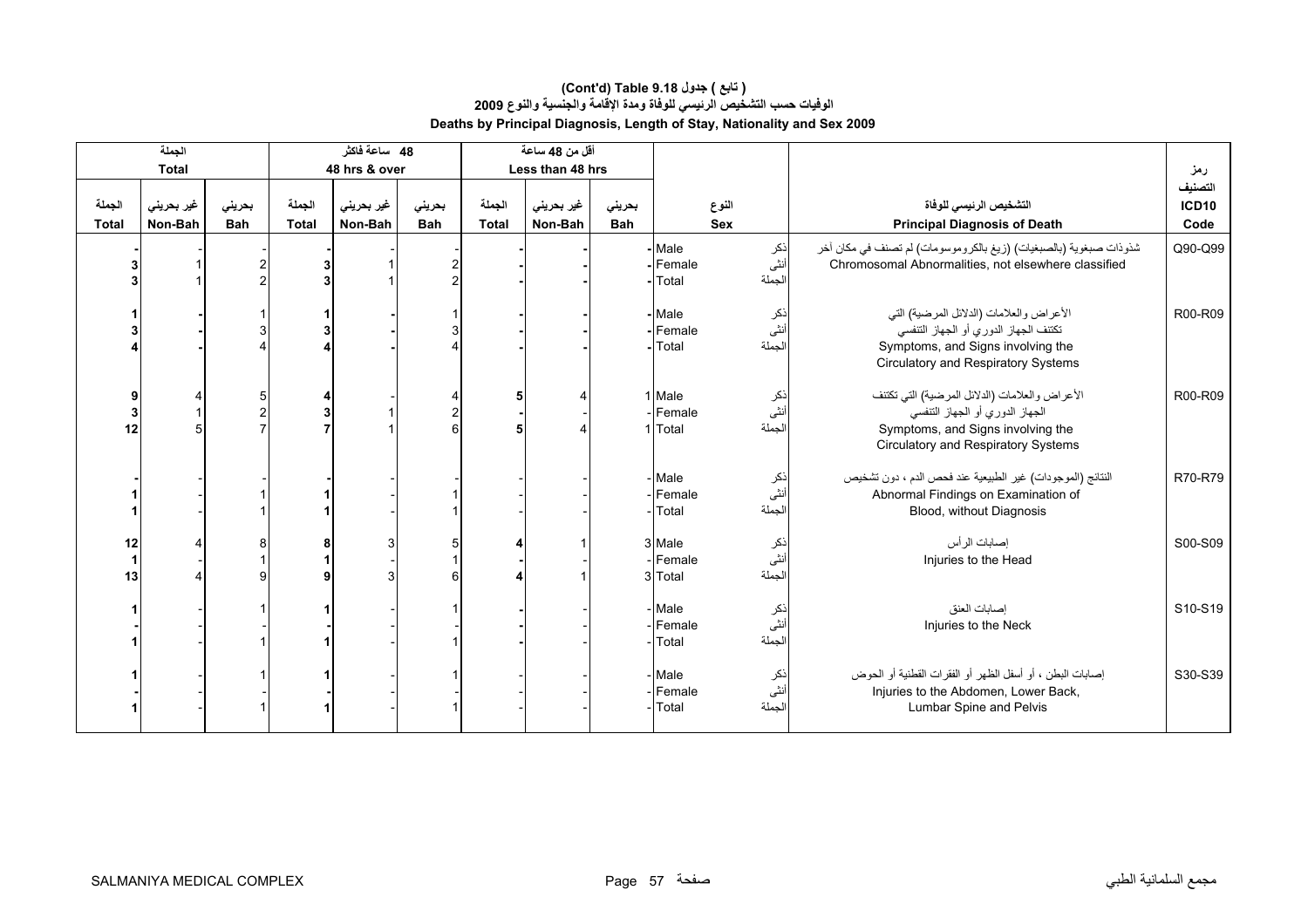|                                    | الجملة                |                                              |                        | 48 ساعة فاكثر         |                      |                                 | أقل من 48 ساعة        |                      |                                               |                                   |                                                                                                                                                    |                                 |
|------------------------------------|-----------------------|----------------------------------------------|------------------------|-----------------------|----------------------|---------------------------------|-----------------------|----------------------|-----------------------------------------------|-----------------------------------|----------------------------------------------------------------------------------------------------------------------------------------------------|---------------------------------|
|                                    | <b>Total</b>          |                                              |                        | 48 hrs & over         |                      |                                 | Less than 48 hrs      |                      |                                               |                                   |                                                                                                                                                    | رمز                             |
| الجملة<br><b>Total</b>             | غير بحريني<br>Non-Bah | بحريني<br><b>Bah</b>                         | الجملة<br><b>Total</b> | غير بحريني<br>Non-Bah | بحريني<br><b>Bah</b> | الجملة<br>Total                 | غير بحريني<br>Non-Bah | بحريني<br><b>Bah</b> | النوع<br>Sex                                  |                                   | التشخيص الرئيسي للوفاة<br><b>Principal Diagnosis of Death</b>                                                                                      | التصنيف<br><b>ICD10</b><br>Code |
|                                    |                       |                                              |                        |                       |                      |                                 |                       |                      | - Male<br>- Female<br>Total                   | نكر<br>أنثى<br>لجملة              | إصابات الكتف وأعلى الذراع (العضد)<br>Injuries to the Shoulder and Upper Arm                                                                        | S40-S49                         |
|                                    |                       |                                              |                        |                       |                      |                                 |                       |                      | - Male<br>-IFemale<br>Total                   | نكر<br>أنثى<br>لجملة              | إصابات الركبة والساق (أسفل الرجل)<br>Injuries to the Knee and Lower Leg                                                                            | S80-S89                         |
|                                    |                       |                                              |                        |                       |                      |                                 |                       |                      | - Male<br>- Female<br>Total                   | نكر<br>أنثى<br>لجملة              | اصابات بأجزاء غير محددة من الجذع أو الأطراف أو مناطق الجسم<br>Injuries to unspecified Part of Trunk, Limb or Body Region                           | T08-T14                         |
|                                    |                       |                                              |                        |                       |                      |                                 |                       |                      | - Male<br>-Female<br>Total                    | ذكر<br>أنثى<br>لجملة              | حرق أو ائتكال بمناطق متعددة أو غير معينة من الجسم<br>Burns and Corrosions of Multiple and<br><b>Unspecified Body Regions</b>                       | T29-T32                         |
|                                    |                       |                                              |                        |                       |                      |                                 |                       |                      | - Male<br>-IFemale<br>Total                   | نكر<br>أنثى<br>لجملة              | الأثار السامة لمواد هي أساسا غير دوائية (غير طبية) من حيث الأصل<br><b>Toxic Effects of Substances Chiefly</b><br>Nonmedicinal as to Source         | T51-T65                         |
|                                    |                       |                                              |                        |                       |                      |                                 |                       |                      | 1 Male<br>- Female<br>1 Total                 | نكر<br>أنثى<br>لجملة              | مضاعفات الرعاية الجراحية والطبية التي لم تصنف في مكان أخر<br>Complications of Surgical and Medical Care,<br>not elsewhere classified               | T80-T88                         |
|                                    |                       |                                              |                        |                       |                      |                                 |                       |                      | - Male<br>- Female<br>Total                   | ذكر<br>أنثى<br>لجملة              | عقابيل الإصابات والتسمم والعواقب (النتائج) الأخرى لأسباب خارجية<br>Sequelae of Injuries, Poisoning and of Other<br>Consequences of External Causes | T90-T98                         |
| $\mathbf 3$<br>543<br>471<br>1,017 | 1<br>98<br>37<br>136  | $\overline{\mathbf{2}}$<br>445<br>434<br>881 | 470<br>404<br>874      | 78<br>29<br>107       | 392<br>375<br>767    | $\mathbf{3}$<br>73<br>67<br>143 | 20<br>8<br>29         |                      | 2Unknown<br>53 Male<br>59 Female<br>114 Total | غير مبين<br>نكر<br>أننى<br>الجملة | الجملة<br><b>Total</b>                                                                                                                             |                                 |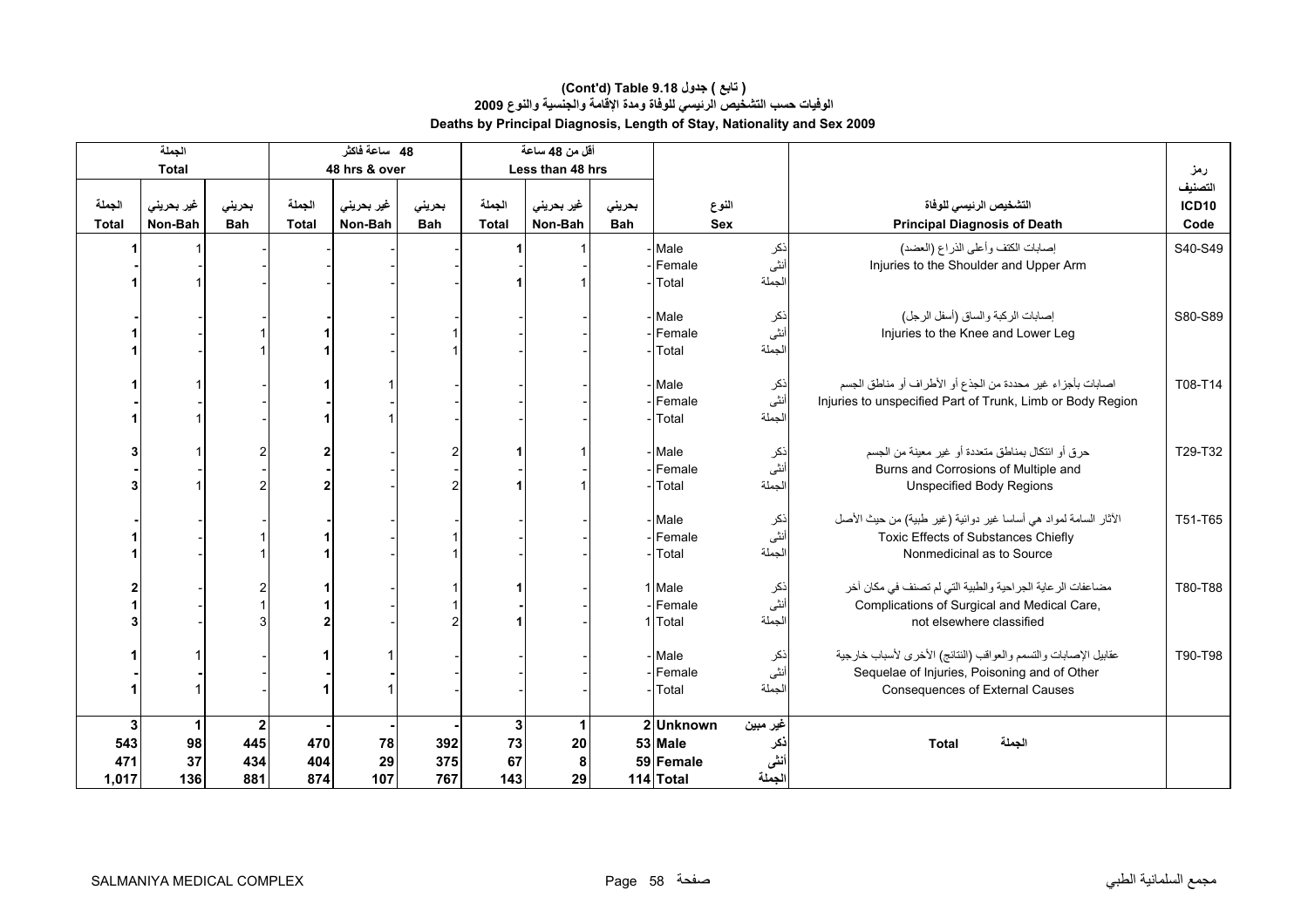**رسم بياني 9.5 Figure الوفيات حسب التشخيص الرئيسي للوفاة والجنسية <sup>2009</sup> Deaths by Principal Diagnosis and Nationality 2009**

<span id="page-57-0"></span>

Deaths

Reference: Table 9.18

مرجع: جدول 9.18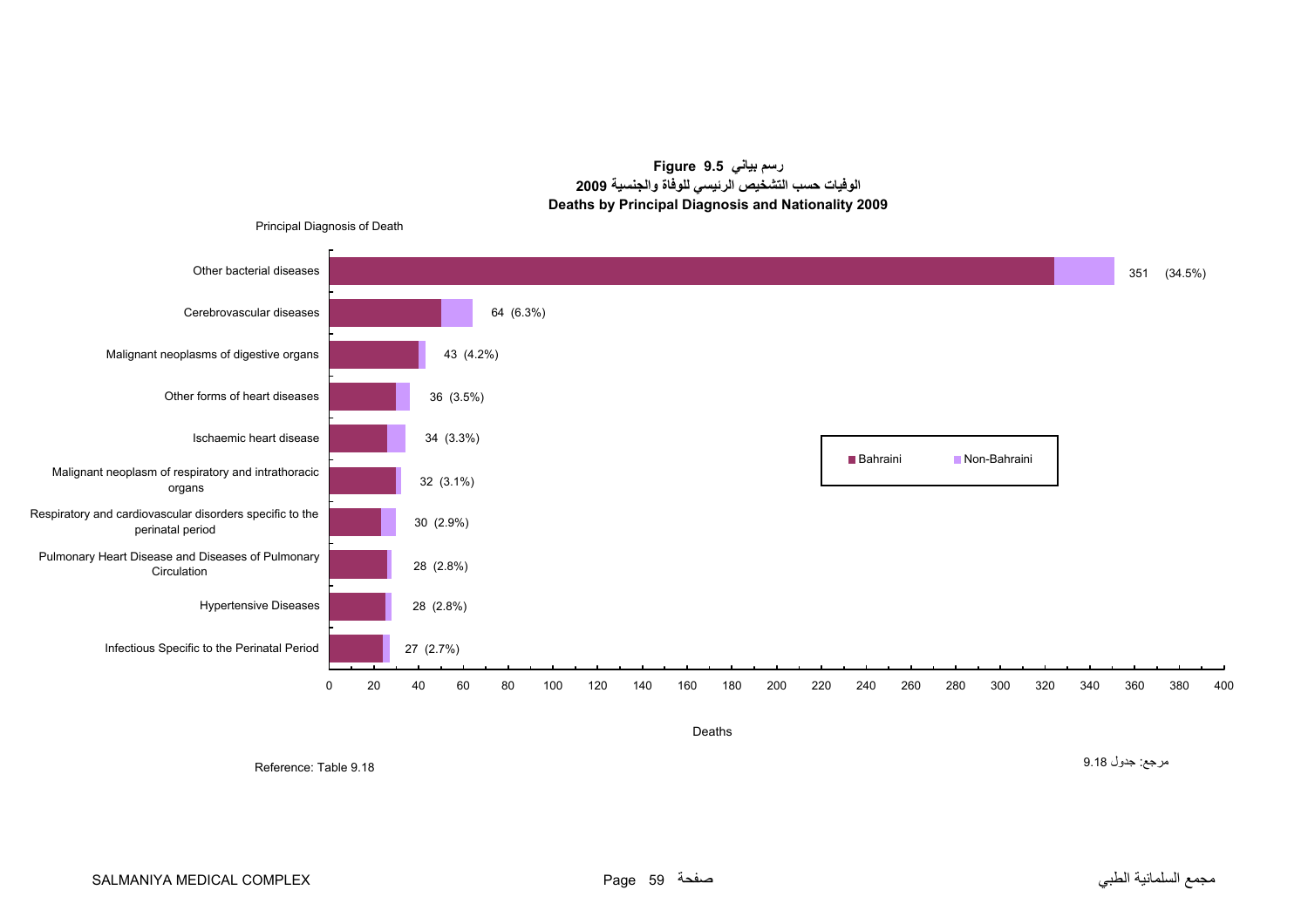<span id="page-58-0"></span>

|                                       | <b>Total</b>    |                   | الحملة             | Non-Bahraini      |                 |                   | Bahraini غیر بحرینی |                   | بحرينى      |                                        |
|---------------------------------------|-----------------|-------------------|--------------------|-------------------|-----------------|-------------------|---------------------|-------------------|-------------|----------------------------------------|
|                                       | الجملة          | أنشى              | ذكر                | الجملة            | أنشى            | ذكر               | الجملة              | أنشى              | ذكر         |                                        |
| Department / Clinic                   | <b>Total</b>    | Female            | Male               | Total             | Female          | <b>Male</b>       | <b>Total</b>        | Female            | <b>Male</b> | القسم / العيادة                        |
| <b>Accident &amp; Emergency</b>       | 334,728         | 140,359           | 194.369            | 87,842            | 27.146          | 60.696            | 246,886             | 113,213           | 133.673     | الحوادث والطوارئ                       |
| <b>Out-Patient Clinics</b>            | 268.979         | 141.348           | 127.631            | 40.962            | 15,634          | 25,328            | 228,017             | 125.714           | 102,303     | العيادات الخارجية                      |
| Medical                               | 56,279          | 31,681            | 24,598             | 8,817             | 3514            | 5303              | 47,462              | 28167             | 19295       | الباطنية                               |
| Surgical                              | 24,167          | 10.520            | 13.647             | 4.040             | 1459            | 2581              | 20.127              | 9061              | 11066       | الجر احة                               |
| Orthopedic Surgery & Fracture         | 29,232          | 14,788            | 14,444             | 4,906             | 1186            | 3720              | 24,326              | 13602             | 10724       | جراحة العظام والكسور                   |
| Plastic Surgery & Burns               | 5,224           | 2.452             | 2.772              | 1,314             | 300             | 1014              | 3,910               | 2152              | 1758        | جر احة التجميل و الحر و ق              |
| Ophthalmology                         | 26,462          | 11,317            | 15,145             | 5,312             | 1023            | 4289              | 21,150              | 10294             | 10856       | العيون                                 |
| Ear, Nose and Throat                  | 31,345          | 14,597            | 16,748             | 4,090             | 1460            | 2630              | 27,255              | 13137             | 14118       | أنف وأذن وحنجرة                        |
| Paediatric                            | 28,263          | 13,232            | 15,031             | 3,586             | 1531            | 2055              | 24,677              | 11701             | 12976       | أمراض الأطفال                          |
| Nephrology                            | 32,562          | 17,324            | 15,238             | 3,629             | 1302            | 2327              | 28,933              | 16022             | 12911       | أمراض الكلى                            |
| Oncology                              | 5,327           | 3,591             | 1,736              | 511               | 307             | 204               | 4,816               | 3284              | 1532        | الأورام                                |
| <b>Clinical Neurosciences</b>         | 12,149          | 6,735             | 5,414              | 1,473             | 695             | 778               | 10,676              | 6040              | 4636        | العلوم العصبية                         |
| Obstetrics & Gynecology               | 11.306          | 11,306            |                    | 2.585             | 2585            |                   | 8.721               | 8721              |             | أمراض النساء والولادة                  |
| Dental                                | 6,663           | 3,805             | 2,858              | 699               | 272             | 427               | 5,964               | 3533              | 2431        | الأسنان                                |
| <b>Total</b>                          | 603,707         | 281,707           | 322,000            | 128,804           | 42,780          | 86,024            | 474,903             | 238,927           | 235,976     | الحملة                                 |
| <b>Other Services</b>                 |                 |                   |                    |                   |                 |                   |                     |                   |             | خدمات أخرى                             |
| Physiotherapy (SMC)                   | 40,954          | 19,552            | 21,402             | 5,953             | 1,761           | 4,192             | 35,001              | 17,791            | 17,210      | العلاج الطبيعي (مجمع السلمانية الطبي)  |
| Occupational Therapy<br>Day Case Unit | 13,494<br>8,238 | 5,152<br>$\cdots$ | 8,342<br>$\ddotsc$ | 2,133<br>$\cdots$ | 464<br>$\cdots$ | 1,669<br>$\cdots$ | 11,361              | 4,688<br>$\cdots$ | 6,673       | العلاج المهنى<br>وحدة الأقامة القصير ة |

#### **جدول 9.19 Table زيارات العيادات الخارجية حسب القسم والجنسية والنوع <sup>2009</sup> Out-Patient Visits by Department, Nationality and Sex 2009**

ملاحظة : البيانات تشمل ساعات العمل المطولة . .hours extended include data the :Note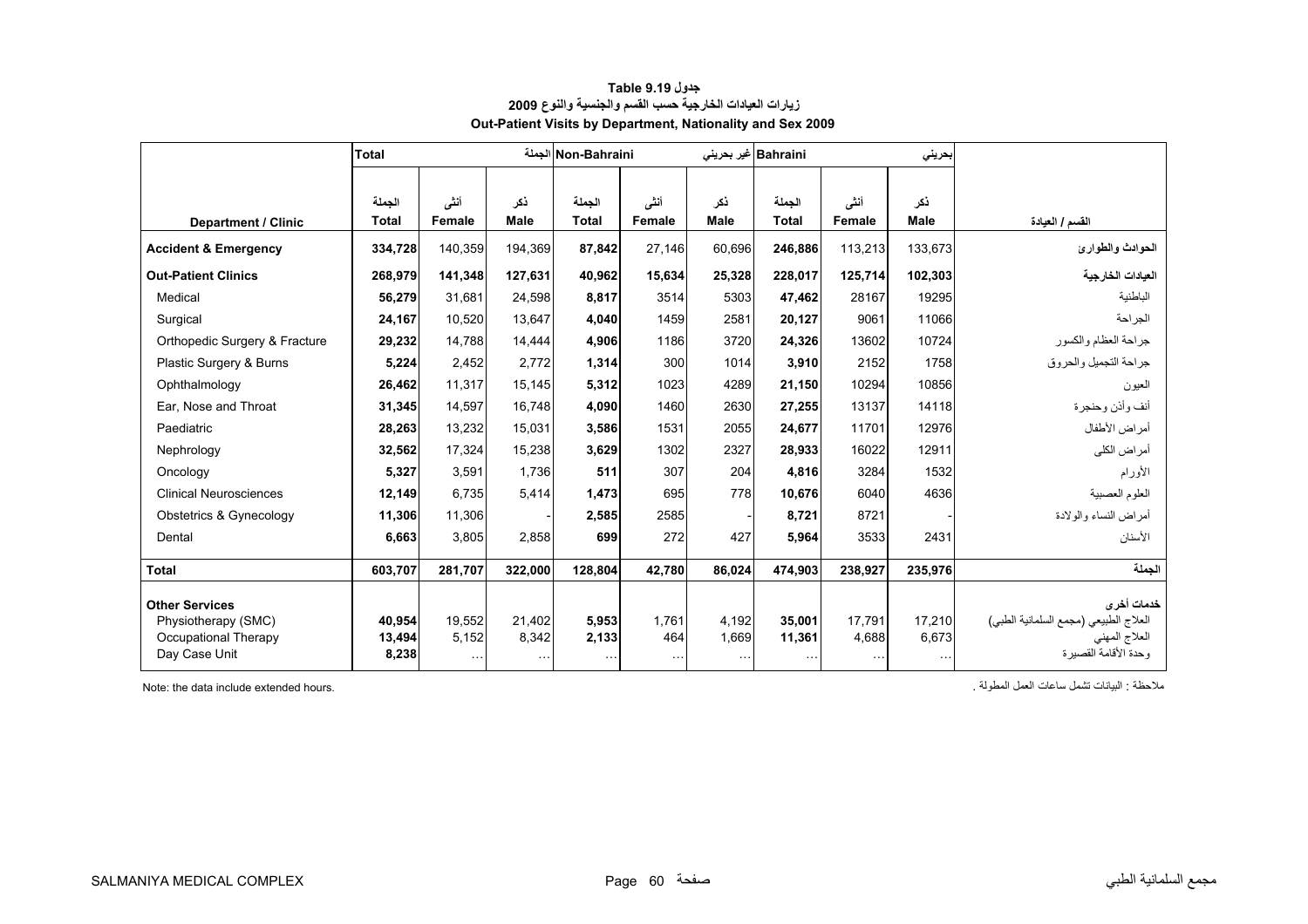#### **جدول 9.20 Table زيارات العيادات الخارجية حسب القسم 2005 - 2009 Out-Patient Visits by Department 2005 - 2009**

<span id="page-59-0"></span>

| <b>Department / Clinic</b>      | 2009     | 2008    | 2007    | 2006    | 2005            | القسم / العيادة                       |
|---------------------------------|----------|---------|---------|---------|-----------------|---------------------------------------|
| <b>Accident &amp; Emergency</b> | 334,728  | 304,313 | 306,136 | 303,315 | 280,629         | الحوادث والطوارئ                      |
| <b>Out-Patient Clinics</b>      | 268,979  | 247,442 | 212,151 | 181,047 | 199.915         | العيادات الخارجية                     |
| Medical                         | 56.279   | 48,848  | 42.130  | 35,901  | 34.698          | الباطنية                              |
| Surgical                        | 24,167   | 21,809  | 20,238  | 18,643  | 21,170          | الجر احة                              |
| Orthopedic Surgery & Fracture   | 29,232   | 27,454  | 22,861  | 24,021  | 28,529          | جراحة العظام والكسور                  |
| Plastic Surgery & Burns         | 5,224    | 2,551   | 2,215   | 2,187   | 2,554           | جر احة التجميل و الحر و ق             |
| Ophthalmology                   | 26,462   | 35,180  | 27,118  | 20,570  | 21,054          | العيون                                |
| Ear, Nose and Throat            | 31,345   | 27,192  | 27.261  | 23,272  | 28,043          | أنف و أذن و حنجر ة                    |
| Paediatric                      | 28,263   | 23,329  | 22,141  | 18,938  | 20,670          | أمراض الأطفال                         |
| Nephrology *                    | 32,562   | 5,959   | 3,202   | 1,589   | <b>NA</b>       | أمر اض الكلي *                        |
| Oncology *                      | 5,327    | 11,118  | 7,488   | 5,284   | 5,324           | الأورام *                             |
| Clinical Neurosciences *        | 12,149   | 9,664   | 8,084   | 6,233   | 5,322           | العلوم العصبية *                      |
| Obstetrics & Gynecology         | 11,306   | 28,487  | 23,054  | 18,383  | 26,436          | أمر اض النساء والو لادة               |
| Gynecology                      | $\cdots$ | 13,105  | 10,614  | 10,113  |                 | أمر اض النساء 11,287                  |
| Antenatal                       | $\cdots$ | 15,382  | 12,440  | 8,270   | الحو امل 15,149 |                                       |
| Dental                          | 6,663    | 5,851   | 6,359   | 6,026   | 6,115           | الأسنان                               |
| <b>Total</b>                    | 603,707  | 551,755 | 518,287 | 484,362 | 480,544         | الحملة                                |
| <b>Other Services</b>           |          |         |         |         |                 | خدمات أخر ي                           |
| Physiotherapy (SMC)             | 40.954   | 40.954  | 95.716  | 95,017  | 91,113          | العلاج الطبيعي (مجمع السلمانية الطبي) |
| Occupational Therapy            | 13,494   | 13,494  | 7,384   | 5,155   | 7,833           | العلاج المهنى                         |
| Day Case Unit                   | 8,238    | 7,936   | 8,915   | 7,595   | 7,654           | ، حدة الأقامة القصير ة                |

Note: the data include extended hours.

\* تم تشغيلھم بصورة منفصلة عن الباطنية ابتداءاً من عام 2005 . 2005. since Department Medical from Separated\*

مال<br>ملاحظة : البيانات تشمل ساعات العمل المطولة .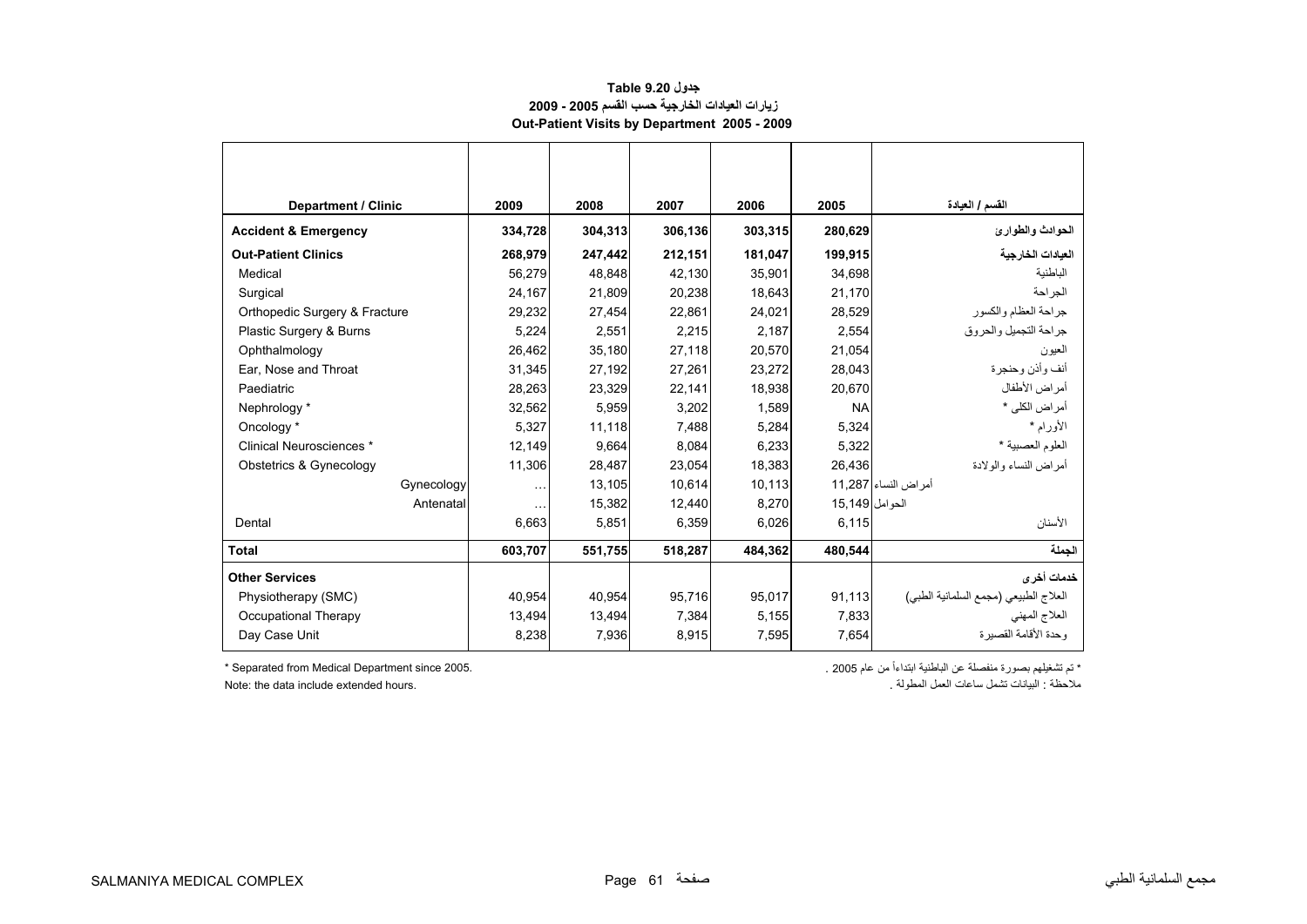#### **رسم بياني 9.6 Figure زيارات العيادات الخارجية حسب القسم <sup>2009</sup> Out-Patient Visits by Department 2009**

<span id="page-60-0"></span>

Visits

مرجع: جدول 9.19 9.19 Table :Reference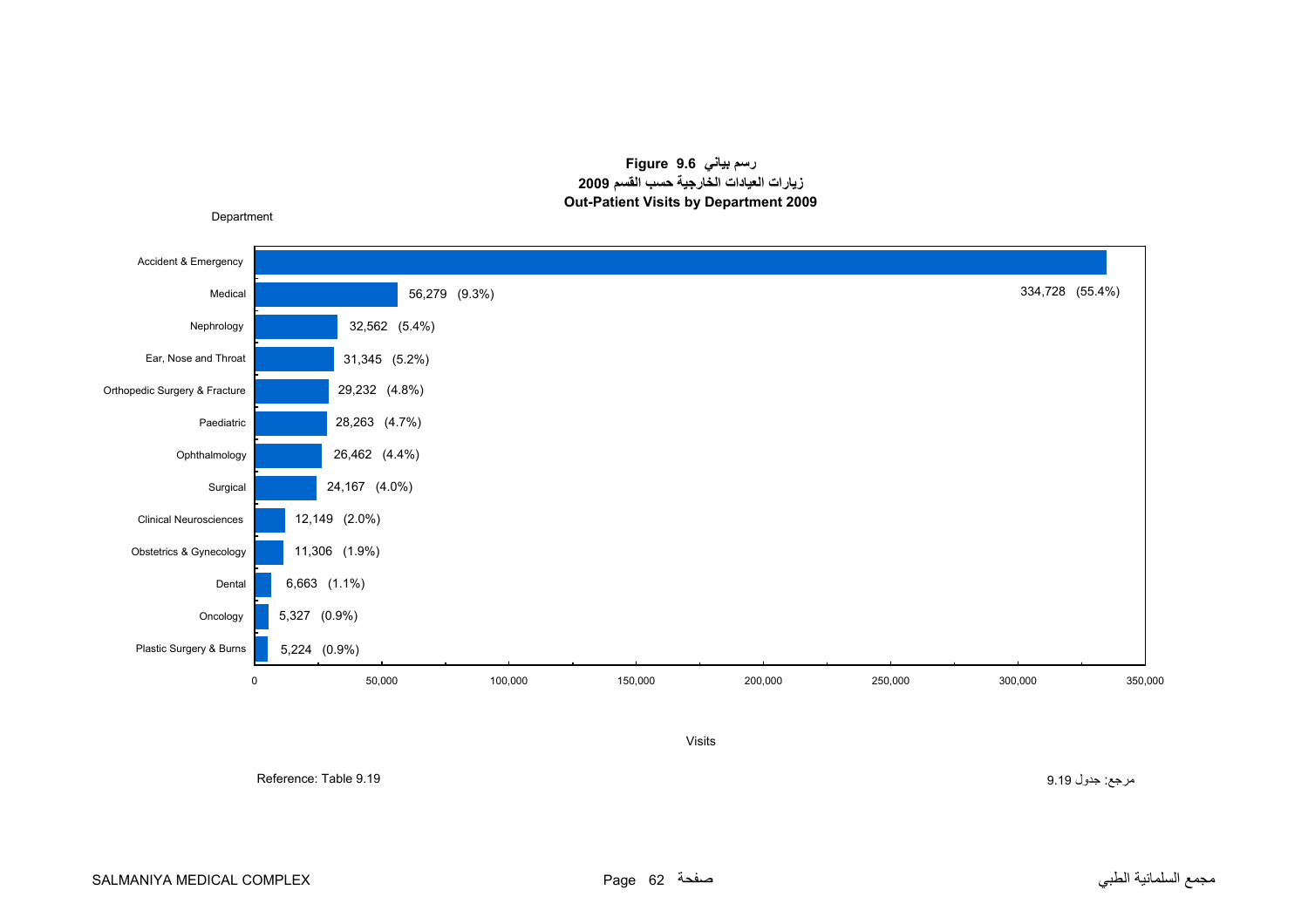<span id="page-61-0"></span>

|                                        |                        | البكتيريا                          | الطفيليات      | الأمصال       | المناعة         | الخلايا       | النسجيات       | السحب<br>بالإبرة       | بنك الدم                    | خلايا الدم                  | الكيمياء<br>الحيوية |                                 |
|----------------------------------------|------------------------|------------------------------------|----------------|---------------|-----------------|---------------|----------------|------------------------|-----------------------------|-----------------------------|---------------------|---------------------------------|
| <b>Source of Specimens</b>             | الحملة<br><b>Total</b> | <b>Bacterio- Parasito-</b><br>logy | logy           | Sero-<br>logy | Immuno-<br>logy | Cyto-<br>logy | Histo-<br>logy | السريعة<br><b>FNAC</b> | <b>Blood</b><br><b>Bank</b> | Haema-<br>tology            | Bioche-<br>mistry   | مصدر العينات                    |
| Salmaniya Medical Complex              | 7,070,904              | 550,008                            | 144,090        | 56,216        | 17.647          | 3.409         | 9,353          | 814                    | 453,984                     |                             | 2,656,626 3,178,757 | مجمع السلمانية الطبى            |
| <b>Limited Private Practice</b>        | 5,795                  | 1.482                              | 72             | 192           | 31              | 69            | 12             |                        | 51                          | 1.534                       | 2,351               | الطب الخاص المحدود              |
| Maternity Hospitals                    | 93,763                 | 20,636                             | 207            | 1,497         | 38              |               | 74             |                        | 4,569                       | 13,685                      | 53,049              | مستشفيات الولادة                |
| Psychiatric Hospital                   | 53,073                 | 1.874                              | 780            | 987           | 55              | 5             |                |                        | 21                          | 15,353                      | 33,997              | مستشفى الطب النفسى              |
| Health Centers *                       | 1,769,493              | 203,768                            | 2,068          | 40,193        | 958             | 5,905         | 32             | 19                     | 7,221                       |                             | 90,237 1,419,092    | المراكز الصحية *                |
| Medical Commission                     | 10,665                 |                                    |                |               |                 |               |                |                        |                             |                             | 10,655              | اللجان الطبية                   |
| <b>Public Health</b>                   | 765                    | 76                                 | 6              | 23            |                 |               |                |                        | 12                          | 209                         | 439                 | الصحة العامة                    |
| College of Health Sciences             | 6                      |                                    |                |               |                 |               |                |                        |                             | 6                           |                     | كلية العلوم الصحية              |
| Military Hospital                      | 986                    | 6                                  | $\overline{2}$ | 11            | 84              |               | 9              |                        | 112                         | 43                          | 719                 | المستشفى العسكري                |
| Directorate of Health & Social Affairs | 2,471                  | 1,078                              | 8              | 80            |                 | 22            |                |                        |                             | 241                         | 1,041               | إدارة الشئون الصحية والإجتماعية |
| (Ministry of Interior)                 |                        |                                    |                |               |                 |               |                |                        |                             |                             |                     | (وزارة الداخلية )               |
| Private Hospitals                      | 8,814                  | 126                                | 4              | 25            | 12              |               | Δ              | 3                      | 4,543                       | 3.114                       | 983                 | المستشفبات الخاصبة              |
| <b>Private Clinics</b>                 | 4,653                  | 350                                |                | 141           |                 |               | 22             | 25                     |                             | 1.832                       | 2,267               | العيادات الخاصة                 |
| <b>Private Companies</b>               | 6,426                  | 12                                 | 6              | 63            |                 |               | Я              |                        | 31                          | 2,022                       | 4,288               | المؤسسات الخاصبة                |
| Others                                 | 1,499                  | 10                                 |                |               |                 |               |                |                        |                             |                             | 1,481               | أخرى                            |
| <b>Total</b>                           | 9,029,313              | 779,426                            | 147,251        | 99,435        | 18,832          | 9,422         | 9,511          | 869                    |                             | 470,546 2,784,902 4,709,119 |                     | الجملة                          |

#### **جدول 9.21 Table عدد التحاليل المختبرية حسب مصدر العينات <sup>2009</sup> Laboratory Tests by Source of Specimens 2009**

\* لاتشمل مركز الرازي الصحي المخصص لعلاج القوى العاملة وفحصهم قبل التوظيف . . . . Excluding Al Razi Health Center which is specifically provided for labour force / workers & pre-employment examination \*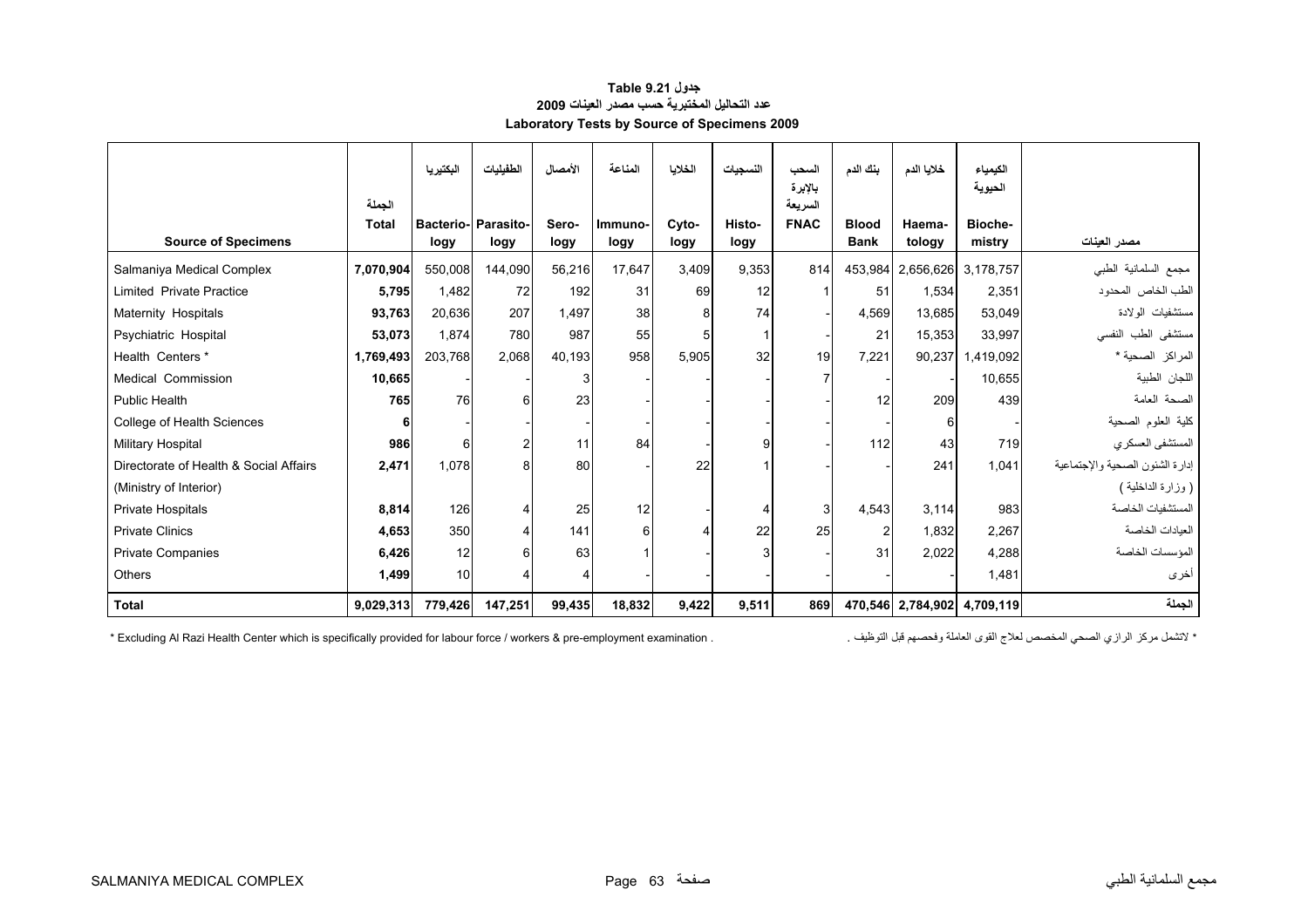#### **جدول 9.22 Table إجراءات قسم الأشعة حسب مصدر الطلب <sup>2009</sup> Radiology Procedures by Source of Request 2009**

<span id="page-62-0"></span>

|                                 |              | الطب           | مجمع           | الحوادث               |                                                              |
|---------------------------------|--------------|----------------|----------------|-----------------------|--------------------------------------------------------------|
|                                 |              | الخاص          | السلمانية      | والطوارئ              |                                                              |
|                                 | الجملة       | المحدود *      | الطبى          | <b>Accident &amp;</b> |                                                              |
| <b>Radiology Procedure</b>      | <b>Total</b> | LPP*           | <b>SMC</b>     | <b>Emergency</b>      | نوع الأشعة                                                   |
| Skull                           | 9,242        | 127            | 2.374          | 6.741                 | الجمجمة                                                      |
| Ultrasound                      | 21,231       | 305            | 19,012         | 1,914                 | الموجات فوق الصوتية                                          |
| Spines (All Views)              | 14,622       | 99             | 4,721          | 9,802                 | العمود الفقري                                                |
| <b>Extremities &amp; Joints</b> | 68,869       | 72             | 24,472         | 44,325                | الأطراف والمفاصل                                             |
| Chest (All Views)               | 114,606      | 81             | 78,735         | 35,790                | الصدر                                                        |
| Abdomen                         | 18,321       | 9              | 2,897          | 15,415                | البطن                                                        |
| Mammography                     | 2,806        | 100            | 2,706          |                       | تصوير الثدي                                                  |
| Hysterosalpingogram             | 541          | 62             | 479            |                       | تصوير الرحم والبوقين الظليل                                  |
| IVP (All G.U.)                  | 2,202        | 60             | 2,134          | 8                     | تصوير المسالك البولية والمثانة الظليل                        |
| Barium Swallow & BA Meal        | 2,009        | 67             | 1,934          | 8                     | تصوير المريئ والمعدة الظليل                                  |
| <b>Small Bowel Meal</b>         | 37           | $\overline{2}$ | 35             |                       | تصوير الأمعاء الدقيق الظليل                                  |
| <b>Ultrasound Portable</b>      | 236          |                | 235            |                       | تصوير بالموجات فوق الصوتية في الأجنحة                        |
| <b>Barium Enema</b>             | 600          | 59             | 534            |                       | تصوير ظليل للأمعاء الغليظة                                   |
| Fluoroscopy                     | 127          |                | 125            |                       | التصوير الومضائي                                             |
| Sinogram (Fistulogram)          | 43           |                | 41             |                       | تصوير الجيوب الظليل                                          |
| Sialogram                       | 17           |                | 16             |                       | تصوير الغدد اللعابية الظليل                                  |
| Dacrocystogram                  | 10           |                | 10             |                       | تصوير القناة الدمعية الظليل                                  |
| <b>Ultrasound Biopsy</b>        | 194          |                | 194            |                       | تصوير بالموجات فوق الصوتية (مع استخدام إبرة رفيعة لأخذ عينة) |
| Myelogram                       | $\mathbf{2}$ |                | $\overline{2}$ |                       | تصوير الحبل الشوكي الظليل                                    |
| Angiogram                       | 583          |                | 574            | 8                     | تصوير الأوعية الدموية الظليل                                 |
| Venogram                        | 156          |                | 156            |                       | تصوير الأوردة الظليل                                         |
| Arthrogram                      | 1            |                |                |                       | تصوير المفاصل الظليل                                         |
| <b>Skeletal Survey</b>          | 42           |                | 38             |                       | مسح شامل للجهاز العظمى                                       |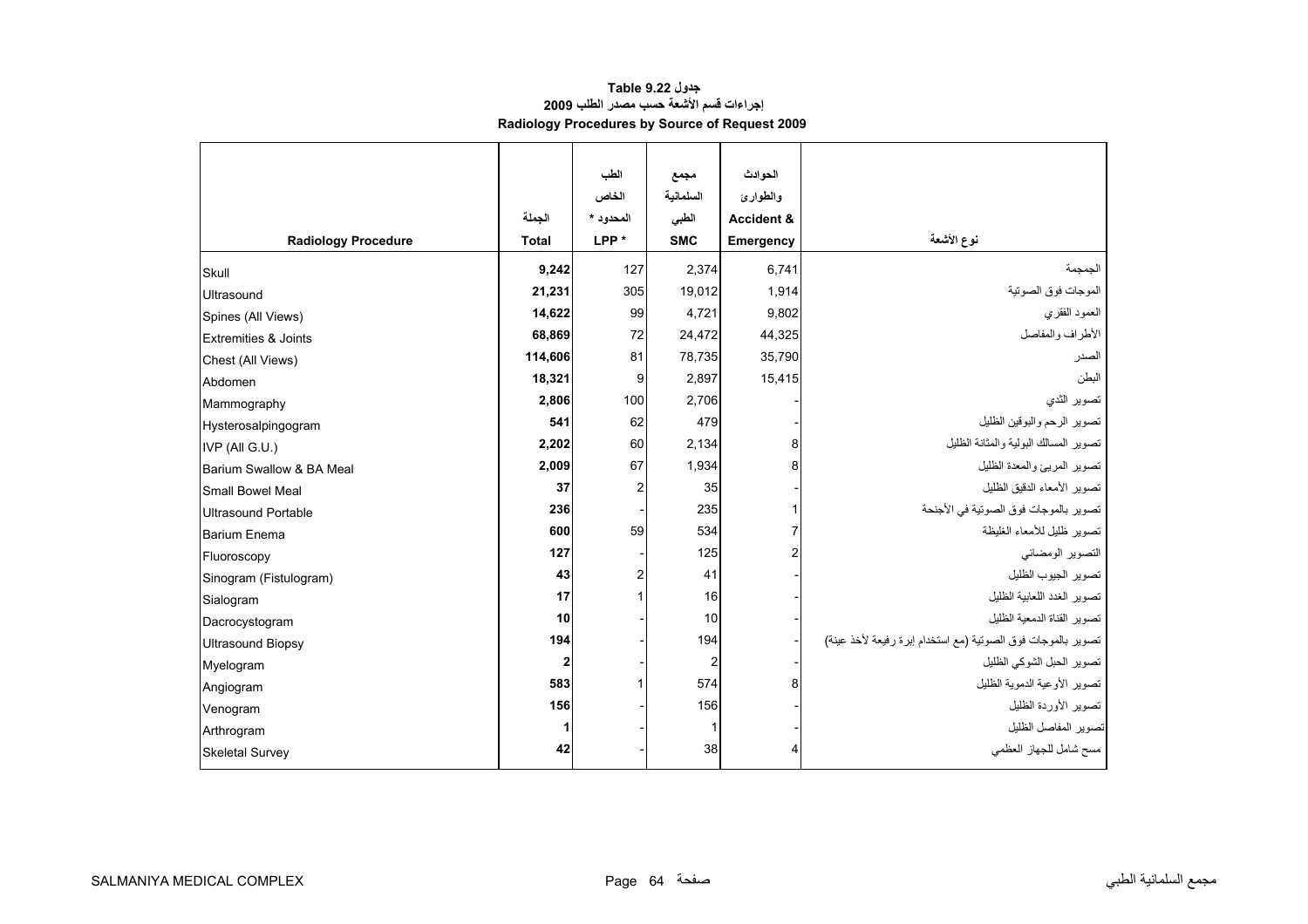#### **إجراءات قسم الأشعة حسب مصدر الطلب <sup>2009</sup> Radiology Procedures by Source of Request 2009 (Cont'd) Table 9.22 جدول ) تابع(**

|                                               |              | الطب             | مجمع           | الحوادث               |                                                        |
|-----------------------------------------------|--------------|------------------|----------------|-----------------------|--------------------------------------------------------|
|                                               |              | الخاص            | السلمانية      | والطوارئ              |                                                        |
|                                               | الجملة       | المحدو بـ *      | الطبى          | <b>Accident &amp;</b> |                                                        |
| <b>Radiology Procedure</b>                    | <b>Total</b> | LPP <sup>*</sup> | <b>SMC</b>     | Emergency             | نوع الأشعة                                             |
| C.T. Scan                                     | 18,167       | 123              | 13,325         | 4,719                 | تصوير طبقي محوري                                       |
| E.S.W.L.                                      | 456          |                  | 448            | 8                     | تفتيت الحصى بالموجات الصادمة                           |
| E.R.C.P.                                      | 93           |                  | 89             | 3                     | تصوير رجوعي ظليل للمعثكلة والقنوات الصفراوية           |
| Mobiles (Ward Radiography)                    | 15,911       |                  | 12,168         | 3,743                 | التصوير في الأجنحة باستخدام جهاز الأشعة المحمول        |
| Nuclear Medicine / RNI                        | 2,005        | 87               | 1,918          |                       | الطب النووي / التصوير بالنظائر المشعة                  |
| Magnetic Resonace Imaging (MRI)               | 7,758        | 58               | 7,626          | 74                    | التشخيص بالرنين المغناطيسي                             |
| Bone Mineral Densitometry (BMD)               | 1,521        | 51               | 1,470          |                       | قياس كثافة العظم                                       |
| O.P.G.                                        | 2,467        | 963              | 1,201          | 303                   | الأشعة الطبقبة للأسنان                                 |
| <b>Operation Theater</b>                      | 2,156        | 16               | 2,118          | 22                    | تصوير في داخل غرفة العمليات                            |
| Copy & CD-Rom                                 | 430          | 40               | 388            |                       | نسخ وحفظ صور الأشعة                                    |
| Percutaneous Transhepatic Cholangiogram (PTC) | 24           |                  | 23             |                       | تصوير ظليل للكبد من خلال فتحة في الجلد                 |
| Ultrasound (National Campaign)                | 155          |                  | 155            |                       | الحملة الوطنية لفحص الثدي باستخدام الموجات فوق الصوتية |
| Ultrasound Biopsy (National Campaign)         | $\mathbf{2}$ |                  | $\overline{2}$ |                       | الحملة الوطنية لفحص الثدى باستخدام الموجات فوق الصوتية |
|                                               |              |                  |                |                       | ( مع استخدام إبرة رفيعة لأخذ عينة )                    |
| Mammography (National Campaign)               | 563          |                  | 563            |                       | الحملة الوطنية لفحص الثدى باستخدام الأشعة السينية      |
| Imaging Report done in other Hospitals        |              |                  |                |                       | تقر پر الفحص أشعة تمت في مستشفيات أخر ي                |
| <b>Total</b>                                  | 308,206      | 2,386            | 182,920        | 122,900               | الحملة                                                 |
| Interrupted                                   | 214          |                  | 213            |                       | تصوير غير مكتمل                                        |
| <b>Grand Total</b>                            | 308,420      | 2,387            | 183,133        | 122,900               | الجملة الكلية                                          |

\* الطب الخاص المحدود (العيادات المسائية) : عيادات خاصة مسائية يعمل بها أطباء physicians by out carried practice private Limited : LPP\* أخصائيين في مستشفيات وزارة الصحة .<br>أخصائيين في مستشفيات وزارة الصحة .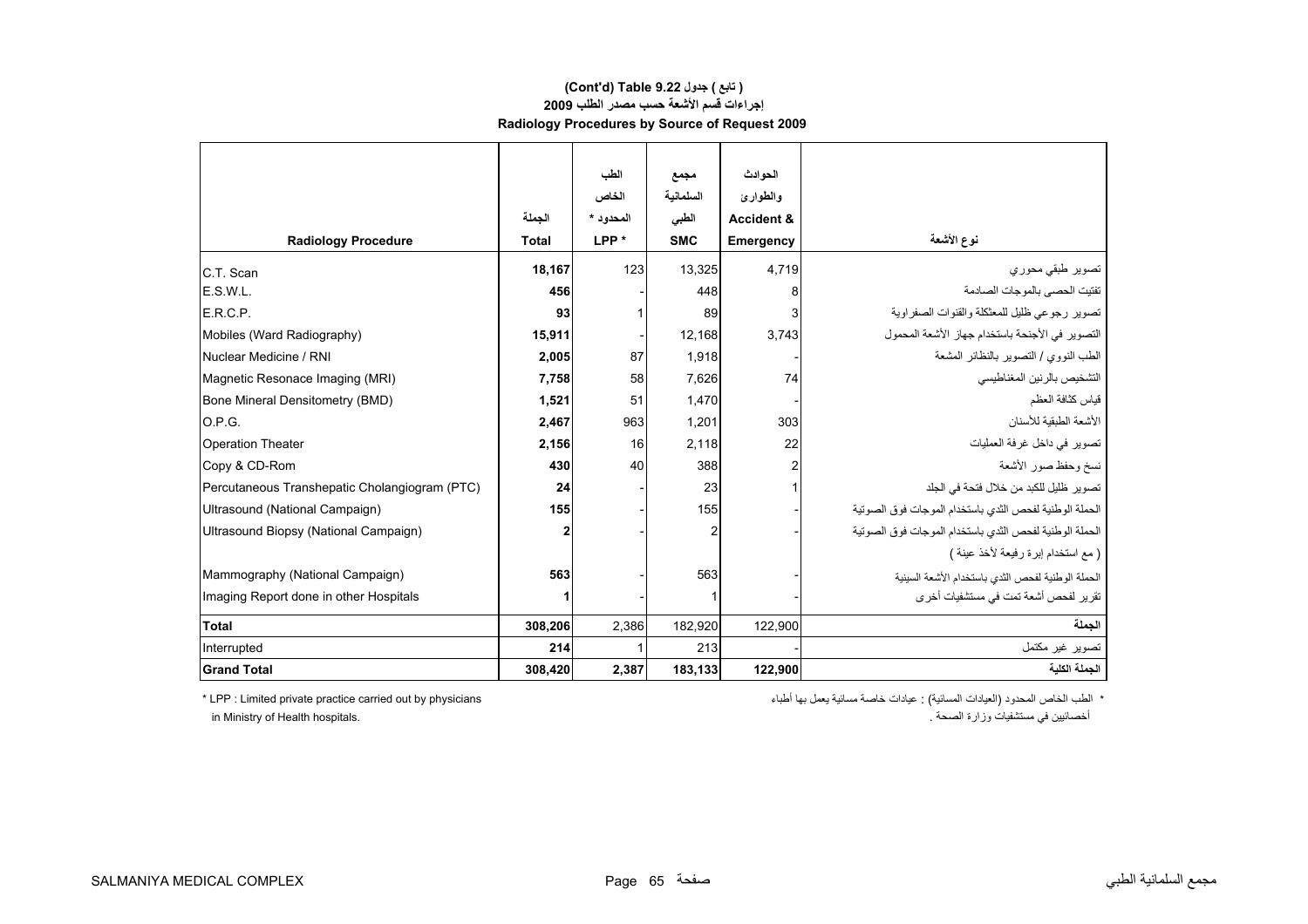<span id="page-64-0"></span>

|              | <b>Total</b> |        |            |        | الجملة          | Dead  |          |                |        | الأموات        | Alive        |       |        | الأحياء |        |
|--------------|--------------|--------|------------|--------|-----------------|-------|----------|----------------|--------|----------------|--------------|-------|--------|---------|--------|
|              | <b>Total</b> | الجملة |            |        |                 | Total | الجملة   |                |        |                | <b>Total</b> | لجملة |        |         |        |
|              |              |        |            |        |                 |       |          |                |        |                |              |       |        |         |        |
|              |              | العدد  | غير مبين   | أننسى  | ذكر             |       | العدد    | غير مبين       | أنشى   | ذكر            |              | العدد | أننى   | ذكر     |        |
| <b>Month</b> | %            | No.    | ndetermine | Female | Male            | %     | No.      | ndetermine     | Female | Male           | %            | No.   | Female | Male    | الشهر  |
| January      | 14.1         | 73     |            | 38     | 35              | 9.1   | $\Omega$ |                | 51     | 4              | 15.3         | 64    | 33     | 31      | يناير  |
| February     | 11.2         | 58     |            | 26     | 32              | 7.1   |          |                |        | $\overline{3}$ | 12.2         | 51    | 22     | 29      | فبراير |
| March        | 15.5         | 80     |            | 41     | 38              | 13.1  | 13       |                | 6      | $6 \,$         | 16.0         | 67    | 35     | 32      | مارس   |
| April        | 6.4          | 33     |            | 17     | 16              | 4.0   |          |                |        |                | 6.9          | 29    | 14     | 15      | أبريل  |
| May          | 7.0          | 36     |            | 21     | 15              | 8.1   |          |                |        | 3              | 6.7          | 28    | 16     | 12      | مايو   |
| June         | 6.4          | 33     |            | 14     | 18              | 9.1   |          |                |        | 5              | 5.7          | 24    | 11     | 13      | يونية  |
| July         | 11.0         | 57     |            | 33     | 24              | 9.1   |          |                |        | 3              | 11.5         | 48    | 27     | 21      | يولية  |
| August       | 5.2          | 27     |            | 8      | 19              | 7.1   |          |                |        | 7              | 4.8          | 20    | 8      | 12      | أغسطس  |
| September    | 6.4          | 33     |            | 16     | 17              | 13.1  | 13       |                |        | 9              | 4.8          | 20    | 12     | 8       | سبتمبر |
| October      | 5.2          | 27     |            | 15     | 12              | 6.1   |          |                |        | $\overline{2}$ | 5.0          | 21    | 11     | 10      | أكتوبر |
| November     | 6.2          | 32     |            | 15     | 17              | 3.0   |          |                |        |                | 6.9          | 29    | 13     | 16      | نوفمبر |
| December     | 5.4          | 28     |            | 17     | 10 <sup>1</sup> | 11.1  | 11       |                | 6      | 4              | 4.1          | 17    | 11     | 6       | ديسمبر |
| <b>Total</b> | 100.0        | 517    | 3          | 261    | 253             | 100   | 99       | 3 <sup>1</sup> | 48     | 48             | 100          | 418   | 213    | 205     | الجملة |

**جدول 9.23 Table الخروج (أحياء وأموات) من وحدة العناية الخاصة بالمواليد حسب الشهر والنوع <sup>2009</sup> Discharges (Alive and Dead) from Special Care Baby Unit by Month and Sex 2009**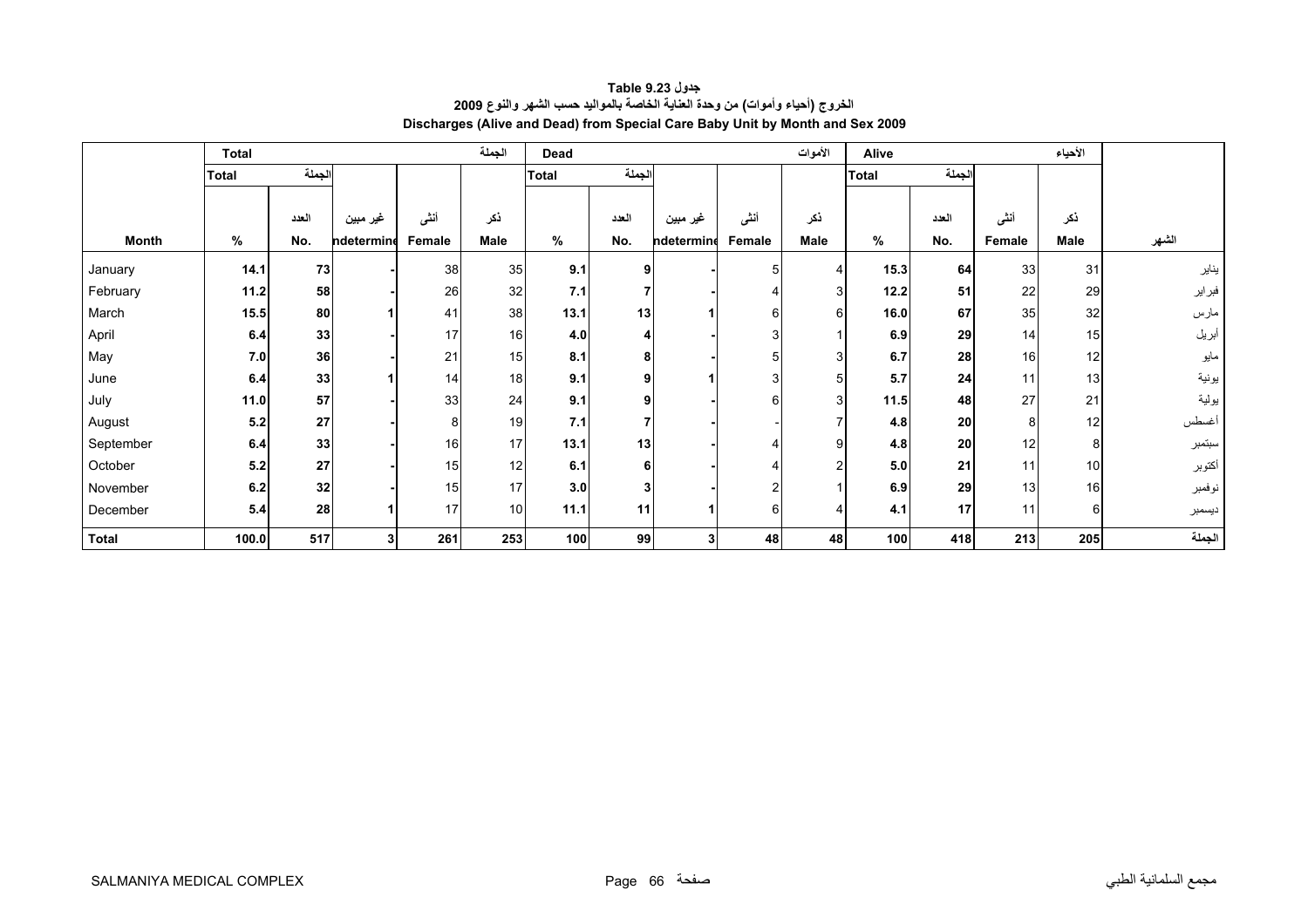<span id="page-65-0"></span>

|              | <b>Total</b> |              |        | المجموع     | Non-Bahraini |            |        | غير بحريني     | <b>Bahraini</b> |                     |        |      |                  |
|--------------|--------------|--------------|--------|-------------|--------------|------------|--------|----------------|-----------------|---------------------|--------|------|------------------|
|              |              |              |        |             |              |            |        |                |                 |                     |        |      |                  |
| Geographical | الجملة       | غير مبين     | أننى   | ذكر         | الجملة       | غير مبين   | أننى   | نكر            | الجملة          | غير مبين            | أننى   | ذكر  | المنطقة          |
| Region       | <b>Total</b> | Undetermined | Female | <b>Male</b> | <b>Total</b> | ndetermine | Female | Male           | <b>Total</b>    | <b>Undetermined</b> | Female | Male | الجغرافية        |
| <b>Hidd</b>  | 23           |              | 11     | 11          | 5            |            |        | 3              | 18              |                     | 10     | 8    | الحد             |
| Muharraq     | 85           |              | 47     | 37          | 20           |            | 11     | 9              | 65              |                     | 36     | 28   | المحرق           |
| Manama       | 105          |              | 54     | 51          | 49           |            | 29     | 20             | 56              |                     | 25     | 31   | المنامة          |
| Jidhafs      | 50           |              | 23     | 27          | $\mathbf{2}$ |            |        | $\mathfrak{p}$ | 48              |                     | 23     | 25   | جدحفص            |
| Northern     | 32           |              | 12     | 20          |              |            |        |                | 31              |                     | 11     | 20   | المنطقة الشمالبة |
| Sitra        | 41           |              | 21     | 20          |              |            |        |                | 40              |                     | 21     | 19   | سترة             |
| Central      | 45           |              | 25     | 20          |              |            |        |                | 41              |                     | 22     | 19   | المنطقة الوسطى   |
| Isa Town     | 29           |              | 13     | 16          | 3            |            |        | 2              | 26              |                     | 12     | 14   | مدينة عيسى       |
| Riffa        | 44           |              | 21     | 22          | 19           |            | 9      | 10             | 25              |                     | 12     | 12   | الرفاع           |
| Western      | 30           |              | 17     | 13          |              |            |        |                | 29              |                     | 17     | 12   | المنطقة الغربية  |
| Southern     |              |              |        |             |              |            |        |                |                 |                     |        |      | المنطقة الجنوبية |
| Hamad Town   | 32           |              | 16     | 16          | 8            |            |        |                | 24              |                     | 12     | 12   | مدينة حمد        |
| <b>Total</b> | 517          |              | 261    | 253         | 113          |            | 59     | 53             | 404             | 2 <sub>1</sub>      | 202    | 200  | الجملة           |

**جدول 9.24 Table الخروج من وحدة العناية الخاصة بالمواليد حسب المنطقة الجغرافية والجنسية والنوع <sup>2009</sup> Discharges from Special Care Baby Unit by Geographical Region, Nationality and Sex 2009**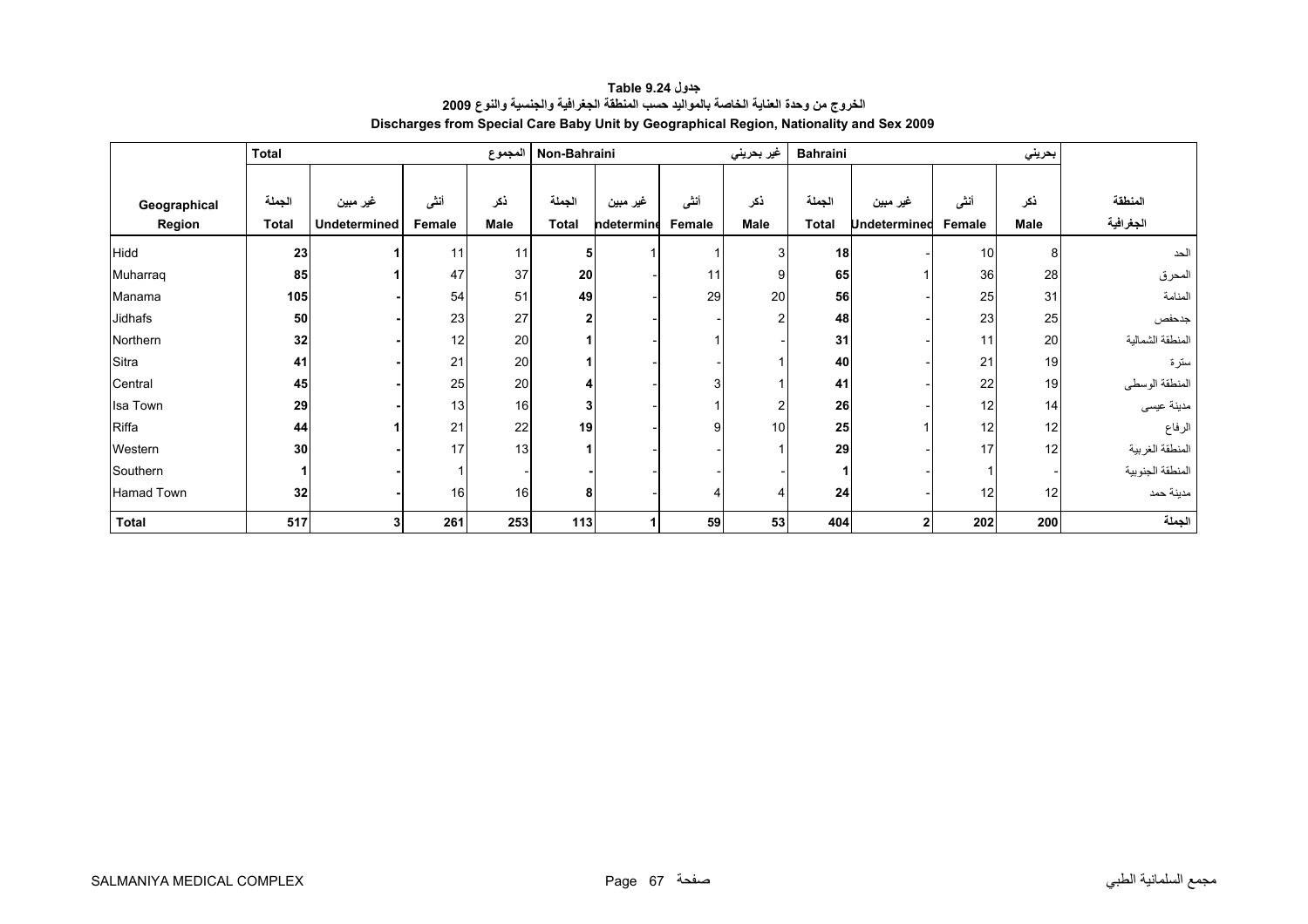<span id="page-66-0"></span>

| <b>Speciality</b>                        | 2009   | 2008   | 2007      | 2006           | 2005     | التخصص                                   |
|------------------------------------------|--------|--------|-----------|----------------|----------|------------------------------------------|
| <b>General Surgery</b>                   | 4.594  | 4,930  | 4.851     | 4.746          | 6,734    | جراحة عامة                               |
| Orthopaedic Surgery and Fracture         | 4,229  | 4,385  | 3,844     | 4.077          | 3,834    | جراحة العظام والكسور                     |
| Surgical Operations of Lung and Vascular | 555    | 495    | 496       | 540            | 534      | العمليات الجراحية للرئة والأوعية الدموية |
| Neurology Surgery                        | 316    | 275    | 260       | 259            | 193      | جراحة الجهاز العصبي                      |
| <b>Urology Surgery</b>                   | 1.691  | 1,707  | 1,762     | 1,644          | 1,646    | جراحة المسالك البولية                    |
| <b>Peadiatrics Surgery</b>               | 1,413  | 1,447  | 1,388     | 1,391          | 1,277    | جراحة الأطفال                            |
| Plastic Surgery and Burns                | 1.098  | 1,300  | 1,261     | 929            | 891      | جراحة التجميل والحروق                    |
| Dental & Maxillofacial Surgery           | 958    | 1,055  | 1,075     | 768            | 830      | جراحة الأسنان والفك والوجه               |
| Ophthalmology Surgery                    | 1.223  | 1,179  | 987       | 908            | 918      | جراحة العيون                             |
| Ear, Nose & Throt Surgery                | 1.753  | 1,944  | 2,108     | 1,925          | 2,283    | جراحة الأنف و الأذن و الحنجرة            |
| Gyneacology Surgery                      | 1.954  | 2,481  | 2,500     | 2,285          | 2,664    | جراحة أمراض النساء                       |
| Obstetrics (Caesarean) *                 | 124    |        | 230       | 212            | 240      | الولادة ( العمليات القيصرية) *           |
| Oncology                                 |        |        | 4         | 7              | 24       | الأورام                                  |
| <b>Kidney Transplant</b>                 | 12     | 11     | 8         | 3              | 6        | زراعة الكلى                              |
| Endoscopy (M.O.T.)                       |        | 70     | $\ddotsc$ | $\cdots$       | $\cdots$ | المناظير (العمليات الرئيسية)             |
| Total                                    | 19,920 | 21,279 | 20,774    | 19,694         | 22,074   | الجملة                                   |
| Deaths                                   | 4      | 6      | 5         | $\mathfrak{p}$ |          | الوفيات                                  |

**جدول 9.25 Table العمليات الجراحية والإجراءات التي تمت في غرفة العمليات الرئيسية حسب التخصص 2005 - 2009 Surgical Operations and Procedures at Main Operation Theatre by Specialty 2005 - 2009**

\* Obstetrics (Caesarean): data only include emergency cases,

\* الولادة (العمليات القيصرية) : البيانات تشمل فقط الحالات الطارئة ،

other cases are done at Labour room (Ward 308).

أما بقية الحالات تجري في غرفة المخاض ( جناح 308 ) .